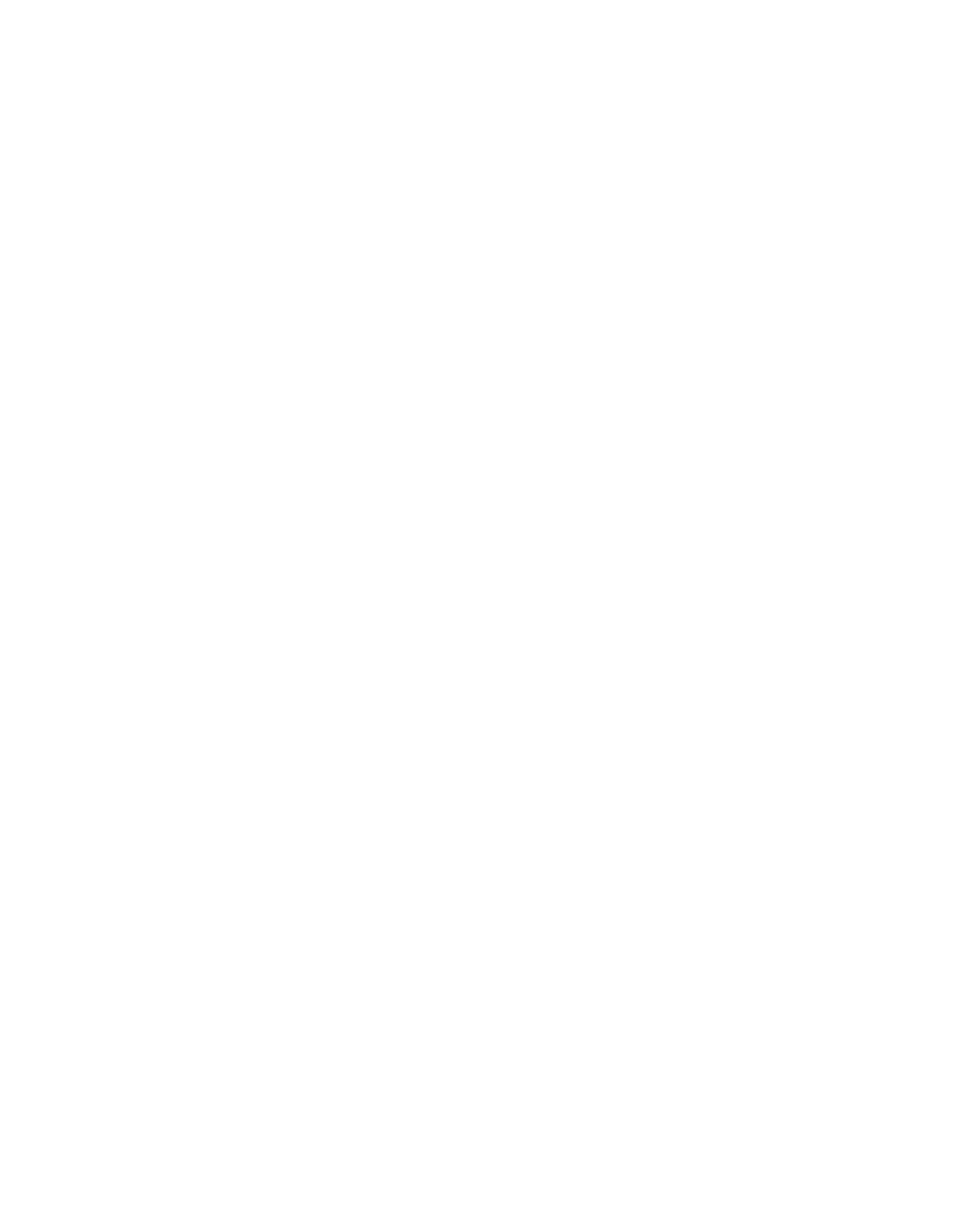# **CALIFORNIA ENERGY COMMISSION**

#### *Prepared By:*

 *RLW Analytics, Inc.*  Dr. Roger Wright, Lead Author Sonoma, California

#### *Managed By:*

*New Buildings Institute*  Cathy Higgins, *Program Director* White Salmon, Washington CEC Contract No. 400-99-013

#### *Prepared For:*

 Donald Aumann, *Contract Manager* 

 Nancy Jenkins, *PIER Buildings Program Manager* 

 Terry Surles, *PIER Program Director* 

 Robert L. Therkelsen *Executive Director* 

#### **DISCLAIMER**

This report was prepared as the result of work sponsored by the California Energy Commission. It does not necessarily represent the views of the Energy Commission, its employees or the State of California. The Energy Commission, the State of California, its employees, contractors and subcontractors make no warrant, express or implied, and assume no legal liability for the information in this report; nor does any party represent that the uses of this information will not infringe upon privately owned rights. This report has not been approved or disapproved by the California Energy Commission nor has the California Energy Commission passed upon the accuracy or adequacy of the information in this report.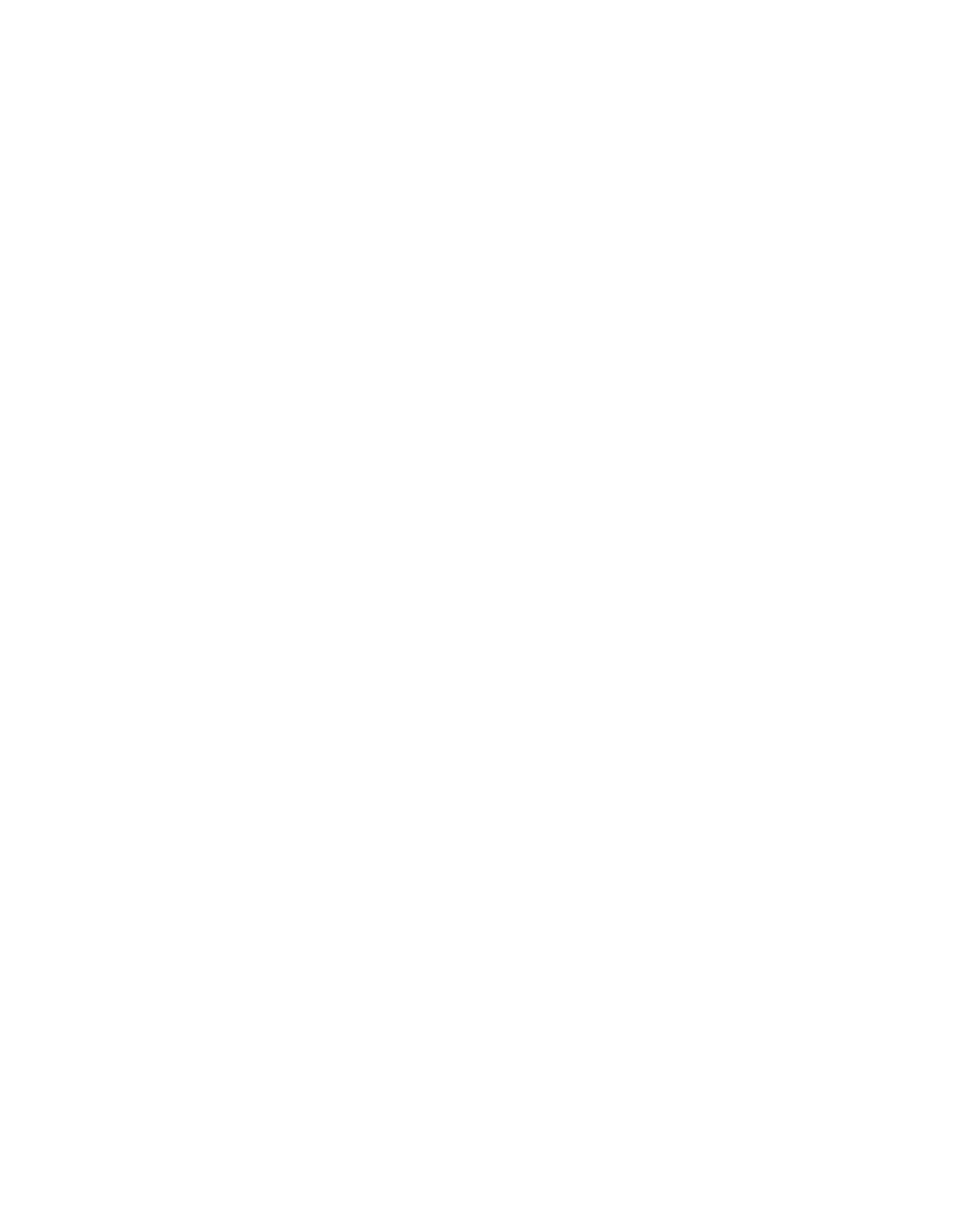# **ACKNOWLEDGEMENTS**

The products and outcomes presented in this report are part of the **Outdoor Lighting Baseline Assessment** research project. The reports are a result of funding provided by the California Energy Commission's Public Interest Energy Research (PIER) program on behalf of the citizens of California. RLW Analytics, Inc. would like to acknowledge the support and contributions of the individuals below:

Project Director: Dr. Roger Wright, RLW Analytics, Inc.

Technical Assistance: Sam Pierce, Matt Brost, Ramona Peet, Nancy Clanton, Michael Mutmansky, Michael Neils, Robert Penny Enterprises, Eric Swan, Jeff Staller, Jason Meyer, Amber Watkins, Pam Phimister, April Thanarat, Stewart Levy, Rachel Loui, Nancy Woods, Brian Kish, Eskinder Berhanu, Bruce Junor, Jerry King, Gordon Suess, Gary Lofgen.

Review and Advisory Committee: Steve Johnson, Ph.D., Ian Lewin, Ph.D., Bill Hughes, Crawford Lipsley, Terry McGowan, FIES, LC.

Project Management: Cathy Higgins, Program Director for New Buildings Institute and Don Aumann, Contract Manager for the California Energy Commission.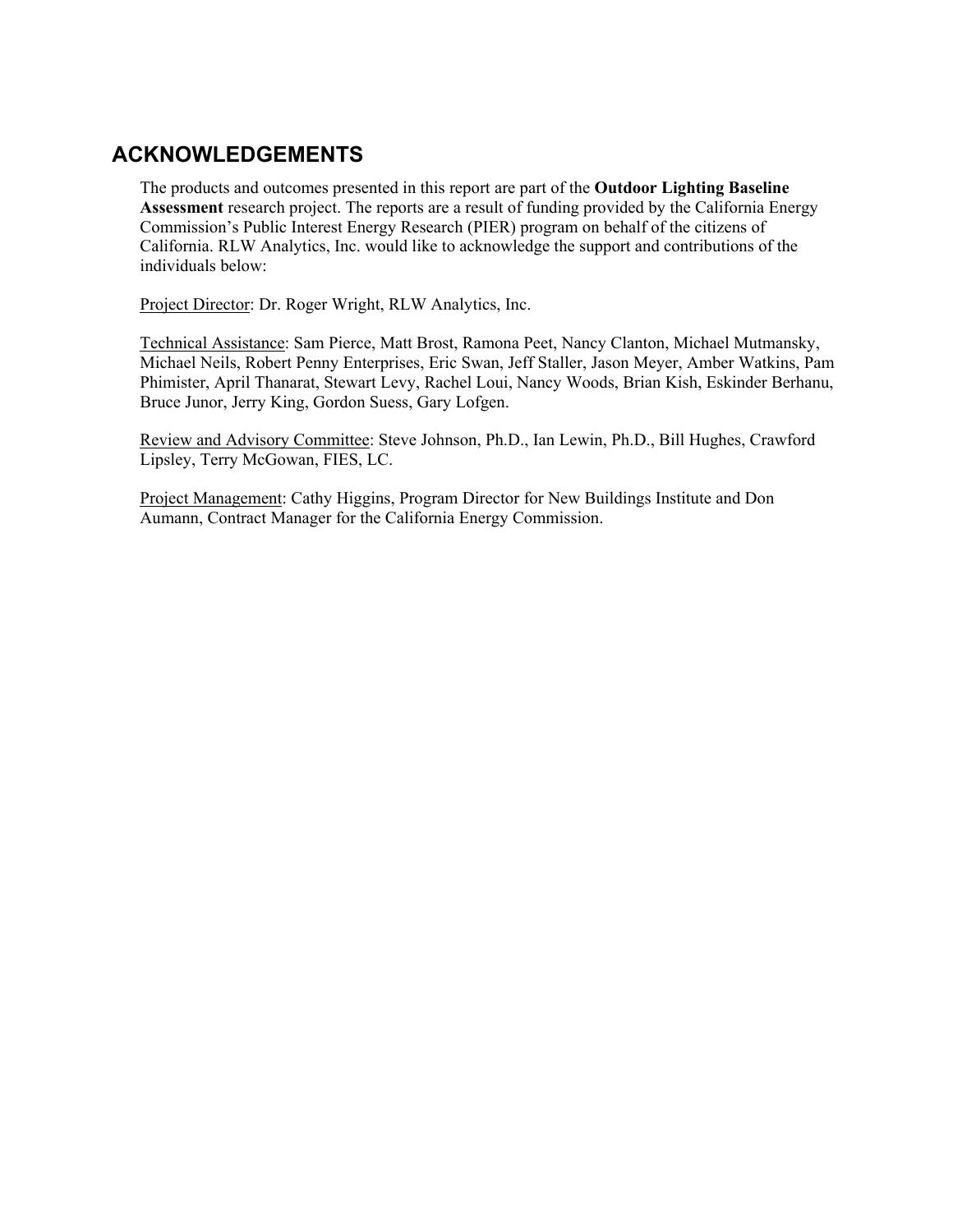### **PREFACE**

The Public Interest Energy Research (PIER) Program supports public interest energy research and development that will help improve the quality of life in California by bringing environmentally safe, affordable, and reliable energy services and products to the marketplace.

This document is one of 33 technical attachments to the final report of a larger research effort called *Integrated Energy Systems: Productivity and Building Science Program* (Program) as part of the PIER Program funded by the California Energy Commission (Commission) and managed by the New Buildings Institute*.*

As the name suggests, it is not individual building components, equipment, or materials that optimize energy efficiency. Instead, energy efficiency is improved through the integrated design, construction, and operation of building systems. The *Integrated Energy Systems: Productivity and Building Science Program* research addressed six areas:

- Productivity and Interior Environments
- $\cdot$  Integrated Design of Large Commercial HVAC Systems
- $\cdot$  Integrated Design of Small Commercial HVAC Systems
- Integrated Design of Commercial Building Ceiling Systems
- $\cdot$  Integrated Design of Residential Ducting & Air Flow Systems
- Outdoor Lighting Baseline Assessment

The Program's final report (Commission publication #P500-03-082) and its attachments are intended to provide a complete record of the objectives, methods, findings and accomplishments of the *Integrated Energy Systems: Productivity and Building Science Program*. The final report and attachments are highly applicable to architects, designers, contractors, building owners and operators, manufacturers, researchers, and the energy efficiency community.

This attachment, "California Outdoor Lighting Baseline Assessment" (Attachment A-18) provides supplemental information to the program's final report within the **Outdoor Lighting Baseline Assessment** research area. The "California Outdoor Lighting Baseline Assessment" provides a snapshot of commercial and industrial outdoor lighting practices in California. This document contains data collected from visits to over 300 sites throughout California, encompassing 20 different categories of businesses as well as multifamily residential buildings.

The Buildings Program Area within the Public Interest Energy Research (PIER) Program produced these documents as part of a multi-project programmatic contract (#400-99-413). The Buildings Program includes new and existing buildings in both the residential and the non-residential sectors. The program seeks to decrease building energy use through research that will develop or improve energy efficient technologies, strategies, tools, and building performance evaluation methods.

This report is Attachment A-18 (Product 7.7.2) to the Final Report for the PIER *Integrated Energy Systems: Productivity and Building Science Program* (Commission publication # P500-03-083). For other reports produced within this contract or to obtain more information on the PIER Program, please visit www.energy.ca.gov/pier/buildings or contact the Commission's Publications Unit at 916- 654-5200. All reports, guidelines and attachments are also publicly available at www.newbuildings.org/pier.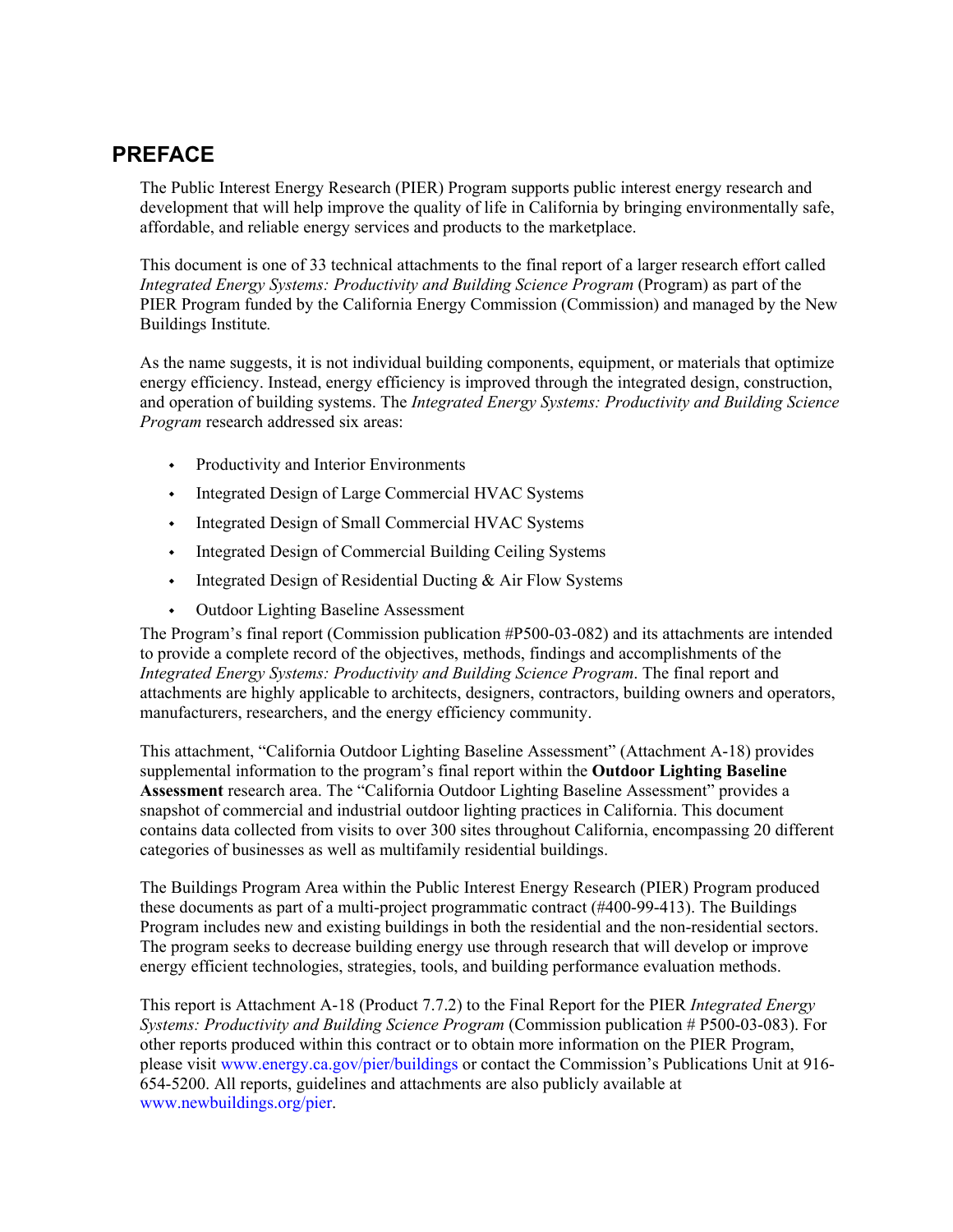# **ABSTRACT**

This report, "California Outdoor Lighting Baseline Assessment," was produced as part of the Outdoor Lighting Baseline Assessment project. This was one of six research projects within the *Integrated Energy Systems: Productivity and Building Science* Program, funded by the California Energy Commission's Public Interest Energy Research (PIER) Program.

Until now, there was little data about the amount of outdoor lighting energy used in California. There was even less information on outdoor lighting practices in the state. The California Outdoor Lighting Baseline Assessment is the first major study to provide real data about commercial building outdoor lighting in the state. The report identifies statewide outdoor lighting design practices; estimates energy demand and consumption; and provides a framework for outdoor lighting standards in California and future investigations of outdoor lighting.

This report contains data collected from visits to over 300 sites throughout California, encompassing 20 different categories of businesses as well as multifamily residential buildings. Data includes lighting power density (LPD) levels by functional use area (parking lots, walkways, facades, etc.); types of lamps and fixtures at each site; illuminance levels; glare and light trespass readings; and use of lighting controls.

The study also determined the state's commercial outdoor lighting energy use:

- Annual energy consumption: 3,067 GWh (1.34% of California's total energy use)
- Peak demand: 809 MW, occurring from 7 PM to 8 PM in the winter

**Author:** Sam Pierce, RLW Analytics, Inc.

**Key words:** outdoor lighting, lighting design, building lighting, façade lighting, lighting controls, lighting power density, light trespass, exterior lighting, lighting code, glare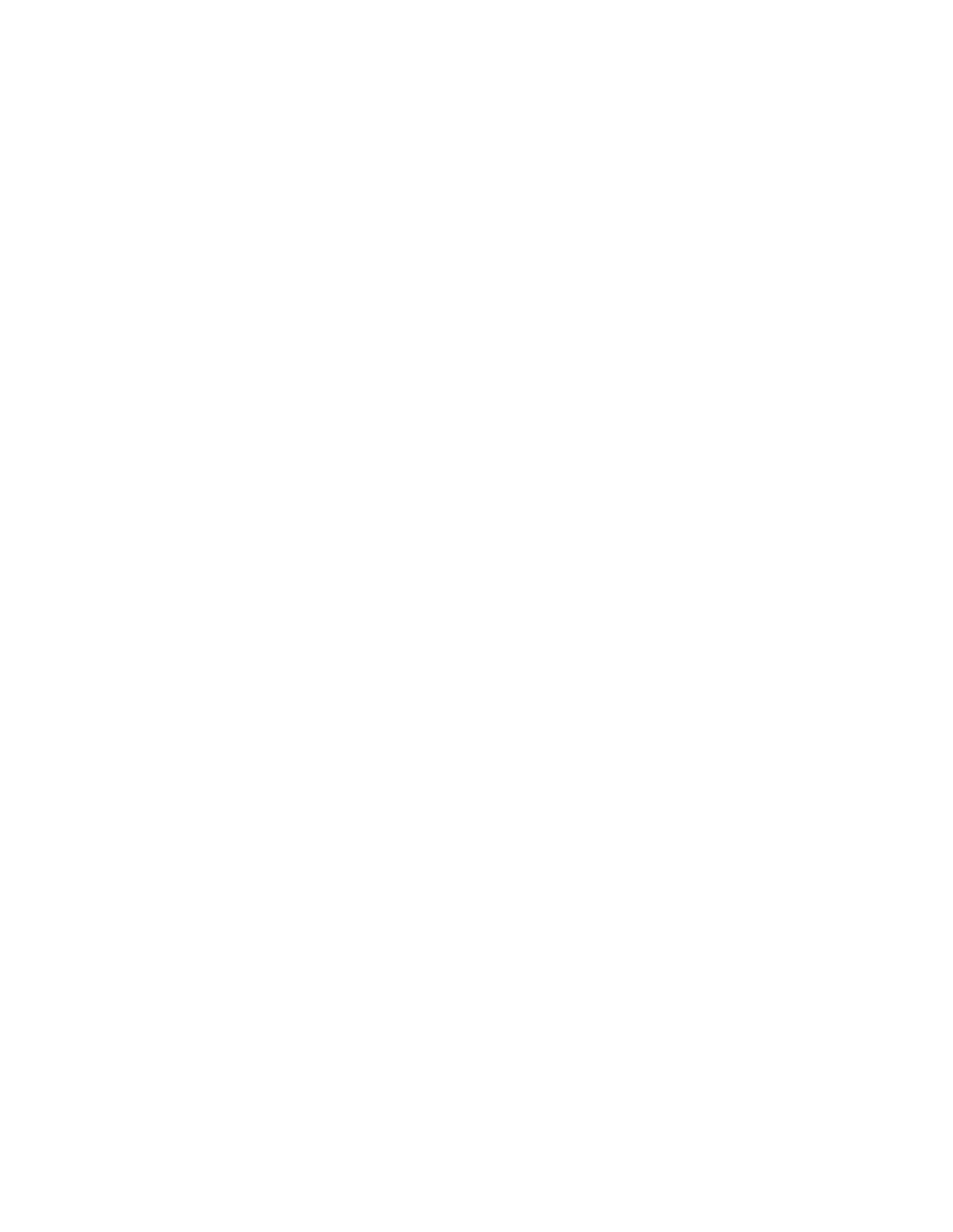### **TABLE OF CONTENTS**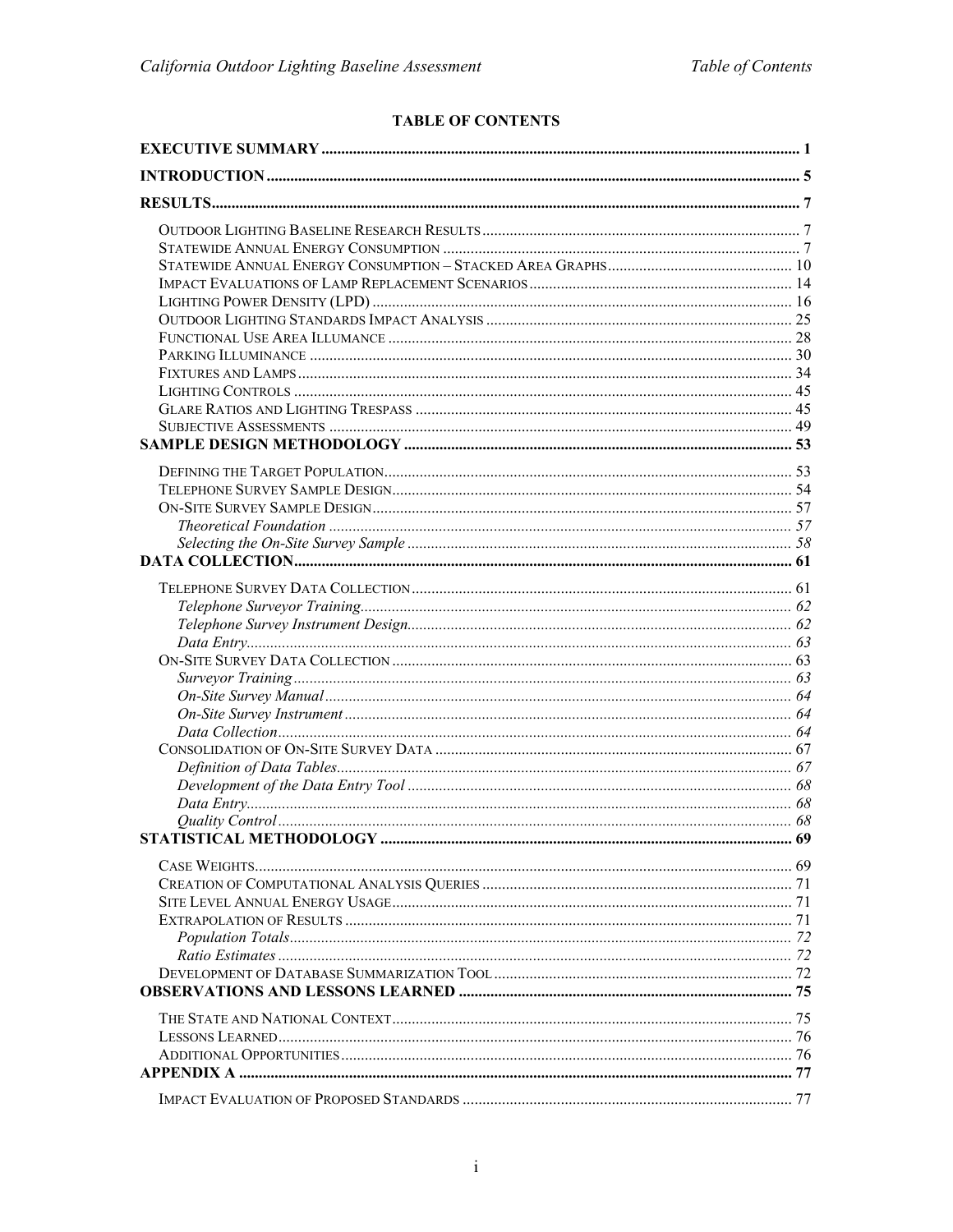| ON-SITE SURVEYORS MANUAL (ATTACHMENT A-32 TO COMMISSION PUBLICATION #P500-03-082) 80 |  |
|--------------------------------------------------------------------------------------|--|
|                                                                                      |  |
|                                                                                      |  |

#### **LIST OF FIGURES**

#### **LIST OF TABLES**

| Table 2: Peak Demand                                                                    |    |
|-----------------------------------------------------------------------------------------|----|
|                                                                                         |    |
| Table 4: Energy Usage by FUA.                                                           |    |
| Table 5: Statewide Impact of Replacing All High Pressure Sodium (HPS) lamps with Metal  |    |
| Halide (MH) lamps.                                                                      | 15 |
| Table 6: Statewide Impact of Replacing All Mercury Vapor (MV) lamps with MH lamps  16   |    |
| Table 7: Site Lighting Power Density by Building Type                                   |    |
|                                                                                         |    |
| Table 9: Site Level LPD by Zone                                                         |    |
|                                                                                         |    |
| Table 11: Lighting Zone Definitions.                                                    |    |
|                                                                                         |    |
|                                                                                         |    |
|                                                                                         |    |
| Table 15 Sample Size: Average Lighting Power Density by Building Type and FUA  22       |    |
|                                                                                         |    |
| Table 17: FUA Area Lighting Power Density Range                                         |    |
|                                                                                         |    |
|                                                                                         |    |
| Table 20: Parking Results Organized for Lighting Standards Impact Evaluation            |    |
| Table 21: Building Entry Results Organized for Lighting Standards Impact Evaluation  26 |    |
|                                                                                         |    |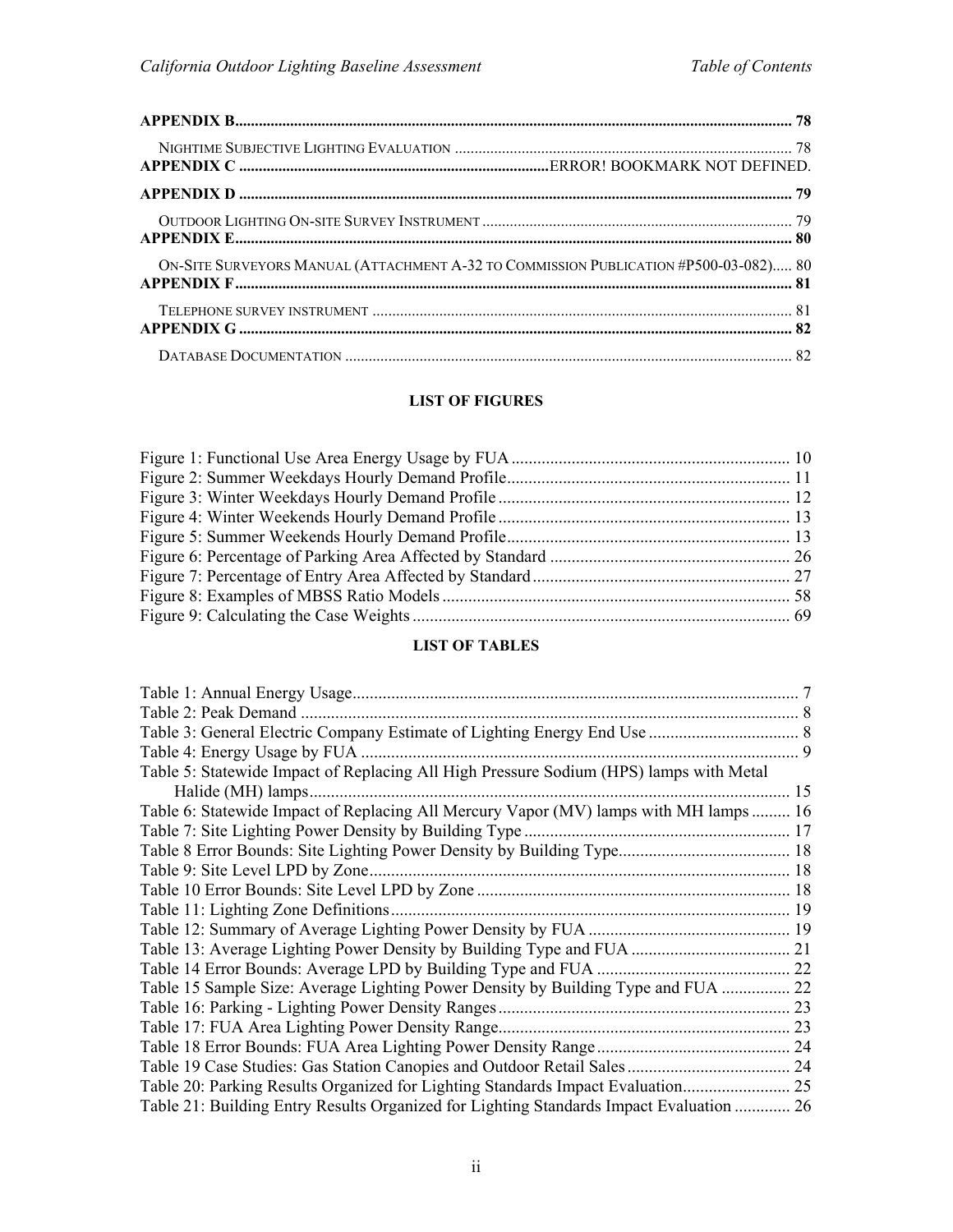| Table 22: Gas Station Canopy Results Organized for Lighting Standards Impact Evaluation  27  |  |
|----------------------------------------------------------------------------------------------|--|
| Table 23: Outdoor Retail Sales Results Organized for Lighting Standards Impact Evaluation 28 |  |
|                                                                                              |  |
|                                                                                              |  |
|                                                                                              |  |
|                                                                                              |  |
|                                                                                              |  |
|                                                                                              |  |
|                                                                                              |  |
| Table 31 Error Bounds: Parking - Maximum Horizontal Illuminance Range 31                     |  |
|                                                                                              |  |
|                                                                                              |  |
|                                                                                              |  |
|                                                                                              |  |
|                                                                                              |  |
|                                                                                              |  |
|                                                                                              |  |
|                                                                                              |  |
|                                                                                              |  |
|                                                                                              |  |
|                                                                                              |  |
|                                                                                              |  |
|                                                                                              |  |
|                                                                                              |  |
|                                                                                              |  |
|                                                                                              |  |
|                                                                                              |  |
|                                                                                              |  |
| Table 49 Error Bounds: Percentage of Functional Use Area Utilizing Lamp Type 38              |  |
|                                                                                              |  |
|                                                                                              |  |
|                                                                                              |  |
|                                                                                              |  |
|                                                                                              |  |
|                                                                                              |  |
|                                                                                              |  |
|                                                                                              |  |
|                                                                                              |  |
|                                                                                              |  |
|                                                                                              |  |
|                                                                                              |  |
|                                                                                              |  |
|                                                                                              |  |
|                                                                                              |  |
|                                                                                              |  |
|                                                                                              |  |
|                                                                                              |  |
| Table 68: Surveyor Assessment of Lighting Adequacy and Glare Levels by Zone 50               |  |
|                                                                                              |  |
| Table 70: Comparison of Subjective Impression to Lamp Wattage and Non-Cutoff Fixtures  51    |  |
|                                                                                              |  |
|                                                                                              |  |
|                                                                                              |  |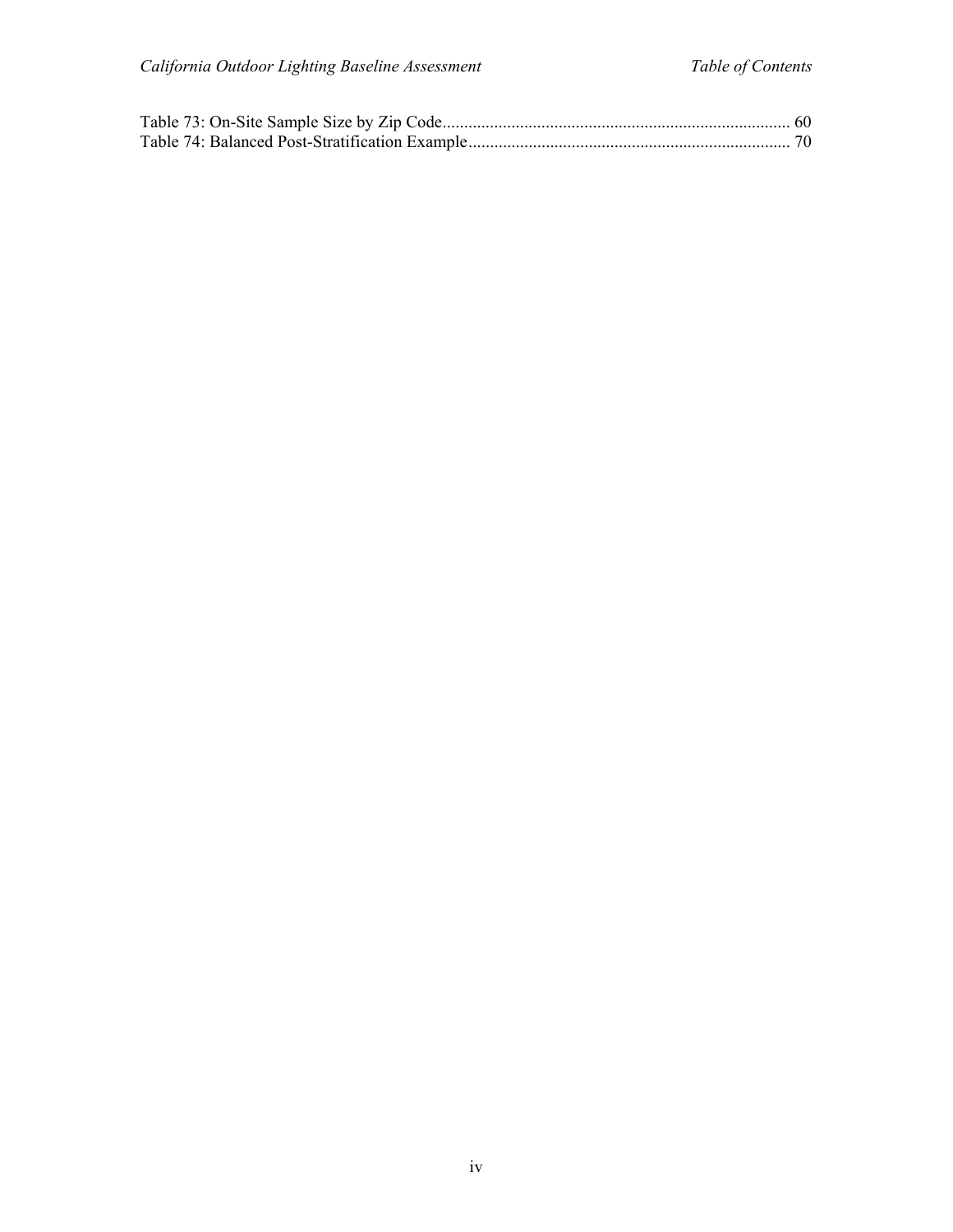# **Executive Summary**

#### **Outdoor Lighting Baseline Assessment**

The goal of this report is to understand the amount of energy currently used by outdoor lighting in California. This project fills the gaps in the knowledge about outdoor lighting by identifying design practices, and estimating the energy demand and consumption of the current practices employed statewide. Furthermore, this effort provides the framework for future, and potentially more specific investigations into outdoor lighting practices in California.

#### **Background**

Prior to this study, there has been little data on current outdoor lighting conditions and practices in California, and even less energy use information or understanding of the extent of good or bad lighting practices utilized throughout the state. Many energy codes outside of California actively regulate outdoor lighting practices. However, before California can consider similar regulation, the current nature of commercial outdoor lighting must be investigated and analyzed. This is particularly important, as current trends in outdoor lighting practices appear to be toward evergreater numbers of fixtures, and brighter lamps, using significantly more energy for the same task with little or no additional benefit.

This Outdoor Lighting Assessment is one element of The New Buildings Institute (the Institute) contract in the California Energy Commission Public Interest Energy Research (PIER) Program. The Institute's program, called Integrated Energy Systems - Productivity and Buildings Science Program, is a three-year project. The program is funded through California's System Benefit Charges and administered by the California Energy Commission. Technical support for this report in the area of lighting design and on-site survey instrument development was provided by Clanton and Associates, and M. Neils Engineering, Inc.

This work was coordinated to support the work of the California Energy Commission's Outdoor Lighting Standards Committee. The document titled "Impact Evaluation of Proposed Standards" included in Appendix A, provides information on the relationship of this effort to the work of that committee. The document also compares these results to the proposed standards published by the committee on June 6, 2002.

#### **Scope**

This effort is the first major study of nighttime lighting in California. The report documents outdoor lighting at commercial sites throughout California and provides insight in the following areas:

- Total statewide commercial outdoor lighting energy consumption,
- Statewide energy peak demand from commercial outdoor lighting,
- Energy consumption by site functional use area (FUA),
- Lighting power density by building type and FUA, as well as by lighting zone,
- Illuminance levels for parking and other areas of outdoor lighting use,
- Type of lamps and fixtures in these FUA's,
- Glare and light trespass by building type,
- Subjective evaluations on the quality of outdoor lighting.

The tables in this report present the data collected and analyzed from 303 commercial on-site visits throughout the state of California. These findings include information on 778 lit functional use areas (parking lots, walkways, security areas, etc.) from 20 different commercial and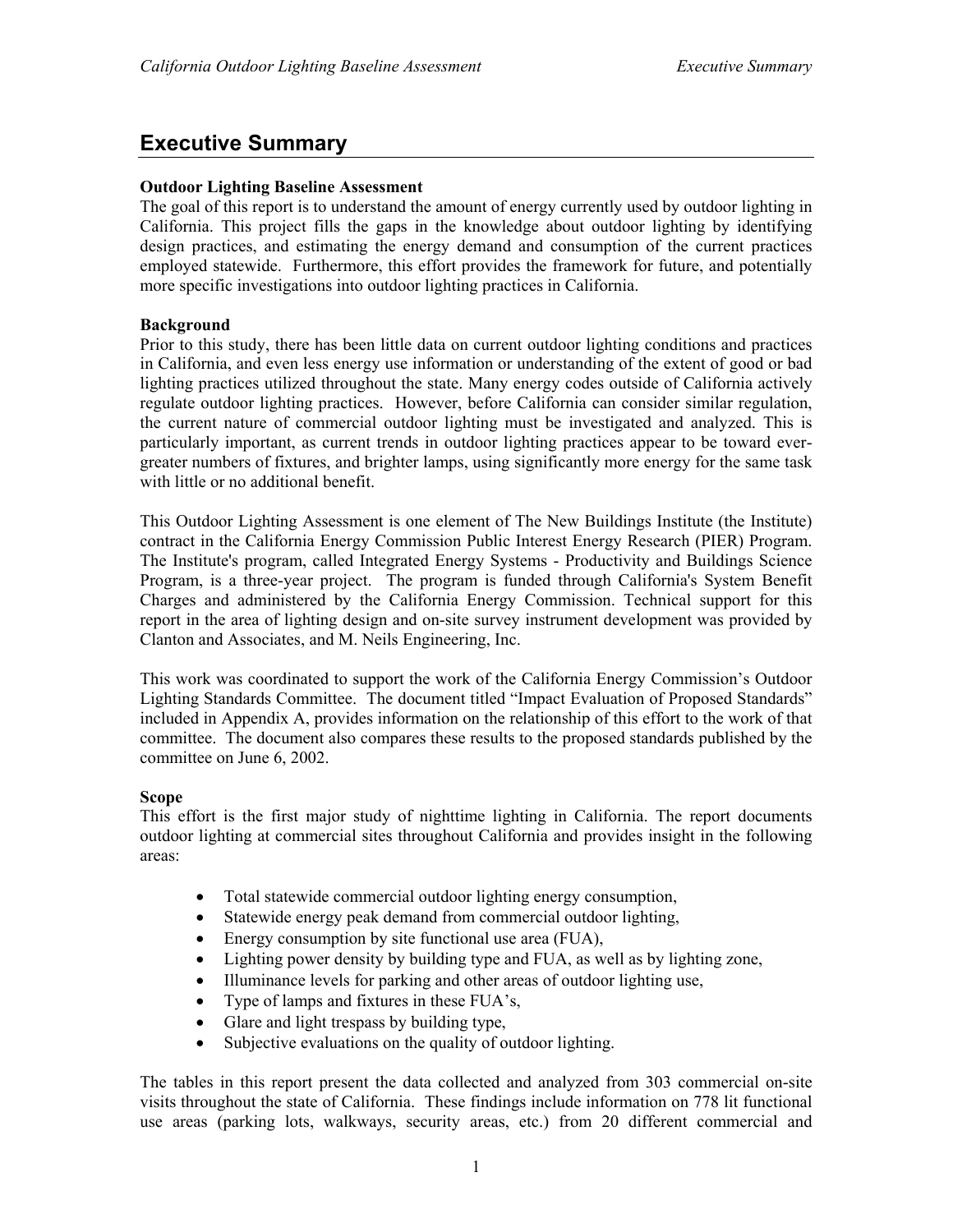industrial business types. The data describes the area (sqft), the lighting power density (W/SF), the fixture types, lamp type and wattage, and use schedule by functional use area. The reporting also includes a lighting zone designation for each site, and user subjective impressions for each site. This body of information provides an extensive snapshot of the commercial and industrial outdoor lighting in the state of California, incorporating data from a range of business types, outdoor lighting use types and geographic regions (including rural and urban sites).

#### **Results**

l

The statewide commercial and industrial outdoor lighting annual energy consumption is estimated to be 3,067 GWh. This is roughly 1.35% of the total statewide annual energy consumption of 227,087 GWh reported for 2001 on the California Independent System Operator (ISO) web page.<sup>1</sup> This value compares well to existing estimates of lighting energy consumption. The Lawrence Berkeley National Laboratory (LBNL) estimated the California commercial sector outdoor lighting annual energy consumption to be  $5,018$  GWh for the year of  $1999$ .<sup>2</sup> This estimate is reduced to 4,535 GWh when adjusted for actual total electrical energy consumption numbers from the ISO for 1999.<sup>3</sup> These LBNL numbers result in an estimation of 1.99% of annual consumption is attributed to commercial outdoor lighting. General Electric has projected this value to be 0.7% in their breakdown of electric energy use by lighting end use.<sup>4</sup> Table 3 provides the General Electric estimates.

The total 2001 annual nighttime energy consumption for the state of California was 101,773 GWh, according to the ISO. Commercial outdoor lighting accounts for 3% of this nighttime energy use.<sup>5</sup> The maximum peak demand from commercial outdoor lighting is 809 MW, and occurs in the winter during the 7pm to 8pm evening hour. This winter peak is slightly higher than the summer's peak due to the operation of winter resorts (closed during the summer) and due to school recreation areas not in use in the summer. The commercial outdoor lighting peak demand is 2.63% of the total California system load of 30,788 MW for that hour, calculated using California ISO data (the peak demand in February, 2002, for the hour ending at 8pm).

The project team estimated the energy savings potential from a broad "what if" scenario assuming the replacement of all California high pressure sodium (HPS) lamps with metal halide (MH) lamps. This general estimate does not incorporate a cost/benefit or technical analysis of the assumptions. The scenario is included to demonstrate the type of measure-specific energy impact analysis available within this database. This lamp replacement scenario would save approximately 204 GWhs annually, a 7% reduction in the annual commercial outdoor lighting energy consumption.

One particularly important and surprising finding, involves lighting controls. More than 85% of the commercial outdoor lighting has an electronic or electromechanical control. Frequently, site surveyors found lighting that was activated by a photocell at dusk and de-activated by a timer in the late evening. Only 13.4% of the lighting encountered was controlled manually. Recreation

<sup>&</sup>lt;sup>1</sup> California Independent System Operator (ISO): **http://oasis.caiso.com/.**<br><sup>2</sup> Electricity Use in Colifornia: Best Trands and Bresont Usego Betterns, Law

<sup>&</sup>lt;sup>2</sup> Electricity Use in California: Past Trends and Present Usage Patterns, Lawrence Berkeley National laboratory, January 2002; Source data: CEC Demand Analysis Office (Tian 2001).

 $3$  The LBNL estimate of total 1999 annual energy consumption is 251,600 GWh. The actual annual energy consumption (according to the ISO) for 1999 was 227,389 GWh, or 90.4% the LBNL estimate. Therefore, the adjusted LBNL estimate of commercial outdoor lighting annual energy consumption is 4,535 GWh. 4

<sup>&</sup>lt;sup>4</sup> Joseph Oberle, General Manager Technology, GE Lighting, conversation with author November 4, 2002. Mr Oberle also estimated that Outdoor billboard advertising is responsible for 0.02% of all lighting energy consumed nationally.

<sup>&</sup>lt;sup>5</sup> California Independent System Operator (ISO), calculated from ISO data for 2001 using the sunset and sunrise hours for each month at Merced, CA, a mid California location.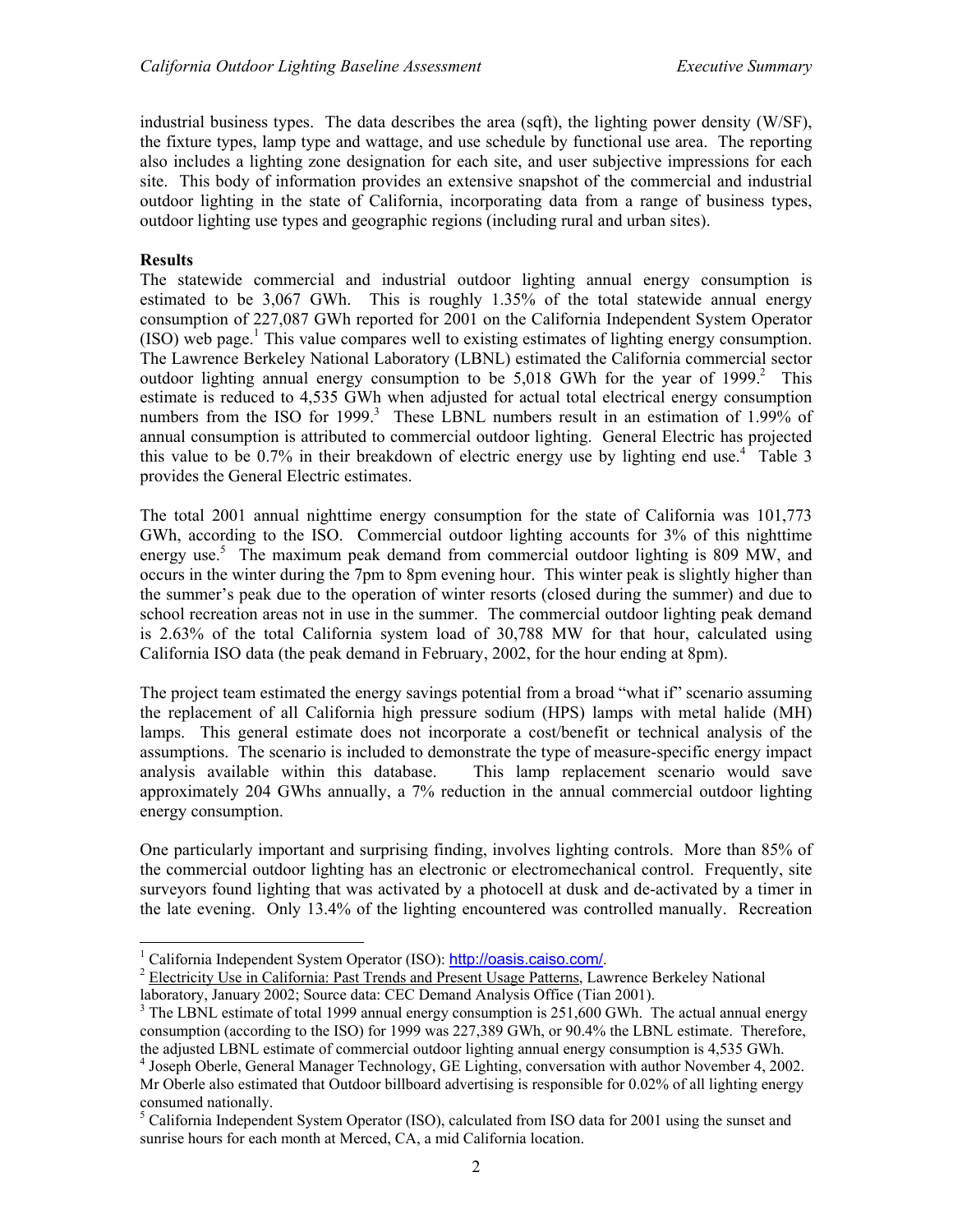areas were most likely to use manual controls (66%). Electronic methods (photocells and time clocks) were the control strategy of choice for gas station canopies and storage areas (97.8% and 96.4% respectfully). Only 6.2% of parking areas relied on manual controls for the lighting. Additional results for lighting controls are presented in Table 55.

The findings are presented in the 84 tables and figures within the results section beginning on page 7. They are organized into the following sections.

- Statewide Annual Energy Consumption
- Lighting Power Density
- Outdoor Lighting Standards Impact Analysis
- Parking Illuminance
- Fixtures and Lamps
- Glare and Light Trespass
- Subjective Assessments

#### **Lighting Satisfaction Survey**

Visitors to the sites, along with site surveyors, were asked to complete "Nighttime Subjective Lighting Evaluation" questionnaires (see Appendix B). Twelve questions were presented regarding perceptions of safety, uniformity, glare and other lighting comfort issues. The results are particularly informative when compared to the glare measurements. The subjective impression of the area-lighting tends toward "worse" as the lamp wattage increases and when comparing non-cutoff to cutoff fixtures. Similarly, the glare ratio increases with increases in lamp wattage and the utilization of non-cutoff fixtures (see Table 70). This finding is important given the large number of parking lots (23.5%) that register a glare ratio of greater than 20. The glare results are presented in Table 58 within the "Glare Ratios and Lighting Trespass" section beginning on page 45.

The Illuminating Engineering Society of North America defines glare as "the sensation produced by luminance within the visual field that is sufficiently greater than the luminance to which the eyes are adapted, so as to cause annoyance, discomfort, or loss in visual performance or visibility."6 This loss of visual performance can impact both safety (impaired visual capability of drivers), and security (inability to discern detail).

#### **Methodology**

The findings within this report relied on the complex task of choosing 303 commercial and industrial sites to represent the total commercial outdoor lighting energy consumption of California. The methodology was designed to provide statistically valid results for the entire state, requiring sampling to represent all geographical areas and a very broad array of businesses. This methodology is described in detail in the sections which begin with "Sample Design Methodology" on page 53. This is followed by explanations of the data collection methodology and wraps up with the "Statistical Methodology" section on page 69. The methods used have been thoroughly documented within the "Database Documentation" section, included in the appendices, to allow the expansion of this database with future outdoor lighting studies.

#### **Lessons Learned**

l

Several lessons were learned throughout the course of conducting the phone and onsite surveys. They are discussed in the section "Observations and Lessons Learned" on page 75. One key point is discussed below.

<sup>6</sup> RP-20-98, Illuminating Engineering Society of North America (IESNA)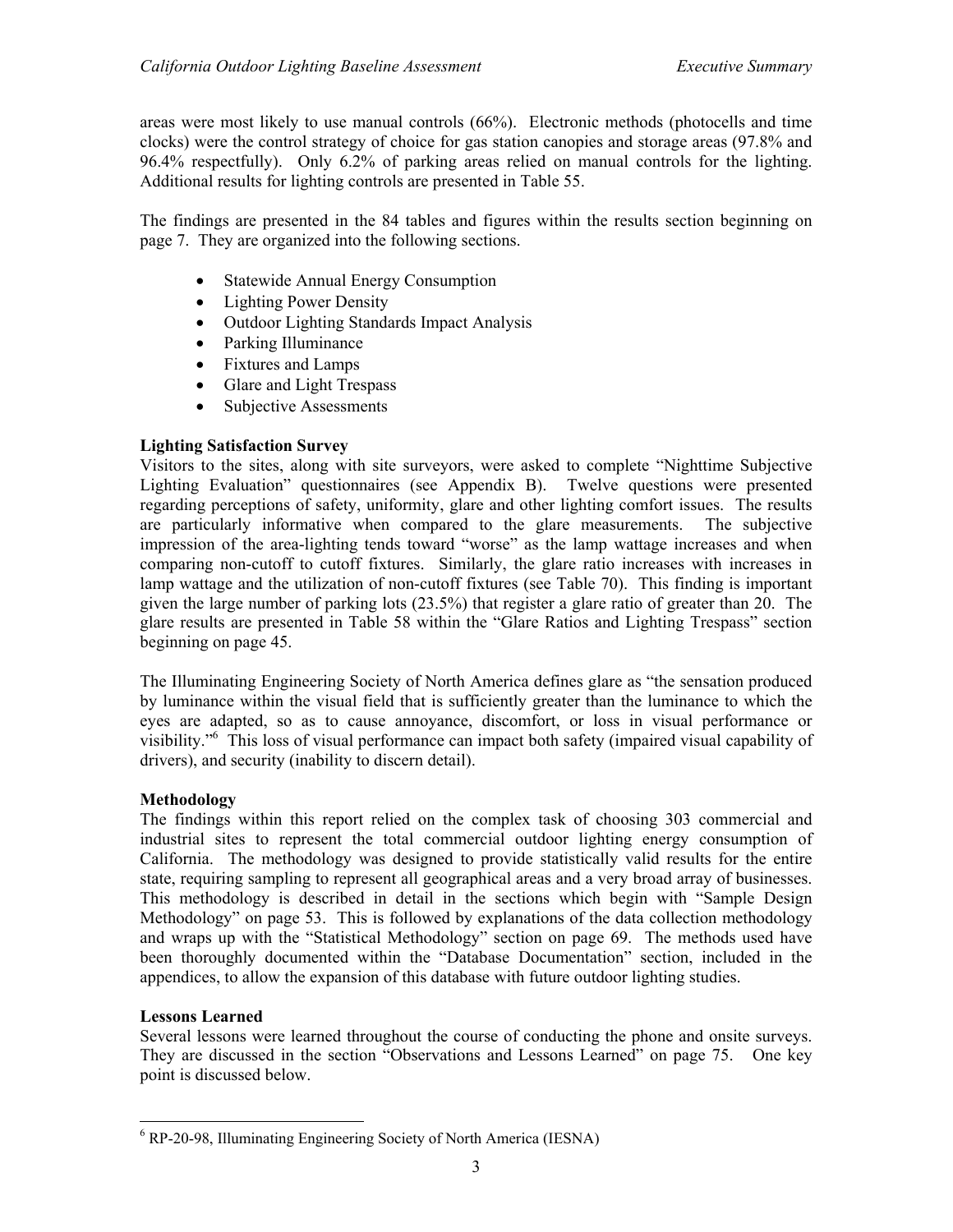A report of this significance appropriately draws considerable interest from the lighting professionals throughout the country. The many particular sub-areas of interest present a challenge when the original sample size is limited by time or budget constraints. While there is a great range of data, on a broad and diverse range of topics, the analysis that draws from this data is dependent on the number of sample points collected. This number of sample points varies from 1, for grocery store sidewalks, to 778, for the annual energy consumption for all functional use areas. For this reason, the results are presented with the sample sizes to enable the appropriate use of the information herein.

For the areas of interest which are under-represented, such as gas station canopies, or outdoor retail sales, additional data can be collected and included in this body of research. Furthermore, careful review of the results contained in this report will allow for a thoughtful evaluation of where to concentrate future resources to expand the applicability of the findings.

*Note added June 2003:* The energy savings from lamp replacement strategies may not be as large as expected. The PIER report proposes a theoretical scenario where all existing HPS lamps are replaced with MH lamps, and estimates a potential savings of 33% from this strategy for the referenced lamps. This estimate is based on the understanding that less power is required to achieve equal brightness lumens from MH lamps as compared to HPS lamps. However, as there is a large efficacy versus wattage effect, an estimate of 10–15% savings may be more appropriate. In addition, there are unanswered theoretical questions about whether the source for the brightness measure referenced in the "California Outdoor Lighting Baseline Assessment" is valid for use in parking lots.<sup>i[i]</sup> If this measure is not valid, replacing HPS lamps with MH lamps would still achieve energy savings, but at the expense of visual performance. A new PIER project is further exploring the specifics of visual, technical and energy implications of lamp selections for parking lots. Go to www.archenergy.com/lrp/lightingperf\_standards/project\_5\_3.htm for information and outcomes.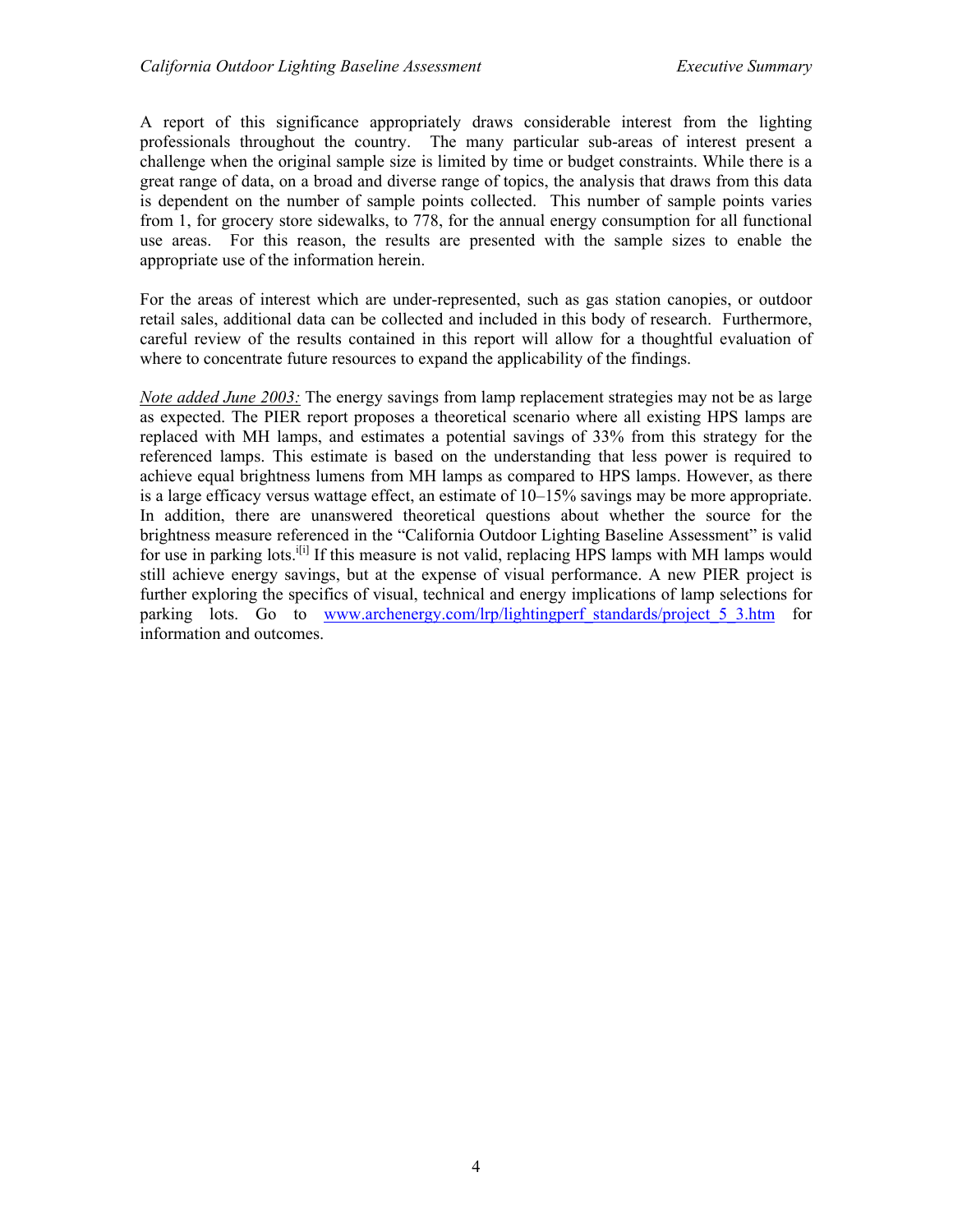# **Introduction**

The Outdoor Lighting Assessment is one element of The New Buildings Institute (the Institute) contract in the California Energy Commission Public Interest Energy Research (PIER) Program. The Institute's program, titled Integrated Energy Systems - Productivity and Buildings Science Program, is a three-year project. The program is funded through California's System Benefit Charges and administered by the California Energy Commission.

#### **PIER Overview**

The Integrated Energy Systems - Productivity and Building Science Program encourages energy efficiency advances for the public benefit by supporting activities that would not be readily undertaken by private developers. As the program name suggests, it is not individual building components, equipment or material that optimize energy efficiency. Instead, optimal energy efficiency can only be achieved through the integrated design, assembly and operation of building systems. This program, therefore, focuses not on individual product development but on systems development, and to some extent on the demonstration of those systems in buildings.

The Institute's program consists of six research elements:

- Productivity and Interior Environments (Element 2)
- Integrated Design of Large Commercial HVAC Systems (Element 3)
- Integrated Design of Small Commercial HVAC Systems (Element 4)
- Integrated Design of Commercial Building Ceiling Systems (Element 5)
- Integrated Design of Residential Ducting and Air Flow Systems (Element 6)
- Exterior Lighting Baseline Assessment (Element 7) Addressed in this report

#### **Outdoor Lighting Baseline Assessment**

The goal of this element is to understand the amount of energy currently used by outdoor lighting in California. This project fills the gaps in the knowledge on the subject and identifies design practices employed. This report estimates the energy demand and consumption statewide, and projects the energy savings potential available by improving current practices statewide. Furthermore, this effort provides the framework for future investigations into outdoor lighting practices in California.

#### **Background**

Prior to this study, there has been little data on current outdoor lighting practices in California, and even less energy use information or understanding of the extent of good or bad lighting practices utilized throughout the state. Many energy codes outside of California actively regulate outdoor lighting practices. However, before California can consider similar regulation, the current nature of commercial outdoor lighting must be investigated and analyzed. This is particularly important, as current trends in outdoor lighting practices appear to be toward evergreater numbers of fixtures, and brighter lamps, using significantly more energy for the same task with little or no additional benefit.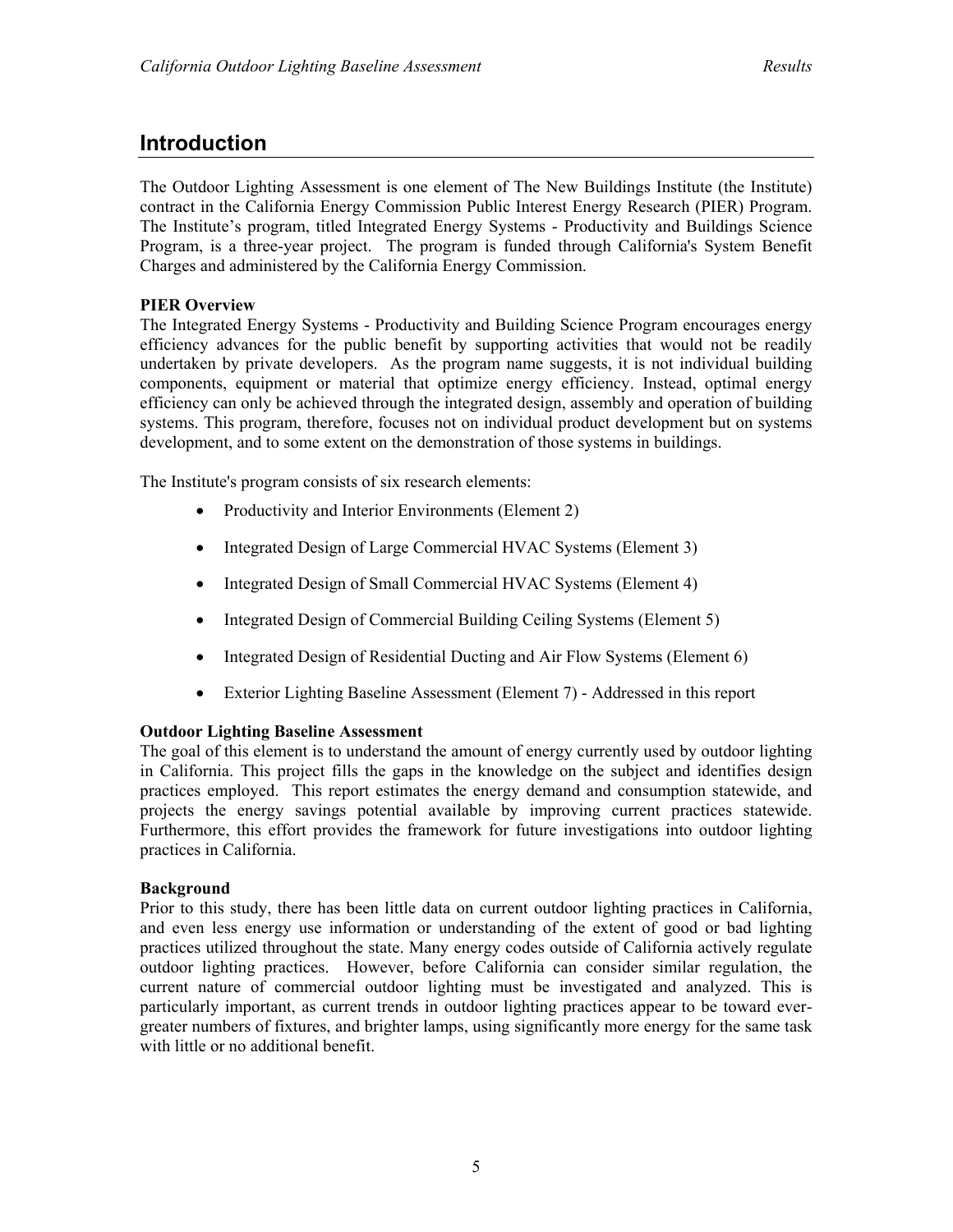This effort is the first major study of nighttime lighting in California. The report documents outdoor lighting at commercial sites throughout California and provides insight in the following areas:

- Total energy consumption,
- Total energy demand,
- Energy consumption by site functional use area (FUA),
- Lighting power density by building type and FUA, as well as by lighting zone,
- Illuminance levels for parking and other areas of outdoor lighting use,
- Type of lamps and fixtures in these FUA's,
- Glare and light trespass by building type,
- Subjective evaluations on the quality outdoor lighting.

The methodology used to identify the sites to be analyzed was developed to allow a statistically valid projection of these results to the statewide level. This statewide reporting provides understanding of the role of outdoor commercial lighting in the overall energy situation in California with regards to total consumption, demand, and demand profile. This comprehensive approach also allows for the evaluation of the impact of code and appliance standards changes on the energy consumption patterns in the state. Accordingly, this work was coordinated with the California Energy Commission's Outdoor Lighting Standards Committee to inform their development of appropriate standards. A comparison of the committee's proposed standards to the results of this work can be found in Appendix A.

This element of research has been conducted using a methodology that is easily replicated. This allows for future outdoor lighting studies to use the same methodology to measure the impacts of future outdoor lighting regulations.

The results contained herein are the result of two years of research. The road to these results began with the creation of the Sample Design Methodology and followed the steps described below. Each of these steps are discussed in greater detail in the sections following the presentation of results.

The Sample Design defined the target population and resulted in the sampling plan. This was followed by the Telephone Survey Sample Design, which lead to the On-Site Survey Sample Design. This step selected the sample of 303 commercial and industrial buildings to be included in the on-site survey portion of the work. The on-site survey conducted at each of these sites collected detailed outdoor lighting data and have become the foundation of this report. The collected on-site data was entered into an Access database, and the Statistical Methodology was implemented to provide the case weights for extrapolating the results to the statewide level. Following this methodology, queries were written and documented to create the results in the 84 figures and tables that follow.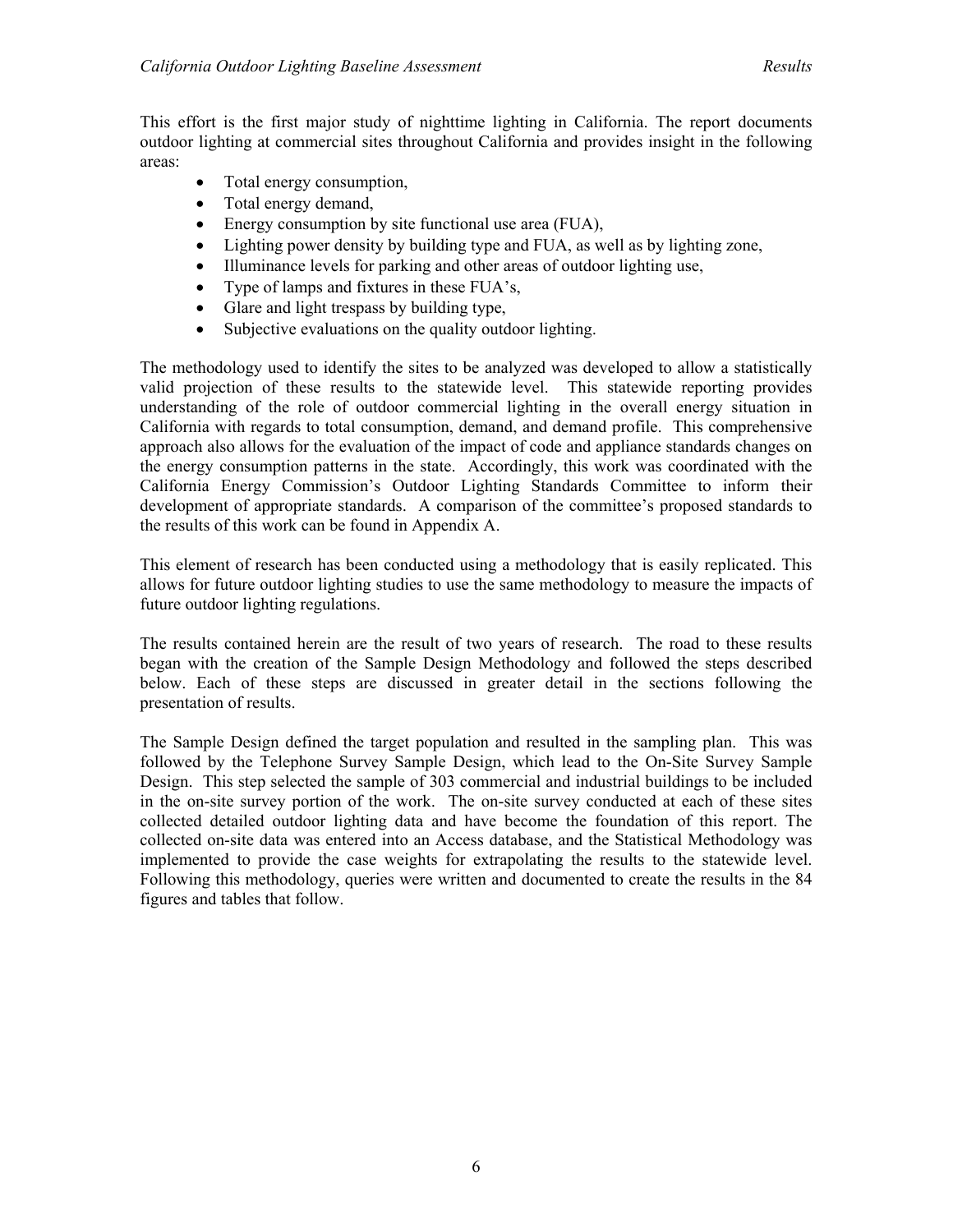# **Results**

1

### **Outdoor Lighting Baseline Research Results**

The following tables present the findings of 303 commercial and industrial site visits. These findings include data collected on 778 lit functional use areas (parking lots, walkways, security areas, etc.). The data describes the outdoor area (sqft), the lighting power density (W/SF), the fixture types, lamp type and wattage, and usage schedule by functional use area (FUA). The reporting also includes user subjective impressions for each site and the lighting zone designation. Each site was classified into one of four lighting zones characterizing the surrounding area by outdoor lighting intensity. Zone 1 is an area with "intrinsically dark landscape." Zone 2 is an area of "low ambient brightness." Zone 3 is an area of "medium ambient brightness." And Zone 4 is an area of high ambient brightness."<sup>7</sup>

This body of information provides an extensive snapshot of the current stock of commercial outdoor lighting in the state of California, incorporating data from a comprehensive range of commercial business types, outdoor lighting use types and geographic regions (including rural and urban sites).

### **Statewide Annual Energy Consumption**

Table 1 estimates the annual outdoor lighting energy usage for California to be 3,067 GWh with an error bound of 687 GWh, resulting in a 90 percent confidence level that the actual annual energy usage falls between 2,381 GWh to 3,754 GWh. These results include commercial and light industrial sites and exclude roadway lighting as well as outdoor advertising (off premise billboards). The size of the error bound is the result of estimating the statewide results using a relatively small sample size (303 sites) and by the variation in the data. The annual outdoor lighting energy consumption of the sites ranged from 0 kWh, for unlit sites, to 986,862kWh, resulting in a standard deviation of 94,332 kWh.

| <b>Annual Outdoor</b><br><b>Lighting Usage for</b><br>California (GWh) | <b>Error Bound (GWh)</b> | 90% Confidence<br>Interval (GWh) |
|------------------------------------------------------------------------|--------------------------|----------------------------------|
| 3,067                                                                  | 687                      | 2,381 to 3,754                   |

**Table 1: Annual Energy Usage** 

<sup>&</sup>lt;sup>7</sup> Model Outdoor Lighting Ordinance Classification of Outdoor Areas, Jim Benya, Illumination Engineers Society of North America .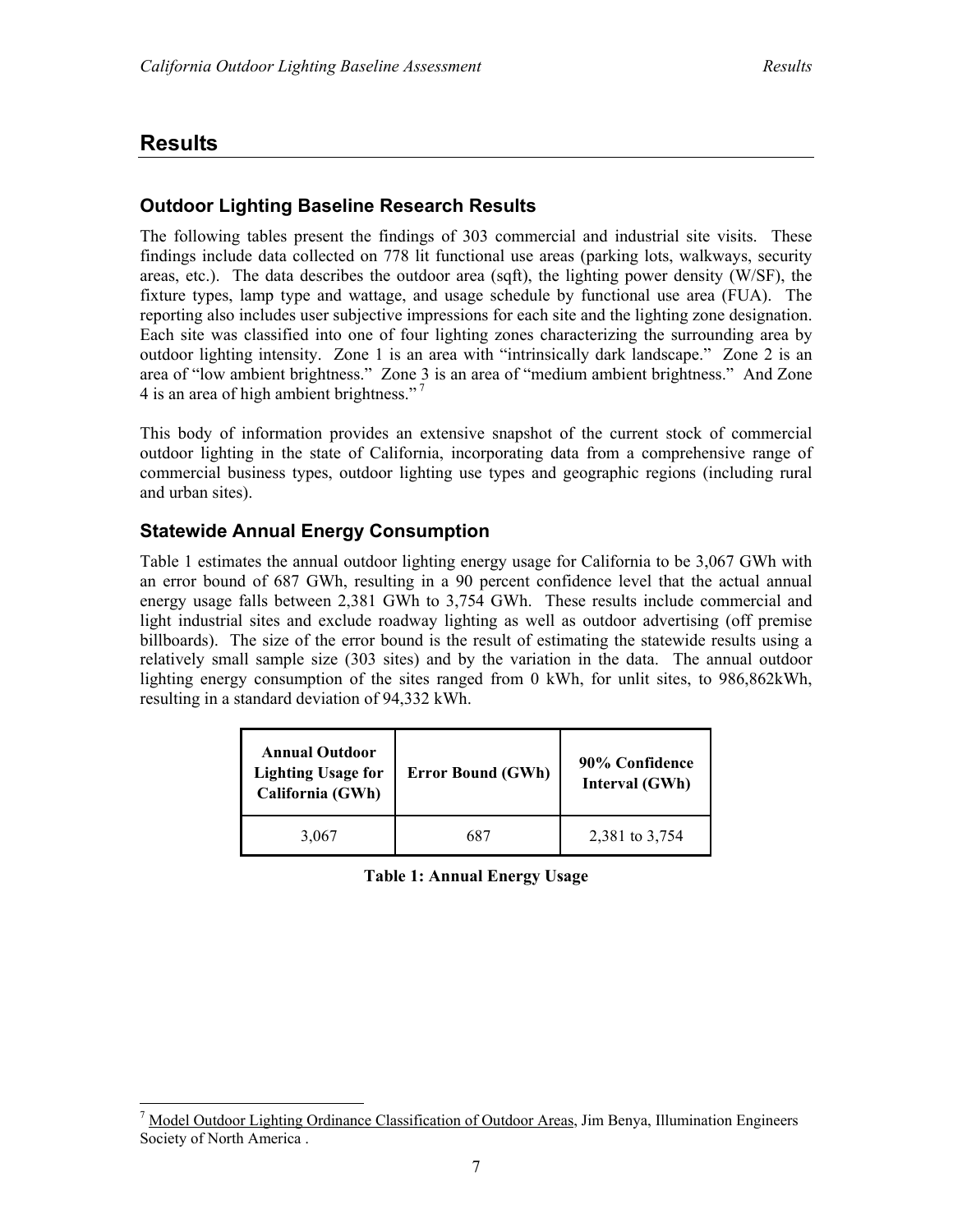Table 2 presents the maximum outdoor lighting peak demand to be 809 MW with an error bound of 196 MW. This maximum demand occurs in the winter months between 7pm and 8pm. The winter peak demand is slightly higher than the summer peak demand due to the seasonal operation of winter resorts and school recreation areas.

| <b>Annual Outdoor</b><br><b>Lighting Demand for</b><br>California (MW) | <b>Error Bound (MW)</b> | 90% Confidence<br><b>Interval</b> |  |
|------------------------------------------------------------------------|-------------------------|-----------------------------------|--|
| 809                                                                    | 196                     | 613 to 1005                       |  |

#### **Table 2: Peak Demand**

The statewide commercial and industrial outdoor lighting annual energy consumption is estimated to be 3,067 GWh. This is roughly 1.35% of the total statewide annual energy consumption of 227,087 GWh reported for 2001 on the California Independent System Operator (ISO) web page.<sup>8</sup> This value compares well to existing estimates of lighting energy consumption. The Lawrence Berkeley National Laboratory (LBNL) estimated the California commercial sector outdoor lighting annual energy consumption to be  $5,018$  GWh for the year of  $1999$ .<sup>9</sup> This estimate is reduced to 4,535 GWh when adjusted for actual total electrical energy consumption numbers from the ISO for 1999.<sup>10</sup> These LBNL numbers result in an estimation of 1.99% of annual consumption is attributed to commercial outdoor lighting. General Electric has projected this value to be 0.7% in their breakdown of electric energy use by lighting end use presented in Table 3 below.<sup>11</sup>

| <b>National Lighting Energy Use</b> | <b>End Use Percentages</b> |                   |  |
|-------------------------------------|----------------------------|-------------------|--|
| (20% of total energy consumed)      | % of lighting              | % of total energy |  |
| Commercial Lighting                 | 51.0%                      | 10.2%             |  |
| Residential Lighting                | 27.0%                      | $5.4\%$           |  |
| Industrial Lighting                 | 14.6%                      | $2.9\%$           |  |
| Outdoor Lighting                    | $3.4\%$                    | $0.7\%$           |  |
| Street Lighting                     | $4.0\%$                    | $0.8\%$           |  |
|                                     | 100.0%                     | 20.0%             |  |

**Table 3: General Electric Company Estimate of Lighting Energy End Use** 

1

<sup>&</sup>lt;sup>8</sup> California Independent System Operator (ISO): http://oasis.caiso.com/.

<sup>&</sup>lt;sup>8</sup> California Independent System Operator (ISO): *http://oasis.caiso.com/*.<br><sup>9</sup> Electricity Use in California: Past Trends and Present Usage Patterns, Lawrence Berkeley National laboratory, January 2002; Source data: CEC Demand Analysis Office (Tian 2001).

 $10$  The LBNL estimate of total 1999 annual energy consumption is 251,600 GWh. The actual annual energy consumption (according to the ISO) for 1999 was 227,389 GWh, or 90.4% the LBNL estimate. Therefore, the adjusted LBNL estimate of commercial outdoor lighting annual energy consumption is 4,535 GWh.

<sup>&</sup>lt;sup>11</sup> Joseph Oberle, General Manager Technology, GE Lighting, conversation with author November 4, 2002. Mr Oberle also estimated that Outdoor billboard advertising is responsible for 0.02% of all lighting energy consumed nationally.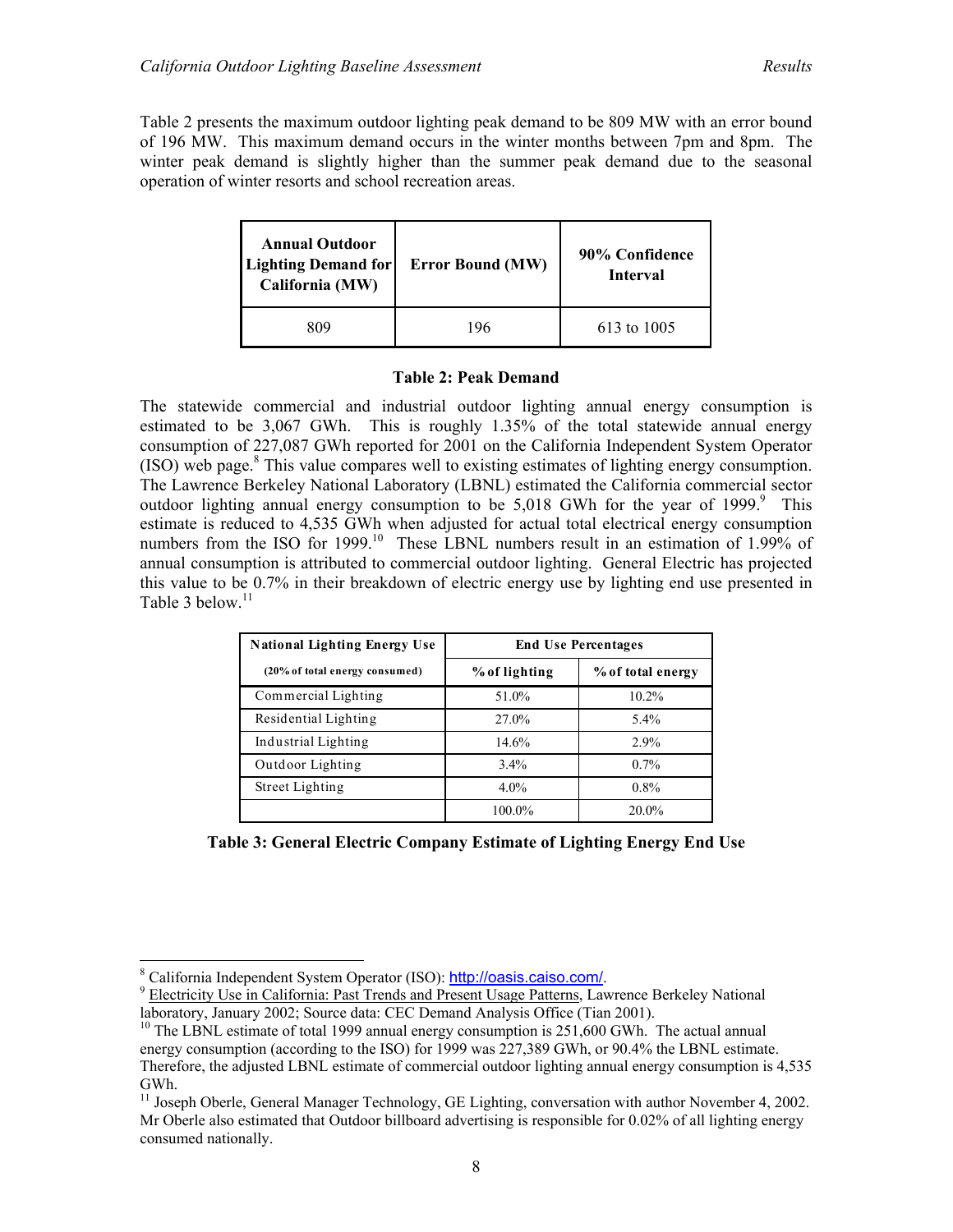The total 2001 annual nighttime energy consumption for the state of California was 101,773 GWh, according to the ISO. Commercial outdoor lighting accounts for 3% of this nighttime energy use.<sup>12</sup> The maximum peak demand from commercial outdoor lighting is 809MW, and occurs in the winter during the 7pm to 8pm evening hour. This winter peak is slightly higher than the summer's peak due to the operation of winter resorts (closed during the summer) and due to school recreation areas not in use in the summer. The commercial outdoor lighting peak demand is 2.63% of the total California system load of 30,788 MW for that hour, calculated using California ISO data (the peak demand in February, 2002, for the hour ending at 8pm).

Table 4 presents the annual energy usage for the different functional use areas. As expected, parking lots have the highest annual usage, 967 GWh. Pedestrian & walkways utilize 686 GWh of energy annually. Signage is estimated to consume 623 GWh. See "Signage Information" under data collection, page 64 for further discussion of this large estimate.

| FUA                             | <b>Energy Usage</b><br>(GWh) | <b>Error Bound</b><br>(GWh) |  |
|---------------------------------|------------------------------|-----------------------------|--|
| Parking                         | 967.3                        | 270                         |  |
| Pedestrian & Walkway            | 685.6                        | 283                         |  |
| Signage                         | 622.6                        | 213                         |  |
| Security                        | 207.9                        | 96                          |  |
| Storage                         | 159.5                        | 72                          |  |
| <b>Outdoor Retail Sales</b>     | 140.2                        | 157                         |  |
| Internal Roadway                | 74.4                         | 49                          |  |
| Recreation                      | 47.6                         | 44                          |  |
| Façade & Aesthetic              | 43.5                         | 27                          |  |
| Entry                           | 40.0                         | 12                          |  |
| Landscape                       | 39.9                         | 17                          |  |
| <b>Gas Station Canopy</b>       | 29.8                         | 30                          |  |
| ATM                             | 6.8                          | 8                           |  |
| Undeveloped                     | 1.9                          | 3                           |  |
| Commercial Outdoor Patio        | 0.5                          |                             |  |
| <b>Total Energy Usage</b>       | 3,067                        | N/A                         |  |
| <b>Error Bound for all FUAs</b> | N/A                          | 687                         |  |

**Table 4: Energy Usage by FUA** 

l

<sup>&</sup>lt;sup>12</sup> California Independent System Operator (ISO), calculated from ISO data for 2001 using the sunset and sunrise hours for each month at Merced, CA, a mid California location.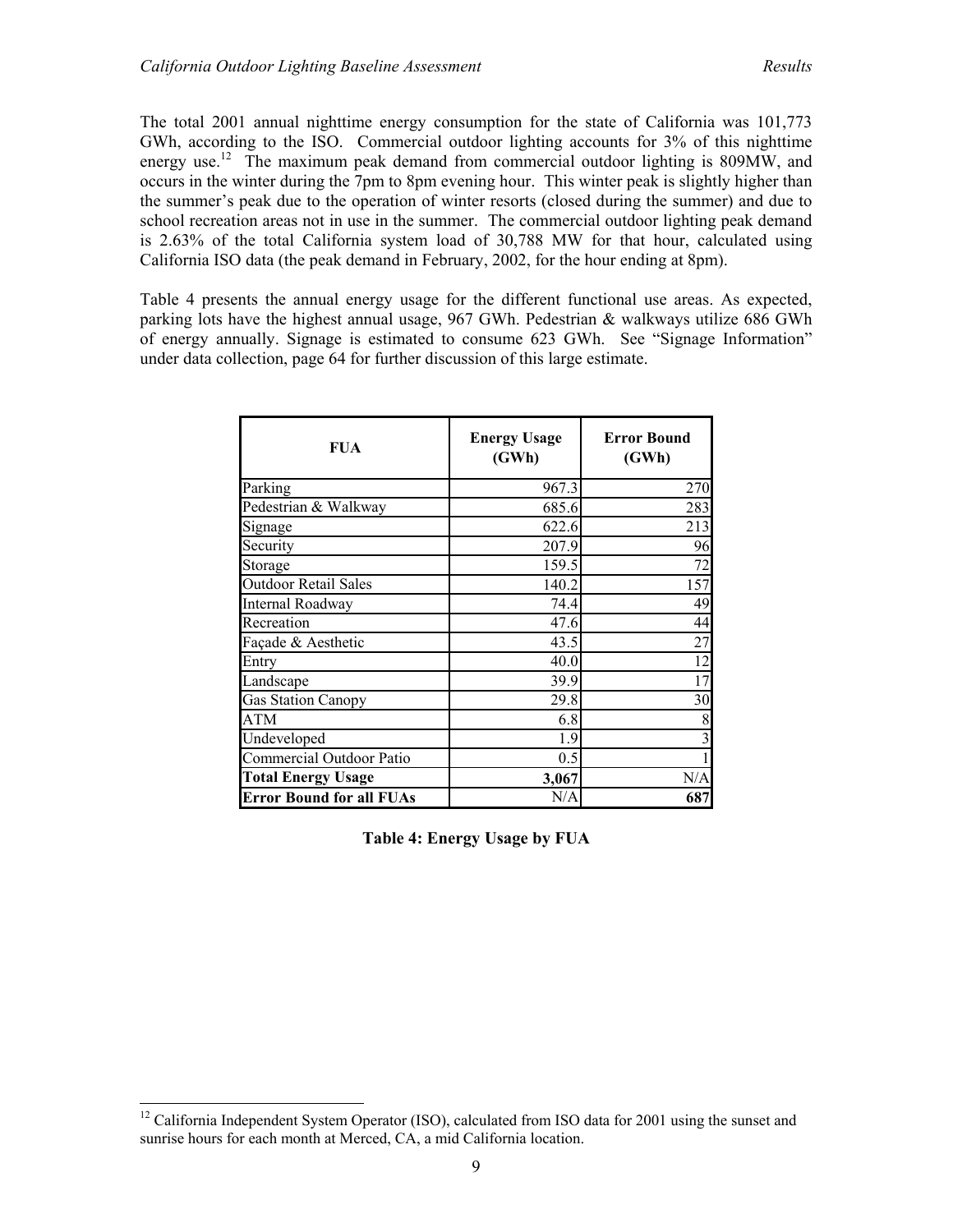Figure 1 presents the information in the previous table graphically, demonstrating the dominance of parking, walkways and signage in the total energy consumption calculation.



**Figure 1: Functional Use Area Energy Usage by FUA** 

### **Statewide Annual Energy Consumption – Stacked Area Graphs**

As part of the on-site visit the surveyor gathered information on usage patterns for each outdoor lighting fixture. Usage data was typically self-reported, recorded from a time clock controller, or estimated if the control technology was a photocell. From these data we have developed the following energy usage profiles by day-type and hour. Figure 2 through Figure 5 are stacked area graphs which displays California's outdoor lighting hourly demand profile of each functional use area for summer weekdays, winter weekdays, summer weekends, and winter weekends.

Note that in each profile displayed below the usage during the daytime hours goes to zero. We understand that some outdoor lighting is on during the day due to malfunctioning or improperly programmed equipment. However our findings intend to characterize outdoor lighting energy usage as it was reported, or expected to be operated. Moreover, the fraction of outdoor lighting found to be on during daytime hours due to failing equipment was marginal. We also included burnouts in our count of lamps if it was anticipated that they would be replaced in the near future.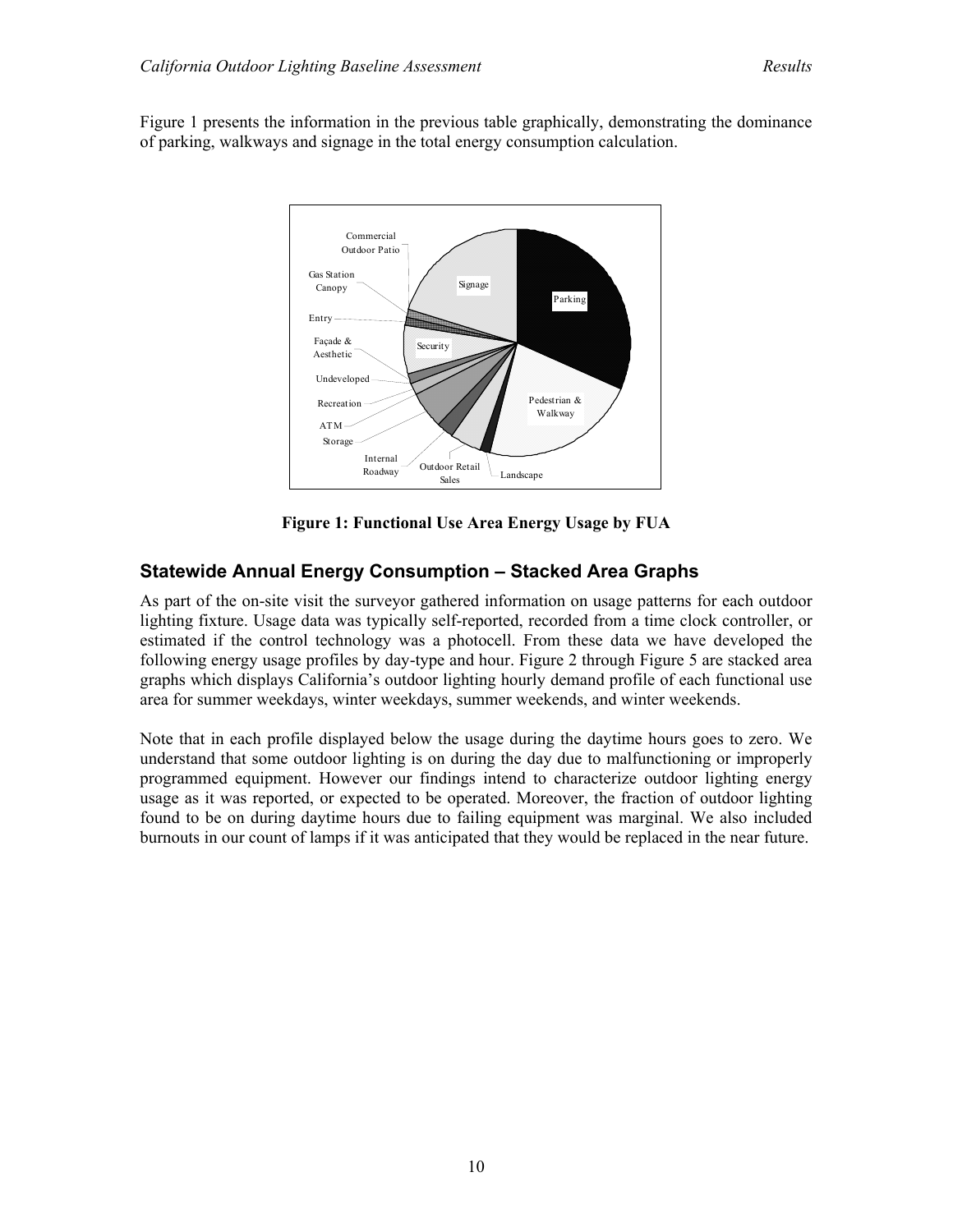**Summer Hourly Demand Profiles**: During the summer, months, defined for use schedules as March 22 to September 22, most outdoor lighting is on by about 7PM and continues to be lit till approximately 5AM. The peak demand for outdoor lighting in the summer months is at 9PM. Demand then slowly tapers off, with a sharp decline at 1AM due to reduced parking lighting usage, remaining constant from 2AM to approximately 4AM. Demand falls rapidly for all use types after 4AM.



**Figure 2: Summer Weekdays Hourly Demand Profile**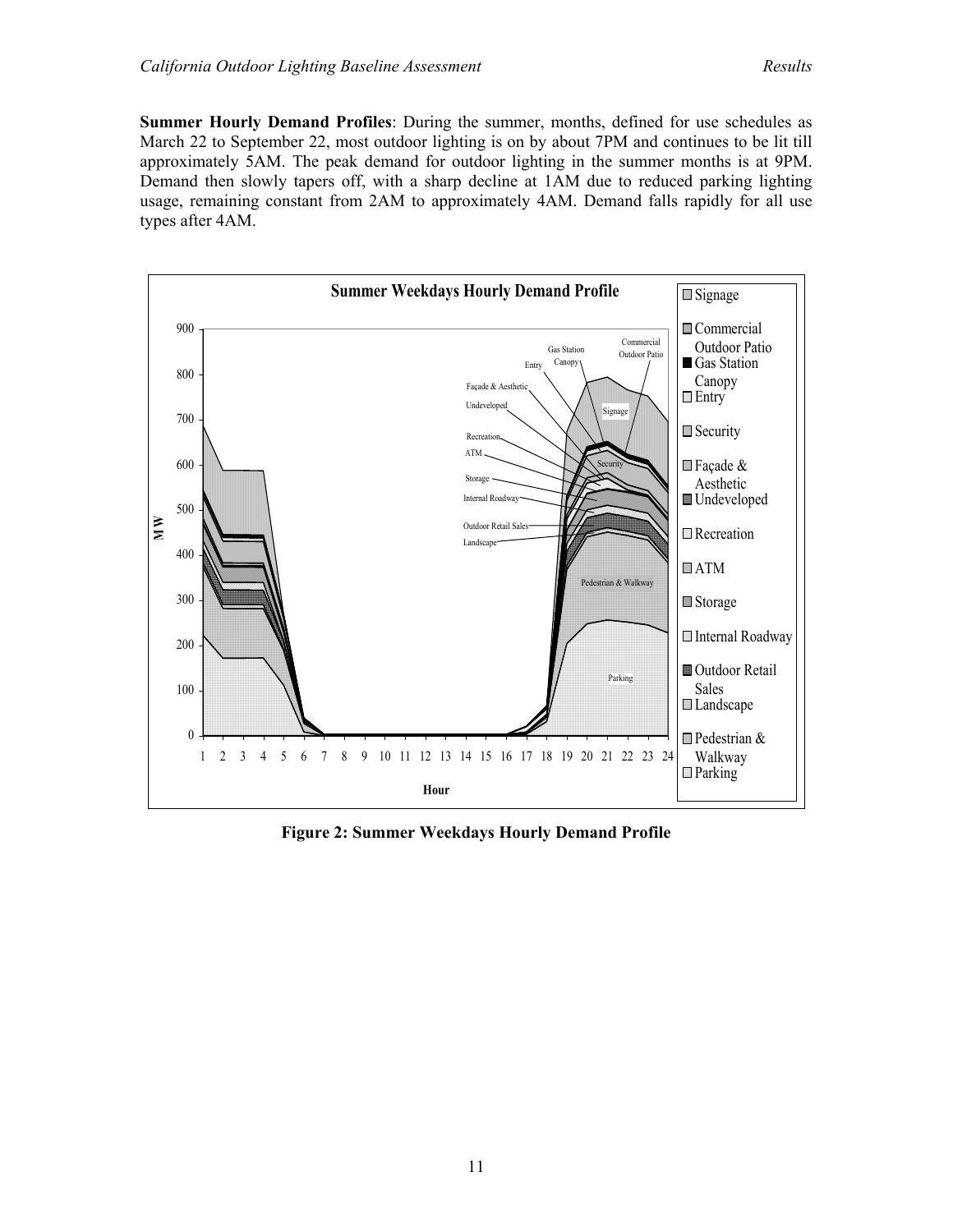**Winter Hourly Demand Profiles**: There is a noticeable shift in the demand profile for the winter months. Lighting is on for a longer period of time. As expected, most outdoor lighting is on by 5PM and continues to be lit till approximately 6AM. The peak usage for outdoor lighting is from 7PM to 9PM in the winter months. Demand then slowly tapers off until 2AM, remaining constant until 4AM. This is followed by a sharp spike in demand for about an hour, due to the parking lighting use pattern, and then a decline in demand from 5AM to 7AM. The winter peak is higher than the summer peak due to the seasonal operation of winter resorts and school recreation areas.



**Figure 3: Winter Weekdays Hourly Demand Profile**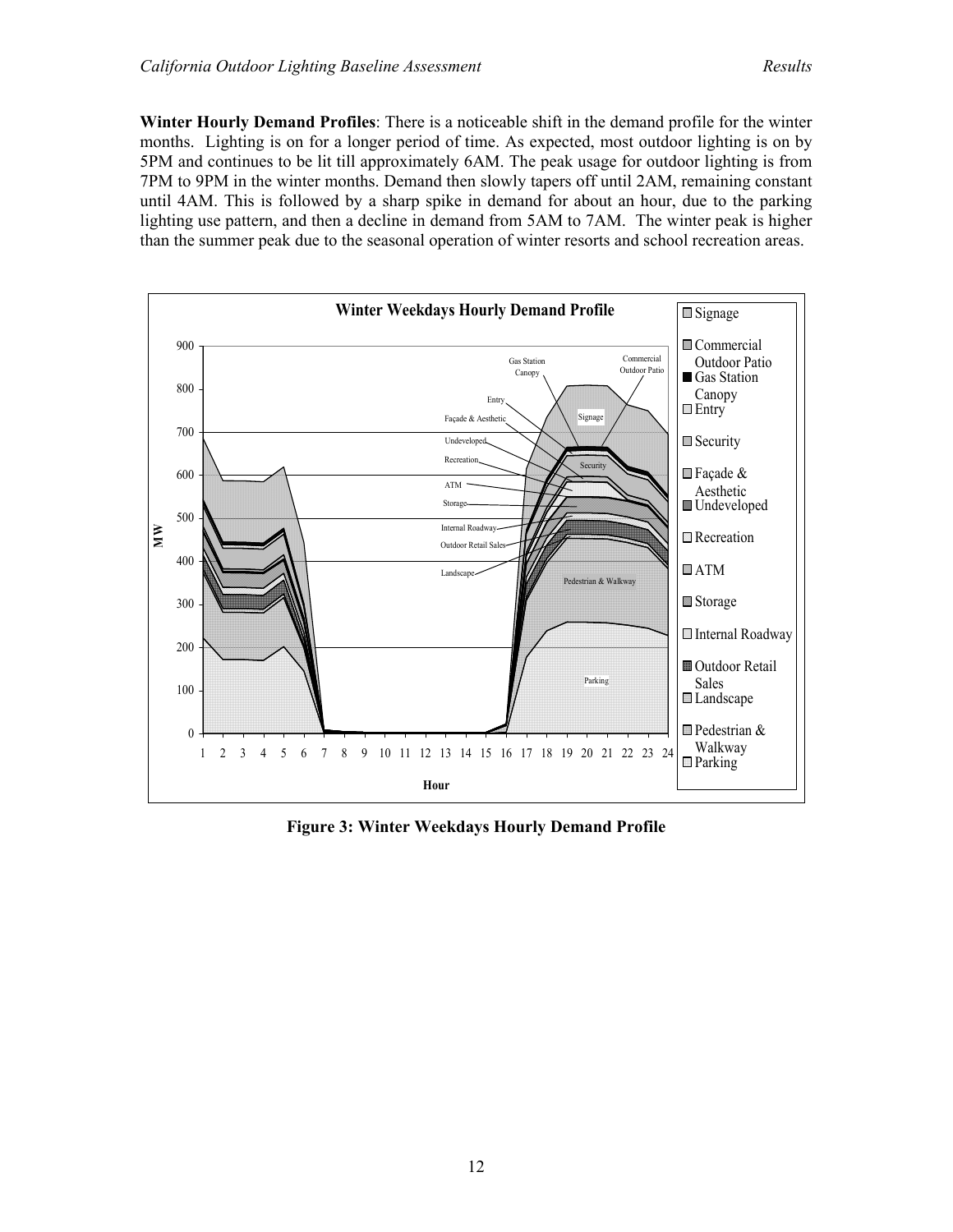As can be seen by comparing Figure 2 to Figure 5, outdoor lighting patterns do not change much from weekday to weekend. Though not apparent on the graph, data does show that there is a very slight decrease in energy demand on weekends.



**Figure 4: Winter Weekends Hourly Demand Profile** 



**Figure 5: Summer Weekends Hourly Demand Profile**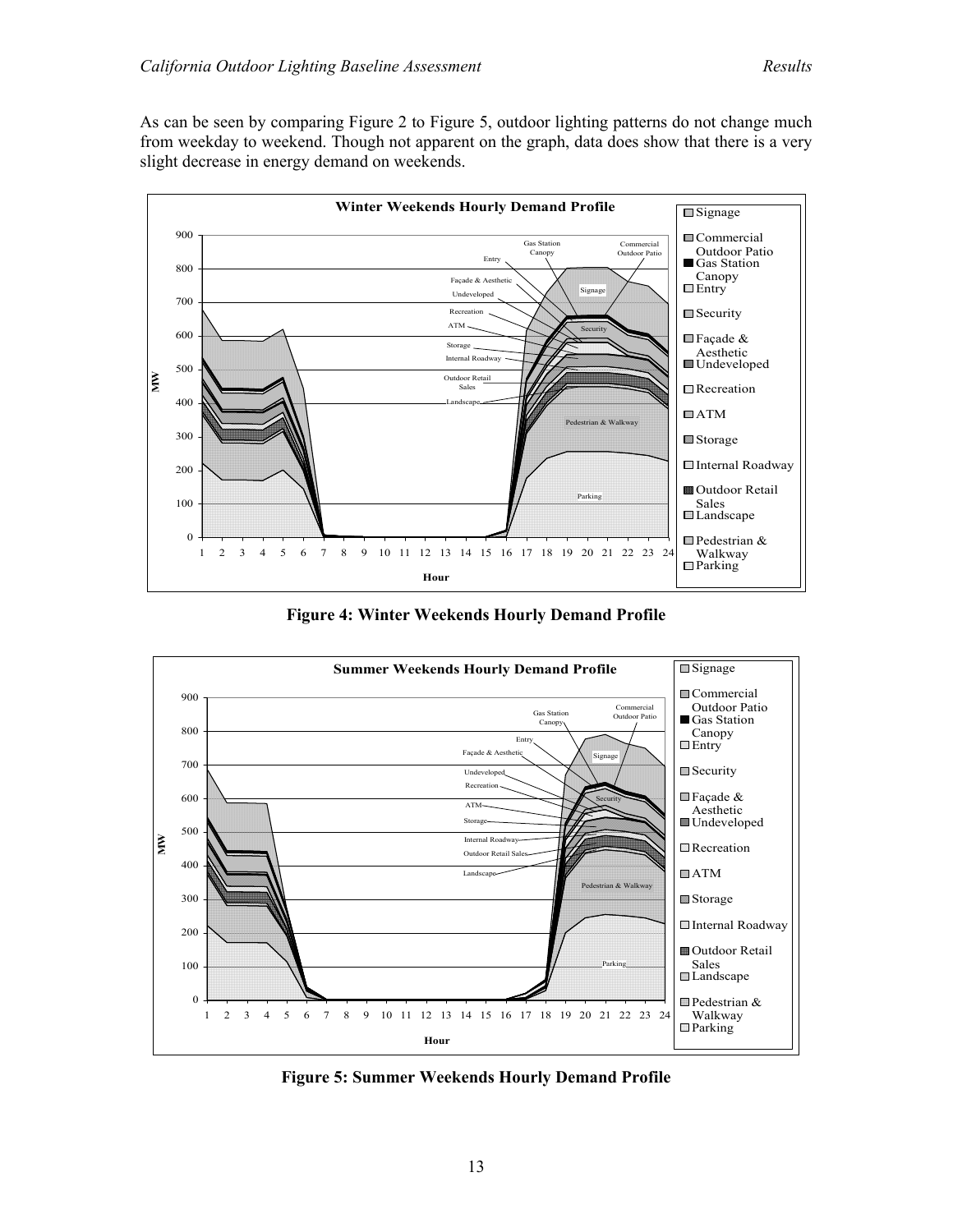#### **Impact Evaluations of Lamp Replacement Scenarios**

Two scenarios were created to evaluate the statewide impacts on energy consumption resulting from the theoretical replacement of all existing high pressure sodium (HPS) or mercury vapor (MV) lamps with metal halide (MH) lamps. The findings are described below.

Table 5 presents the resulting annual outdoor lighting usage for California if all HPS lamps were replaced with MH lamps. Research has shown that a MH lighting design can satisfactorily replace HPS while offering lower overall lighting power density and illumination levels. This is achievable because MH light output includes more colors of the visible light spectrum than does HPS. As a result, the MH user perceives as much light as the HPS system user but at lower illumination amounts. Less illumination in this case equates to a lower power density.<sup>13</sup> The referenced research projects a 33% savings as a result of the replacement strategy.<sup>14</sup> The savings projection has been applied to all HPS lamps, regardless of wattage. This general calculation makes the assumption that the 33% savings percentage is applicable to all lamp sizes, allowing the estimation of the maximum energy savings available from this strategy.

The resulting usage for California would be 2,864 GWh. This strategy represents a savings of 204 GWh for the state of California, or roughly a 7% decrease in the energy use for these outdoor areas. Table 5 also presents the annual energy savings for each functional use area as a result of implementing this replacement of HPS lamps. The parking lot is the highest energy-consuming category for commercial outdoor lighting according to Table 4. Table 46 indicates that parking lots (and walkways) have the largest percentage of HPS lamps installed. Accordingly, the annual energy usage for parking lots is significantly reduced, by 96 GWh. The annual savings for walkways would be 40 GWh. Security and storage also would experience significant savings of 28 GWh and 23 GWh respectively.

*Post Note (added June 3003):* The energy savings from lamp replacement strategies may not be as large as expected. The PIER report proposes a theoretical scenario where all existing HPS lamps are replaced with MH lamps, and estimates a potential savings of 33% from this strategy for the referenced lamps. This estimate is based on the understanding that less power is required to achieve equal brightness lumens from MH lamps as compared to HPS lamps. However, as there is a large efficacy versus wattage effect, an estimate of 10–15% savings may be more appropriate. In addition, there are unanswered theoretical questions about whether the source for the brightness measure referenced in the "California Outdoor Lighting Baseline Assessment" is valid for use in parking lots.<sup>ii</sup> If this measure is not valid, replacing HPS lamps with MH lamps would still achieve energy savings, but at the expense of visual performance. A new PIER project is further exploring the specifics of visual, technical and energy implications of lamp selections for parking lots. Go to www.archenergy.com/lrp/lightingperf\_standards/project\_5\_3.htm for information and outcomes.

<sup>-</sup><sup>13</sup> Dr. S.M. Berman, "Energy Efficiency Consequences of Scotopic Sensitivity," Journal of the Illuminating Engineering Society, Winter 1992

 $14$  Based on an original horizontal illuminance level of 30 footcandles (FC) using 3000K, 75 CRI lamps, replaced by one third fewer lamps with 4100K, 85 CRI with a horizontal illuminance level of 20 FC. This substitution results in an energy savings of 33%.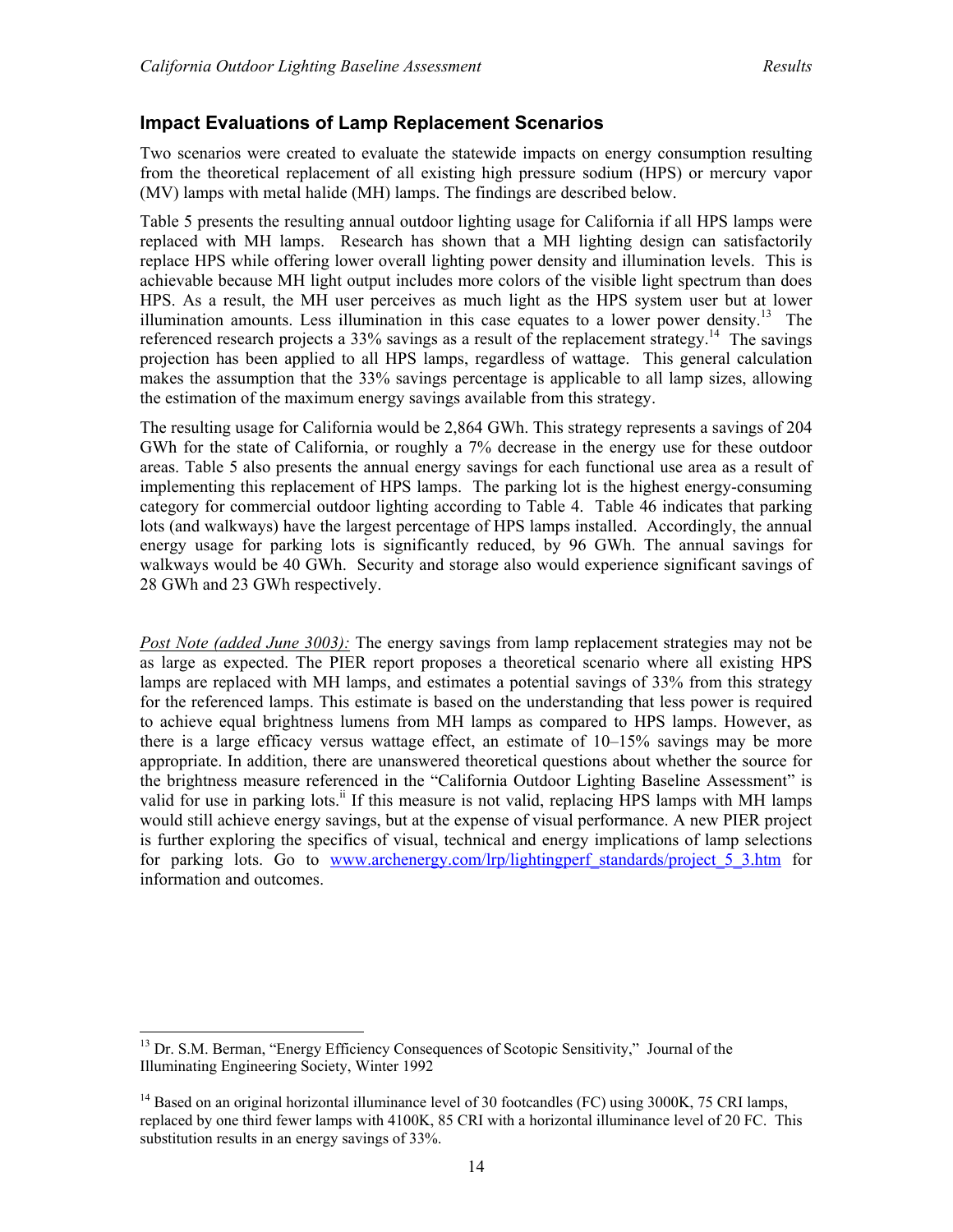|                             | <b>MH</b> instead of HPS:<br>Original  |                              |                                       |                                   |
|-----------------------------|----------------------------------------|------------------------------|---------------------------------------|-----------------------------------|
| <b>FUA</b>                  | <b>Energy</b><br><b>Usage</b><br>(GWh) | <b>Energy Usage</b><br>(GWh) | <b>Error</b><br><b>Bound</b><br>(GWh) | Energy<br><b>Savings</b><br>(GWh) |
| Parking                     | 967                                    | 871                          | 264                                   | 96                                |
| Pedestrian & Walkway        | 686                                    | 645                          | 276                                   | 40                                |
| Landscape                   | 40                                     | 39                           | 17                                    |                                   |
| <b>Outdoor Retail Sales</b> | 140                                    | 140                          | 157                                   | $\theta$                          |
| <b>Internal Roadway</b>     | 74                                     | 66                           | 48                                    | 8                                 |
| Storage                     | 159                                    | 137                          | 65                                    | 23                                |
| <b>ATM</b>                  |                                        | 6                            |                                       |                                   |
| Recreation                  | 48                                     | 42                           | 41                                    | 6                                 |
| Undeveloped                 |                                        |                              | 3                                     | $\boldsymbol{0}$                  |
| Façade & Aesthetic          | 44                                     | 43                           | 27                                    | $\theta$                          |
| Security                    | 208                                    | 180                          | 91                                    | 28                                |
| Entry                       | 40                                     | 39                           | 12                                    |                                   |
| <b>Gas Station Canopy</b>   | 30                                     | 30                           | 30                                    | $\boldsymbol{0}$                  |
| Commercial Outdoor Patio    |                                        |                              |                                       | $\boldsymbol{0}$                  |
| Signage                     | 623                                    | 623                          | 213                                   | $\boldsymbol{0}$                  |
| Total                       | 3,067                                  | 2,864                        | 672                                   | 204                               |

**Table 5: Statewide Impact of Replacing All High Pressure Sodium (HPS) lamps with Metal Halide (MH) lamps**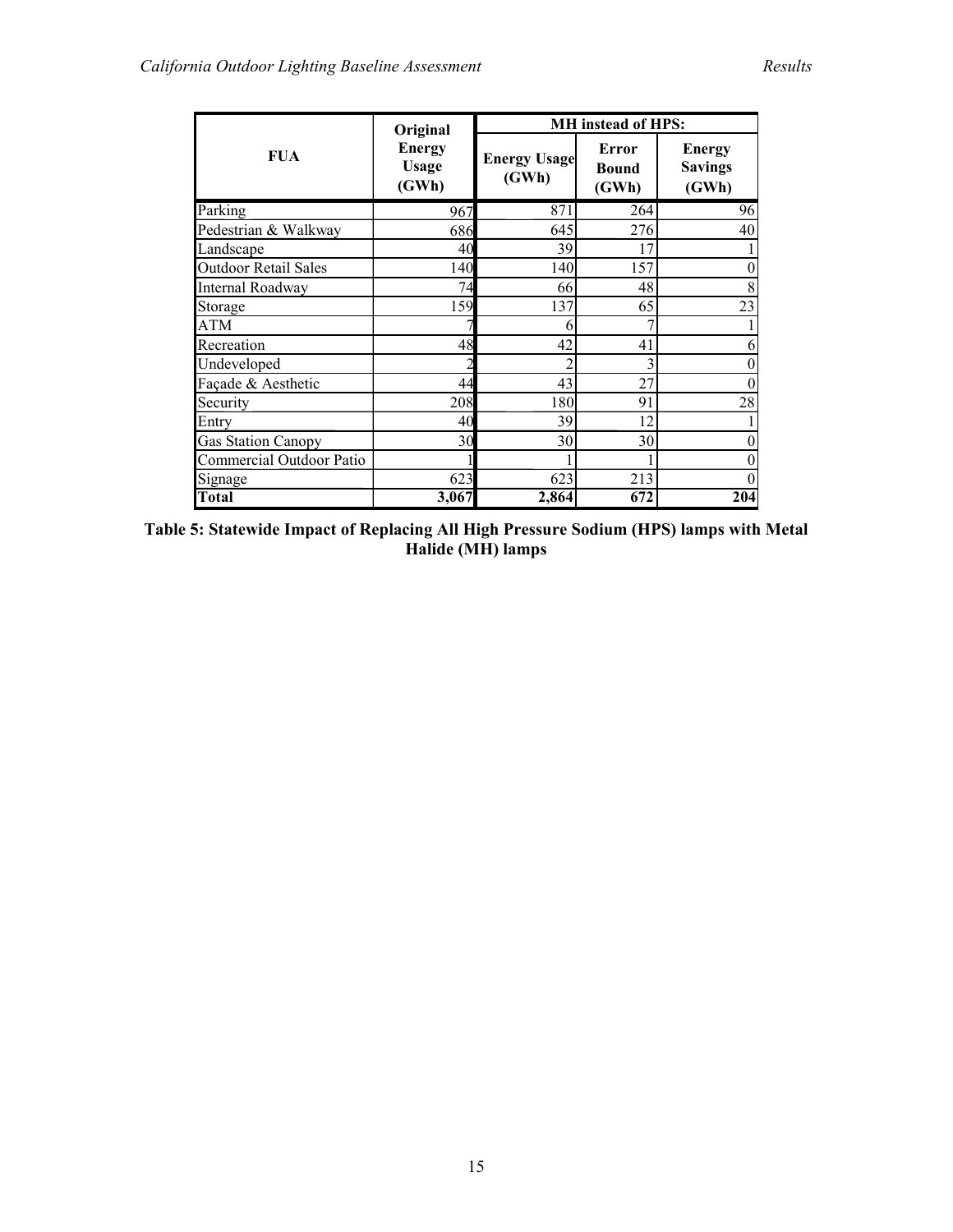Table 6 presents the resulting annual outdoor lighting usage for California if all MV lamps were replaced with MH lamps. The savings were calculated by applying an efficacy ratio of 56:90 to the mercury vapor lamp energy consumption results<sup>15</sup>. The resulting usage for California is  $3,031$ GWh. This strategy represents a savings of 37 GWh for California, or roughly 1%. These savings are significantly smaller than the scenario above due to the fewer number of mercury vapor lamps in use. As expected, the majority of savings were with parking lots at 24 GWh.

|                           | Original                                                               | <b>MH</b> instead of MV:              |                                          |                  |
|---------------------------|------------------------------------------------------------------------|---------------------------------------|------------------------------------------|------------------|
| <b>FUA</b>                | <b>Energy</b><br><b>Energy Usage</b><br><b>Usage</b><br>(GWh)<br>(GWh) | <b>Error</b><br><b>Bound</b><br>(GWh) | <b>Energy</b><br><b>Savings</b><br>(GWh) |                  |
| Parking                   | 967                                                                    | 943                                   | 268                                      | 24               |
| Pedestrian & Walkway      | 686                                                                    | 680                                   | 283                                      | 5                |
| Landscape                 | 40                                                                     | 37                                    | 15                                       | 3                |
| Security                  | 140                                                                    | 140                                   | 157                                      | $\boldsymbol{0}$ |
| Storage                   | 74                                                                     | 74                                    | 49                                       |                  |
| Internal Roadway          | 159                                                                    | 158                                   | 72                                       | $\overline{2}$   |
| Entry                     |                                                                        |                                       | 8                                        | $\boldsymbol{0}$ |
| Façade & Aesthetic        | 48                                                                     | 47                                    | 44                                       | $\boldsymbol{0}$ |
| Recreation                | 2                                                                      | $\overline{\mathcal{L}}$              | 3                                        | $\boldsymbol{0}$ |
| Outdoor Retail Sales      | 44                                                                     | 43                                    | 27                                       | $\boldsymbol{0}$ |
| <b>ATM</b>                | 208                                                                    | 206                                   | 96                                       | $\overline{c}$   |
| Undeveloped               | 40                                                                     | 40                                    | 12                                       | $\boldsymbol{0}$ |
| <b>Gas Station Canopy</b> | 30                                                                     | 30                                    | 30 <sup>l</sup>                          | $\boldsymbol{0}$ |
| Commercial Outdoor Patio  |                                                                        |                                       |                                          | $\boldsymbol{0}$ |
| Signage                   | 623                                                                    | 623                                   | 213                                      | $\boldsymbol{0}$ |
| Total                     | 3,067                                                                  | 3,031                                 | 686                                      | 37               |

**Table 6: Statewide Impact of Replacing All Mercury Vapor lamps with Metal Halide lamps** 

### **Lighting Power Density (LPD)**

These tables present information on the lighting power density<sup>16</sup> (LPD) levels, by building type, functional use area, and by lighting zone. All values are based on lit areas, such as lit parking, with the exception of the "site wide" results presented in Table 7 and Table 9. These tables incorporate the entire area within the property lines (excluding the building area).

Given the range of information recorded, there is a great deal of insight to be gleaned from the following material. However, due to the limited number of sites visited within some categories, appropriate utilization requires that the values reported in the "finer detail" categories (such as the LPD of hotel outdoor patios, Table 13) be balanced by the sample size associated with the result (Table 15). For another example, Table 13 indicates that grocery walkways have an installed lighting power density (LPD) of 1.39 on average. This surprisingly high result must be balanced against the sample size for this result. Due to a sample size of one, this result should be considered a case study rather than an indication of statewide design practice. However, the parking lot results for small offices have an LPD of 0.06 W/SF, and a sample size of 82. This statewide result can be utilized with great confidence.

l

<sup>&</sup>lt;sup>15</sup> Technical Advisory Committee meeting, April 3, 2002.<br><sup>16</sup> Lighting Power Density (LPD) is calculated by dividing the installed wattage (including ballast) by the area of interest. The area is either the entire site area minus the building footprint, or the area of the associated functional use area (FUA) such as lit parking area, or lit walkway area.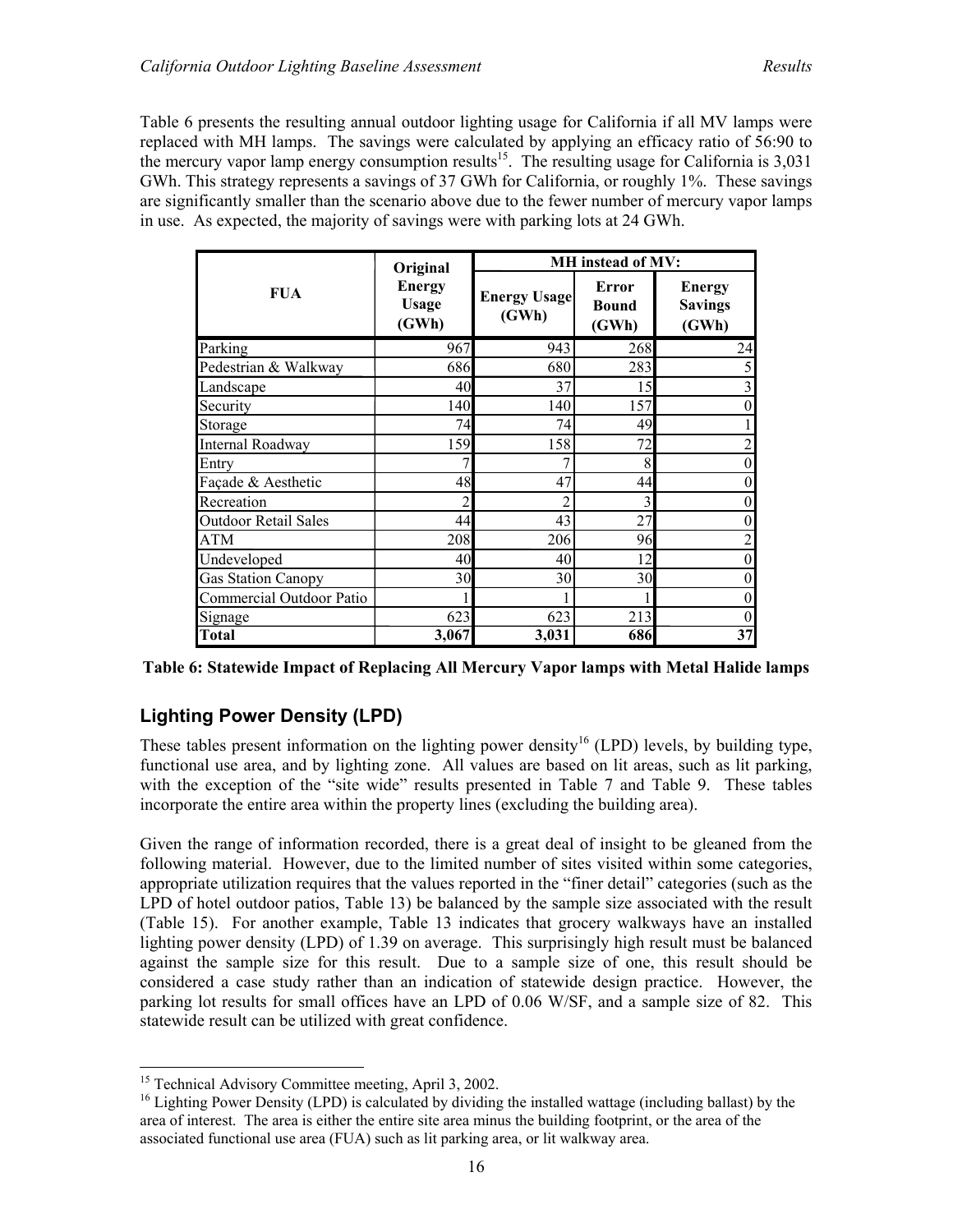Table 7 illustrates the percentage of total area that has an installed wattage within LPD ranges. The calculations include both non-lit as well as lit areas to determine the site LPD by building type. For example: an apartment complex which has property boundaries enclosing 120,000 sqft, with a 20,000 sqft building footprint, and has a total of 1,000 watts of lamps installed (including ballasts), has a site lighting power density of 0.010 watts/sqft: 1000 / (120,000-20,000). The table below indicates that 34.5% of the overall site area, statewide, has a LPD range of 0 to 0.0049 (W/SF). This low LPD is the result of including the entire site area, lit as well as unlit. To provide some perspective, a standard parking lot lighting design with regularly spaced poles, each with two 400W metal halide luminaires, would have an LPD of 0.092 watts/sqft. Large retail, such as big box retailers, typically have very little unlit area. Accordingly, 50.3% of the large retail have a site-wide LPD of .05 to .099 W/SF, in accord with the standard design described above.

|                                |                          |                              |                                | % of Area (SQFT)             |                              |                          |                              |
|--------------------------------|--------------------------|------------------------------|--------------------------------|------------------------------|------------------------------|--------------------------|------------------------------|
| <b>Building Type</b>           | Non-lit<br><b>Sites</b>  | $> 0$ to<br>0.0049<br>(W/SF) | $0.005$ to<br>0.0099<br>(W/SF) | $0.01$ to<br>0.049<br>(W/SF) | $0.05$ to<br>0.099<br>(W/SF) | > 0.1<br>(W/SF)          | <b>Sample</b><br><b>Size</b> |
| Apartments and Condominiums    |                          | 50.2%                        | 15.4%                          | 16.5%                        | 13.5%                        | 4.3%                     | 15                           |
| Assembly                       | -                        | -                            | $\overline{\phantom{a}}$       | 47.3%                        | $26.3\%$                     | 26.4%                    | 11                           |
| <b>Full Service Restaurant</b> | $\overline{\phantom{0}}$ | -                            | $\overline{\phantom{a}}$       | 81.3%                        |                              | 18.7%                    | 7                            |
| Grocery                        | -                        | 53.9%                        | $\overline{\phantom{a}}$       |                              | 31.0%                        | 15.1%                    | 3                            |
| Hospital                       |                          |                              | $\blacksquare$                 | 6.5%                         | 58.9%                        | 34.5%                    | 8                            |
| Hotel                          | $\overline{a}$           | $\blacksquare$               | 48.5%                          | $\overline{a}$               | 39.0%                        | 12.6%                    | 4                            |
| Industrial                     | 0.7%                     | 71.4%                        | 18.9%                          | 4.5%                         | 2.8%                         | 1.7%                     | 31                           |
| Large Office                   |                          | -                            | $\overline{\phantom{a}}$       | 26.4%                        | 39.5%                        | 34.1%                    | 26                           |
| Large Retail                   | 1.5%                     | ۰                            | $\overline{\phantom{a}}$       | 9.8%                         | 50.3%                        | 38.4%                    | 15                           |
| Large Schools                  | $\overline{a}$           | -                            | $\overline{\phantom{a}}$       | 100.0%                       | $\blacksquare$               | $\overline{\phantom{0}}$ | $\overline{c}$               |
| Recreation                     | $0.1\%$                  | 60.1%                        | $\overline{\phantom{a}}$       | $\overline{a}$               | 19.6%                        | 20.2%                    | 7                            |
| Small Office                   |                          | 19.0%                        | 1.6%                           | 44.2%                        | 25.9%                        | 9.4%                     | 102                          |
| <b>Small Retail</b>            | 0.1%                     | $\overline{\phantom{a}}$     | $\overline{\phantom{0}}$       | 6.3%                         | 30.6%                        | 63.0%                    | 42                           |
| Small School                   | $\blacksquare$           | -                            | 18.7%                          | 12.1%                        | 69.2%                        |                          | 6                            |
| University                     |                          | -                            | $\overline{\phantom{a}}$       | 99.1%                        | $0.8\%$                      | 0.2%                     | 8                            |
| Warehouse                      | 5.0%                     | ۰                            | $\blacksquare$                 | 78.7%                        | 16.4%                        |                          | 16                           |
| <b>All Building Types</b>      | $0.7\%$                  | 34.5%                        | $9.7\%$                        | 21.2%                        | 20.1%                        | 13.8%                    | 303                          |

**Table 7: Site Lighting Power Density by Building Type** 

Table 8 presents the error bounds for the results in the table above. The error bound provides an indication of the confidence level associated with each result. The error bound is explained in more detail in the text preceding Table 12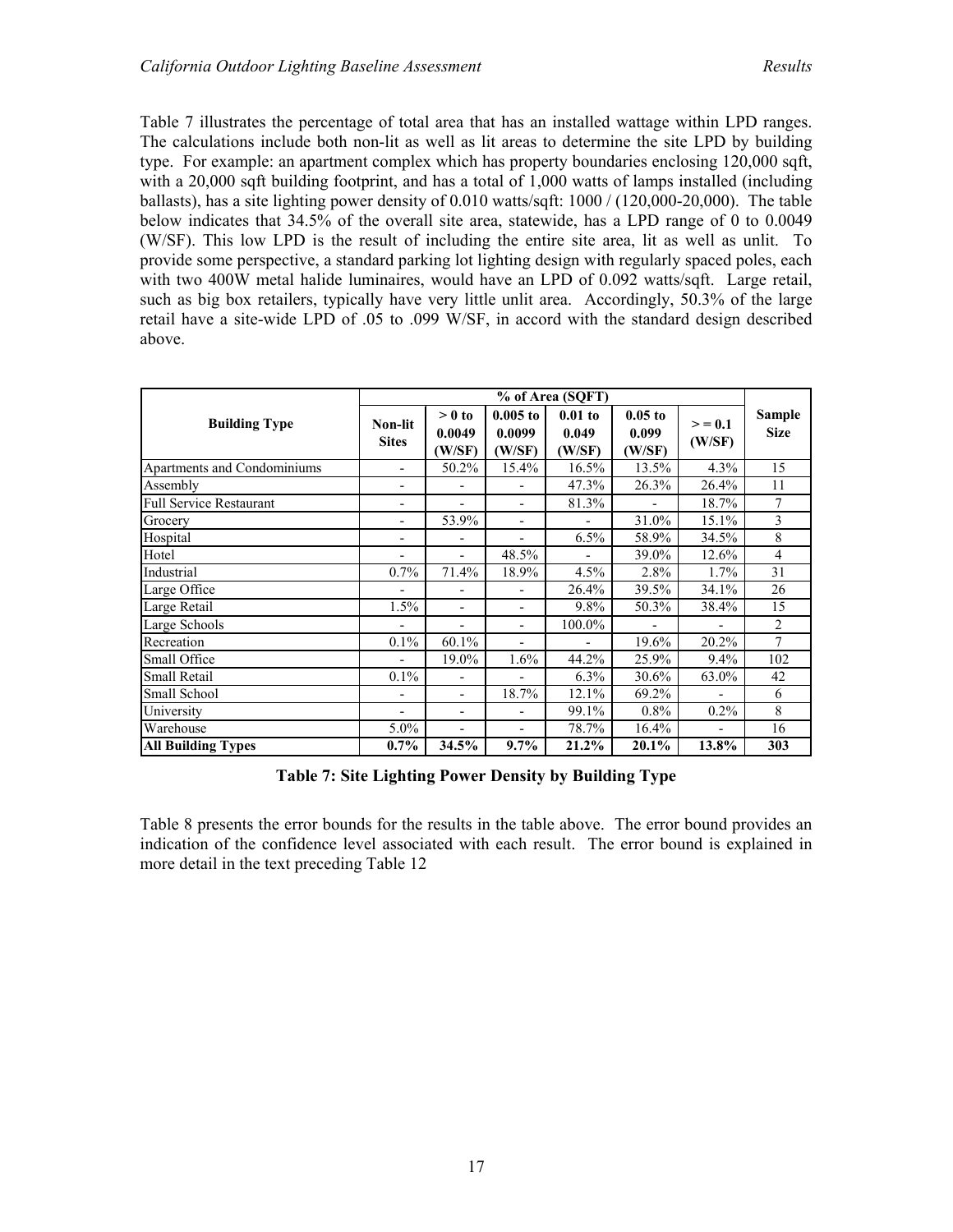|                                |                              |                              |                                | % of Area (SQFT)             |                              |                 |
|--------------------------------|------------------------------|------------------------------|--------------------------------|------------------------------|------------------------------|-----------------|
| <b>Building Type</b>           | Non-lit<br><b>Sites</b>      | $> 0$ to<br>0.0049<br>(W/SF) | $0.005$ to<br>0.0099<br>(W/SF) | $0.01$ to<br>0.049<br>(W/SF) | $0.05$ to<br>0.099<br>(W/SF) | > 0.1<br>(W/SF) |
| Apartments and Condominiums    |                              | 34.7%                        | 23.6%                          | 16.9%                        | 14.5%                        | 4.6%            |
| Assembly                       | ٠                            |                              |                                | 33.3%                        | 34.4%                        | 31.5%           |
| <b>Full Service Restaurant</b> | $\qquad \qquad \blacksquare$ |                              |                                | 28.0%                        |                              | 28.0%           |
| Grocery                        | ٠                            | 51.0%                        | ٠                              | ۰                            | 45.3%                        | 26.1%           |
| Hospital                       | ۰                            |                              |                                | 11.1%                        | 34.5%                        | 32.6%           |
| Hotel                          | ٠                            | $\overline{a}$               | 52.0%                          |                              | 50.3%                        | 18.1%           |
| Industrial                     | 0.9%                         | 29.3%                        | 24.7%                          | 4.8%                         | 3.1%                         | 2.4%            |
| Large Office                   | ۰                            | ۰                            |                                | 17.8%                        | 20.6%                        | 19.3%           |
| Large Retail                   | 2.5%                         |                              |                                | 14.4%                        | 30.2%                        | 28.5%           |
| Large Schools                  |                              | ۰                            |                                |                              |                              |                 |
| Recreation                     | 0.1%                         | 45.1%                        | $\overline{\phantom{a}}$       | $\blacksquare$               | 30.9%                        | 27.2%           |
| Small Office                   | ٠                            | 25.5%                        | 2.3%                           | 16.7%                        | 11.5%                        | 5.4%            |
| Small Retail                   | $0.2\%$                      |                              |                                | 6.6%                         | 19.6%                        | 19.6%           |
| Small School                   | $\qquad \qquad \blacksquare$ | ۰                            | 29.4%                          | 17.5%                        | 39.9%                        |                 |
| University                     | ۰                            |                              |                                | 1.7%                         | 1.5%                         | $0.4\%$         |
| Warehouse                      | 8.3%                         |                              |                                | 20.1%                        | 18.4%                        |                 |
| <b>All Building Types</b>      | $0.6\%$                      | 23.5%                        | 9.6%                           | 10.0%                        | 10.3%                        | 7.4%            |

**Table 8 Error Bounds: Site Lighting Power Density by Building Type** 

The site level lighting power density is presented by lighting zones in Table 9 below. The results for lighting zone 1 indicate that 90% of the statewide area in this rural zone has a LPD of 0.00 to 0.0049 W/SF. The total sample size is less than 303, indicating the lack of lighting zone information for three sites.

|                           |                      |                           | % of Site Area (SQFT)          |                              |                              |                 |                              |
|---------------------------|----------------------|---------------------------|--------------------------------|------------------------------|------------------------------|-----------------|------------------------------|
| Zone                      | <b>Non-lit Sites</b> | $> 0$ to 0.0049<br>(W/SF) | $0.005$ to<br>0.0099<br>(W/SF) | $0.01$ to<br>0.049<br>(W/SF) | $0.05$ to<br>0.099<br>(W/SF) | > 0.1<br>(W/SF) | <b>Sample</b><br><b>Size</b> |
| Lighting Zone 1           | $0.2\%$              | 90.3%                     | $2.9\%$                        | 4.9%                         | $1.3\%$                      | $0.4\%$         | 31                           |
| Lighting Zone 2           | $0.1\%$              | 11.4%                     | $4.4\%$                        | 40.7%                        | 36.5%                        | $6.9\%$         | 78                           |
| Lighting Zone 3           | $0.2\%$              | $1.1\%$                   | 20.2%                          | 29.7%                        | 23.6%                        | $25.2\%$        | 141                          |
| Lighting Zone 4           | 4.5%                 |                           |                                | 11.7%                        | 52.3%                        | 31.5%           | 50                           |
| <b>All Lighting Zones</b> | $0.6\%$              | 34.7%                     | $9.7\%$                        | $21.1\%$                     | $20.1\%$                     | 13.8%           | 300                          |

#### **Table 9: Site Level LPD by Zone**

|                           |                         | % of Site Area (SQFT)        |                                |                              |                              |                 |  |  |  |  |  |
|---------------------------|-------------------------|------------------------------|--------------------------------|------------------------------|------------------------------|-----------------|--|--|--|--|--|
| Zone                      | Non-lit<br><b>Sites</b> | $> 0$ to<br>0.0049<br>(W/SF) | $0.005$ to<br>0.0099<br>(W/SF) | $0.01$ to<br>0.049<br>(W/SF) | $0.05$ to<br>0.099<br>(W/SF) | > 0.1<br>(W/SF) |  |  |  |  |  |
| Lighting Zone 1           | $0.3\%$                 | $10.7\%$                     | 4.6%                           | 5.8%                         | 1.8%                         | 0.7%            |  |  |  |  |  |
| Lighting Zone 2           | $0.2\%$                 | 13.1%                        | $5.9\%$                        | 20.3%                        | 18.3%                        | 4.9%            |  |  |  |  |  |
| Lighting Zone 3           | $0.4\%$                 | 1.8%                         | 20.5%                          | 14.3%                        | 15.5%                        | 13.9%           |  |  |  |  |  |
| Lighting Zone 4           | $5.7\%$                 |                              |                                | 10.0%                        | 25.5%                        | 21.4%           |  |  |  |  |  |
| <b>All Lighting Zones</b> | $0.5\%$                 | 23.6%                        | $9.6\%$                        | $10.0\%$                     | $10.3\%$                     | $7.4\%$         |  |  |  |  |  |

#### **Table 10 Error Bounds: Site Level LPD by Zone**

The site surveyors used the definitions listed in Table 11 to describe the degree of general area illumination around each site analyzed. These definitions were adopted from lighting zone definitions used by the Illumination Engineers Society of North America.<sup>17</sup>

-

<sup>&</sup>lt;sup>17</sup> Model Outdoor Lighting Ordinance Classification of Outdoor Areas, Jim Benya, Illumination Engineers Society of North America.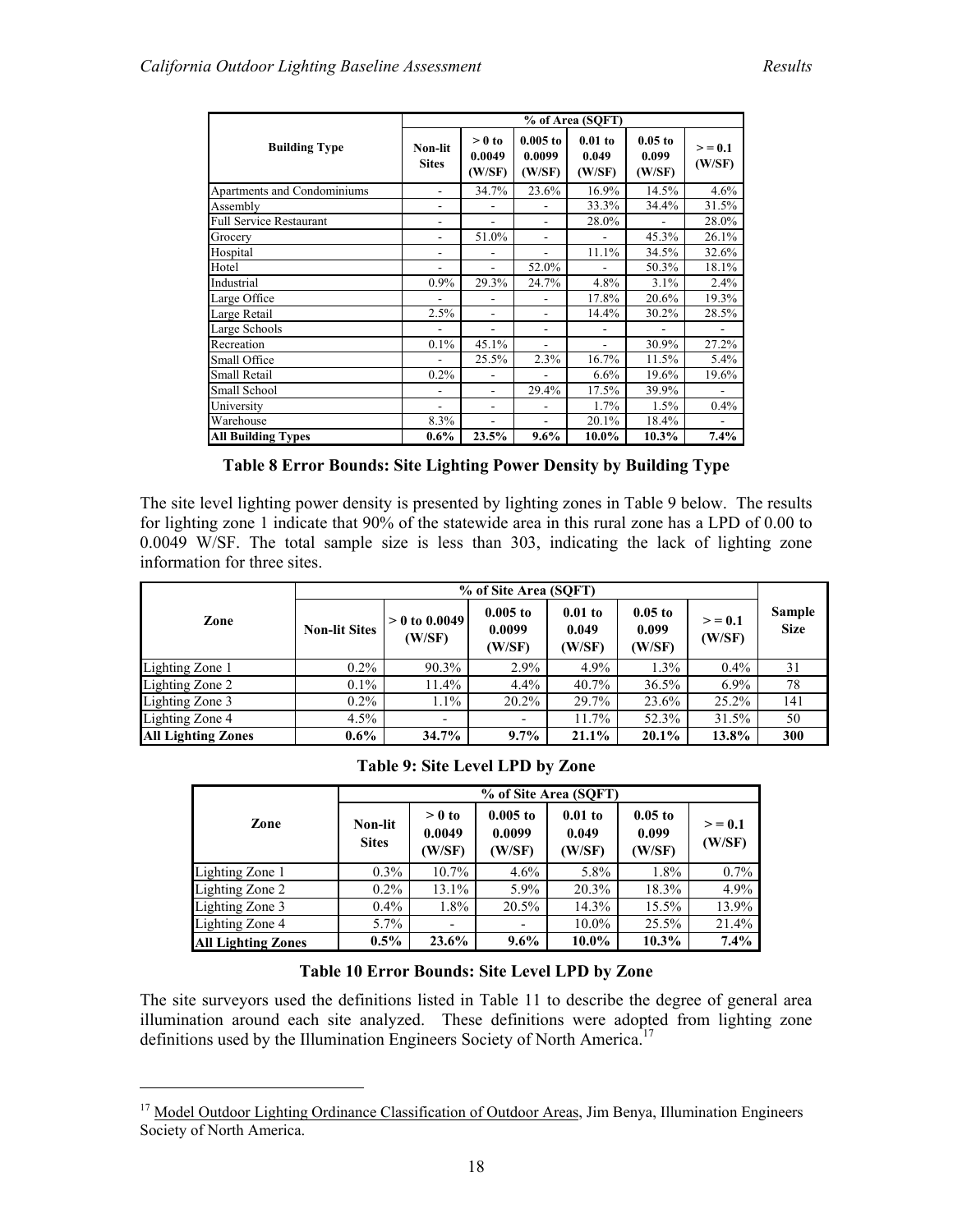| <b>Lighting Zone Definitions</b>                                                                                             |
|------------------------------------------------------------------------------------------------------------------------------|
| <b>Zone 1</b> Area with intrinsically dark landscape.<br>(Residential areas with little or no streetlighting)                |
| <b>Zone 2</b> Area of low ambient brightness.<br>(Outer urban and rural area, residential areas)                             |
| <b>Zone 3</b> Area of medium ambient brightness.<br>(Urban residential areas, lighted to higher traffic level)               |
| <b>Zone 4</b> Area of high ambient brightness.<br>(Urban area with both residential and commercial use, high traffic volume) |

**Table 11: Lighting Zone Definitions** 

Table 12 summarizes the statewide average LPD values together with the corresponding error bounds. The error bound, which is dependent on the sample size and variation in the data, provides a measure of the estimate relative to the sample population. For functional use areas such as parking the sample size is large and the associated error bound is relatively small. For Gas Station Canopies, the sample size is relatively small and the error bound correspondingly large. For example, the error bound for parking is 0.01 for an estimate of 0.08 W/SF. Therefore, there is a 90% confidence level that all data collected for this category falls within the bounds of 0.07 to 0.09 W/SF. Sites with a wide range of results will have large error bounds, such as commercial outdoor patios and gas station canopies. The resulting information must be utilized with caution. Commercial outdoor patios, for example, has an error bound of 0.36 which means that there is a 90% confidence level that the data falls between 0.11 W/SF and 0.83 W/SF. Such a large range limits the usefulness of the result. The error bound is not calculated for a sample size of 1 because there is no variation in the data collected. Accordingly, results based on a single entry should be evaluated as a case study. Table 12 is a good illustration of the importance of the error bounds and the sample sizes associated with each result in the appropriate interpretation of the findings within this report.

|                             |                 | <b>Average LPD (W/SF)</b> |                    |
|-----------------------------|-----------------|---------------------------|--------------------|
| FUA                         | <b>Estimate</b> | <b>Error Bounds</b>       | <b>Sample Size</b> |
| <b>Gas Station Canopy</b>   | 1.48            | 0.30                      | 7                  |
| Entry                       | 0.79            | 0.21                      | 71                 |
| ATM                         | 0.57            | 0.01                      | 5                  |
| Commercial Outdoor Patio    | 0.47            | 0.36                      | 3                  |
| Pedestrian & Walkway        | 0.38            | 0.16                      | 201                |
| Security                    | 0.24            | 0.10                      | 91                 |
| Façade & Aesthetic          | 0.18            | 0.13                      | 35                 |
| Landscape                   | 0.17            | 0.06                      | 46                 |
| <b>Outdoor Retail Sales</b> | 0.13            | 0.09                      | 4                  |
| Internal Roadway            | 0.08            | 0.04                      | 37                 |
| Parking                     | 0.08            | 0.01                      | 221                |
| Recreation                  | 0.08            | 0.06                      | 25                 |
| Storage                     | 0.07            | 0.04                      | 31                 |
| Undeveloped                 | 0.02            | NA                        |                    |

**Table 12: Summary of Average Lighting Power Density by FUA**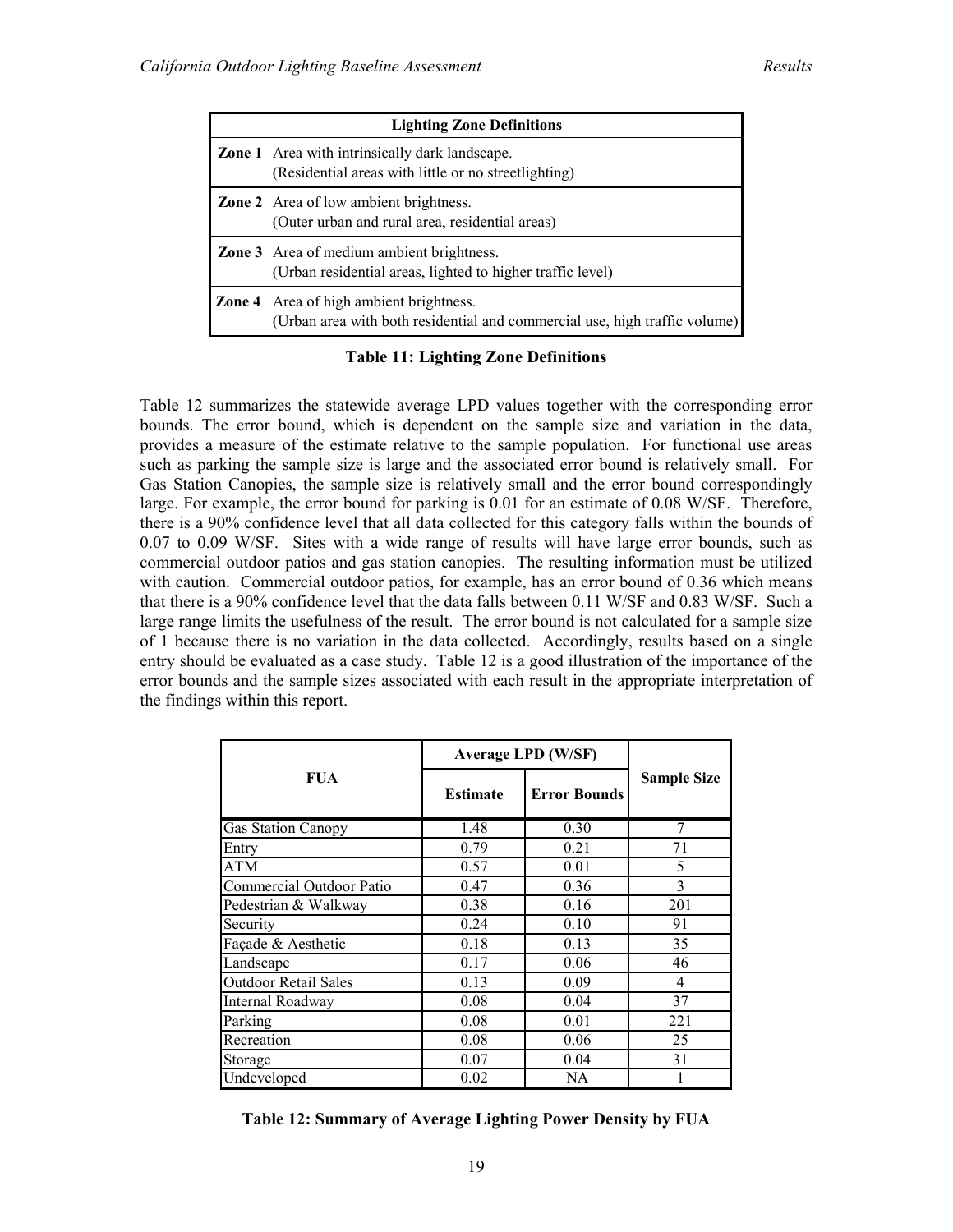Table 13 and Table 15, presented in landscape format on the following pages, provide the average LPD by building type and functional use area. The parking average LPD ranges from 0.05 to 0.18 W/SF. According to Table 4, this FUA is the heaviest statewide energy user. Large retail parking has an LPD of 0.08 W/SF that roughly equates to a parking lot of evenly spaced light poles with two 400 watt metal halide luminaires per pole. The hotel results are particularly interesting. The average LPD for this type is consistently higher than the other types. However, Table 14 and Table 15 indicate the error bound is 0.14 W/SF and the sample size is 4 indicating caution should be employed when generalizing these results.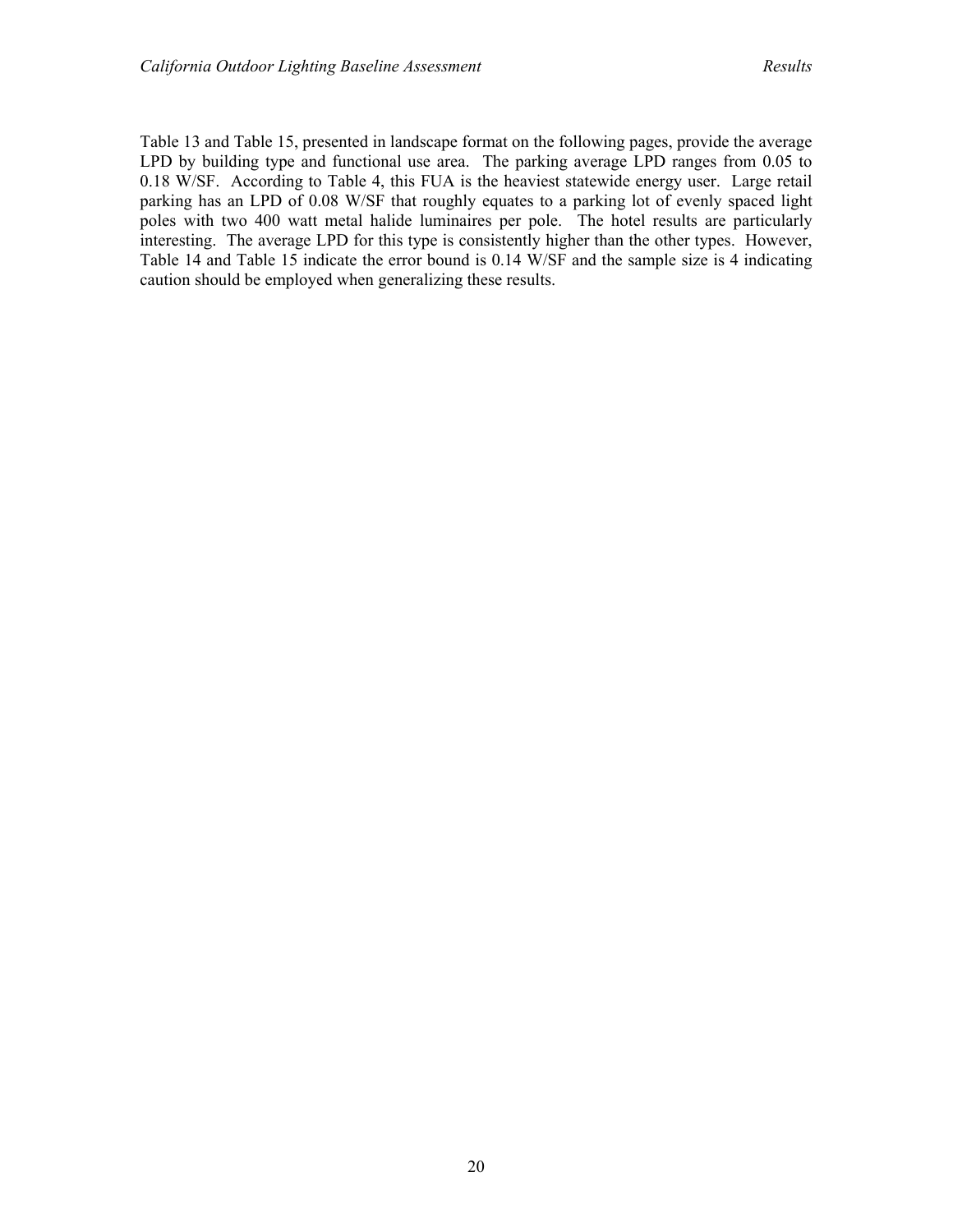|                                |            |                                    |       |                       |                              |                          |                          | <b>Average LPD (W/SF)</b>      |         |                         |                          |                 |                |                      |
|--------------------------------|------------|------------------------------------|-------|-----------------------|------------------------------|--------------------------|--------------------------|--------------------------------|---------|-------------------------|--------------------------|-----------------|----------------|----------------------|
| <b>Building Type by FUA</b>    | <b>ATM</b> | Commercial<br><b>Outdoor Patio</b> | Entry | Façade &<br>Aesthetic | <b>Gas Station</b><br>Canopy | Internal<br>Roadway      | Landscape                | Outdoor<br><b>Retail Sales</b> | Parking | Pedestrian &<br>Walkway | Recreation               | <b>Security</b> | <b>Storage</b> | <b>Not Developed</b> |
| Apartments and Condominiums    |            |                                    | 0.97  | 0.25                  |                              | 0.03                     | 0.11                     |                                | 0.10    | 0.33                    | 0.02                     | 0.64            | 0.30           |                      |
| Assembly                       |            |                                    | 0.91  | 0.25                  |                              |                          | 5.26                     |                                | 0.06    | 0.39                    | 0.18                     | 0.12            |                | $\sim$               |
| <b>Full Service Restaurant</b> |            | 0.13                               | 1.79  | 4.48                  | 0.27                         | $\overline{\phantom{a}}$ | $\overline{\phantom{a}}$ |                                | 0.08    | 0.56                    |                          | 0.25            | 1.19           | $\sim$               |
| Grocery                        |            |                                    | 0.62  |                       |                              |                          | $\overline{\phantom{a}}$ |                                | 0.11    | .39                     |                          | 0.12            | 0.45           | $\sim$               |
| Hospital                       |            |                                    | 0.59  | 0.69                  |                              | 0.15                     | 0.14                     |                                | 0.10    | 0.51                    | 0.21                     | 0.10            | 0.18           | $\sim$               |
| Hotel                          |            | 0.83                               | 0.26  |                       |                              | 0.06                     | 0.43                     |                                | 0.18    | 0.45                    | 0.08                     | 0.17            |                | $\sim$               |
| Industrial                     |            |                                    | 1.32  | 0.81                  | 2.79                         | 0.06                     | 0.26                     |                                | 0.09    | 0.22                    | 0.02                     | 1.20            | 0.07           | $\sim$               |
| Large Office                   | 0.54       |                                    | 0.65  | 0.39                  |                              | 0.1                      | 0.08                     |                                | 0.06    | 0.19                    |                          | 0.30            | 0.38           |                      |
| Large Retail                   |            |                                    | 0.62  | 0.10                  | 1.72                         | 0.26                     | 0.19                     | 0.13                           | 0.08    | 0.46                    |                          | 0.12            | 0.05           | $\sim$               |
| Large Schools                  |            |                                    |       | 0.17                  |                              |                          | 0.42                     |                                | 0.06    | 0.13                    | 0.92                     |                 |                | $\sim$               |
| Recreation                     |            |                                    | 1.27  | 1.17                  |                              | 0.20                     | $\overline{\phantom{0}}$ |                                | 0.11    | 0.79                    | 0.22                     | 0.54            |                | $\sim$               |
| Small Office                   | 0.66       |                                    | 1.18  | 0.28                  |                              | 0.07                     | 0.22                     | $\overline{\phantom{0}}$       | 0.06    | 0.45                    | 0.06                     | 0.17            | 0.11           | $\sim$               |
| Small Retail                   | 0.57       |                                    | 0.73  | 1.30                  | 1.09                         | 0.04                     | 0.35                     |                                | 0.08    | 0.93                    | 0.44                     | 0.35            | 0.12           | $\sim$               |
| Small School                   |            |                                    |       |                       |                              | 0.05                     | 0.04                     |                                | 0.05    | 0.09                    | 0.08                     | 0.10            |                |                      |
| University                     |            |                                    | 0.46  | 0.13                  |                              | 0.08                     | 0.57                     |                                | 0.16    | 0.70                    | $\overline{\phantom{a}}$ | 0.92            | 0.13           | $\sim$               |
| Warehouse                      |            |                                    | 1.85  | 0.51                  |                              |                          | .16                      |                                | 0.10    | 0.46                    |                          | 0.06            | 0.16           | 0.02                 |
| <b>All Building Types</b>      | 0.57       | 0.47                               | 0.79  | 0.18                  | 1.48                         | 0.08                     | 0.17                     | 0.13                           | 0.08    | 0.38                    | 0.08                     | 0.24            | 0.07           | 0.02                 |

**Table 13: Average Lighting Power Density by Building Type and FUA**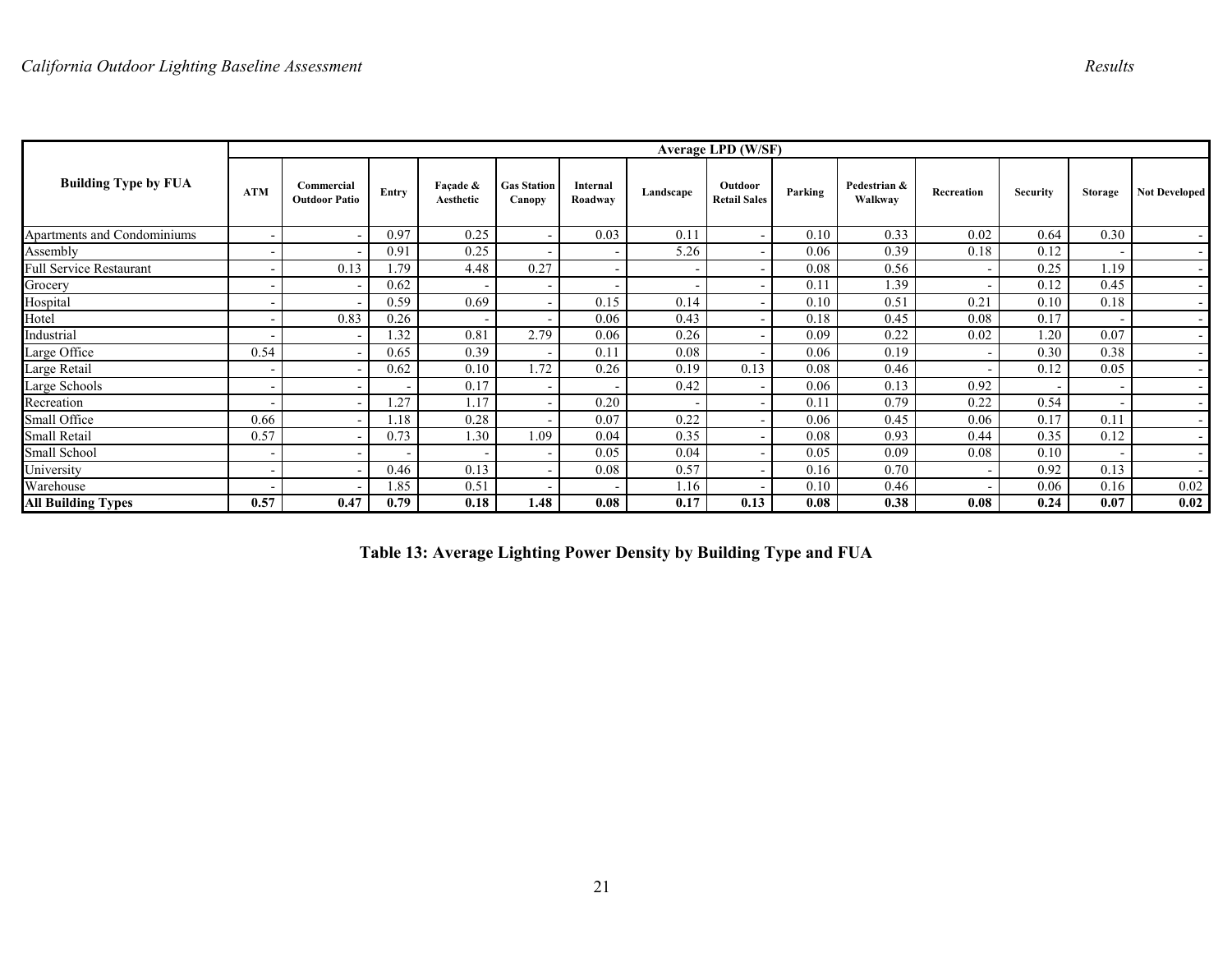|                                    |            |                                    |       |                              |                              |                     |           | <b>Average LPD (W/SF)</b> |                         |            |          |                |                          |                                       |
|------------------------------------|------------|------------------------------------|-------|------------------------------|------------------------------|---------------------|-----------|---------------------------|-------------------------|------------|----------|----------------|--------------------------|---------------------------------------|
| <b>Building Type by FUA</b>        | <b>ATM</b> | Commercial<br><b>Outdoor Patio</b> | Entry | Facade &<br><b>Aesthetic</b> | <b>Gas Station</b><br>Canopy | Internal<br>Roadway | Landscape | Parking                   | Pedestrian &<br>Walkway | Recreation | Security | <b>Storage</b> | <b>Not</b><br>Developed  | <b>Outdoor Retail</b><br><b>Sales</b> |
| <b>Apartments and Condominiums</b> |            | $\sim$                             | 0.74  | 0.00                         |                              | 0.03                | 0.14      | 0.02                      | 0.14                    | 0.01       | 0.00     | 0.00           |                          |                                       |
| Assembly                           |            |                                    | 1.57  |                              |                              |                     | 0.00      | 0.03                      | 0.07                    | 0.15       | 0.12     |                |                          | $\sim$                                |
| <b>Full Service Restaurant</b>     |            | 0.06                               | 0.09  | 0.89                         | 0.00                         |                     |           | 0.01                      | 0.28                    |            | 0.24     | 0.00           |                          | $\sim$ 1                              |
| Grocery                            |            | $\overline{\phantom{0}}$           | 0.00  |                              | $\overline{\phantom{a}}$     |                     |           | 0.05                      | 0.00                    |            | 0.00     | 0.00           |                          | $\sim$                                |
| Hospital                           |            | $\overline{\phantom{0}}$           | 0.1   | 0.00                         | $\overline{a}$               | 0.1                 | 0.03      | 0.04                      | 0.16                    | 0.00       | 0.10     | 0.00           | $\overline{\phantom{a}}$ | $\sim$                                |
| Hotel                              |            | 0.00                               | 0.00  |                              |                              | 0.00                | 0.00      | 0.14                      | 0.13                    | 0.03       | 0.07     |                |                          | $\overline{\phantom{0}}$              |
| Industrial                         |            | $\sim$                             | 0.13  | 0.27                         | 0.00                         | 0.04                | 0.05      | 0.03                      | 0.17                    | 0.00       | 1.27     | 0.03           |                          | $\sim$                                |
| Large Office                       | 0.02       | $\sim$                             | 0.41  | 0.29                         |                              | 0.07                | 0.01      | 0.02                      | 0.11                    |            | 0.12     | 0.13           |                          | $\sim$                                |
| Large Retail                       |            |                                    | 0.00  | 0.04                         | 0.11                         | 0.00                | 0.00      | 0.01                      | 0.44                    |            | 0.11     | 0.03           |                          | 0.09                                  |
| Large Schools                      |            |                                    |       | 0.00                         |                              |                     | 0.02      | 0.00                      | 0.24                    | 0.00       |          |                |                          | $\sim$                                |
| Recreation                         |            | $\sim$                             | 0.24  |                              |                              | 0.00                |           | 0.07                      | 0.16                    | 0.00       | 0.03     |                |                          | $\sim$ 1                              |
| Small Office                       | 0.00       |                                    | 0.39  | 0.13                         |                              | 0.04                | 0.13      | 0.01                      | 0.12                    | 0.02       | 0.05     | 0.05           |                          | $\sim$                                |
| Small Retail                       | 0.00       | $\sim$                             | 0.64  | 0.29                         | 0.03                         | 0.00                | 0.02      | 0.02                      | 0.34                    | 0.65       | 0.38     | 0.08           |                          | $\sim$                                |
| Small School                       |            |                                    |       |                              |                              | 0.00                | 0.00      | 0.01                      | 0.04                    | 0.00       | 0.02     |                |                          | $\overline{\phantom{0}}$              |
| University                         |            | $\sim$                             | 0.45  | 0.00                         | ٠                            | 0.00                | 0.01      | 0.02                      | 0.23                    |            | 0.00     | 0.00           | $\overline{\phantom{a}}$ | $\sim$                                |
| Warehouse                          |            |                                    | 0.34  | 0.69                         |                              |                     | 0.42      | 0.03                      | 0.15                    |            | 0.02     | 0.09           | 0.00                     | $\sim$                                |
| <b>All Building Types</b>          | 0.01       | 0.36                               | 0.21  | 0.13                         | 0.30                         | 0.04                | 0.06      | 0.01                      | 0.16                    | 0.06       | 0.10     | 0.04           | 0.00                     | 0.09                                  |

**Table 14 Error Bounds: Average LPD by Building Type and FUA** 

|                                |                |                                    |             |                       |                              |                     |                | <b>Sample Size</b>             |                |                         |                   |                 |                |                      |
|--------------------------------|----------------|------------------------------------|-------------|-----------------------|------------------------------|---------------------|----------------|--------------------------------|----------------|-------------------------|-------------------|-----------------|----------------|----------------------|
| <b>Building Type by FUA</b>    | <b>ATM</b>     | Commercial<br><b>Outdoor Patio</b> | Entry       | Façade &<br>Aesthetic | <b>Gas Station</b><br>Canopy | Internal<br>Roadway | Landscape      | Outdoor<br><b>Retail Sales</b> | Parking        | Pedestrian &<br>Walkway | Recreation        | <b>Security</b> | <b>Storage</b> | <b>Not Developed</b> |
| Apartments and Condominiums    |                |                                    | 5           |                       |                              |                     | 5              |                                | 9              | 15                      |                   |                 |                |                      |
| Assembly                       |                |                                    | $\sim$      |                       |                              |                     |                | $\overline{a}$                 | 8              | 8                       |                   |                 |                | $\sim$               |
| <b>Full Service Restaurant</b> |                | $\mathcal{L}$                      | $\sim$      | $\sim$                |                              |                     | ۰              | ۰                              | $\overline{4}$ |                         |                   |                 |                | $\sim$               |
| Grocery                        |                |                                    |             |                       |                              |                     | $\sim$         | $\overline{a}$                 | $\overline{3}$ |                         |                   |                 |                | $\sim$               |
| Hospital                       |                |                                    |             |                       |                              |                     | 2              | $\overline{\phantom{a}}$       | $\overline{ }$ | 6                       | $\mathbf{\hat{}}$ | 3               |                | $\sim$               |
| Hotel                          |                |                                    |             |                       | -                            |                     |                | $\overline{\phantom{a}}$       | $\overline{4}$ |                         | $\sim$            | $\sim$          |                | $\sim$               |
| Industrial                     |                |                                    |             | $\sim$                |                              | 8                   | 3              | ۰                              | 24             | 15                      |                   | $\Omega$        | 8              | $\sim$               |
| Large Office                   | $\mathcal{L}$  |                                    | $\mathbf Q$ | 3                     | -                            |                     | 5              | $\overline{\phantom{a}}$       | 21             | 21                      |                   |                 |                | $\sim$               |
| Large Retail                   |                |                                    |             | $\sim$                | $\sim$                       |                     | $\sim$<br>∠    |                                | 11             | 11                      |                   |                 |                | $\sim$               |
| Large Schools                  |                |                                    |             |                       |                              |                     | $\overline{c}$ | $\overline{a}$                 |                | $\mathbf{\hat{}}$       |                   |                 |                | $\sim$               |
| Recreation                     |                |                                    | $\sim$      |                       | $\overline{\phantom{a}}$     |                     | $\sim$         | $\overline{a}$                 | $\overline{4}$ | $\sim$                  |                   | 3               |                | $\sim$               |
| Small Office                   | $\overline{2}$ |                                    | 29          | 13                    | -                            | $\Omega$            | 16             |                                | 82             | 68                      |                   | 28              |                | $\sim$               |
| Small Retail                   |                |                                    | 3           | -                     | $\mathbf{3}$                 |                     | 3              | -                              | 26             | 28                      | $\sim$            | 12              |                | $\sim$               |
| Small School                   |                |                                    |             |                       |                              |                     |                | $\overline{a}$                 | 5              |                         | $\sim$            | $\sim$          |                | $\sim$               |
| University                     |                |                                    | $\sim$      |                       |                              |                     | 3              | ۰                              | 5              | 8                       |                   |                 |                | $\sim$               |
| Warehouse                      |                |                                    | $\sim$      | $\sim$                | -                            |                     | $\sim$<br>∠    |                                | $\overline{ }$ | $\sim$                  |                   | $\Omega$        |                |                      |
| <b>All Building Types</b>      | 5              | 3                                  | 71          | 35                    | $\mathbf{r}$                 | 37                  | 46             | $\overline{\mathbf{4}}$        | 221            | 201                     | 25                | 91              | 31             |                      |

**Table 15 Sample Size: Average Lighting Power Density by Building Type and FUA**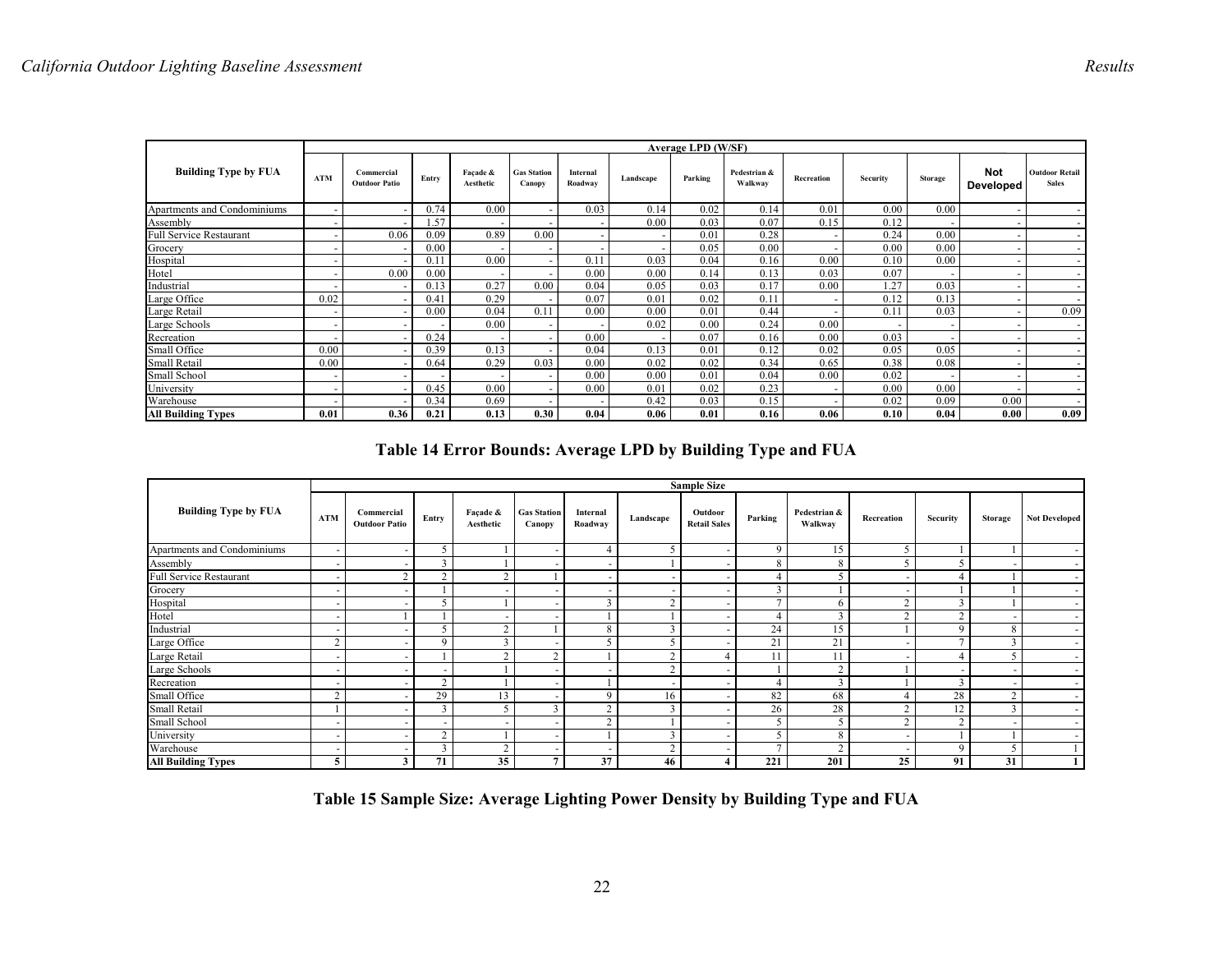Table 16 presents the percentage of parking lot area within LPD ranges. This table indicates that 27% of lit parking lots are in the LPD range of 0.075 to 0.099 (W/SF) which conforms to the standard parking lot design described above (2 luminaires per 20ft. pole in square pattern LPD=0.092 W/SF). The results of Table 16 are complimented by the data in Table 34, which provides the parking illumination levels by lighting zone.

|                    |                        | % of Area (SQFT)      |
|--------------------|------------------------|-----------------------|
| LPD (W/SF)         | Parking<br>$(n = 221)$ | Error<br><b>Bound</b> |
| 0 to 0.0249        | 7.65%                  | 4.09%                 |
| $0.025$ to $0.049$ | 25.02%                 | 13.41%                |
| 0.05 to 0.0749     | 19.55%                 | 7.93%                 |
| $0.075$ to $0.099$ | 27.35%                 | 17.27%                |
| 0.1 to 0.149       | 13.18%                 | 8.17%                 |
| > 0.15             | 7.25%                  | 3.78%                 |

**Table 16: Parking - Lighting Power Density Ranges** 

Table 17 presents the percentage of FUA area within average LPD ranges. Statewide, 33.04% of all lit FUA area has an LPD of 0.025 to 0.0749 (W/SF). Almost half (45%) of all lit parking area also falls into this range. The Gas Station Canopy results are particularly interesting. The vast majority (96.5%) of Gas Station Canopy area is lit at levels well above the lighting levels of 93% of the remaining lit commercial outdoor area in the state.

|                             |                          |                               |                               |                               | % of FUA Area (SOFT)        |                             |                          |                          |                          |                              |
|-----------------------------|--------------------------|-------------------------------|-------------------------------|-------------------------------|-----------------------------|-----------------------------|--------------------------|--------------------------|--------------------------|------------------------------|
| <b>FUA</b>                  | ${}_{0.025}$<br>(W/SF)   | $0.025$ to<br>0.049<br>(W/SF) | $0.05$ to<br>0.0749<br>(W/SF) | $0.075$ to<br>0.099<br>(W/SF) | $0.1$ to<br>0.249<br>(W/SF) | $0.25$ to<br>0.99<br>(W/SF) | 1 to 2.99<br>(W/SF)      | 3 to 7.99<br>(W/SF)      | 8 to 18<br>(W/SF)        | <b>Sample</b><br><b>Size</b> |
| <b>ATM</b>                  | $\overline{\phantom{a}}$ | $\overline{\phantom{0}}$      |                               | $\overline{\phantom{0}}$      | $\overline{\phantom{a}}$    | 100.0%                      | $\overline{\phantom{0}}$ | $\overline{\phantom{0}}$ | $\overline{\phantom{0}}$ | 5                            |
| Commercial Outdoor Patio    | $\overline{\phantom{0}}$ | $\overline{a}$                | $\overline{\phantom{a}}$      | 33.5%                         | 17.4%                       | 49.0%                       | $\overline{\phantom{0}}$ | $\overline{\phantom{a}}$ | $\overline{\phantom{a}}$ | 3                            |
| Entry                       | $\overline{\phantom{0}}$ | 4.9%                          | $\overline{a}$                | $\overline{\phantom{0}}$      | 10.2%                       | 66.8%                       | 14.4%                    | 3.6%                     | 0.1%                     | 71                           |
| Façade & Aesthetic          | $\overline{\phantom{a}}$ |                               | 1.9%                          | 71.1%                         | 11.9%                       | 11.5%                       | $3.6\%$                  | $0.0\%$                  | $\overline{\phantom{0}}$ | 35                           |
| <b>Gas Station Canopy</b>   | $\overline{\phantom{0}}$ | $\overline{a}$                |                               | $\overline{\phantom{0}}$      | $\overline{\phantom{0}}$    | 3.5%                        | 96.5%                    | $\overline{\phantom{0}}$ | ۰                        | 7                            |
| <b>Internal Roadway</b>     | 17.8%                    | 36.0%                         | 8.4%                          | 11.6%                         | 14.2%                       | 12.0%                       | $\overline{\phantom{0}}$ | $\overline{\phantom{0}}$ |                          | 37                           |
| Landscape                   | 11.4%                    | 8.6%                          | 1.6%                          | 33.8%                         | 26.7%                       | 17.4%                       | $0.3\%$                  | 0.3%                     | $0.0\%$                  | 46                           |
| <b>Outdoor Retail Sales</b> | $\overline{\phantom{0}}$ |                               | 9.4%                          | 70.7%                         | $\overline{\phantom{a}}$    | 19.9%                       | $\overline{\phantom{0}}$ | -                        | $\overline{\phantom{0}}$ | 4                            |
| Parking                     | 7.6%                     | 25.0%                         | 19.6%                         | 27.3%                         | 18.9%                       | 1.5%                        | $0.0\%$                  | $0.0\%$                  | ۰                        | 221                          |
| Pedestrian & Walkway        | 5.3%                     | 3.3%                          | 3.3%                          | 16.3%                         | 43.5%                       | 21.4%                       | $5.7\%$                  | 1.3%                     | ۰                        | 201                          |
| Recreation                  | 55.9%                    | 0.7%                          | $0.9\%$                       | 28.7%                         | $1.0\%$                     | 12.7%                       | $0.0\%$                  | $\overline{\phantom{0}}$ | $\overline{\phantom{0}}$ | 25                           |
| Security                    | 1.7%                     | 8.8%                          | 28.6%                         | 5.7%                          | 43.9%                       | 9.3%                        | $0.9\%$                  | $0.9\%$                  | $0.1\%$                  | 91                           |
| Storage                     | 45.0%                    | 17.9%                         | 15.4%                         | 3.8%                          | 14.8%                       | 3.0%                        | $0.1\%$                  | $\overline{\phantom{a}}$ | $\overline{\phantom{a}}$ | 31                           |
| Undeveloped                 | 100%                     |                               |                               |                               |                             | $\overline{\phantom{0}}$    | $\overline{\phantom{0}}$ |                          |                          |                              |
| <b>All FUAs</b>             | 15.63%                   | 18.22%                        | 14.82%                        | 25.21%                        | 18.78%                      | $6.44\%$                    | $0.74\%$                 | $0.16\%$                 | 0.01%                    | 778                          |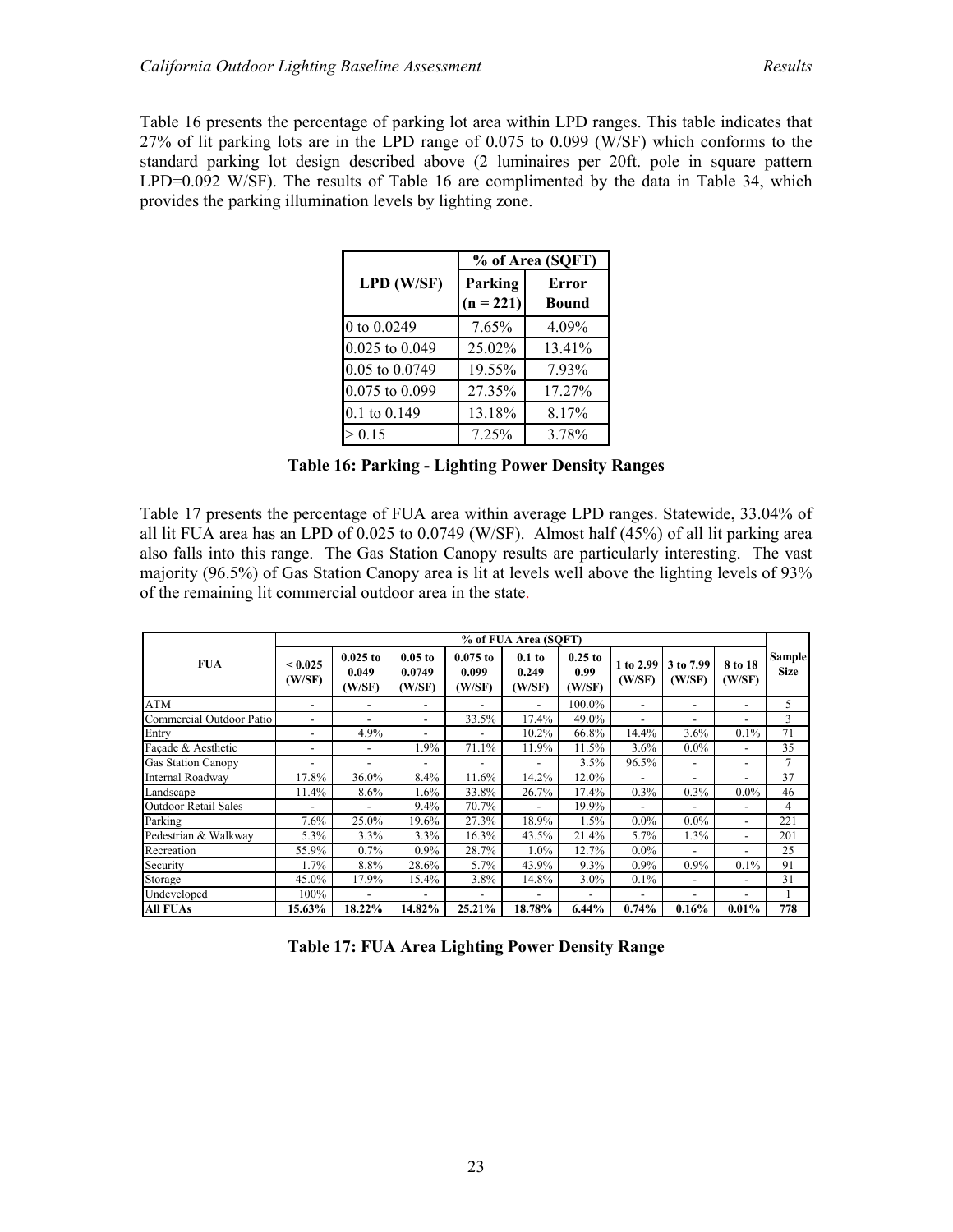|                           | % of FUA Area (SOFT)     |                               |                               |                               |                             |                             |                          |                          |                   |  |  |
|---------------------------|--------------------------|-------------------------------|-------------------------------|-------------------------------|-----------------------------|-----------------------------|--------------------------|--------------------------|-------------------|--|--|
| <b>FUA</b>                | < 0.025<br>(W/SF)        | $0.025$ to<br>0.049<br>(W/SF) | $0.05$ to<br>0.0749<br>(W/SF) | $0.075$ to<br>0.099<br>(W/SF) | $0.1$ to<br>0.249<br>(W/SF) | $0.25$ to<br>0.99<br>(W/SF) | 1 to 2.99<br>(W/SF)      | 3 to 7.99<br>(W/SF)      | 8 to 18<br>(W/SF) |  |  |
| ATM                       | $\overline{\phantom{0}}$ |                               |                               |                               |                             |                             | $\overline{\phantom{0}}$ | $\overline{\phantom{0}}$ |                   |  |  |
| Commercial Outdoor Patio  |                          |                               |                               | 46.6%                         | 29.1%                       | 51.2%                       | ٠                        | -                        |                   |  |  |
| Entry                     | -                        | 8.0%                          | ٠                             |                               | 8.6%                        | 15.9%                       | 8.1%                     | 2.7%                     | $0.2\%$           |  |  |
| Façade & Aesthetic        | -                        |                               | $3.3\%$                       | 35.3%                         | 17.2%                       | 15.2%                       | $5.2\%$                  | $0.1\%$                  |                   |  |  |
| <b>Gas Station Canopy</b> | -                        |                               | -                             |                               |                             | 6.4%                        | 6.4%                     | $\overline{\phantom{a}}$ |                   |  |  |
| <b>Internal Roadway</b>   | 24.6%                    | 27.6%                         | 9.3%                          | 11.6%                         | 12.0%                       | 16.8%                       |                          | $\overline{\phantom{0}}$ |                   |  |  |
| Landscape                 | 16.1%                    | 10.2%                         | 2.1%                          | 36.8%                         | 20.7%                       | 13.0%                       | $0.4\%$                  | 0.4%                     | $0.0\%$           |  |  |
| Outdoor Retail Sales      | -                        |                               | 18.0%                         | 42.5%                         |                             | 35.0%                       |                          | $\overline{\phantom{a}}$ |                   |  |  |
| Parking                   | 4.1%                     | 13.4%                         | 7.9%                          | 17.3%                         | 9.0%                        | 1.1%                        | $0.0\%$                  | $0.0\%$                  |                   |  |  |
| Pedestrian & Walkway      | 8.0%                     | $5.1\%$                       | 4.8%                          | 14.7%                         | 28.6%                       | 12.1%                       | 3.9%                     | 1.9%                     |                   |  |  |
| Recreation                | 42.9%                    | $1.0\%$                       | 1.6%                          | 39.7%                         | 1.3%                        | 18.6%                       | 0.1%                     | $\overline{\phantom{a}}$ |                   |  |  |
| Security                  | 2.0%                     | 9.8%                          | 19.0%                         | 4.4%                          | 19.2%                       | 6.5%                        | $0.8\%$                  | 1.3%                     | $0.2\%$           |  |  |
| Storage                   | 42.9%                    | 21.4%                         | 20.2%                         | 4.8%                          | 14.6%                       | 3.7%                        | 0.1%                     | -                        |                   |  |  |
| Undeveloped               | -                        |                               |                               |                               |                             |                             | ٠                        | -                        |                   |  |  |
| <b>All FUAs</b>           | 9.1%                     | 8.5%                          | 5.0%                          | 11.8%                         | $6.8\%$                     | 2.7%                        | $0.3\%$                  | $0.2\%$                  | $0.0\%$           |  |  |

|  |  |  |  |  |  | Table 18 Error Bounds: FUA Area Lighting Power Density Range |  |
|--|--|--|--|--|--|--------------------------------------------------------------|--|
|  |  |  |  |  |  |                                                              |  |

The important categories of Gas Station Canopies and Outdoor Retail Sales have small sample sizes that require caution when used to extrapolate to the statewide level. For this reason, and due to the general interest in the professional community, the data for these sites are presented below, in Table 19, as case studies. The modern gas stations, common throughout California, have LPD values between 1.075 and 1.921 watt per sqft (W/SF), with average horizontal illuminance readings of 12.47 to 14.97 footcandles  $(FC)^{18}$ . The LPD values are 4 times the maximum lighting power density of 98% of the lit parking lot area in California. Several of the sites did not permit collection of the detailed illumination data (accessibility or traffic conflicts). These are noted as "no data".

| <b>Case Studies: Gas Station Canopies</b> |                            |                 |                      |                                        |                                        |  |  |  |  |  |  |
|-------------------------------------------|----------------------------|-----------------|----------------------|----------------------------------------|----------------------------------------|--|--|--|--|--|--|
| <b>Business Description</b>               | <b>Lighting Style</b>      | <b>FUA saft</b> | <b>LPD</b><br>(W/SF) | Ave Horiz.<br><b>Illumance</b><br>(FC) | Max/Min<br>Horiz.<br>Illumance<br>(FC) |  |  |  |  |  |  |
| Gas Station                               | Modern                     | 3,990           | 1.075                | no data                                | no data                                |  |  |  |  |  |  |
| Gas Station                               | Modern                     | 1,880           | 1.569                | 12.47                                  | 17.88 / 5.57                           |  |  |  |  |  |  |
| Gas Station                               | Older                      | 960             | 1.921                | 14.97                                  | 17.06 / 10.8                           |  |  |  |  |  |  |
| Large Retail Gas Island                   | Modern                     | 4,190           | 2.747                | no data                                | no data                                |  |  |  |  |  |  |
| Large Retail Gas Island                   | Modern                     | 6,960           | 1.59                 | 18.7                                   | 21.51 / 14.27                          |  |  |  |  |  |  |
| Industrial Gas Island                     | Older                      | 1,320           | 2.794                | 51.08                                  | 64.7 / 38.7                            |  |  |  |  |  |  |
| <b>Rural Restaurant Gas Island</b>        | Older                      | 630             | 0.27                 | 3.61                                   | 7.86 / 1.59                            |  |  |  |  |  |  |
| <b>Case Studies: Outdoor Retail Sales</b> |                            |                 |                      |                                        |                                        |  |  |  |  |  |  |
| <b>Business Description</b>               | <b>Luminaire Style</b>     | <b>FUA saft</b> | <b>LPD</b><br>(W/SF) | Ave Horiz.<br><b>Illumance</b><br>(FC) | Max/Min<br>Horiz.<br>Illumance<br>(FC) |  |  |  |  |  |  |
| Modern Car Dealership                     | "Shoe Box" 175w MH         | 191,796         | 0.055                | 8.76                                   | 17.22 / 2.24                           |  |  |  |  |  |  |
| Modern Car Dealership                     | "Shoe Box" 400w MH         | 278,300         | 0.335                | 14.89                                  | 30.7 / 5.58                            |  |  |  |  |  |  |
| RV sales                                  | "Floodlamp" 400w MH        | 1,219,766       | 0.083                | no data                                | no data                                |  |  |  |  |  |  |
| Auto Auction                              | "Fircnt Strip" 32w T8 Fir. | 2,400           | 0.375                | no data                                | no data                                |  |  |  |  |  |  |

**Table 19 Case Studies: Gas Station Canopies and Outdoor Retail Sales** 

1

 $18$  Footcandles (FC) is a unit of illuminance measured using a light meter per the methodology described in "Illuminance Measurements" within the "Data Collection" section of this report.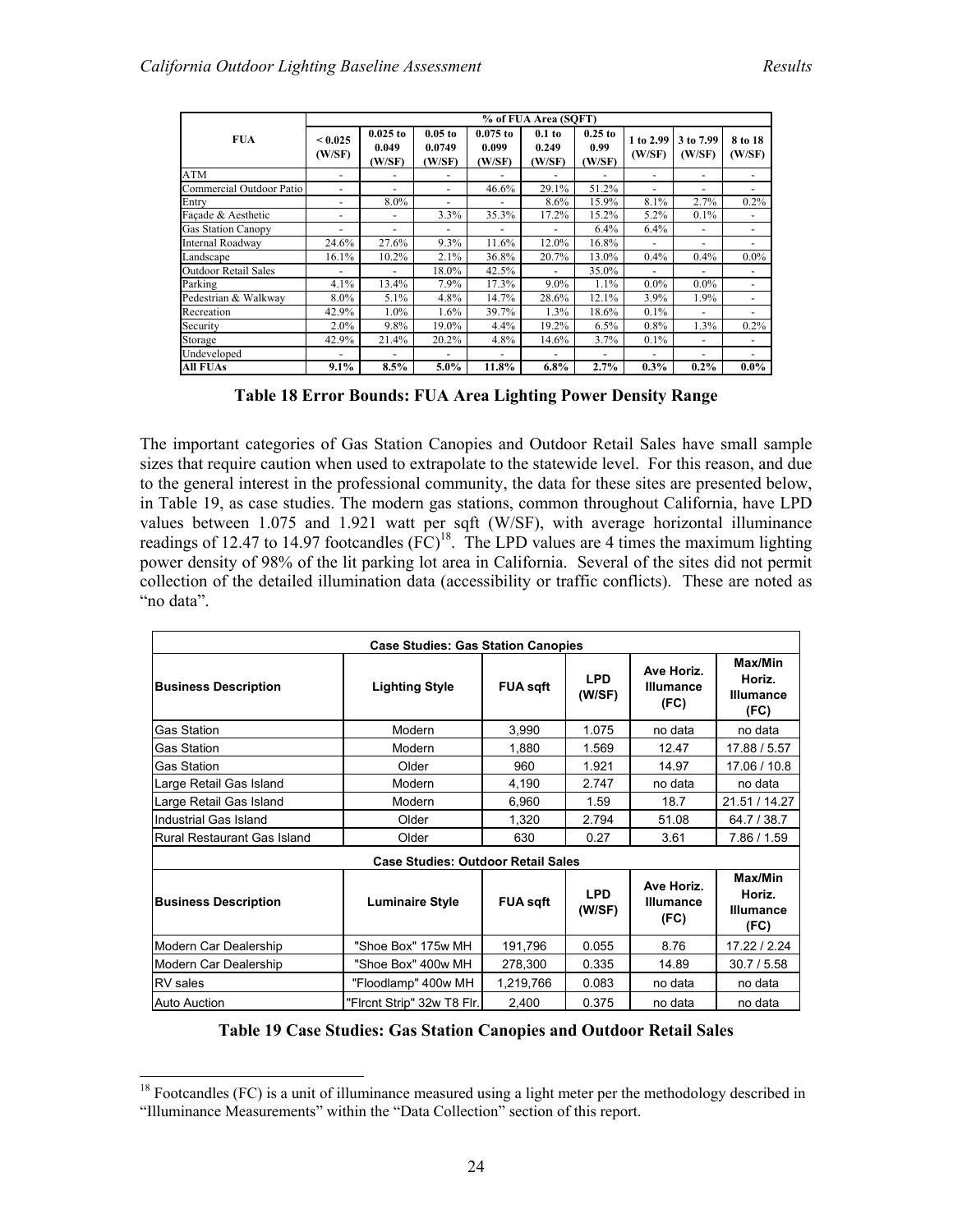## **Outdoor Lighting Standards Impact Analysis**

The California Outdoor Lighting Standards Committee published proposed standards for public comment on June  $6<sup>th</sup>$ , 2002. The following tables allow the determination of the impact of these lighting standards on each functional use area, if that standard were applied to the existing outdoor lighting in the state. Furthermore, the structure of the table allows calculation of the change of impact if the standard is adjusted up or down. Comparisons of these baseline results to values listed in the June  $6<sup>th</sup>$  document are contained in Appendix A. A current list of proposed outdoor lighting standards can be obtained from the California Energy Commission (http://www.energy.ca.gov/title24/). While significant effort was expended to make the field measurements consistent with the developments of the Standards Committee, the concurrent timelines resulted in some inconsistencies. The lighting zone definitions, for example, evolved through the work of the Standards Committee to be slightly different than the definitions used in the data collection (see Table 11). The collection of this data was completed prior to the Committee's development of the definitions required to meet their objectives.

Table 20 presents information for evaluating proposed parking standards. For example: a proposed lighting standard of 0.06 W/SF would include all lit parking area in the ranges less than, or including this value, which would equate to 45% of the lit parking area in the state (calculated by adding up all percentages in the ranges to the left of, and including "0.0551 to 0.06"). If this standard were reduced to  $0.050$  W/SF, an additional 12.5% (7.08 + 5.41) would be above the standard. This would reduce the percentage of existing parking area in compliance to 33%.

|                          |               |                   |                     |                     | % of Area (SOFT)    |                     |                     |                     |                     | Sample      |
|--------------------------|---------------|-------------------|---------------------|---------------------|---------------------|---------------------|---------------------|---------------------|---------------------|-------------|
| Parking                  | ${}_{< 0.03}$ | $0.03$ to<br>0.04 | $0.041$ to<br>0.045 | $0.0451$ to<br>0.05 | $0.051$ to<br>0.055 | $0.0551$ to<br>0.06 | $0.061$ to<br>0.065 | $0.0651$ to<br>0.07 | $0.071$ to<br>0.075 | <b>Size</b> |
| Estimates                | 14.67%        | 5.23%             | 1.64%               | 11.12%              | 5.41%               | 7.08%               | 2.59%               | 1.84%               | 2.63%               |             |
| Error Bounds             | 6.31%         | 2.90%             | 1.12%               | 13.49%              | 3.56%               | 4.44%               | 2.38%               | 1.40%               | 3.27%               |             |
|                          |               |                   |                     |                     |                     |                     |                     |                     |                     | 221         |
| <b>Results Continued</b> | $0.0751$ to   | $0.081$ to        | $0.0851$ to         | $0.091$ to          | $0.0951$ to         | $0.11$ to           | $0.151$ to          | $0.21$ to           |                     |             |
|                          | 0.08          | 0.085             | 0.09                | 0.095               | 0.10                | 0.15                | 0.20                | 0.25                | > 0.25              |             |
| Estimates                | 3.98%         | $0.93\%$          | 20.91%              | 0.88%               | 0.65%               | 13.18%              | $3.63\%$            | 2.12%               | 1.50%               |             |
| Error Bounds             | 3.13%         | 0.93%             | 18.13%              | 1.05%               | $0.55\%$            | 8.15%               | 2.92%               | 1.58%               | 1.12%               |             |

**Table 20: Parking Results Organized for Lighting Standards Impact Evaluation** 

Figure 6 provides this information graphically. The lighter bar represents the percentage of sites within the specific LDP range, and the darker bar represents the total percentage of sites above the LPD range. For example, if the standard were established at 0.03 W/SF, 85% of the parking area would be non-compliant (the sum of all the small bars to the right of the 0.03 W/SF bin). Using the example for Table 20, if a standard of 0.06 W/SF were applied to existing parking, it would result in non-compliance of roughly 55% of the statewide parking area. If this standard were changed to 0.050 W/SF, roughly 67% would be non-compliant.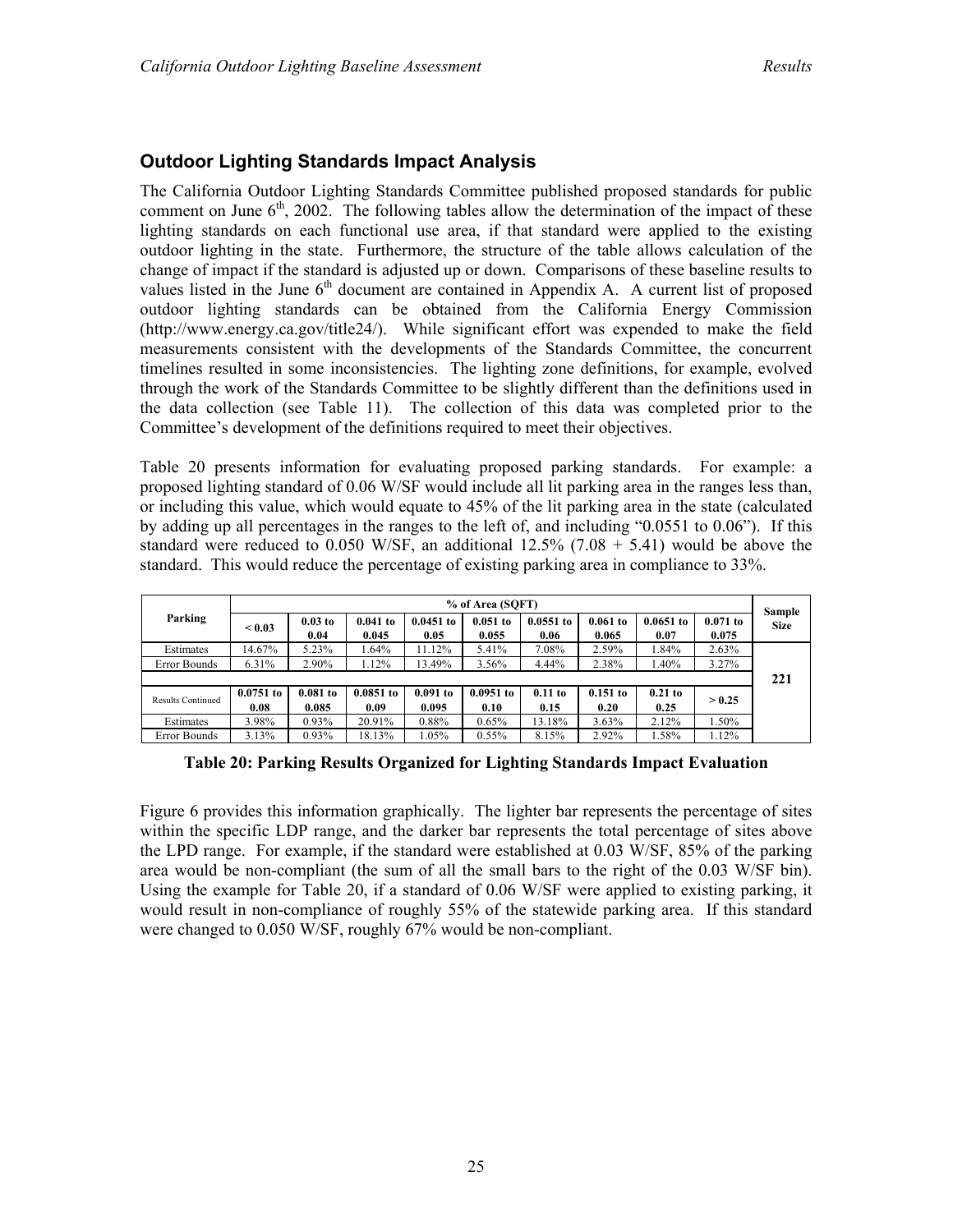

**Figure 6: Percentage of Parking Area Affected by Standard** 

Table 21 applies this evaluation tool to building entrances. In this example: if a proposed lighting standard of 0.500 W/SF were applied to existing entrances, 50% of lit building entry area in the state would be within code (calculated by adding up all percentages in the ranges above 0.5). If this standard were increased to  $0.90$  W/SF, an additional  $31\%$  (3.5+1.5+25.7) would be within the proposed standard, for a total percentage of 81%, indicating a minimal impact on current standard lighting design practice for entrances. Figure 7 presents this information graphically.

|                          |                   | % of Area (SOFT)  |                    |                   |                    |                   |                    |                   |                              |  |  |  |  |  |
|--------------------------|-------------------|-------------------|--------------------|-------------------|--------------------|-------------------|--------------------|-------------------|------------------------------|--|--|--|--|--|
| Entry                    | < 0.4             | $0.40$ to<br>0.45 | $0.451$ to<br>0.50 | $0.51$ to<br>0.55 | $0.551$ to<br>0.60 | $0.61$ to<br>0.75 | $0.751$ to<br>0.90 | $0.91$ to<br>0.95 | <b>Sample</b><br><b>Size</b> |  |  |  |  |  |
| Estimates                | 39.76%            | 1.70%             | 8.09%              | 3.47%             | 1.51%              | 19.65%            | $6.02\%$           | $0.52\%$          |                              |  |  |  |  |  |
| Error Bounds             | 20.86%            | 2.83%             | 9.79%              | 5.69%             | 2.45%              | 22.32%            | 6.09%              | 0.61%             |                              |  |  |  |  |  |
|                          |                   |                   |                    |                   |                    |                   |                    |                   | 71                           |  |  |  |  |  |
| <b>Results Continued</b> | $0.951$ to<br>1.0 | $1.01$ to<br>1.05 | 1.051 to<br>1.10   | $1.11$ to<br>1.40 | $1.41$ to<br>1.45  | 1.451to<br>1.50   | $1.51$ to<br>1.55  | >1.55             |                              |  |  |  |  |  |
| Estimates                | 1.17%             | $0.00\%$          | $0.72\%$           | 6.05%             | $0.00\%$           | 0.89%             | 0.45%              | $10.02\%$         |                              |  |  |  |  |  |
| Error Bounds             | 1.96%             | $0.00\%$          | 1.21%              | $4.60\%$          | $0.00\%$           | 1.49%             | 0.76%              | $6.19\%$          |                              |  |  |  |  |  |

**Table 21: Building Entry Results Organized for Lighting Standards Impact Evaluation**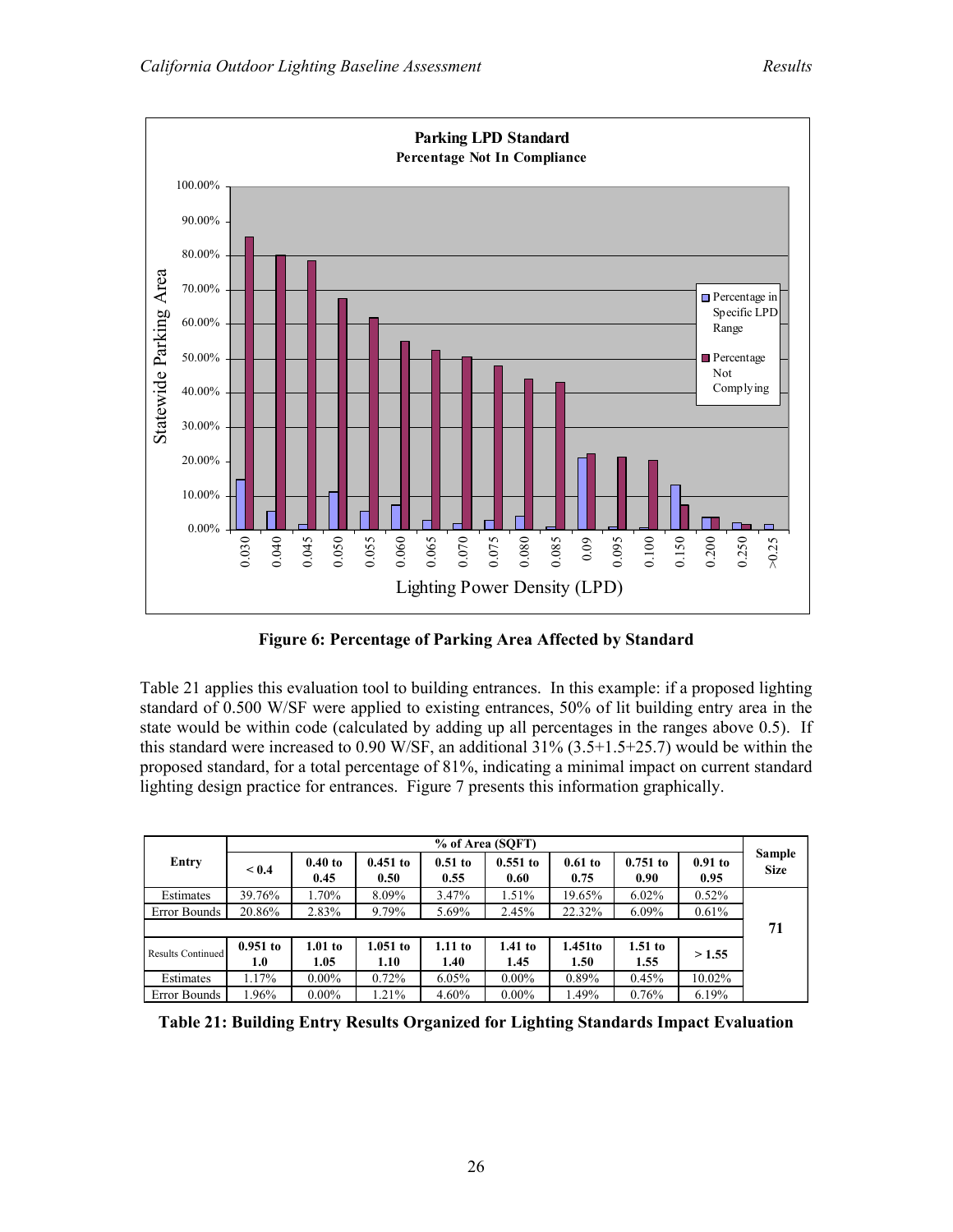

**Figure 7: Percentage of Entry Area Affected by Standard** 

Table 22 extends this method to Gas Station Canopies. For this example: if a proposed lighting standard of 1.250 W/SF is applied to existing Gas Station Canopies, 65% would not meet the LPD standard. However, due to the small sample size (7), and the clumping of the results, the available data does not support the evaluation of incremental changes.

|                           |             |                   |                   | % of Area (SQFT)  |                          |                          |                   |                          | <b>Sample</b> |
|---------------------------|-------------|-------------------|-------------------|-------------------|--------------------------|--------------------------|-------------------|--------------------------|---------------|
| <b>Gas Station Canopy</b> | $\leq$ 0.3  | $0.3$ to $0.33$   | $0.331$ to<br>0.6 | $0.61$ to<br>0.67 | $0.671$ to<br>0.75       | $0.751$ to<br>1.2        | $1.21$ to<br>1.25 | $1.251$ to<br>1.3        | <b>Size</b>   |
| Estimates                 | 3.48%       | -                 | ۰.                |                   | $\overline{\phantom{a}}$ | 31.91%                   | ۰                 |                          |               |
| Error Bounds              | 6.37%       | -                 |                   |                   |                          | 42.92%                   | ۰                 |                          |               |
|                           |             |                   |                   |                   |                          |                          |                   |                          |               |
| <b>Results Continued</b>  | 1.31 to 2.4 | $2.41$ to<br>2.45 | $2.451$ to<br>2.5 | > 2.5             |                          |                          |                   |                          |               |
| Estimates                 | 62.41%      | ٠                 |                   | 2.21%             | $\overline{\phantom{a}}$ | $\overline{\phantom{a}}$ | -                 | $\overline{\phantom{a}}$ |               |
| Error Bounds              | 43.23%      | ۰.                |                   | 4.07%             |                          | $\overline{\phantom{0}}$ | -                 | $\overline{\phantom{a}}$ |               |

**Table 22: Gas Station Canopy Results Organized for Lighting Standards Impact Evaluation** 

Table 23 presents a similar analysis for Outdoor Retail Sales. For this example: a proposed lighting standard of 0.250 W/SF would exclude 25% of such areas. Again, due to the small sample size (4), and the clumping of the results, the data offer little opportunity to evaluate the impact of adjustments in the standards on Outdoor Retail Sales. This table does provide a template for future research in this important area.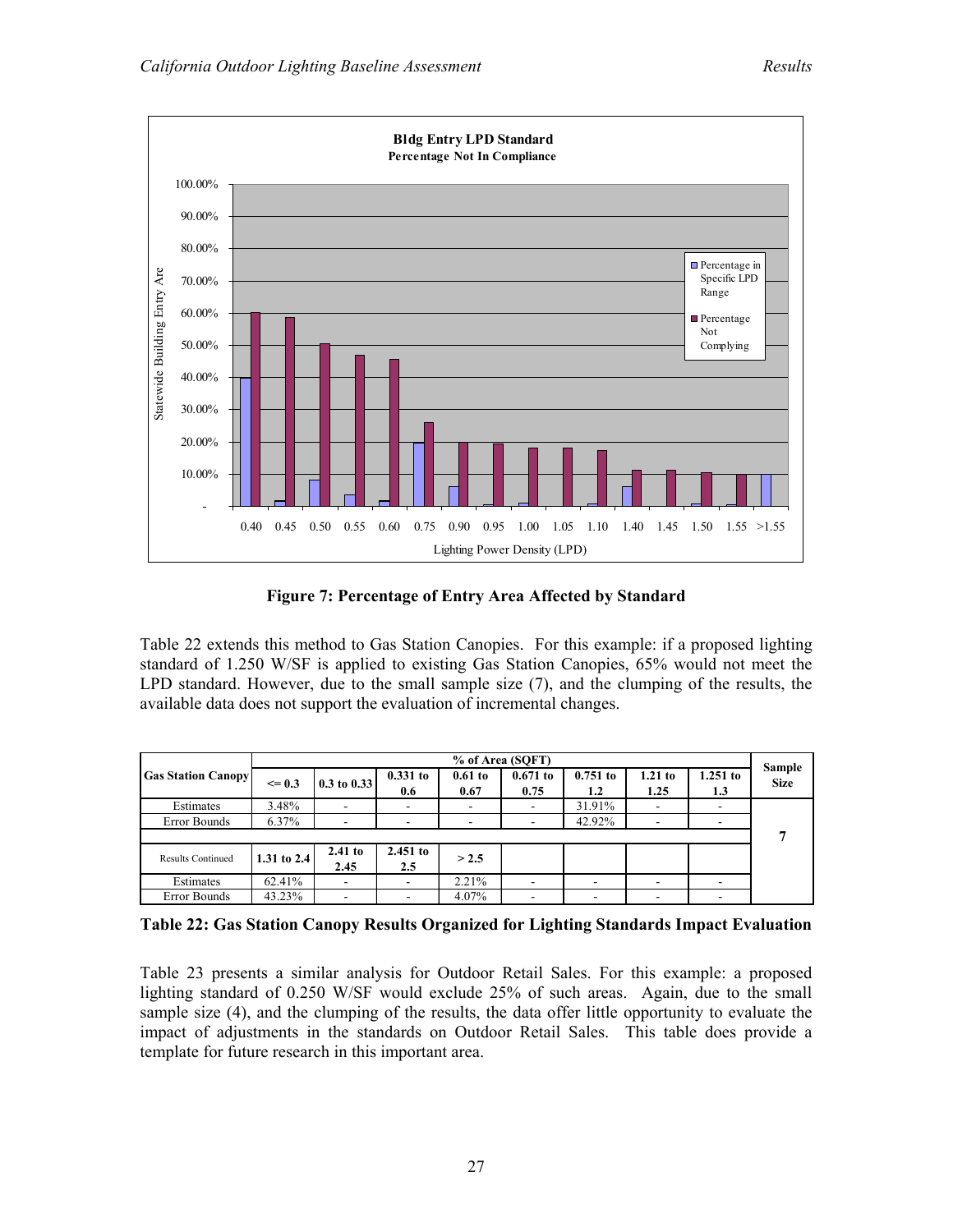|                             |                   |                   |                   | % of Area (SOFT)         |                          |                   |                          |                 | Sample      |
|-----------------------------|-------------------|-------------------|-------------------|--------------------------|--------------------------|-------------------|--------------------------|-----------------|-------------|
| <b>Outdoor Retail Sales</b> | $\leq$ 0.2        | $0.21$ to<br>0.25 | $0.251$ to<br>0.3 | $0.31$ to<br>0.45        | $0.451$ to<br>0.5        | $0.51$ to<br>0.55 | $0.551$ to<br>0.6        | $0.61$ to $0.9$ | <b>Size</b> |
| Estimates                   | 80.13%            |                   |                   | 19.87%                   | $\overline{\phantom{a}}$ |                   |                          |                 |             |
| Error Bounds                | 34.97%            | -                 |                   | 34.97%                   | $\overline{\phantom{a}}$ | ٠                 | $\overline{\phantom{a}}$ |                 |             |
|                             |                   |                   |                   |                          |                          |                   |                          |                 |             |
| <b>Results Continued</b>    | $0.91$ to<br>0.95 | $0.951$ to 1      | $1.01$ to<br>1.05 | >1.05                    |                          |                   |                          |                 |             |
| Estimates                   |                   |                   |                   |                          |                          |                   |                          |                 |             |
| Error Bounds                | -                 |                   | -                 | $\overline{\phantom{a}}$ |                          |                   |                          |                 |             |

**Table 23: Outdoor Retail Sales Results Organized for Lighting Standards Impact Evaluation** 

#### **Functional Use Area Illumance**

The area illumination is explored in Table 30 which displays the percentage of sites with lit area illuminance grid readings whose averages fall within specified footcandle ranges. These values were calculated using data collected from the site illumination grid per the methodology described in "Data Collection" section (page 64). The following case study provides some perspective to these numbers: A big box retailer visited, which had a regular grid of light poles (30 ft. high spaced 30 ft. apart) with 2 and 3 fixtures per pole, has an LPD of 0.11 W/SF and an average horizontal illuminance of 1.81 FC. The table below indicates that 30.4% of parking lot measurements fall within roughly  $\pm 50\%$  of this value (1.0 to 2.49 FC). However, 100% of outdoor retail sales, and 48% of gas station canopies are more than 4 times this value, with averages in excess of 8 FC.

|                           |                          |                          |                          |                                   | % of Sites                        |                          |                             |                          |                          |                          |                       |
|---------------------------|--------------------------|--------------------------|--------------------------|-----------------------------------|-----------------------------------|--------------------------|-----------------------------|--------------------------|--------------------------|--------------------------|-----------------------|
| <b>FUA</b>                | < 0.5<br>(FC)            | $0.5$ to<br>0.99<br>(FC) | 1 to 1.49<br>(FC)        | 1.5 <sub>to</sub><br>2.49<br>(FC) | 2.5 <sub>to</sub><br>4.99<br>(FC) | (FC)                     | 5 to 7.99 8 to 9.99<br>(FC) | 10 to<br>14.99<br>(FC)   | 15 to<br>24.99<br>(FC)   | 25 to 51<br>(FC)         | Sample<br><b>Size</b> |
| ATM                       | $\overline{\phantom{a}}$ | $\overline{\phantom{a}}$ | $\overline{\phantom{0}}$ | $\overline{\phantom{a}}$          | $\overline{\phantom{a}}$          | $\overline{\phantom{0}}$ | 100%                        | $\overline{\phantom{0}}$ | $\overline{\phantom{0}}$ | $\overline{\phantom{0}}$ |                       |
| Entry                     | 8.5%                     | $\overline{\phantom{a}}$ | 3.8%                     | 33.2%                             | 47.6%                             | $\overline{\phantom{0}}$ | $5.1\%$                     | $\overline{\phantom{0}}$ | $\overline{\phantom{a}}$ | 1.8%                     | 13                    |
| <b>Gas Station Canopy</b> | $\overline{\phantom{a}}$ | $\overline{\phantom{a}}$ | $\overline{\phantom{0}}$ | $\overline{\phantom{0}}$          | 50.2%                             | -                        | $\overline{\phantom{0}}$    | 5.6%                     | 29.0%                    | 15.2%                    |                       |
| <b>Internal Roadway</b>   | $\overline{\phantom{a}}$ | $\overline{\phantom{a}}$ | $\overline{\phantom{0}}$ | 50.2%                             | $\overline{\phantom{0}}$          | 49.8%                    | $\overline{\phantom{a}}$    | $\overline{\phantom{0}}$ | $\overline{\phantom{a}}$ | $\overline{\phantom{a}}$ | $\overline{3}$        |
| Outdoor Retail Sales      | $\overline{\phantom{a}}$ | $\overline{\phantom{0}}$ | -                        | $\overline{\phantom{a}}$          | $\overline{\phantom{a}}$          | $\overline{\phantom{0}}$ | 40.8%                       | 59.2%                    | $\overline{\phantom{0}}$ | $\overline{\phantom{a}}$ | $\overline{2}$        |
| Parking                   | 21.5%                    | 14.7%                    | 17.5%                    | 12.9%                             | 21.7%                             | 7.7%                     | 1.5%                        | 2.5%                     | $\overline{\phantom{a}}$ | $\overline{\phantom{0}}$ | 183                   |
| Pedestrian & Walkway      | 14.5%                    | 17.6%                    | 14.8%                    | 12.6%                             | 13.7%                             | 15.7%                    | 2.8%                        | 3.4%                     | 4.4%                     | $0.2\%$                  | 155                   |
| Security                  | $9.2\%$                  | 36.3%                    | 13.8%                    | 10.3%                             | 17.4%                             | 13.1%                    | $\overline{\phantom{0}}$    | $\overline{\phantom{a}}$ | $\overline{\phantom{a}}$ | $\overline{\phantom{a}}$ | 22                    |
| Storage                   | -                        | $\overline{\phantom{a}}$ | -                        | 23.9%                             | 20%                               | 56.1%                    | $\overline{\phantom{0}}$    | $\overline{\phantom{a}}$ | $\overline{\phantom{a}}$ | $\overline{\phantom{a}}$ | $\overline{3}$        |
| <b>All FUAs</b>           | 17%                      | $16.2\%$                 | 15.3%                    | $13.6\%$                          | 19%                               | 11.5%                    | 2.5%                        | 2.7%                     | 1.9%                     | $0.2\%$                  | 387                   |

**Table 24: Average Horizontal Illuminance by FUA** 

|                             |                          |                          |                          |                                   | % of Sites                        |       |                             |                          |                          |                          |
|-----------------------------|--------------------------|--------------------------|--------------------------|-----------------------------------|-----------------------------------|-------|-----------------------------|--------------------------|--------------------------|--------------------------|
| <b>FUA</b>                  | ${}_{< 0.5}$<br>(FC)     | 0.5 to<br>0.99<br>(FC)   | 1 to 1.49<br>(FC)        | 1.5 <sub>to</sub><br>2.49<br>(FC) | 2.5 <sub>to</sub><br>4.99<br>(FC) | (FC)  | 5 to 7.99 8 to 9.99<br>(FC) | 10 to<br>14.99<br>(FC)   | 15 to<br>24.99<br>(FC)   | 25 to 51<br>(FC)         |
| <b>ATM</b>                  | ۰                        | ۰                        | ۰                        | ۰                                 | ۰                                 | ۰     | ۰                           | ۰                        | ۰                        |                          |
| Entry                       | 10.3%                    | ٠                        | 6.4%                     | 24.6%                             | 28.4%                             | ٠     | 8.4%                        | -                        | ۰                        | $3.0\%$                  |
| <b>Gas Station Canopy</b>   | ٠                        | ٠                        | $\overline{\phantom{0}}$ | $\sim$                            | 49.3%                             | ۰     | ٠                           | 8.4%                     | 42.2%                    | 25.6%                    |
| <b>Internal Roadway</b>     | ٠                        | $\overline{a}$           | ٠                        | 51.2%                             | $\overline{\phantom{0}}$          | 51.2% | -                           | $\overline{\phantom{a}}$ | $\overline{\phantom{a}}$ | ۰                        |
| <b>Outdoor Retail Sales</b> | $\overline{\phantom{a}}$ | $\overline{a}$           | $\overline{\phantom{0}}$ | $\sim$                            | $\overline{\phantom{0}}$          | ۰     | 56.2%                       | 56.2%                    | $\overline{\phantom{a}}$ | $\sim$                   |
| Parking                     | 6.6%                     | 5.4%                     | 5.7%                     | $5.0\%$                           | 6.6%                              | 4.0%  | 1.5%                        | 2.9%                     | ۰                        | ۰                        |
| Pedestrian & Walkway        | 6.4%                     | 6.7%                     | 6.3%                     | $5.2\%$                           | 5.8%                              | 6.6%  | 2.3%                        | 2.9%                     | 3.1%                     | 0.4%                     |
| Security                    | 11.7%                    | 21.3%                    | 12.3%                    | 10.4%                             | 18.3%                             | 19.4% | ٠                           | $\overline{\phantom{a}}$ | ۰                        | $\overline{\phantom{a}}$ |
| Storage                     | $\overline{\phantom{0}}$ | $\overline{\phantom{0}}$ | $\overline{\phantom{0}}$ | 38.0%                             | 33.1%                             | 49.7% | ٠                           | $\overline{\phantom{a}}$ | $\overline{\phantom{0}}$ | $\sim$                   |
| <b>All FUAs</b>             | 4.2%                     | $4.0\%$                  | 3.8%                     | 3.4%                              | 4.3%                              | 3.6%  | 1.4%                        | $1.8\%$                  | 1.3%                     | $0.2\%$                  |

**Table 25 Error Bounds: Average Horizontal Illuminance by FUA**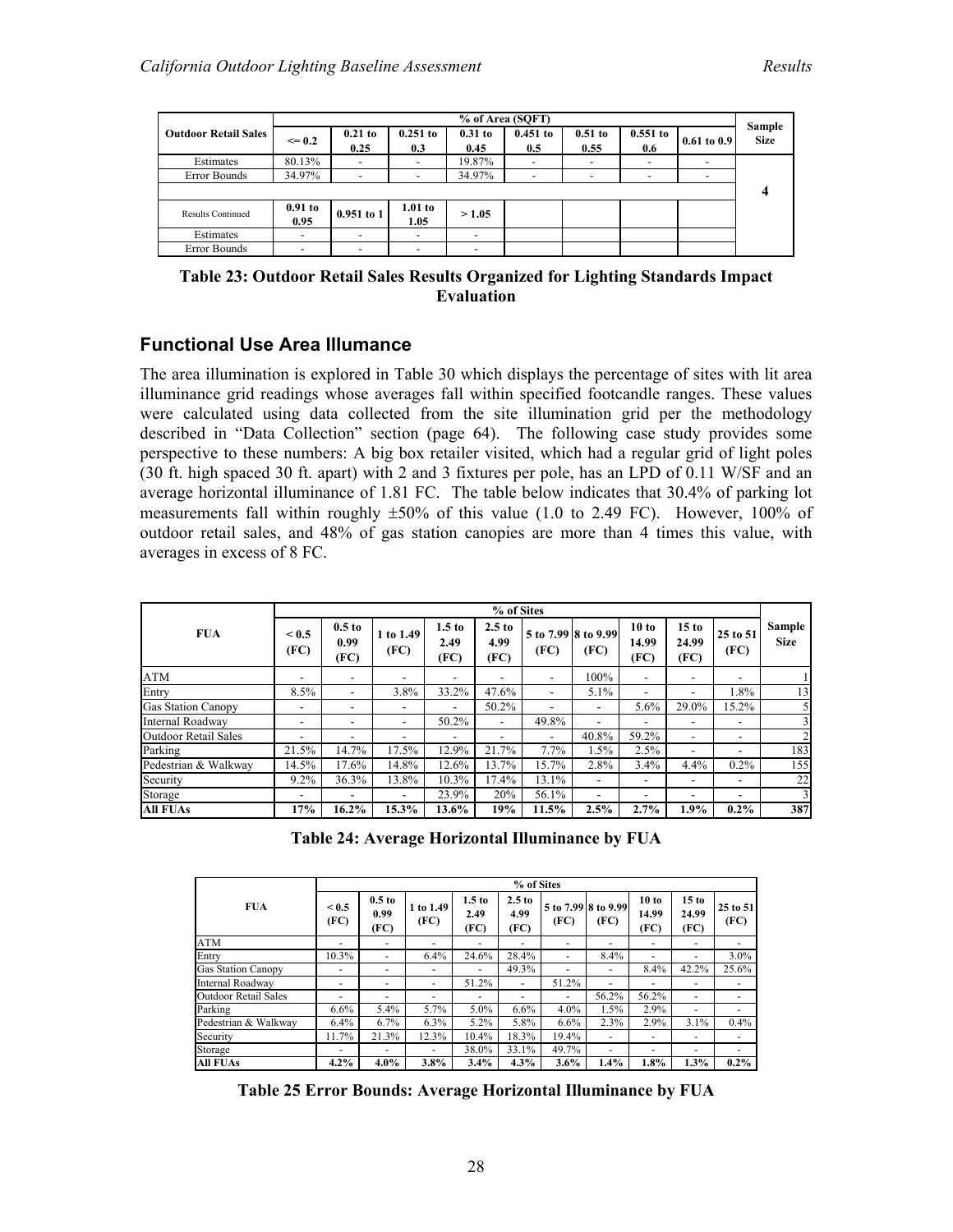Table 26 displays the percentage of FUAs with illuminance grid minimum horizontal measurements within specified footcandle ranges. Gas Station Canopies and Outdoor Retail Sales have the largest percentages within the higher footcandle ranges (5 FC and above). Nearly 70% of all FUAs have a minimum horizontal illuminance measurement of less than 1.0 footcandle.

|                             |                          |                           |                           |                          |                   | % of FUAs                         |                          |                          |                          |                          |                       |
|-----------------------------|--------------------------|---------------------------|---------------------------|--------------------------|-------------------|-----------------------------------|--------------------------|--------------------------|--------------------------|--------------------------|-----------------------|
| <b>FUA</b>                  | < 0.1<br>(FC)            | $0.1$ to<br>0.249<br>(FC) | $0.25$ to<br>0.49<br>(FC) | $0.5$ to<br>0.99<br>(FC) | 1 to 2.49<br>(FC) | 2.5 <sub>to</sub><br>4.99<br>(FC) | 5 to 7.99<br>(FC)        | 8 to<br>11.99<br>(FC)    | 12 to<br>19.99<br>(FC)   | 20 to 40<br>(FC)         | Sample<br><b>Size</b> |
| <b>ATM</b>                  | $\overline{\phantom{a}}$ |                           | -                         | -                        | 100.0%            | $\overline{\phantom{a}}$          |                          | $\overline{\phantom{0}}$ | ٠                        | $\overline{\phantom{a}}$ |                       |
| Entry                       | -                        | 4.9%                      | 15.8%                     | 35.7%                    | 17.8%             | 24.1%                             | $\overline{\phantom{a}}$ | $\overline{\phantom{0}}$ | ٠                        | 1.8%                     | 13                    |
| <b>Gas Station Canopy</b>   | -                        |                           | -                         | -                        | 50.2%             | $\overline{\phantom{a}}$          | 3.3%                     | 2.3%                     | 29.0%                    | 15.2%                    | 5                     |
| Internal Roadway            | 33.3%                    | -                         | -                         | -                        | 66.7%             | $\overline{\phantom{a}}$          |                          | $\overline{\phantom{0}}$ | $\overline{\phantom{0}}$ | $\overline{\phantom{a}}$ | $\overline{3}$        |
| <b>Outdoor Retail Sales</b> | $\overline{\phantom{0}}$ | -                         | ۰                         | ۰                        | 40.8%             | $\overline{\phantom{a}}$          | 59.2%                    | $\overline{\phantom{0}}$ | ٠                        | $\overline{\phantom{0}}$ |                       |
| Parking                     | 18.6%                    | 32.8%                     | 18.6%                     | 14.3%                    | 11.7%             | 2.0%                              | 0.8%                     | 1.2%                     | ٠                        | -                        | 183                   |
| Pedestrian & Walkway        | $3.0\%$                  | 14.2%                     | 17.7%                     | 21.0%                    | 18.9%             | 9.6%                              | 8.9%                     | 4.4%                     | 2.2%                     | $0.2\%$                  | 155                   |
| Security                    | 7.4%                     | 22.7%                     | 37.1%                     | 4.9%                     | 14.9%             | 13.1%                             |                          | $\overline{\phantom{0}}$ |                          | $\overline{\phantom{0}}$ | 22                    |
| Storage                     | $\overline{\phantom{0}}$ | 23.9%                     | ٠                         | -                        | 20.0%             | 56.1%                             | $\overline{\phantom{a}}$ | $\overline{\phantom{0}}$ |                          | ٠                        | $\overline{3}$        |
| <b>All FUAs</b>             | 10.8%                    | 23.1%                     | 18.7%                     | 16.8%                    | 16.1%             | 6.8%                              | 4.1%                     | 2.3%                     | $1.0\%$                  | $0.2\%$                  | 387                   |

|                             |                    |                           |                           |                          | % of FUAs         |                                   |                          |                          |                        |                          |
|-----------------------------|--------------------|---------------------------|---------------------------|--------------------------|-------------------|-----------------------------------|--------------------------|--------------------------|------------------------|--------------------------|
| <b>FUA</b>                  | ${}_{0.1}$<br>(FC) | $0.1$ to<br>0.249<br>(FC) | $0.25$ to<br>0.49<br>(FC) | $0.5$ to<br>0.99<br>(FC) | 1 to 2.49<br>(FC) | 2.5 <sub>to</sub><br>4.99<br>(FC) | 5 to 7.99<br>(FC)        | 8 to<br>11.99<br>(FC)    | 12 to<br>19.99<br>(FC) | 20 to 40<br>(FC)         |
| <b>ATM</b>                  |                    | ۰.                        |                           | ۰                        | ٠                 | $\overline{\phantom{a}}$          | ٠                        |                          | ۰                      | $\overline{\phantom{a}}$ |
| Entry                       |                    | 8.1%                      | 19.4%                     | 26.7%                    | 19.7%             | 26.9%                             | $\overline{\phantom{a}}$ | $\overline{\phantom{a}}$ | ۰                      | 3.0%                     |
| <b>Gas Station Canopy</b>   |                    | ٠                         | ۰                         | ۰                        | 49.3%             | $\overline{\phantom{a}}$          | 6.2%                     | 4.3%                     | 42.2%                  | 25.6%                    |
| Internal Roadway            | 46.5%              | ٠                         | ۰                         | ۰                        | 46.5%             | ٠                                 | ۰                        | $\overline{\phantom{a}}$ |                        |                          |
| <b>Outdoor Retail Sales</b> | ۰                  | ٠                         | ۰                         | ٠                        | 56.2%             | ٠                                 | 56.2%                    | $\overline{\phantom{a}}$ | ٠                      | ۰                        |
| Parking                     | 5.8%               | 7.6%                      | 5.7%                      | 5.7%                     | 4.7%              | 1.6%                              | 1.3%                     | 1.9%                     | ۰                      |                          |
| Pedestrian & Walkway        | 3.9%               | $6.0\%$                   | 6.5%                      | 7.2%                     | 6.1%              | 4.7%                              | 5.6%                     | 3.1%                     | 2.5%                   | 0.4%                     |
| Security                    | 11.7%              | 16.4%                     | 21.4%                     | 6.3%                     | 16.8%             | 19.4%                             | $\overline{\phantom{a}}$ | ٠                        | ۰                      | $\overline{\phantom{a}}$ |
| Storage                     |                    | 38.0%                     | ۰                         | ۰                        | 33.1%             | 49.7%                             | $\overline{\phantom{a}}$ | $\overline{\phantom{a}}$ | ۰                      | $\overline{\phantom{a}}$ |
| <b>All FUAs</b>             | 3.3%               | 4.7%                      | 4.0%                      | 4.2%                     | 3.7%              | 2.7%                              | 2.4%                     | 1.5%                     | $1.0\%$                | $0.2\%$                  |

**Table 27 Error Bounds: Minimum Horizontal Illuminance Range** 

Table 28 displays the percentage of FUAs within minimum vertical illuminance ranges. Seventy four percent of all FUAs have a minimum vertical illuminance measurement less than 0.25 footcandles.

|                             |                      |                             |                           |                           | % of FUAs                  |                           |                          |                          |                          |                       |
|-----------------------------|----------------------|-----------------------------|---------------------------|---------------------------|----------------------------|---------------------------|--------------------------|--------------------------|--------------------------|-----------------------|
| <b>FUA</b>                  | ${}_{0.025}$<br>(FC) | $0.025$ to<br>0.049<br>(FC) | $0.05$ to<br>0.09<br>(FC) | $0.1$ to<br>0.149<br>(FC) | $0.15$ to<br>0.249<br>(FC) | $0.25$ to<br>0.49<br>(FC) | $0.5$ to<br>0.99<br>(FC) | 1 to 1.99<br>(FC)        | $2$ to 5<br>(FC)         | Sample<br><b>Size</b> |
| <b>ATM</b>                  | -                    | ۰                           | -                         | -                         | 100%                       | -                         | -                        | -                        | -                        |                       |
| Entry                       | -                    | ۰                           | 15.8%                     | 12.9%                     | 45.4%                      | 13.3%                     | 10.9%                    | -                        | 1.8%                     | 13                    |
| <b>Gas Station Canopy</b>   | -                    | -                           |                           | 50.2%                     |                            | ۰                         | 5.6%                     |                          | 44.2%                    | 5                     |
| Internal Roadway            | ۰                    | 50.2%                       | ۰                         | -                         | $\overline{\phantom{a}}$   | 49.8%                     | ۰                        |                          | -                        | 3                     |
| <b>Outdoor Retail Sales</b> |                      | ۰                           | ۰                         | ۰                         | $\overline{\phantom{a}}$   | ۰                         | $\overline{\phantom{a}}$ | 100%                     | ۰                        | 2                     |
| Parking                     | 24.5%                | 8.8%                        | 31.3%                     | 10.6%                     | 12.0%                      | $9.6\%$                   | 2.4%                     | -                        | 0.8%                     | 183                   |
| Pedestrian & Walkway        | $7.0\%$              | 3.4%                        | 18.9%                     | 17.4%                     | 13.4%                      | 12.7%                     | 18.1%                    | 6.7%                     | 2.3%                     | 155                   |
| Security                    | 17.9%                | 22.6%                       | 13.5%                     | 11.6%                     | 7.2%                       | 14.2%                     | 13.1%                    | $\overline{\phantom{a}}$ | $\overline{\phantom{a}}$ | 22                    |
| Storage                     | -                    | ۰.                          | $\overline{\phantom{a}}$  | 23.9%                     | $\overline{\phantom{a}}$   | 76.1%                     | ۰                        | -                        | ۰                        | 3                     |
| <b>All FUAs</b>             | 15.6%                | $7.3\%$                     | 24%                       | 13.6%                     | 13.5%                      | 11.9%                     | $9.6\%$                  | 2.9%                     | 1.6%                     | 387                   |

**Table 28: Minimum Vertical Illuminance Range**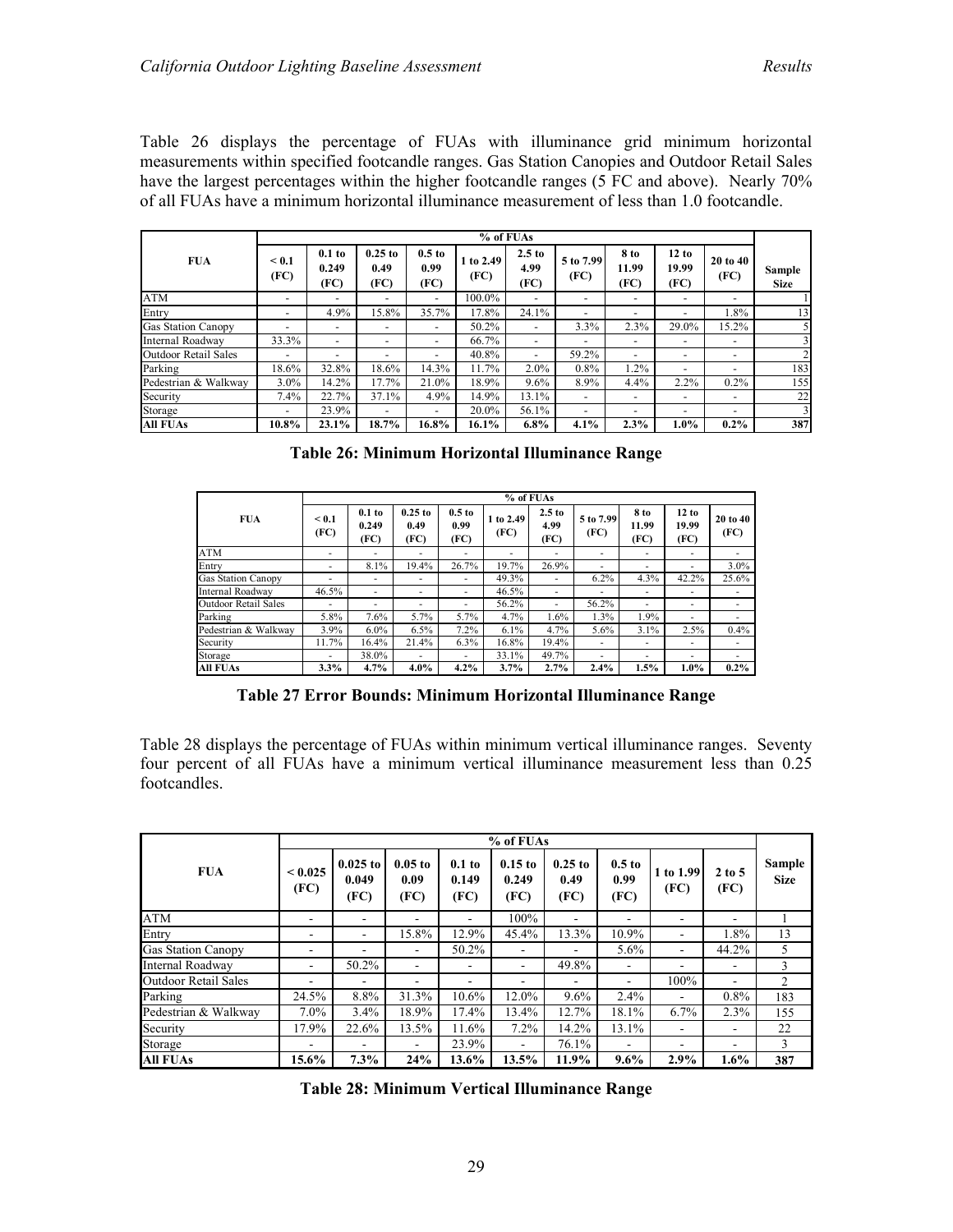|                             |                          |                             |                           |                           | % of FUAs                  |                           |                                   |                          |                          |
|-----------------------------|--------------------------|-----------------------------|---------------------------|---------------------------|----------------------------|---------------------------|-----------------------------------|--------------------------|--------------------------|
| <b>FUA</b>                  | < 0.025<br>(FC)          | $0.025$ to<br>0.049<br>(FC) | $0.05$ to<br>0.09<br>(FC) | $0.1$ to<br>0.149<br>(FC) | $0.15$ to<br>0.249<br>(FC) | $0.25$ to<br>0.49<br>(FC) | 0.5 <sub>to</sub><br>0.99<br>(FC) | 1 to 1.99<br>(FC)        | $2$ to 5<br>(FC)         |
| <b>ATM</b>                  | $\overline{\phantom{0}}$ | $\overline{\phantom{0}}$    | $\overline{\phantom{a}}$  | -                         | $\overline{\phantom{a}}$   |                           | $\overline{\phantom{a}}$          | $\overline{\phantom{a}}$ |                          |
| Entry                       |                          | $\overline{a}$              | 19.4%                     | 14.8%                     | 28.5%                      | 16.1%                     | 16.9%                             | $\overline{a}$           | $3.0\%$                  |
| <b>Gas Station Canopy</b>   | $\overline{\phantom{0}}$ | -                           | $\overline{\phantom{a}}$  | 49.3%                     | $\overline{\phantom{a}}$   |                           | 8.4%                              | $\overline{\phantom{a}}$ | 47.3%                    |
| Internal Roadway            | $\overline{\phantom{0}}$ | 51.2%                       | $\overline{\phantom{a}}$  | $\overline{\phantom{0}}$  | $\overline{\phantom{a}}$   | 51.2%                     | $\overline{\phantom{a}}$          | $\overline{\phantom{a}}$ |                          |
| <b>Outdoor Retail Sales</b> |                          | -                           |                           | -                         | $\overline{\phantom{a}}$   |                           | $\overline{\phantom{a}}$          | $\overline{\phantom{a}}$ |                          |
| Parking                     | $6.8\%$                  | 3.8%                        | 7.6%                      | 4.2%                      | 5.1%                       | 4.1%                      | 2.5%                              | $\overline{\phantom{a}}$ | 1.3%                     |
| Pedestrian & Walkway        | 4.7%                     | 2.3%                        | $6.9\%$                   | $6.9\%$                   | $5.4\%$                    | 4.9%                      | 7.3%                              | $3.4\%$                  | $2.2\%$                  |
| Security                    | 15.5%                    | 19.7%                       | 11.7%                     | 12.9%                     | 9.7%                       | 16.4%                     | 19.4%                             | $\overline{\phantom{0}}$ |                          |
| Storage                     | $\overline{\phantom{0}}$ | $\overline{\phantom{0}}$    | $\overline{\phantom{a}}$  | 38.0%                     | $\overline{\phantom{a}}$   | 38.0%                     | $\overline{\phantom{a}}$          | $\overline{\phantom{a}}$ | $\overline{\phantom{0}}$ |
| <b>All FUAs</b>             | $4.0\%$                  | 2.4%                        | 4.8%                      | 3.6%                      | 3.6%                       | 3.1%                      | 3.6%                              | 1.4%                     | 1.1%                     |

**Table 29 Error Bounds: Minimum Vertical Illuminance Range** 

## **Parking Illuminance**

The parking lot illumination is explored in Table 30. This table presents information on the maximum illumination value recorded at each site. The percentage of sites with a maximum reading within horizontal illuminance ranges is listed by business type. Small office and small retail have the greatest sample sizes and therefore allow the greatest generalization about the results. Both of these business types have a significant percentage of sites with relatively high maximum illuminance readings (above 10 FC). However, according to Table 32, the average parking illuminance for 85% of these business types is less than 5 FC. The comparison of Table 30 to Table 32 indicates that there is room for improvement in the parking lot lighting uniformity for these business types.

|                                |                          |                              |                          |                          | % of Sites                   |                          |                              |                              |                         |
|--------------------------------|--------------------------|------------------------------|--------------------------|--------------------------|------------------------------|--------------------------|------------------------------|------------------------------|-------------------------|
| <b>Building Type</b>           | < 0.5<br>(FC)            | $0.5$ to<br>0.99<br>(FC)     | 1 to 2.49<br>(FC)        | $2.5$ to<br>4.99<br>(FC) | 5 to 9.99<br>(FC)            | 10 to<br>14.99<br>(FC)   | 15 to<br>19.99<br>(FC)       | 20 to 50<br>(FC)             | Sample<br><b>Size</b>   |
| Apartments and Condominiums    | 80.5%                    |                              | 1.2%                     | 9.1%                     | 9.2%                         |                          |                              | $\overline{\phantom{a}}$     | 7                       |
| Assembly                       | 6.7%                     | 14.4%                        | 25.0%                    | 8.1%                     | $\overline{\phantom{a}}$     | 36.1%                    | 9.7%                         | $\overline{a}$               | 7                       |
| <b>Full Service Restaurant</b> | $\overline{\phantom{a}}$ |                              | 90.4%                    | 9.6%                     | $\qquad \qquad \blacksquare$ |                          | $\qquad \qquad \blacksquare$ | $\overline{\phantom{a}}$     | $\overline{\mathbf{c}}$ |
| Grocery                        | $\overline{\phantom{a}}$ | ۰                            | $\overline{\phantom{a}}$ | $\overline{\phantom{a}}$ | $\blacksquare$               | 100.0%                   | ۰                            | $\overline{a}$               |                         |
| Hospital                       | 54.0%                    | $\qquad \qquad \blacksquare$ |                          | 34.8%                    | 1.4%                         | $\overline{\phantom{a}}$ | 9.8%                         | ۰                            | $\overline{7}$          |
| Hotel                          | 6.1%                     | ٠                            | 51.1%                    | 42.8%                    | $\overline{\phantom{0}}$     | $\overline{\phantom{a}}$ | $\qquad \qquad \blacksquare$ | $\overline{\phantom{a}}$     | $\overline{4}$          |
| Industrial                     | 3.8%                     | 17.7%                        | $\blacksquare$           | 12.3%                    | 27.3%                        | 30.8%                    | $\qquad \qquad \blacksquare$ | 8.1%                         | 19                      |
| Large Office                   | $3.0\%$                  | 18.7%                        | 14.7%                    | 30.3%                    | 14.8%                        | $\overline{\phantom{a}}$ | ۰                            | 18.7%                        | 16                      |
| Large Retail                   | $\overline{\phantom{a}}$ | $\overline{\phantom{0}}$     | 15.8%                    | 32.3%                    | 22.2%                        | 29.7%                    | $\qquad \qquad \blacksquare$ | ۰                            | 11                      |
| Large Schools                  | $\overline{\phantom{a}}$ | ٠                            | 100.0%                   | $\blacksquare$           | $\blacksquare$               | $\overline{\phantom{a}}$ | $\overline{\phantom{0}}$     | $\overline{\phantom{a}}$     |                         |
| Recreation                     | $\overline{\phantom{a}}$ | ۰                            | 24.9%                    | $\overline{\phantom{a}}$ | $\qquad \qquad \blacksquare$ | $\overline{\phantom{a}}$ | 52.7%                        | 22.3%                        | $\overline{\mathbf{3}}$ |
| Small Office                   | 2.7%                     | 5.0%                         | 20.5%                    | 24.9%                    | 19.8%                        | 8.3%                     | 8.0%                         | 10.9%                        | 70                      |
| Small Retail                   | 24.0%                    | ۰                            | 19.6%                    | 10.7%                    | 30.7%                        | 8.3%                     | $\overline{\phantom{0}}$     | 6.7%                         | 20                      |
| Small School                   | $\overline{\phantom{a}}$ | 0.6%                         | 69.1%                    | $\blacksquare$           | 30.3%                        | $\overline{\phantom{a}}$ | $\overline{\phantom{0}}$     | $\overline{\phantom{a}}$     | $\mathfrak{S}$          |
| University                     | $\overline{\phantom{a}}$ | 10.8%                        |                          | 78.3%                    | 10.9%                        | $\overline{\phantom{a}}$ | $\overline{\phantom{0}}$     | $\overline{\phantom{a}}$     | $\overline{4}$          |
| Warehouse                      | $\overline{\phantom{a}}$ | 17.9%                        | $7.0\%$                  | 30.5%                    | 28.5%                        | 16.1%                    | $\qquad \qquad \blacksquare$ | $\qquad \qquad \blacksquare$ | 6                       |
| <b>All Building Types</b>      | $9.3\%$                  | 5.9%                         | 21.7%                    | 20.2%                    | 18.9%                        | 11.1%                    | 5.2%                         | 7.6%                         | 183                     |

**Table 30: Parking - Maximum Horizontal Illuminance Range**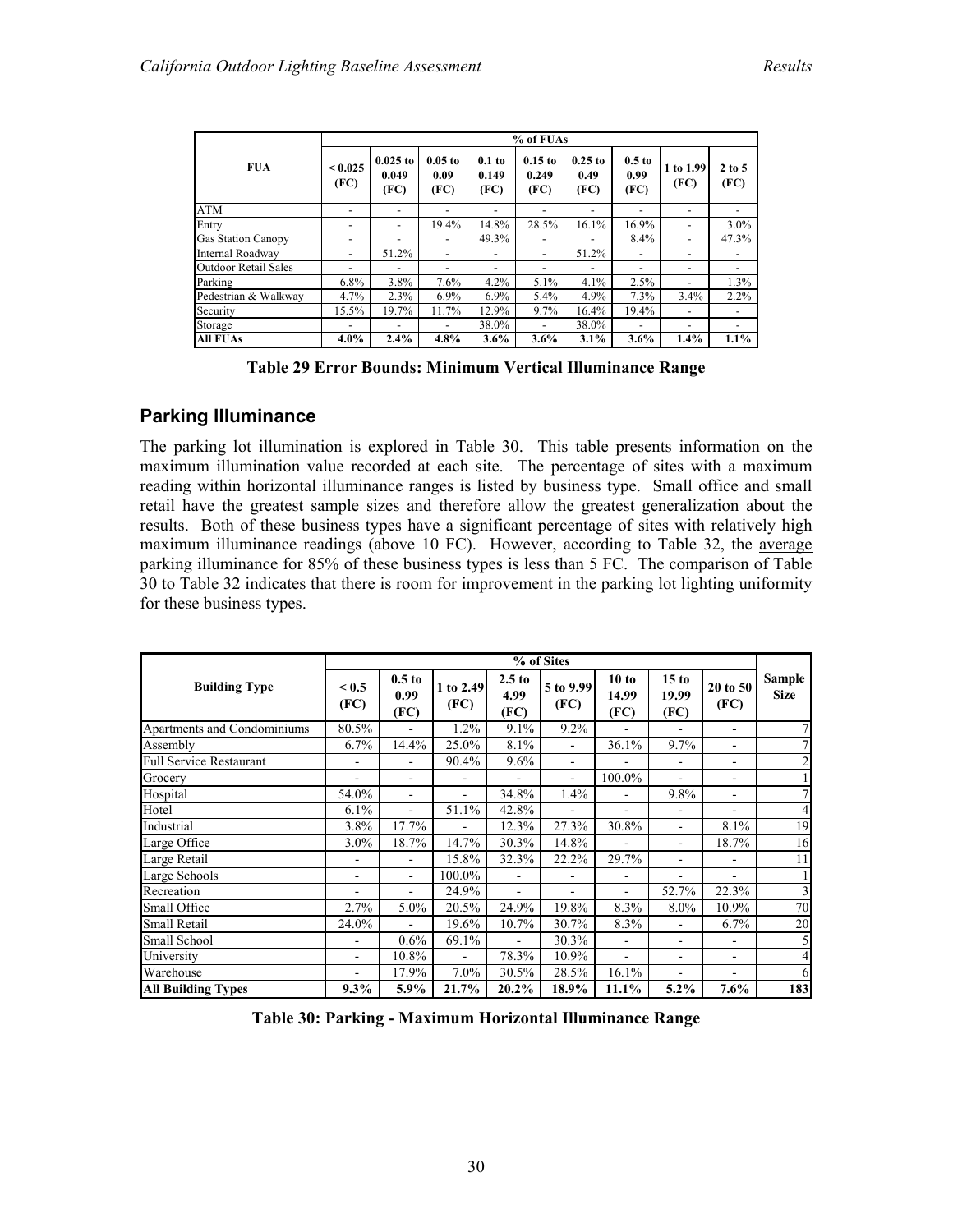|                                    |                          |                          |                          |                                   | % of Sites               |                          |                          |                          |
|------------------------------------|--------------------------|--------------------------|--------------------------|-----------------------------------|--------------------------|--------------------------|--------------------------|--------------------------|
| <b>Building Type</b>               | < 0.5<br>(FC)            | $0.5$ to<br>0.99<br>(FC) | 1 to 2.49<br>(FC)        | 2.5 <sub>to</sub><br>4.99<br>(FC) | 5 to 9.99<br>(FC)        | 10 to<br>14.99<br>(FC)   | 15 to<br>19.99<br>(FC)   | 20 to 50<br>(FC)         |
| <b>Apartments and Condominiums</b> | 22.6%                    | $\overline{\phantom{a}}$ | 2.1%                     | 15.1%                             | 15.5%                    | $\overline{\phantom{a}}$ |                          | $\overline{\phantom{a}}$ |
| Assembly                           | 10.4%                    | 23.0%                    | 35.2%                    | 13.9%                             | $\overline{\phantom{0}}$ | 42.4%                    | 16.3%                    | $\overline{\phantom{a}}$ |
| <b>Full Service Restaurant</b>     | $\overline{\phantom{a}}$ | $\overline{\phantom{a}}$ | 20.3%                    | 20.3%                             | $\overline{\phantom{0}}$ | $\overline{\phantom{a}}$ | $\overline{a}$           | $\overline{\phantom{a}}$ |
| Grocery                            | $\overline{\phantom{a}}$ | $\overline{\phantom{a}}$ | $\overline{\phantom{a}}$ |                                   | $\overline{\phantom{a}}$ | $\overline{\phantom{a}}$ | $\overline{\phantom{0}}$ | $\overline{\phantom{a}}$ |
| Hospital                           | 45.1%                    | $\overline{\phantom{a}}$ | $\overline{\phantom{a}}$ | 38.0%                             | 2.6%                     | $\overline{\phantom{a}}$ | 17.3%                    | $\overline{\phantom{a}}$ |
| Hotel                              | 11.0%                    |                          | 47.0%                    | 48.2%                             |                          | $\overline{\phantom{a}}$ |                          |                          |
| Industrial                         | 6.1%                     | 21.8%                    | $\overline{\phantom{a}}$ | 12.6%                             | 22.0%                    | 19.5%                    | $\overline{\phantom{0}}$ | 12.7%                    |
| Large Office                       | 5.0%                     | 26.3%                    | 13.0%                    | 23.2%                             | 14.3%                    |                          | $\overline{\phantom{0}}$ | 26.3%                    |
| Large Retail                       | $\overline{\phantom{a}}$ | $\overline{\phantom{a}}$ | 17.9%                    | 26.6%                             | 21.6%                    | 30.2%                    | $\overline{\phantom{0}}$ |                          |
| Large Schools                      | $\overline{\phantom{a}}$ | $\overline{\phantom{a}}$ |                          |                                   | -                        | $\overline{\phantom{a}}$ | $\overline{\phantom{0}}$ | $\overline{\phantom{a}}$ |
| Recreation                         | $\overline{\phantom{a}}$ | $\overline{\phantom{a}}$ | 38.7%                    | $\overline{\phantom{a}}$          | $\overline{\phantom{a}}$ | $\overline{\phantom{a}}$ | 50.2%                    | 35.7%                    |
| Small Office                       | 3.2%                     | 6.2%                     | 8.9%                     | 10.0%                             | 8.3%                     | 6.6%                     | 6.7%                     | 8.8%                     |
| <b>Small Retail</b>                | 21.3%                    |                          | 17.2%                    | 12.1%                             | 22.8%                    | 9.1%                     |                          | 7.8%                     |
| Small School                       | $\overline{\phantom{a}}$ | 1.2%                     | 43.3%                    | $\overline{\phantom{0}}$          | 43.3%                    | $\overline{\phantom{a}}$ | $\overline{\phantom{0}}$ |                          |
| University                         | $\overline{\phantom{0}}$ | 21.1%                    | $\overline{a}$           | 32.8%                             | 18.2%                    | $\overline{\phantom{a}}$ | $\overline{\phantom{a}}$ | $\overline{\phantom{0}}$ |
| Warehouse                          | $\overline{\phantom{0}}$ | 27.0%                    | 11.9%                    | 38.5%                             | 30.9%                    | 24.8%                    | $\overline{\phantom{0}}$ | $\overline{\phantom{a}}$ |
| <b>All Building Types</b>          | 4.8%                     | $3.9\%$                  | 6.6%                     | 5.9%                              | $6.0\%$                  | $4.7\%$                  | $3.6\%$                  | 4.3%                     |

**Table 31 Error Bounds: Parking - Maximum Horizontal Illuminance Range** 

Table 32 displays the percentage of sites with parking lot illuminance grid readings that average within specified footcandle ranges. These values were calculated using data collected from the site illumination grid per the methodology described in "Data Collection" section (page 64) under "Illuminance Measurement". The average illumination value for 52% of all parking lots is between 1 and 5 FC. The values in this table are interesting when compared to the Gas Station Canopy numbers presented in Table 19.

|                                |                |                          | % of Sites               |                       |                              |                          |                              |
|--------------------------------|----------------|--------------------------|--------------------------|-----------------------|------------------------------|--------------------------|------------------------------|
| <b>Building Type</b>           | $< 0.5$ (FC)   | 0.5 to 0.99<br>(FC)      | 1 to 2.49<br>(FC)        | $2.5$ to<br>4.99 (FC) | 5 to 7.99<br>(FC)            | 8 to 11<br>(FC)          | <b>Sample</b><br><b>Size</b> |
| Apartments and Condominiums    | 81.7%          | 0.3%                     | 18.1%                    |                       |                              | $\overline{\phantom{0}}$ |                              |
| Assembly                       | 21.1%          | 25.0%                    | 44.2%                    | $\overline{a}$        | 9.7%                         | ٠                        |                              |
| <b>Full Service Restaurant</b> |                |                          | 100.0%                   |                       |                              | $\overline{\phantom{0}}$ | $\overline{c}$               |
| Grocery                        | $\overline{a}$ | $\overline{\phantom{a}}$ | $\overline{\phantom{a}}$ | 100.0%                | $\overline{\phantom{a}}$     | $\overline{\phantom{0}}$ |                              |
| Hospital                       | 54.0%          | $\overline{\phantom{m}}$ | 34.8%                    | 11.2%                 | $\qquad \qquad \blacksquare$ | $\overline{a}$           |                              |
| Hotel                          | 57.2%          | $\overline{a}$           | 42.8%                    |                       | $\qquad \qquad \blacksquare$ | $\overline{a}$           | 4                            |
| Large Office                   | 21.5%          | 2.6%                     | 17.7%                    | 48.0%                 | 10.1%                        | ٠                        | 19                           |
| Large Retail                   | 25.7%          | 14.7%                    | 40.8%                    | 0.1%                  | 18.7%                        | ٠                        | 16                           |
| Large Schools                  |                | 11.6%                    | 60.6%                    | 27.8%                 | $\overline{\phantom{0}}$     | $\overline{\phantom{0}}$ | 11                           |
| Manufacturing                  | 100.0%         |                          |                          |                       | ٠                            | $\overline{\phantom{0}}$ |                              |
| Recreation                     | $\overline{a}$ | 24.9%                    | $\blacksquare$           | 22.3%                 | 52.7%                        | $\overline{\phantom{0}}$ | 3                            |
| Small Office                   | 16.6%          | 16.1%                    | 27.1%                    | 27.3%                 | $6.0\%$                      | 6.9%                     | 70                           |
| <b>Small Retail</b>            | 24.0%          | 9.6%                     | 21.4%                    | 29.9%                 | 8.3%                         | 6.7%                     | 20                           |
| Small School                   | 0.6%           | 69.1%                    | 30.3%                    | ٠                     | $\overline{\phantom{a}}$     | $\overline{\phantom{a}}$ | 5                            |
| University                     | 10.8%          | $\overline{a}$           | 84.4%                    | 4.8%                  | $\qquad \qquad \blacksquare$ | $\overline{\phantom{0}}$ | $\overline{4}$               |
| Warehouse                      | 17.9%          | 30.5%                    | 35.5%                    |                       |                              | 16.1%                    | 6                            |
| <b>All Building Types</b>      | 21.5%          | 14.7%                    | 30.5%                    | 21.7%                 | $7.7\%$                      | $4.0\%$                  | 183                          |

**Table 32: Parking - Average Horizontal Illuminance Range**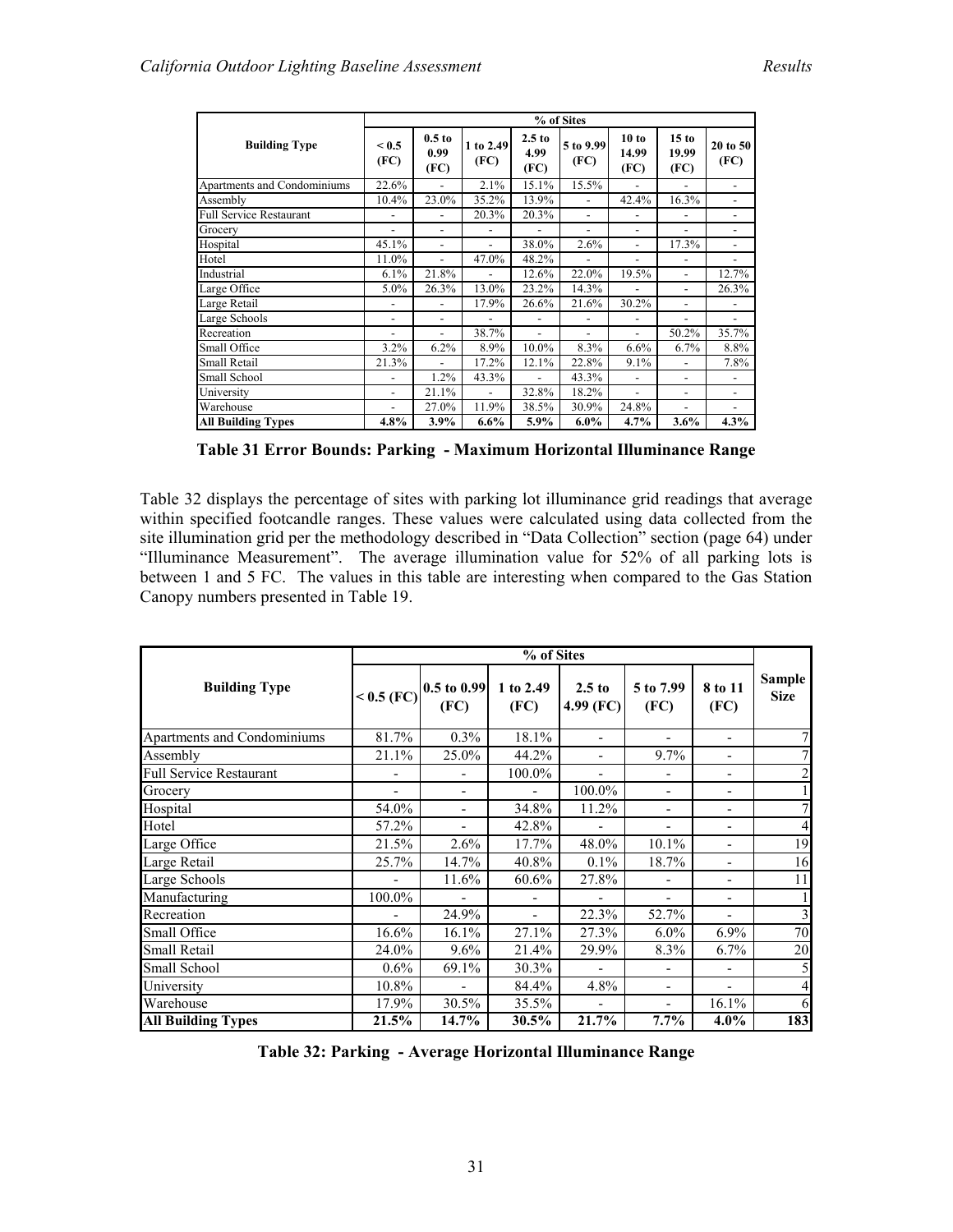|                                |              |                 | % of Sites |                   |           |         |
|--------------------------------|--------------|-----------------|------------|-------------------|-----------|---------|
| <b>Building Type</b>           |              | $0.5$ to $0.99$ | 1 to 2.49  | 2.5 <sub>to</sub> | 5 to 7.99 | 8 to 11 |
|                                | $< 0.5$ (FC) | (FC)            | (FC)       | 4.99 (FC)         | (FC)      | (FC)    |
| Apartments and Condominiums    | 22.2%        | 0.5%            | 22.1%      |                   |           |         |
| Assembly                       | 25.6%        | 35.2%           | 40.7%      |                   | 16.3%     |         |
| <b>Full Service Restaurant</b> |              |                 |            |                   |           |         |
| Grocery                        |              |                 |            |                   | -         |         |
| Hospital                       | 45.1%        |                 | 38.0%      | 17.9%             |           |         |
| Hotel                          | 48.2%        |                 | 48.2%      |                   |           |         |
| Industrial                     | 22.0%        | 4.4%            | 16.6%      | 23.3%             | 11.6%     |         |
| Large Office                   | 26.2%        | 13.1%           | 25.3%      | 0.1%              | 26.3%     |         |
| Large Retail                   |              | 13.8%           | 29.6%      | 30.1%             |           |         |
| Large Schools                  |              |                 |            |                   |           |         |
| Recreation                     |              | 38.7%           |            | 35.7%             | 50.2%     |         |
| Small Office                   | $9.0\%$      | 8.5%            | 9.5%       | 10.6%             | 4.9%      | 7.6%    |
| Small Retail                   | 21.3%        | 11.2%           | 17.5%      | 23.0%             | 8.3%      | 8.6%    |
| Small School                   | 1.2%         | 43.3%           | 43.3%      |                   |           |         |
| University                     | 21.1%        |                 | 25.9%      | 9.7%              |           |         |
| Warehouse                      | 27.0%        | 38.5%           | 32.7%      |                   |           | 24.8%   |
| <b>All Building Types</b>      | $6.6\%$      | 5.4%            | $7.0\%$    | $6.6\%$           | 4.0%      | $3.2\%$ |

**Table 33 Error Bounds: Parking - Average Horizontal Illuminance Range** 

The data within Table 34 reconfigures the data in Table 32 to present the results by Lighting Zone. As one would expect, the illumination levels are lower in Lighting Zone 1 (rural) and higher in Lighting Zone 4 (urban). The results within Lighting Zone 2 (outer urban) and Lighting Zone 3 (urban residential) are very similar. The table below indicates the results in LZ 2, 3, and 4 are also very similar in the percentage of parking lots with average illuminances between 2.5 and 4.99 FC. Note that these zones are different than those defined in the California Outdoor Lighting Standards report dated June  $6<sup>th</sup>$ , 2002, where Lighting Zone 1 includes national parks and wilderness, Lighting Zone 2 includes rural areas not qualifying as Zone 1, Lighting Zone 3 is defined as urban, and Lighting Zone 4 is a special high intensity area defined by the jurisdiction.

|                           |               |                          | % of Sites        |                          |                   |                          |                              |
|---------------------------|---------------|--------------------------|-------------------|--------------------------|-------------------|--------------------------|------------------------------|
| Zone                      | < 0.5<br>(FC) | $0.5$ to<br>0.99<br>(FC) | 1 to 2.49<br>(FC) | $2.5$ to<br>4.99<br>(FC) | 5 to 7.99<br>(FC) | 8 to 11<br>(FC)          | <b>Sample</b><br><b>Size</b> |
| Lighting Zone 1           | 11.4%         | 64.0%                    | 6.4%              | 18.2%                    |                   | $\overline{\phantom{a}}$ | 18                           |
| Lighting Zone 2           | 24.4%         | 8.5%                     | 38.8%             | 20.1%                    | 8.2%              | $\overline{\phantom{a}}$ | 56                           |
| Lighting Zone 3           | 23.8%         | $10.0\%$                 | 28.4%             | 23.3%                    | 8.6%              | $5.9\%$                  | 86                           |
| Lighting Zone 4           | $9.9\%$       | $7.0\%$                  | 40.4%             | 21.7%                    | $9.0\%$           | 12.0%                    | 23                           |
| <b>All Lighting Zones</b> | 21.5%         | 14.7%                    | 30.5%             | 21.7%                    | $7.7\%$           | $4.0\%$                  | 183                          |

|  |  |  |  | Table 34: Parking - Average Horizontal Illumination |
|--|--|--|--|-----------------------------------------------------|
|--|--|--|--|-----------------------------------------------------|

|                           |                      |                          |                   | % of Sites                     |                   |                 |
|---------------------------|----------------------|--------------------------|-------------------|--------------------------------|-------------------|-----------------|
| Zone                      | ${}_{< 0.5}$<br>(FC) | $0.5$ to<br>0.99<br>(FC) | 1 to 2.49<br>(FC) | 2.5 <sub>to</sub><br>4.99 (FC) | 5 to 7.99<br>(FC) | 8 to 11<br>(FC) |
| Lighting Zone 1           | 10.9%                | 21.4%                    | 7.8%              | $17.1\%$                       |                   |                 |
| Lighting Zone 2           | 12.6%                | $7.7\%$                  | 14.0%             | 11.2%                          | 6.4%              |                 |
| Lighting Zone 3           | $9.9\%$              | $5.5\%$                  | $9.7\%$           | $10.1\%$                       | $6.7\%$           | 5.8%            |
| Lighting Zone 4           | 15.1%                | $8.0\%$                  | 19.3%             | 15.7%                          | 10.6%             | 14.4%           |
| <b>All Lighting Zones</b> | $6.6\%$              | 5.4%                     | $7.0\%$           | $6.6\%$                        | $4.0\%$           | $3.2\%$         |

**Table 35 Error Bounds: Parking - Average Horizontal Illumination**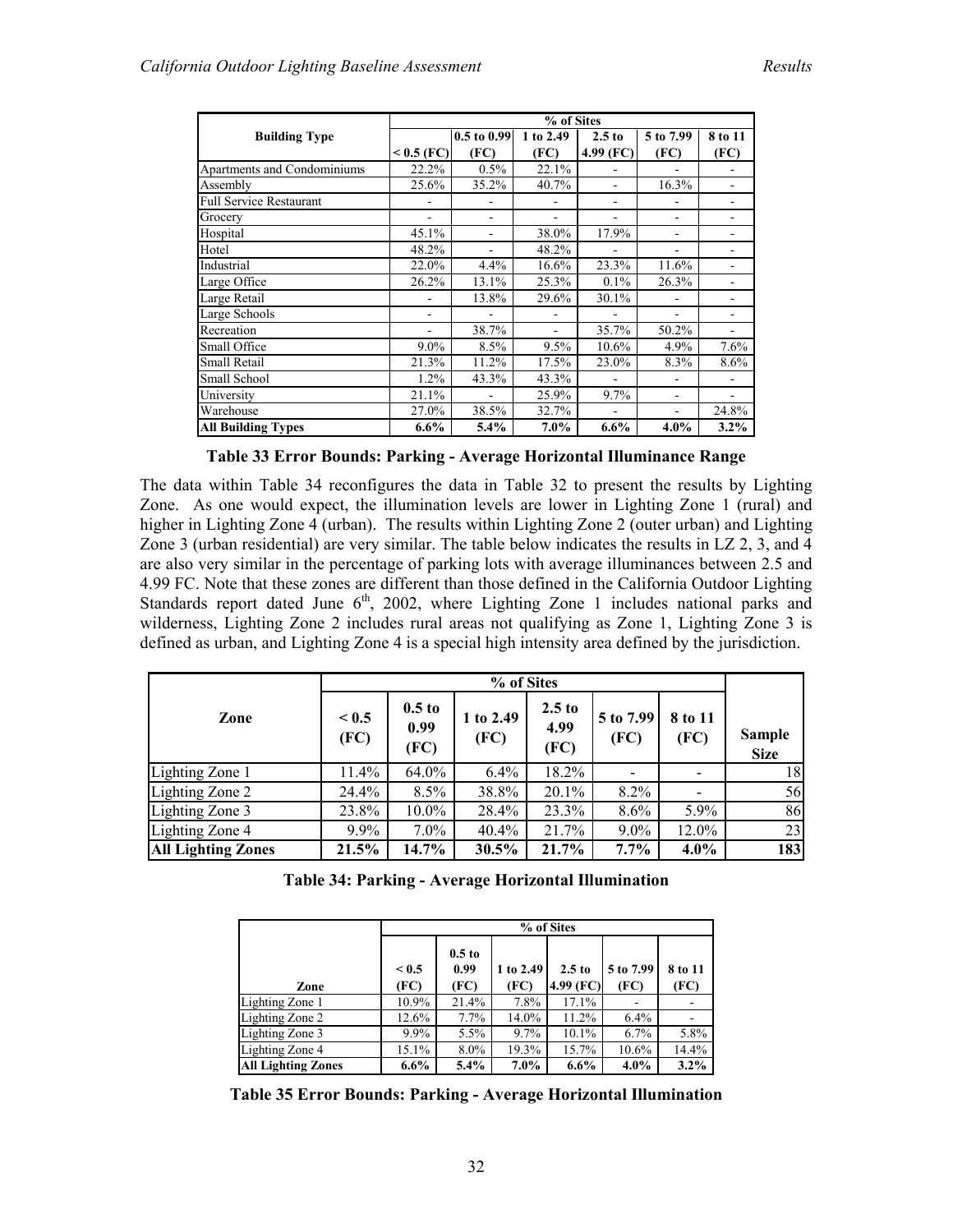Table 36 presents the parking illumination grid maximum values by footcandle range. There are significant percentages (7% and 10%) of extremely bright parking areas (20 to 50 FC) within the more rural lighting zones, LZ1 and LZ2.

|                           |                                               |                                |       | % of Sites                    |                   |          |                                |                  |                              |
|---------------------------|-----------------------------------------------|--------------------------------|-------|-------------------------------|-------------------|----------|--------------------------------|------------------|------------------------------|
| Zone                      | $1 < 0.5$ (FC) <sup><math>\Gamma</math></sup> | $0.5 \text{ to } 0.99$<br>(FC) | (FC)  | 1 to 2.49 2.5 to 4.99<br>(FC) | 5 to 9.99<br>(FC) | 10 to    | 15 to<br>14.99 (FC) 19.99 (FC) | 20 to 50<br>(FC) | <b>Sample</b><br><b>Size</b> |
| Lighting Zone 1           | $6.8\%$                                       | 4.7%                           | 55.6% | 12.3%                         | 2.5%              | 11.6%    |                                | $6.6\%$          | 18                           |
| Lighting Zone 2           | $1.6\%$                                       | 11.2%                          | 4.8%  | 32.6%                         | 17.7%             | 8.8%     | $3.0\%$                        | 10.3%            | 56                           |
| Lighting Zone 3           | $9.9\%$                                       | $3.9\%$                        | 26.5% | 13.6%                         | 21.9%             | 11.1%    | 7.1%                           | $6.1\%$          | 86                           |
| Lighting Zone 4           |                                               |                                | 16.0% | 23.5%                         | 25.3%             | 19.3%    | 7.6%                           | 8.3%             | 23                           |
| <b>All Lighting Zones</b> | $9.3\%$                                       | 5.9%                           | 21.7% | $20.2\%$                      | 18.9%             | $11.1\%$ | $5.2\%$                        | 7.6%             | 183                          |

#### **Table 36: Parking Maximum Horizontal Illumination**

|                           | % of Sites    |                          |                 |                                  |                   |                        |                        |                  |  |  |  |
|---------------------------|---------------|--------------------------|-----------------|----------------------------------|-------------------|------------------------|------------------------|------------------|--|--|--|
| Zone                      | < 0.5<br>(FC) | $0.5$ to<br>$0.99$ (FC)  | to 2.49<br>(FC) | 2.5 <sub>to</sub><br>$4.99$ (FC) | 5 to 9.99<br>(FC) | 10 to<br>14.99<br>(FC) | 15 to<br>19.99<br>(FC) | 20 to 50<br>(FC) |  |  |  |
| Lighting Zone 1           | $7.6\%$       | 7.7%                     | 23.7%           | 14.6%                            | 4.1%              | 13.9%                  |                        | 10.7%            |  |  |  |
| Lighting Zone 2           | 9.1%          | $10.0\%$                 | 4.2%            | 13.3%                            | $10.2\%$          | 9.1%                   | 4.8%                   | 8.6%             |  |  |  |
| Lighting Zone 3           | 7.5%          | 4.3%                     | $10.0\%$        | 6.5%                             | 9.6%              | 6.4%                   | 6.3%                   | 5.9%             |  |  |  |
| Lighting Zone 4           | ۰             | $\overline{\phantom{a}}$ | 16.0%           | 17.2%                            | 15.2%             | 16.5%                  | 8.9%                   | 12.9%            |  |  |  |
| <b>All Lighting Zones</b> | $4.8\%$       | $3.9\%$                  | $6.6\%$         | 5.9%                             | $6.0\%$           | 4.7%                   | 3.6%                   | $4.3\%$          |  |  |  |

#### **Table 37 Error Bounds: Parking Maximum Horizontal Illumination**

Table 38 shows the percentage of sites with parking lots within uniformity ranges. The uniformity is the ratio of the maximum value to the minimum value recording for the parking illumination grid measurements. A higher value indicates a lower uniformity. For example, a large parking lot with one lamp providing light would have a high reading under the light and a low reading away from the lamp resulting in a high uniformity ratio. The table below indicates industrial sites, with 51.3% of sites in the greater than 30 range, have the poorest uniformity. Apartments and condominium parking areas have the best uniformity with 80.5% falling in the "less than 5" range. Statewide, 23.9% of parking lots have a poor uniformity value of over 30.

|                                |         |           |          | % of Sites |                                     |         | <b>Sample</b>           |
|--------------------------------|---------|-----------|----------|------------|-------------------------------------|---------|-------------------------|
| <b>Building Type</b>           | < 5     | 5 to 9.99 |          |            | 10 to 14.99 15 to 19.99 20 to 29.99 | > 30    | <b>Size</b>             |
| Apartments and Condominiums    | 80.5%   | 10.0%     |          | $9.2\%$    |                                     | $0.3\%$ |                         |
| Assembly                       | 30.7%   | $0.9\%$   | 14.4%    | 8.1%       | 9.7%                                | 36.1%   | $\overline{7}$          |
| <b>Full Service Restaurant</b> |         | 90.4%     |          | 9.6%       |                                     |         | $\overline{\mathbf{c}}$ |
| Grocery                        |         |           | 100.0%   |            |                                     |         |                         |
| Hospital                       | 66.9%   | 13.9%     |          | 19.2%      |                                     |         | $\overline{7}$          |
| Hotel                          | $6.1\%$ | 31.4%     |          | 42.8%      |                                     | 19.7%   | $\overline{4}$          |
| Industrial                     | 23.4%   | 0.1%      | 4.3%     | 12.6%      | 8.3%                                | 51.3%   | 19                      |
| Large Office                   | 38.5%   | 19.5%     | $3.2\%$  | $6.1\%$    | 28.6%                               | 4.1%    | 16                      |
| Large Retail                   | 26.4%   |           | $5.0\%$  | 51.5%      |                                     | 17.1%   | 11                      |
| Large Schools                  |         |           | -        | 100.0%     |                                     |         |                         |
| Recreation                     |         |           |          | 77.7%      |                                     | 22.3%   | $\overline{\mathbf{3}}$ |
| Small Office                   | 14.8%   | 20.8%     | 12.0%    | 7.1%       | 11.5%                               | 33.7%   | 70                      |
| Small Retail                   | 54.5%   | 21.5%     | $9.6\%$  | $6.0\%$    | $0.2\%$                             | $8.2\%$ | 20                      |
| Small School                   | $0.6\%$ |           | 48.1%    | 19.3%      |                                     | 32.0%   | 5                       |
| University                     | 78.3%   | 10.8%     | 4.8%     |            | 6.2%                                |         | $\overline{4}$          |
| Warehouse                      | 41.0%   |           | 18.5%    | 40.5%      |                                     |         | 6                       |
| <b>All Building Types</b>      | 26.9%   | 16.1%     | $10.2\%$ | 15.6%      | $7.4\%$                             | 23.9%   | 183                     |

|  |  | <b>Table 38: Parking - Uniformity Ranges</b> |  |
|--|--|----------------------------------------------|--|
|--|--|----------------------------------------------|--|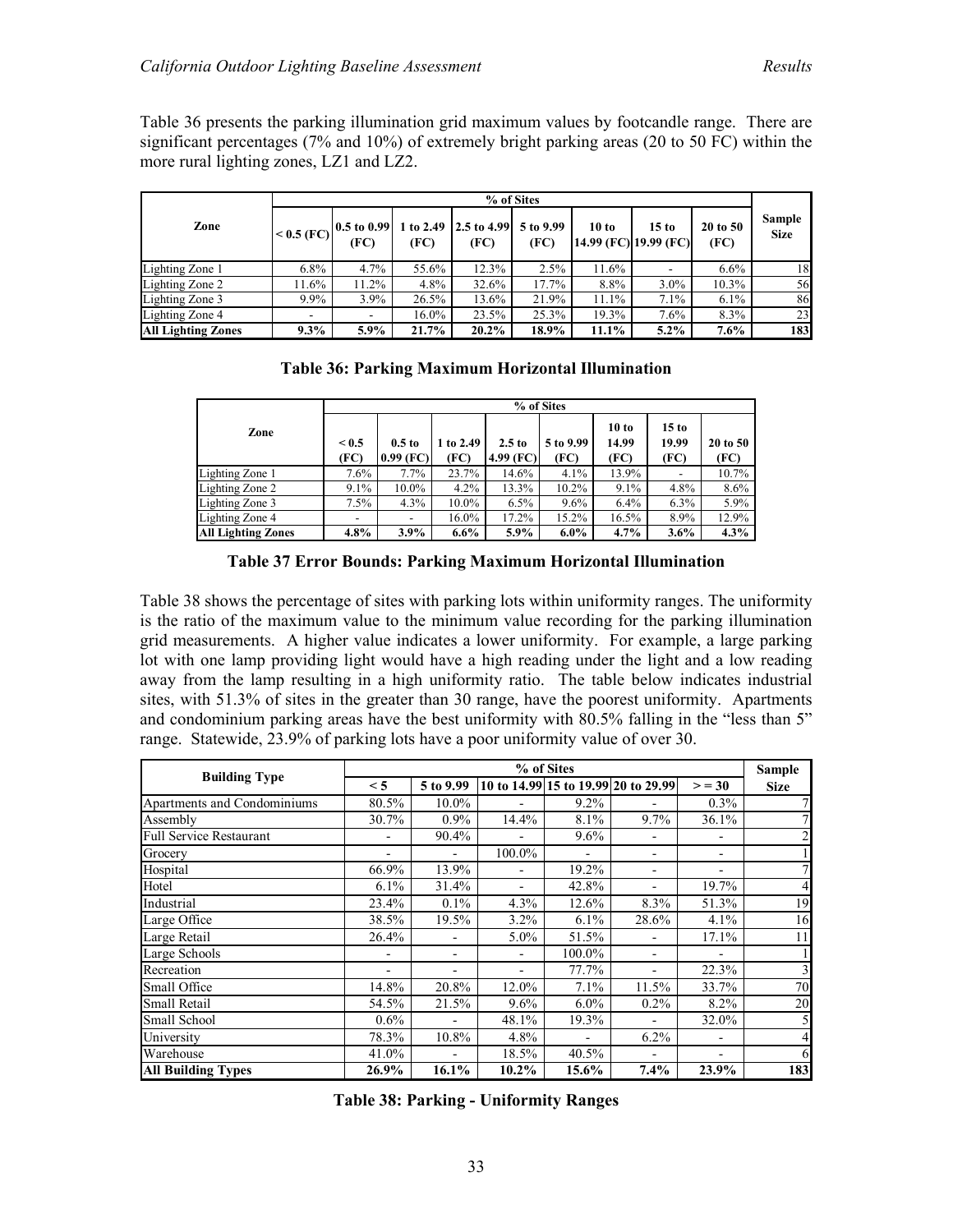|                                |         |           |                          | % of Sites |                                     |       |
|--------------------------------|---------|-----------|--------------------------|------------|-------------------------------------|-------|
| <b>Building Type</b>           | < 5     | 5 to 9.99 |                          |            | 10 to 14.99 15 to 19.99 20 to 29.99 | > 30  |
| Apartments and Condominiums    | 22.6%   | 15.4%     |                          | 15.5%      |                                     | 0.5%  |
| Assembly                       | 35.8%   | 1.7%      | 23.0%                    | 13.9%      | 16.3%                               | 42.4% |
| <b>Full Service Restaurant</b> |         | 20.3%     |                          | 20.3%      |                                     |       |
| Grocery                        |         |           | $\overline{\phantom{0}}$ |            | $\qquad \qquad \blacksquare$        |       |
| Hospital                       | 36.2%   | 22.1%     | ٠                        | 25.3%      | ۰                                   |       |
| Hotel                          | 11.0%   | 43.1%     | ٠                        | 48.2%      |                                     | 31.3% |
| Industrial                     | 21.9%   | 0.2%      | 7.1%                     | 14.0%      | 8.8%                                | 23.3% |
| Large Office                   | 27.8%   | 15.6%     | 5.4%                     | 9.9%       | 26.5%                               | 6.8%  |
| Large Retail                   | 21.7%   |           | 8.3%                     | 29.0%      |                                     | 24.9% |
| Large Schools                  |         |           |                          |            |                                     |       |
| Recreation                     |         |           |                          | 35.7%      |                                     | 35.7% |
| Small Office                   | 7.8%    | 9.1%      | 7.7%                     | 5.8%       | 7.7%                                | 11.3% |
| Small Retail                   | 23.1%   | 22.9%     | 11.2%                    | 9.6%       | 0.4%                                | 8.4%  |
| Small School                   | 1.2%    |           | 49.9%                    | 31.4%      |                                     | 43.5% |
| University                     | 32.8%   | 21.1%     | 9.7%                     |            | 12.4%                               |       |
| Warehouse                      | 34.9%   |           | 27.7%                    | 37.6%      |                                     |       |
| <b>All Building Types</b>      | $6.8\%$ | 6.2%      | 4.7%                     | $5.7\%$    | 3.7%                                | 6.5%  |

**Table 39 Error Bounds: Parking - Uniformity Ranges** 

Table 40 presents the uniformity data by lighting zone. Lighting zone 1 appears to have the least amount of uniformity problems, however there are also far fewer sample sites.

|                           |          |           |          | % of Sites |                                     |       |                              |
|---------------------------|----------|-----------|----------|------------|-------------------------------------|-------|------------------------------|
| Zone                      | $\leq$ 5 | 5 to 9.99 |          |            | 10 to 14.99 15 to 19.99 20 to 29.99 | > 30  | <b>Sample</b><br><b>Size</b> |
| Lighting Zone 1           | $17.5\%$ | 18.1%     | $36.1\%$ | 15.8%      |                                     | 12.6% | 18                           |
| Lighting Zone 2           | 27.5%    | $11.5\%$  | $10.7\%$ | 10.6%      | $4.4\%$                             | 35.2% | 56                           |
| Lighting Zone 3           | 29.7%    | 18.7%     | $4.9\%$  | 16.9%      | $10.2\%$                            | 19.6% | 86                           |
| Lighting Zone 4           | 19.8%    | $15.2\%$  | 8.8%     | 25.0%      | $9.6\%$                             | 21.5% | 23                           |
| <b>All Lighting Zones</b> | 26.9%    | $16.1\%$  | $10.2\%$ | 15.6%      | $7.4\%$                             | 23.9% | 183                          |

**Table 40: Parking – Uniformity by Lighting Zone** 

|                           | % of Sites |           |                                     |       |         |       |  |  |  |  |
|---------------------------|------------|-----------|-------------------------------------|-------|---------|-------|--|--|--|--|
| Zone                      | $\leq 5$   | 5 to 9.99 | 10 to 14.99 15 to 19.99 20 to 29.99 |       |         | > 30  |  |  |  |  |
| Lighting Zone 1           | 18.8%      | 15.2%     | 26.4%                               | 15.6% |         | 12.9% |  |  |  |  |
| Lighting Zone 2           | 12.2%      | 8.3%      | $8.4\%$                             | 10.6% | $4.3\%$ | 13.9% |  |  |  |  |
| Lighting Zone 3           | $10.3\%$   | $10.4\%$  | $3.4\%$                             | 8.1%  | 6.7%    | 8.2%  |  |  |  |  |
| Lighting Zone 4           | 15.7%      | 11.3%     | 10.4%                               | 18.0% | 9.7%    | 18.7% |  |  |  |  |
| <b>All Lighting Zones</b> | $6.8\%$    | $6.2\%$   | 4.7%                                | 5.7%  | 3.7%    | 6.5%  |  |  |  |  |

|  |  |  | Table 41 Error Bounds: Parking - Uniformity by Lighting Zone |
|--|--|--|--------------------------------------------------------------|
|  |  |  |                                                              |

#### **Fixtures and Lamps**

Table 42 displays the percentage of the total lamps installed for each building type, presented by lamp type. For example: 57.7% of all lamps installed in apartments and condominiums are compact fluorescent lamps. Similarly, 28.1% of all lamps installed in small retail are high pressure sodium lamps. Small offices have significant room for improvement. Incandescent lamps represent over 30% of outdoor lighting installed in this building type. The lamp types are abbreviated as follows: Compact Fluorescent (CFL), Fluorescent (FL), Halogen (HAL), High Pressure Sodium (HPS), Incandescent (INC), Low Pressure Sodium (LPS), Metal Halide (MH), Mercury Vapor (MV).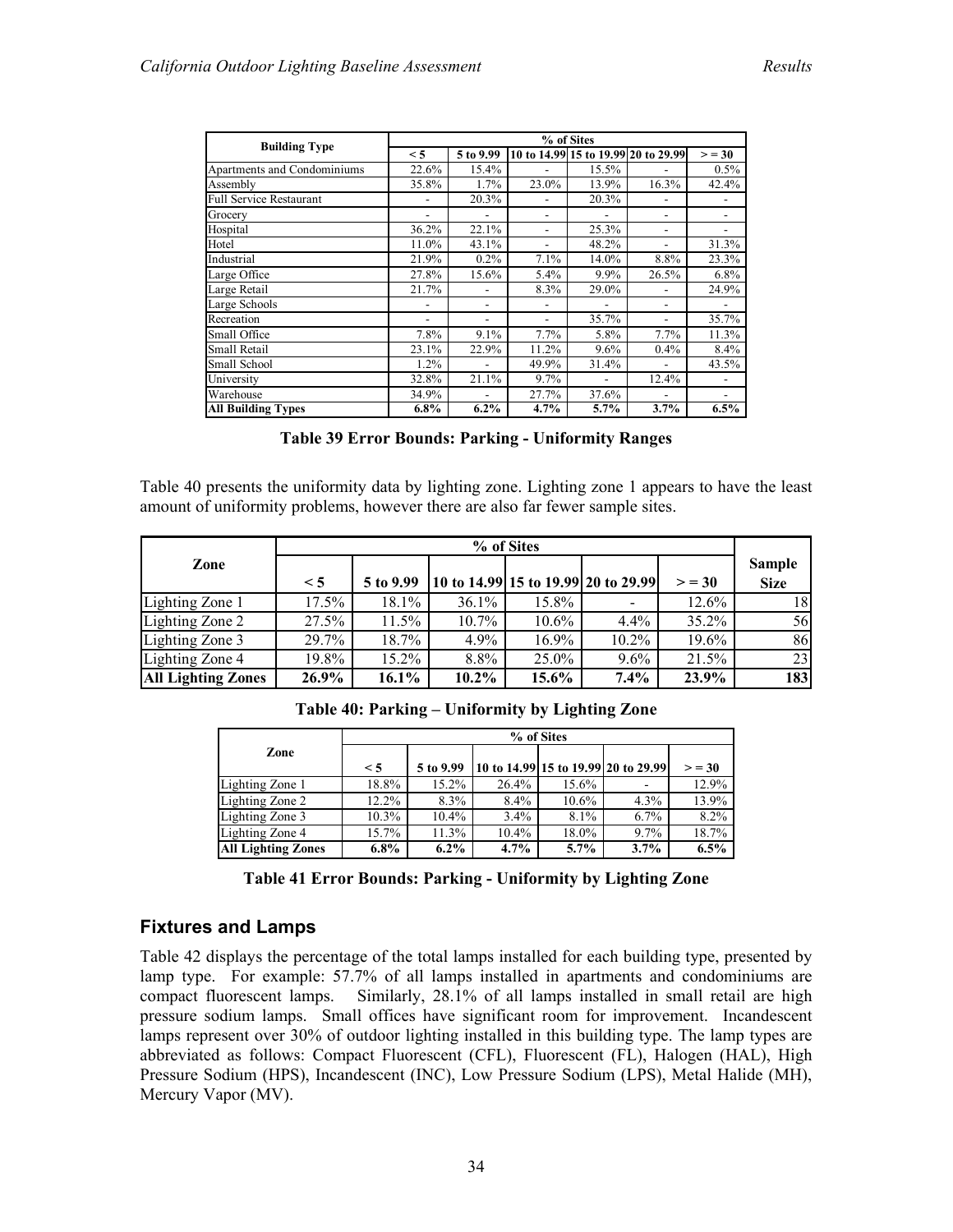|                                |                          |            |       |                          | % of Lamps                   |            |                          |         |         |                         |
|--------------------------------|--------------------------|------------|-------|--------------------------|------------------------------|------------|--------------------------|---------|---------|-------------------------|
| <b>Building Type</b>           | No.                      |            |       |                          |                              |            |                          |         |         | Sample<br><b>Size</b>   |
|                                | Lamps                    | <b>CFL</b> | FL    | HAL                      | <b>HPS</b>                   | <b>INC</b> | <b>LPS</b>               | MН      | MV      |                         |
| Apartments and Condominiums    |                          | 57.7%      | 22.3% | 1.3%                     | 4.0%                         | 14.4%      |                          | 0.1%    | $0.1\%$ | 15                      |
| Assembly                       | -                        | 13.9%      | ۰     | 2.8%                     | 25.6%                        | 37.1%      | -                        | 13.8%   | 6.8%    | 11                      |
| <b>Full Service Restaurant</b> | $\overline{\phantom{0}}$ | 58.2%      | 5.7%  | 3.6%                     | 9.8%                         | 14.8%      | $\overline{\phantom{0}}$ | $6.9\%$ | 1.0%    |                         |
| Grocery                        | $\overline{\phantom{a}}$ |            | 55.2% | 2.7%                     | 36.8%                        | ٠          | $\overline{\phantom{0}}$ | 5.3%    |         | 3                       |
| Hospital                       | -                        | 6.3%       | 18.8% | 5.6%                     | 37.1%                        | 4.5%       | $\overline{\phantom{0}}$ | 15.3%   | 12.4%   | 8                       |
| Hotel                          |                          | 41.6%      | 0.7%  |                          | 5.5%                         | 39.4%      |                          | 10.9%   | 1.8%    |                         |
| Industrial                     | 0.6%                     | 3.1%       | 1.0%  | 0.1%                     | 37.9%                        | 43.2%      | 1.0%                     | 8.8%    | 4.4%    | 31                      |
| Large Office                   | 0.1%                     | 34.5%      | 8.1%  | $0.9\%$                  | 8.3%                         | 21.9%      | 0.3%                     | 21.3%   | 4.5%    | 26                      |
| Large Retail                   | $0.0\%$                  | 2.3%       | 5.6%  | 0.4%                     | 2.8%                         | 48.7%      | Ξ.                       | 40.0%   | $0.3\%$ | 15                      |
| Large Schools                  |                          | 57.9%      |       | 2.5%                     | $\qquad \qquad \blacksquare$ | 27.4%      | ٠                        | 12.2%   |         | $\overline{\mathbf{c}}$ |
| Recreation                     | $0.0\%$                  | 10.3%      | 16.2% |                          | 27.1%                        | 19.7%      |                          | 24.5%   | 2.2%    |                         |
| Small Office                   | 0.1%                     | 34.0%      | 7.5%  | 1.8%                     | 12.2%                        | 30.7%      | 3.2%                     | 7.2%    | 3.3%    | 102                     |
| Small Retail                   | 0.2%                     | 15.6%      | 20.7% | 2.5%                     | 28.1%                        | 15.1%      | $0.9\%$                  | 13.4%   | 3.4%    | 42                      |
| Small School                   | $\overline{\phantom{0}}$ | 10.9%      | 1.2%  | $\overline{\phantom{0}}$ | 68.5%                        | 13.6%      | $\overline{\phantom{0}}$ | 4.1%    | 1.6%    | 6                       |
| University                     |                          | 8.4%       | 2.2%  | 3.6%                     | 6.3%                         | 21.1%      |                          | 50.7%   | 7.7%    | 8                       |
| Warehouse                      | 1.0%                     | 5.0%       | 1.6%  | 2.2%                     | 46.0%                        | 19.1%      |                          | 19.0%   | 6.1%    | 16                      |
| <b>All Building Types</b>      | $0.1\%$                  | 22.1%      | 9.3%  | $1.3\%$                  | 14.3%                        | 30.7%      | $0.8\%$                  | 18.8%   | 2.6%    | 303                     |

**Table 42: Installed Lamp Percentages for Each Building Type** 

|                                |         |       |       |                          | % of Lamps |            |            |         |         |
|--------------------------------|---------|-------|-------|--------------------------|------------|------------|------------|---------|---------|
|                                | No.     |       |       |                          |            |            |            |         |         |
| <b>Building Type</b>           | Lamps   | CFL   | FL    | HAL                      | <b>HPS</b> | <b>INC</b> | <b>LPS</b> | MH      | MV      |
| Apartments and Condominiums    | ٠       | 19.0% | 22.0% | 1.0%                     | 3.2%       | 10.3%      | ٠          | 0.1%    | 0.2%    |
| Assembly                       | ٠       | 8.4%  |       | 4.5%                     | 10.5%      | 12.6%      | ٠          | 11.8%   | 3.5%    |
| <b>Full Service Restaurant</b> |         | 30.9% | 10.5% | 6.3%                     | 15.5%      | 7.8%       | ٠          | $3.0\%$ | 1.5%    |
| Grocery                        | ۰       | ٠     | 24.0% | 5.5%                     | 24.0%      |            | ٠          | 1.6%    |         |
| Hospital                       | ۰       | 7.5%  | 14.4% | 5.0%                     | 22.5%      | 4.0%       | ٠          | 13.0%   | 16.7%   |
| Hotel                          | ٠       | 25.7% | 0.9%  | ٠                        | 5.6%       | 16.5%      | ٠          | 13.4%   | 2.2%    |
| Industrial                     | 0.6%    | 3.4%  | 1.2%  | 0.1%                     | 22.4%      | 25.2%      | 1.2%       | 3.5%    | 4.9%    |
| Large Office                   | 0.2%    | 9.5%  | 6.6%  | 0.7%                     | 5.5%       | 5.9%       | 0.4%       | 7.8%    | 5.9%    |
| Large Retail                   | 0.1%    | 1.9%  | 5.0%  | 0.6%                     | 2.7%       | 20.6%      | ٠          | 15.0%   | 0.5%    |
| Large Schools                  |         | 8.5%  |       | 3.4%                     |            | 17.4%      | ٠          | 12.2%   |         |
| Recreation                     | $0.0\%$ | 14.2% | 22.3% |                          | 18.2%      | 13.0%      | ٠          | 27.5%   | 3.8%    |
| Small Office                   | 0.1%    | 11.8% | 5.4%  | 1.3%                     | 4.7%       | 8.9%       | 2.4%       | 3.5%    | 1.8%    |
| Small Retail                   | 0.3%    | 8.1%  | 13.4% | 3.8%                     | 19.7%      | 8.7%       | 1.3%       | 6.9%    | 2.4%    |
| Small School                   | ٠       | 10.0% | 2.4%  | $\overline{\phantom{a}}$ | 22.8%      | 2.3%       | ٠          | 7.1%    | 3.3%    |
| University                     | ٠       | 14.0% | 3.7%  | 1.2%                     | 3.0%       | 6.1%       | ٠          | 13.2%   | 2.0%    |
| Warehouse                      | .7%     | 7.5%  | 2.4%  | 3.6%                     | 18.7%      | 10.9%      | ٠          | 18.3%   | 7.1%    |
| <b>All Building Types</b>      | 0.1%    | 5.8%  | 3.6%  | $0.6\%$                  | $4.6\%$    | $8.6\%$    | 0.5%       | 5.0%    | $1.1\%$ |

**Table 43 Error Bounds: Installed Lamp Percentages for Each Building Type** 

Table 44 displays the distribution of lamps across FUAs. Incandescent lamps represent 30.8% of all lamps installed, and high pressure sodium lamps are the most frequently used lamps for security areas (41.2%). Although the results indicate that 84.9% of commercial outdoor patio lighting is incandescent, this result must be used with caution as the sample size is too small to draw statewide conclusions. This caution also applies to the ATM results. (See Table 48 for the sample sizes for each functional use area).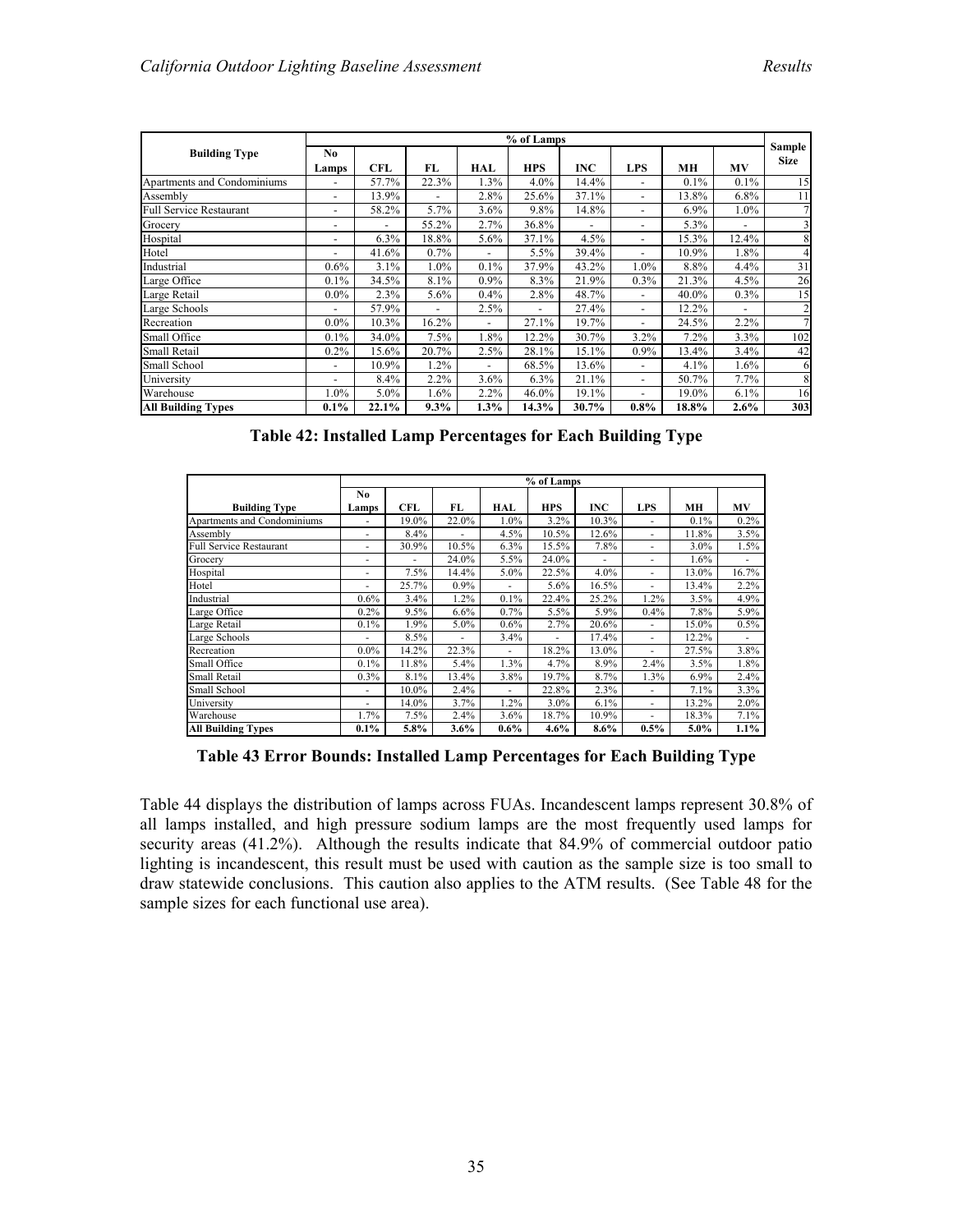|                             |                          |          |                          |            | % of Lamps |                          |         |           |
|-----------------------------|--------------------------|----------|--------------------------|------------|------------|--------------------------|---------|-----------|
| <b>FUA</b>                  | <b>CFL</b>               | FL       | <b>HAL</b>               | <b>HPS</b> | <b>INC</b> | <b>LPS</b>               | MН      | <b>MV</b> |
| <b>ATM</b>                  | 32.1%                    | 52.2%    |                          | 9.4%       | 6.2%       |                          |         |           |
| Commercial Outdoor Patio    | 12.9%                    |          | $\overline{\phantom{a}}$ |            | 84.9%      |                          | 2.2%    |           |
| Entry                       | 36.8%                    | 25.4%    | 1.6%                     | 2.2%       | 30.4%      |                          | 2.6%    | $0.8\%$   |
| Facade & Aesthetic          | 17.7%                    | 11.6%    | 14.3%                    | $0.9\%$    | 27.7%      | 4.7%                     | 18.5%   | 4.6%      |
| <b>Gas Station Canopy</b>   |                          | 2.4%     |                          |            |            |                          | 97.6%   |           |
| Internal Roadway            | 16.5%                    | 4.6%     | 0.3%                     | 16.0%      | 38.9%      | 2.3%                     | 20.4%   | $1.0\%$   |
| Landscape                   | 27.9%                    |          | 2.7%                     | 2.3%       | 51.6%      | $0.1\%$                  | $6.6\%$ | 8.8%      |
| <b>Outdoor Retail Sales</b> | $\overline{\phantom{0}}$ | 3.7%     |                          | $1.0\%$    |            |                          | 95.4%   |           |
| Parking                     | 8.9%                     | 6.7%     | 3.1%                     | 26.8%      | 6.6%       | 2.9%                     | 37.8%   | $7.2\%$   |
| Pedestrian & Walkway        | 28.5%                    | $10.0\%$ | $0.4\%$                  | $9.2\%$    | 39.6%      | $0.0\%$                  | 11.2%   | 1.1%      |
| Recreation                  | 10.8%                    |          | $0.4\%$                  | 15.1%      | 44.8%      |                          | 28.6%   | $0.3\%$   |
| Security                    | 15.8%                    | $0.3\%$  | $0.9\%$                  | 41.2%      | 25.6%      | $1.0\%$                  | 13.0%   | 2.4%      |
| Storage                     | $0.0\%$                  | 26.4%    | $0.9\%$                  | 37.6%      | 4.5%       |                          | 27.6%   | 3.1%      |
| Undeveloped                 | -                        |          | ٠                        |            |            | $\overline{\phantom{a}}$ | 100.0%  |           |
| <b>All FUAs</b>             | 22.1%                    | $9.3\%$  | 1.3%                     | 14.3%      | 30.8%      | $0.8\%$                  | 18.8%   | 2.6%      |

| <b>FUA</b>                  |            |                          |                          |            | % of Lamps               |            |                          |           |
|-----------------------------|------------|--------------------------|--------------------------|------------|--------------------------|------------|--------------------------|-----------|
|                             | <b>CFL</b> | FL                       | <b>HAL</b>               | <b>HPS</b> | <b>INC</b>               | <b>LPS</b> | MH                       | <b>MV</b> |
| <b>ATM</b>                  | 43.7%      | 47.8%                    |                          | 10.6%      | $6.0\%$                  |            |                          |           |
| Commercial Outdoor Patio    | 2.0%       |                          | $\overline{\phantom{a}}$ |            | 3.7%                     | ۰          | 4.8%                     |           |
| Entry                       | 18.7%      | 15.9%                    | 1.6%                     | 1.6%       | 12.2%                    |            | 2.2%                     | 1.4%      |
| Facade & Aesthetic          | 13.7%      | 16.7%                    | 11.9%                    | 1.3%       | 17.4%                    | 7.5%       | 15.3%                    | 7.5%      |
| <b>Gas Station Canopy</b>   |            | 4.5%                     |                          |            |                          | -          | 4.5%                     |           |
| <b>Internal Roadway</b>     | 19.1%      | $7.0\%$                  | $0.6\%$                  | 10.7%      | 24.8%                    | 2.1%       | 25.1%                    | 1.4%      |
| Landscape                   | 18.1%      | $\overline{\phantom{0}}$ | $3.0\%$                  | 1.8%       | 18.6%                    | $0.2\%$    | 7.6%                     | 9.6%      |
| <b>Outdoor Retail Sales</b> |            | $6.9\%$                  |                          | 1.2%       |                          | ۰          | 6.9%                     |           |
| Parking                     | 6.5%       | 4.7%                     | 1.7%                     | 6.9%       | 2.8%                     | 1.6%       | 10.3%                    | 3.6%      |
| Pedestrian & Walkway        | 10.0%      | 5.9%                     | $0.3\%$                  | 5.4%       | 14.1%                    | $0.0\%$    | 6.6%                     | 0.8%      |
| Recreation                  | 10.5%      |                          | 0.7%                     | 16.6%      | 26.8%                    |            | 19.0%                    | $0.5\%$   |
| Security                    | 11.7%      | 0.5%                     | 1.0%                     | 15.5%      | 18.6%                    | 1.1%       | 7.3%                     | 2.5%      |
| Storage                     | 0.1%       | 21.3%                    | 1.5%                     | 17.3%      | 3.1%                     | ۰          | 13.5%                    | 3.1%      |
| Undeveloped                 |            | $\overline{\phantom{a}}$ | -                        |            | $\overline{\phantom{a}}$ | -          | $\overline{\phantom{a}}$ |           |
| <b>All FUAs</b>             | $5.3\%$    | 3.5%                     | 0.5%                     | 3.8%       | 9.1%                     | $0.4\%$    | 4.5%                     | $1.0\%$   |

**Table 45 Error Bounds: Lamp Types by Functional Use Area**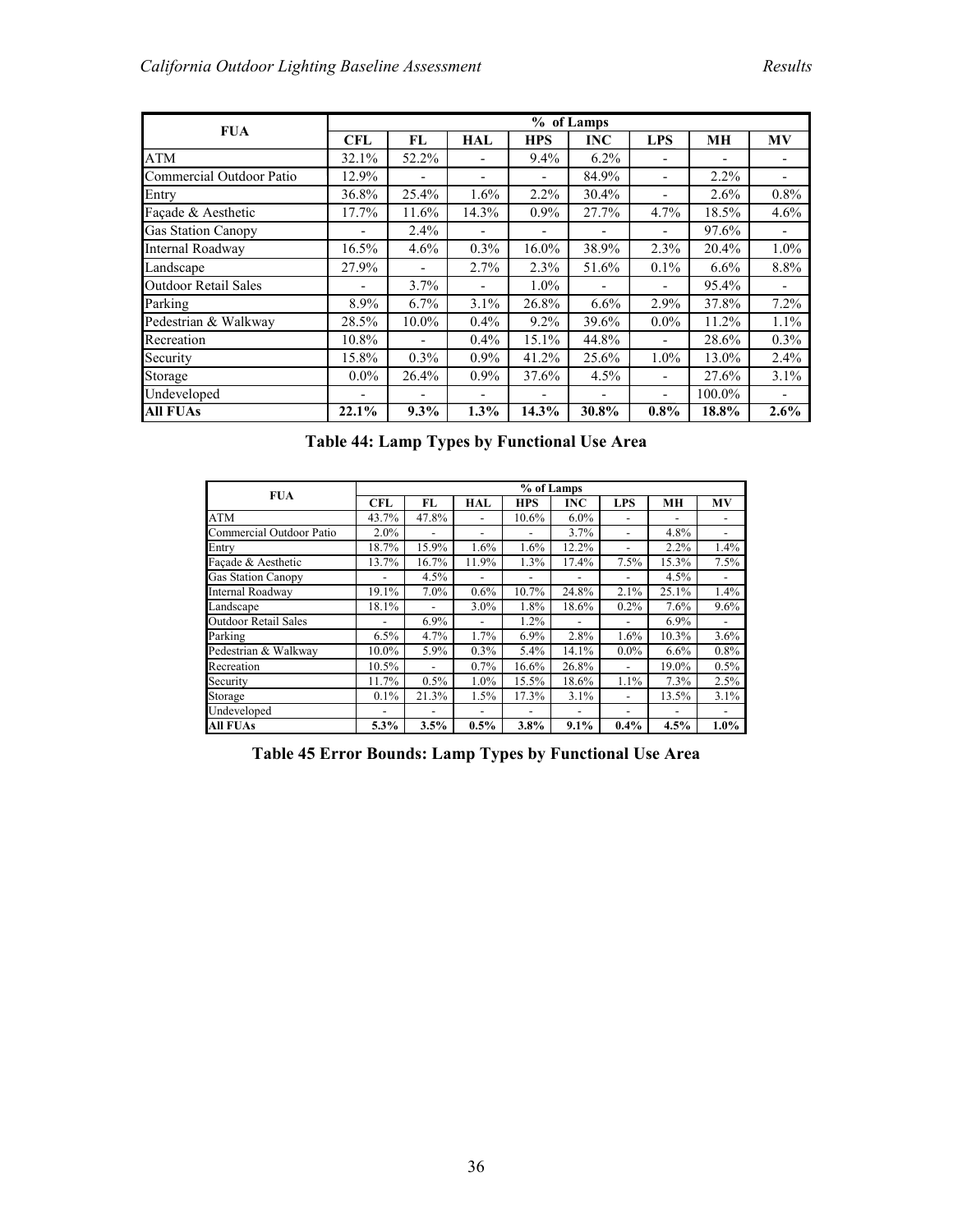Table 46 explains where the various lamp types can be found. Mercury vapor, for example, are most frequently located in parking lots. 70.1% of incandescent lamps are used to illuminate pedestrian & walkways, and 68.1% of low pressure sodium lamps are used to light parking lots.

| <b>FUA</b>                      | % of Lamps |         |            |            |            |            |         |           |  |  |
|---------------------------------|------------|---------|------------|------------|------------|------------|---------|-----------|--|--|
|                                 | <b>CFL</b> | FL.     | <b>HAL</b> | <b>HPS</b> | <b>INC</b> | <b>LPS</b> | MН      | <b>MV</b> |  |  |
| Parking                         | 7.4%       | 13.4%   | 42.8%      | 34.7%      | 3.9%       | 68.1%      | 37.2%   | 50.7%     |  |  |
| Pedestrian & Walkway            | 70.1%      | 58.7%   | 14.8%      | 34.8%      | 70.1%      | $2.2\%$    | 32.4%   | 23.3%     |  |  |
| Landscape                       | 4.3%       |         | $7.0\%$    | 0.5%       | 5.7%       | $0.6\%$    | 1.2%    | 11.3%     |  |  |
| <b>Outdoor Retail Sales</b>     |            | $0.6\%$ |            | $0.1\%$    | ٠          |            | 8.3%    |           |  |  |
| Internal Roadway                | 2.7%       | 1.8%    | $0.9\%$    | $4.0\%$    | 4.5%       | $10.4\%$   | 3.9%    | $1.4\%$   |  |  |
| Storage                         | $0.0\%$    | 7.4%    | 1.8%       | 6.8%       | 0.4%       |            | 3.8%    | $3.1\%$   |  |  |
| <b>ATM</b>                      | 0.4%       | 1.5%    |            | $0.2\%$    | 0.1%       |            |         |           |  |  |
| Recreation                      | $1.2\%$    |         | 0.7%       | 2.7%       | 3.7%       |            | 3.8%    | $0.3\%$   |  |  |
| Undeveloped                     | ۰          | -       |            | -          | -          |            | $0.1\%$ |           |  |  |
| Façade & Aesthetic              | $.7\%$     | 2.6%    | 22.4%      | $0.1\%$    | 1.9%       | 12.3%      | 2.0%    | 3.6%      |  |  |
| Security                        | 3.8%       | 0.2%    | 3.5%       | 15.3%      | 4.4%       | 6.5%       | 3.7%    | 4.8%      |  |  |
| Entry                           | 8.4%       | 13.7%   | $6.3\%$    | $0.8\%$    | 5.0%       |            | 0.7%    | 1.6%      |  |  |
| <b>Gas Station Canopy</b>       |            | $0.1\%$ |            | ۰          | ٠          |            | 2.8%    | ٠         |  |  |
| <b>Commercial Outdoor Patio</b> | $0.1\%$    | ٠       |            | -          | $0.4\%$    |            | $0.0\%$ |           |  |  |
| <b>Lamp Type Sample Size</b>    | 113        | 57      | 37         | 178        | 156        | 15         | 133     | 56        |  |  |

**Table 46: Distribution of Lamp Types by Functional Use Area** 

| <b>FUA</b>                      |            |                          |            | % of Lamps |                              |            |         |                          |
|---------------------------------|------------|--------------------------|------------|------------|------------------------------|------------|---------|--------------------------|
|                                 | <b>CFL</b> | FL.                      | <b>HAL</b> | <b>HPS</b> | <b>INC</b>                   | <b>LPS</b> | MН      | MV                       |
| Parking                         | $5.4\%$    | 9.5%                     | 12.6%      | 8.9%       | 2.3%                         | 13.0%      | 9.2%    | 12.7%                    |
| Pedestrian & Walkway            | 8.7%       | 16.6%                    | 9.7%       | 11.1%      | 14.6%                        | 3.2%       | 15.8%   | 11.4%                    |
| Landscape                       | $3.2\%$    |                          | 7.7%       | $0.4\%$    | 3.9%                         | $1.0\%$    | 1.4%    | 11.0%                    |
| <b>Outdoor Retail Sales</b>     |            | 1.1%                     |            | $0.2\%$    | $\qquad \qquad \blacksquare$ |            | 8.6%    |                          |
| Internal Roadway                | 3.4%       | 2.7%                     | $1.6\%$    | 2.1%       | 3.9%                         | 3.9%       | 5.1%    | 1.8%                     |
| Storage                         | $0.0\%$    | 9.1%                     | 2.9%       | 3.9%       | 0.3%                         |            | 2.2%    | 2.8%                     |
| ATM                             | $0.6\%$    | 2.4%                     |            | $0.2\%$    | 0.1%                         |            | -       | $\overline{\phantom{a}}$ |
| Recreation                      | $1.0\%$    |                          | $1.2\%$    | 2.7%       | 4.0%                         |            | 3.4%    | $0.4\%$                  |
| Undeveloped                     |            | $\overline{\phantom{a}}$ |            |            | -                            |            | $0.2\%$ |                          |
| Facade & Aesthetic              | $1.4\%$    | 4.1%                     | 12.9%      | $0.2\%$    | 1.6%                         | 15.7%      | 1.7%    | $6.0\%$                  |
| Security                        | $3.0\%$    | 0.3%                     | 3.9%       | 4.9%       | 4.4%                         | 6.2%       | 2.3%    | $5.0\%$                  |
| Entry                           | $6.0\%$    | 9.8%                     | $6.0\%$    | $0.5\%$    | 2.8%                         |            | 0.7%    | 2.6%                     |
| <b>Gas Station Canopy</b>       |            | 0.2%                     |            | -          | ۰                            |            | 2.7%    |                          |
| <b>Commercial Outdoor Patio</b> | $0.2\%$    | $\overline{\phantom{a}}$ |            | -          | 0.7%                         |            | $0.0\%$ |                          |

**Table 47 Error Bound: Distribution of Lamps by Functional Use Areas** 

Table 48 displays the percentage of FUAs having a certain lamp type. Mercury vapor lamps can be found in 14% of parking lots and 19.1% of storage areas statewide. 48.3% of parking lots have high pressure sodium lamps. Incandescent lamps are utilized in almost 70% of building entrances.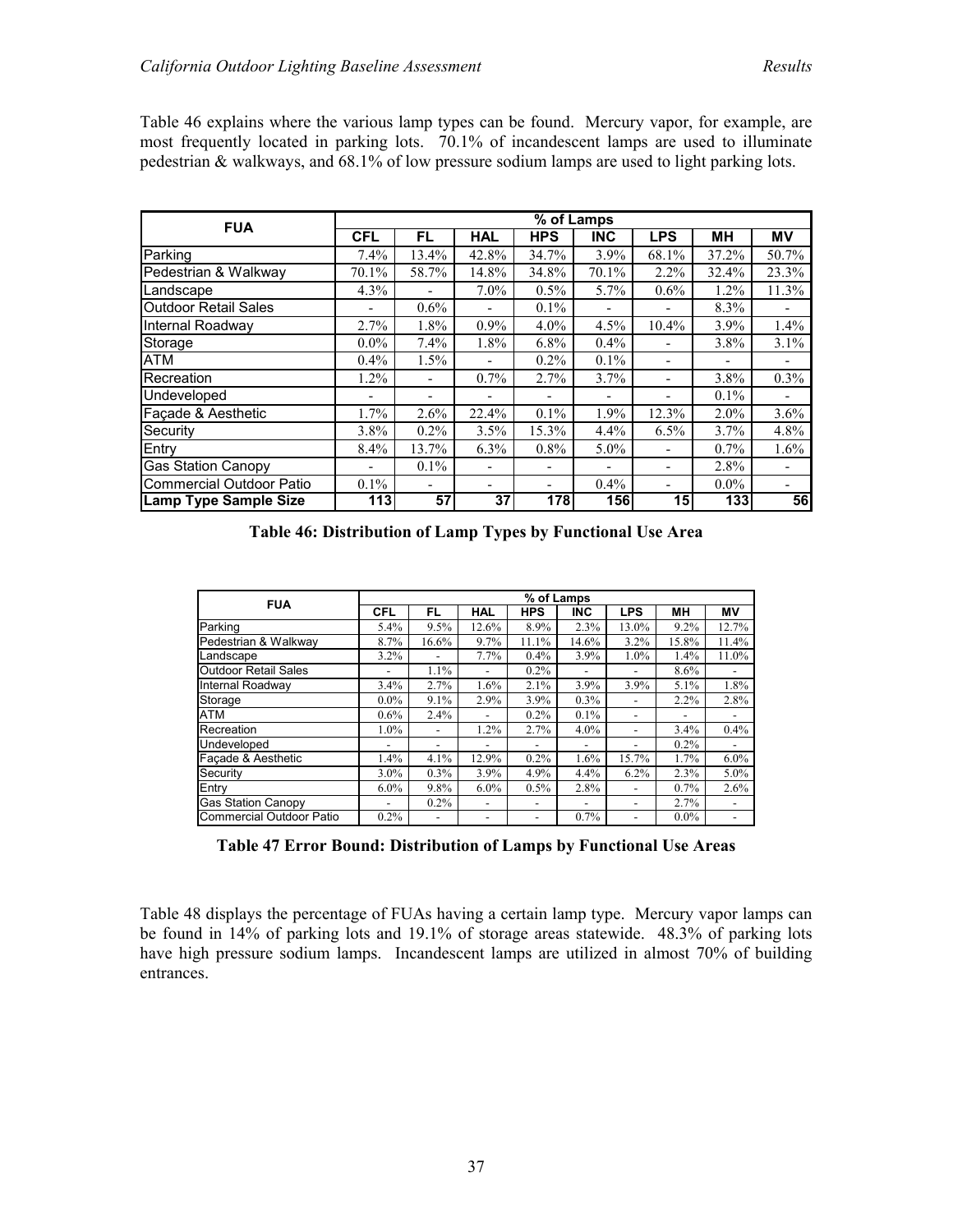| <b>FUA</b>                  |                          |         |         |            | $\overline{\frac{9}{6}}$ of FUAs |            |         |                          | Sample      |
|-----------------------------|--------------------------|---------|---------|------------|----------------------------------|------------|---------|--------------------------|-------------|
|                             | <b>CFL</b>               | FL      | HAL     | <b>HPS</b> | <b>INC</b>                       | <b>LPS</b> | MH      | <b>MV</b>                | <b>Size</b> |
| <b>ATM</b>                  | 26.8%                    | 56.0%   |         | 44.0%      | 46.8%                            |            |         |                          |             |
| Commercial Outdoor Patio    | 31.3%                    |         |         |            | 68.8%                            |            | 31.3%   | -                        |             |
| Entry                       | 21.0%                    | 12.7%   | 2.9%    | 10.5%      | 63.2%                            |            | 5.9%    | $0.6\%$                  | 71          |
| Façade & Aesthetic          | 19.9%                    | $7.0\%$ | 18.1%   | $1.1\%$    | 37.5%                            | $2.1\%$    | 24.2%   | 6.5%                     | 35          |
| <b>Gas Station Canopy</b>   |                          | 19.5%   |         |            | -                                | ٠          | 80.5%   | -                        |             |
| <b>Internal Roadway</b>     | $5.9\%$                  | 3.7%    | 1.4%    | 40.2%      | 27.3%                            | 13.3%      | 12.5%   | 5.0%                     | 37          |
| Landscape                   | $30.1\%$                 |         | 9.1%    | 11.7%      | 48.8%                            | $0.6\%$    | $9.2\%$ | 5.1%                     | 46          |
| <b>Outdoor Retail Sales</b> |                          | 17.3%   |         | 26.9%      |                                  |            | 82.7%   | $\overline{\phantom{a}}$ |             |
| Parking                     | 8.2%                     | 3.9%    | 8.5%    | 48.3%      | 15.4%                            | 5.3%       | 31.1%   | 14.0%                    | 221         |
| Pedestrian & Walkway        | 44.1%                    | 13.3%   | 3.4%    | 27.0%      | 50.8%                            | $0.5\%$    | 20.1%   | 7.1%                     | 201         |
| Recreation                  | 16.7%                    |         | 4.6%    | 27.7%      | 45.4%                            | ٠          | 25.8%   | 1.7%                     | 25          |
| Security                    | 20.0%                    | 2.3%    | 1.7%    | 59.9%      | 27.7%                            | 2.7%       | 21.7%   | 3.7%                     | 91          |
| Storage                     | $0.3\%$                  | $9.0\%$ | 4.3%    | 59.1%      | 18.5%                            | -          | 30.7%   | 19.1%                    | 31          |
| Undeveloped                 | $\overline{\phantom{a}}$ |         |         | -          | -                                | ٠          | 100.0%  | $\overline{\phantom{a}}$ |             |
| <b>All FUAs</b>             | 21.6%                    | $7.3\%$ | $5.6\%$ | 35.3%      | $35.2\%$                         | $2.6\%$    | 22.4%   | $8.0\%$                  | 778         |

**Table 48: Percentage of Functional Use Area Utilizing Lamp Type** 

|                             |            |          |                          |            | % of FUAs  |                |         |           |
|-----------------------------|------------|----------|--------------------------|------------|------------|----------------|---------|-----------|
| <b>FUA</b>                  | <b>CFL</b> | FL.      | HAL                      | <b>HPS</b> | <b>INC</b> | <b>LPS</b>     | MH      | <b>MV</b> |
| ATM                         | 38.9%      | 43.9%    |                          | 43.9%      | 47.3%      |                |         |           |
| Commercial Outdoor Patio    | 43.3%      |          |                          |            | 43.3%      | $\blacksquare$ | 43.3%   |           |
| Entry                       | 10.3%      | 8.1%     | 3.3%                     | 6.7%       | 11.9%      | ۰              | $5.2\%$ | $0.9\%$   |
| Façade & Aesthetic          | 13.3%      | 10.8%    | 13.7%                    | 1.6%       | 17.6%      | 3.4%           | 14.1%   | 10.2%     |
| <b>Gas Station Canopy</b>   |            | 29.6%    |                          |            |            | $\blacksquare$ | 29.6%   |           |
| <b>Internal Roadway</b>     | 5.6%       | 4.5%     | 2.2%                     | 15.7%      | 15.6%      | 9.6%           | 11.0%   | 5.0%      |
| Landscape                   | 16.2%      |          | 7.8%                     | 7.4%       | 15.8%      | $1.1\%$        | 7.4%    | 5.2%      |
| <b>Outdoor Retail Sales</b> |            | 27.2%    |                          | 37.7%      |            | $\blacksquare$ | 27.2%   |           |
| Parking                     | 4.3%       | 2.4%     | $3.9\%$                  | 7.0%       | 5.5%       | 2.9%           | 6.4%    | 4.9%      |
| Pedestrian & Walkway        | 7.4%       | 4.4%     | $2.0\%$                  | 6.5%       | 7.4%       | $0.6\%$        | 5.4%    | 3.5%      |
| Recreation                  | 15.0%      |          | 7.5%                     | 18.6%      | 20.8%      |                | 18.9%   | 2.8%      |
| Security                    | $9.7\%$    | 3.7%     | 1.8%                     | 11.0%      | 10.7%      | $2.6\%$        | 8.5%    | $3.2\%$   |
| Storage                     | $0.5\%$    | $10.2\%$ | 7.0%                     | 17.2%      | 14.8%      | $\blacksquare$ | 14.7%   | 14.2%     |
| Undeveloped                 |            | ۰        | $\overline{\phantom{a}}$ |            | -          | ۰              |         |           |
| <b>All FUAs</b>             | 3.2%       | 1.8%     | 1.6%                     | 3.6%       | 3.7%       | $1.0\%$        | $3.0\%$ | 2.0%      |

**Table 49 Error Bounds: Percentage of Functional Use Area Utilizing Lamp Type** 

Table 50 provides the list of fixture types for use with the following tables. The fixture catalogue, complete with pictures, is included in Error! Reference source not found.. Table 51 illustrates the percentage of FUAs having certain fixture types. 38.7% of parking lots are equipped with Fixture Type A ("shoebox" style). Wall packs (type P) are the next most common fixture for parking lots at 19.3%. The most common fixture type for façade and aesthetic is the PAR lamp holder (type U) at 33%. The most commonly found fixture type for all FUAs is the "wall pack" at 18%, followed by the "shoe box" at 14.5%. The "barnyard" fixtures (type E) are represented in most of the functional use areas. These fixtures frequently have the inefficient mercury vapor lamps.

Table 53 is similar to Table 51 except that it presents the percentage of FUAs illuminated by each fixture type. For example, 64.2% of Gas Station Canopy Areas are illuminated using "drop lens canopy" lights (type N). The remaining 35.8% of the areas are illuminated using "small dropped lens canopy" lights (type O), "fluorescent wrap" (type AA), and "dropped lens downlight" for smaller lamps (DD). Internal roadways are significant users of "pole mounted globe area lights" (type CC) which are a concern to "night sky" proponents.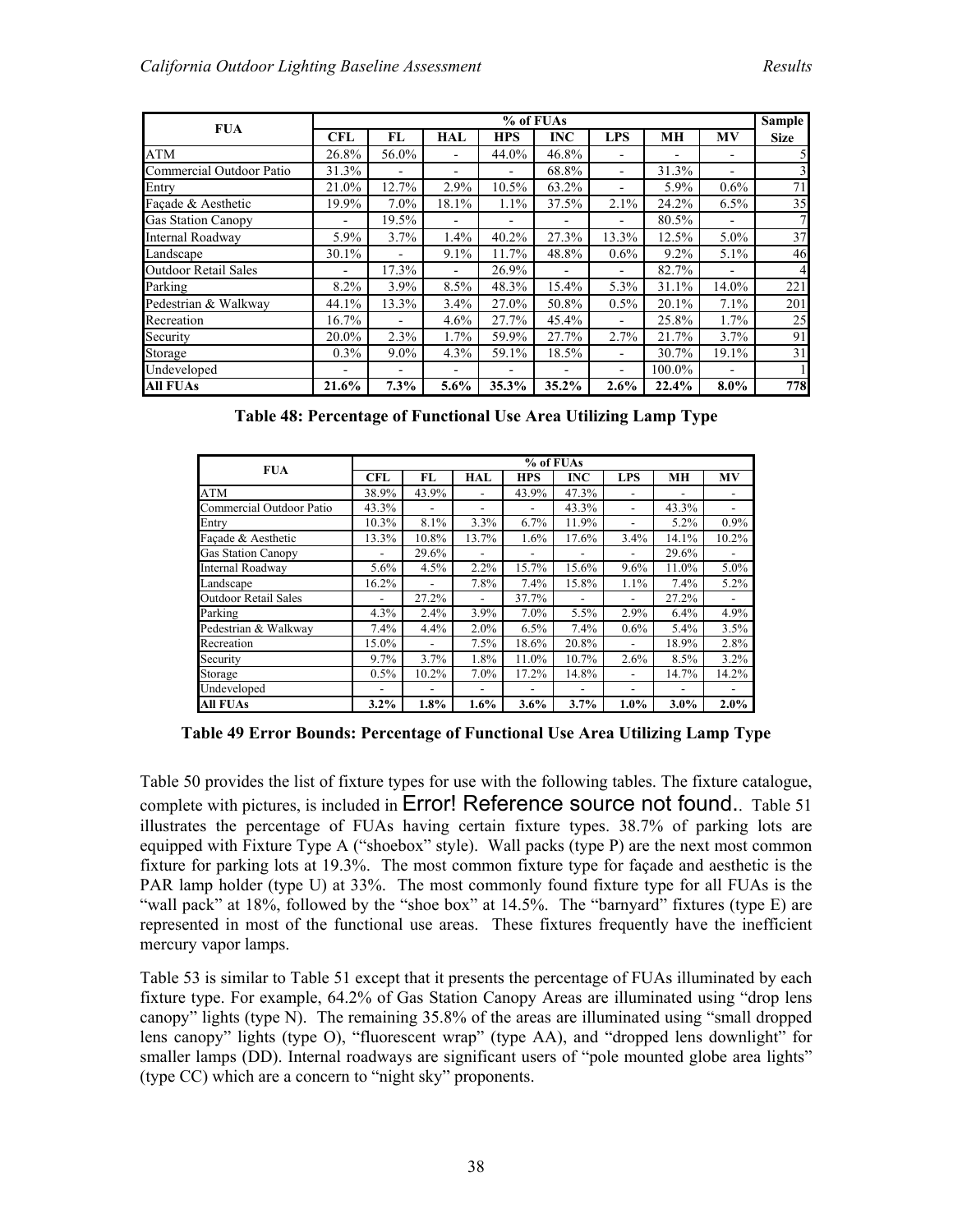| <b>Fixture Types</b>      |                                                     |                          |
|---------------------------|-----------------------------------------------------|--------------------------|
|                           | (See "Fixture Catalogue" for wattages and pictures) |                          |
| <b>Type</b>               | <b>Description</b>                                  | <b>Common Lamp Types</b> |
| A                         | Shoebox' style with horizontal lamp                 | HPS, MH                  |
| B                         | Hockey Puck' style with horizontal lamp             | HPS, MH                  |
| $\mathcal{C}$             | Parking lot fixture with vertical lamp              | HPS, MH                  |
| D                         | Cube' fixture with vertical lamp                    | HPS, MH                  |
| E                         | Barnyard' style fixture with vertical lamp          | HPS, MH, MV              |
| ${\bf F}$                 | Flat Lens 'Cobra Head' style with horizontal lamp   | HPS, MH                  |
| G                         | Drop Lens 'Cobra Head' style with horizontal lamp   | HPS, MH, MV              |
| H                         | Decorative lantern with optical tray                | HPS, MH                  |
| $\mathbf I$               | Decorative lantern with refractor optics            | HPS, MH                  |
| $_{\rm J}$                | Cutoff decorative fixture                           | HPS, MH, INC             |
| K                         | Sports floodlight fixture                           | <b>MH</b>                |
| L                         | Floodlight                                          | HPS, MH, Q               |
| M                         | Floodlight with optics                              | HPS, MH                  |
| $\mathbf N$               | Dropped lens canopy or wall light                   | HPS, MH                  |
| $\mathcal{O}$             | Small, dropped lens canopy or wall light            | HPS, MH, CFL, INC        |
| ${\bf P}$                 | Wall Pack' Fixture                                  | HPS, MH                  |
| Q                         | Cutoff 'Wall Pack' fixture                          | HPS, MH, CFL             |
| R                         | Cylinder' fixture                                   | HPS, MH, CFL, INC        |
| S                         | <b>Bollard</b>                                      | HPS, MH, CFL             |
| T                         | Jelly Jar' or 'Globe' surface mount                 | CFL, INC                 |
| U                         | PAR lamp Holder                                     | MV, INC                  |
| V                         | RLM Shade (Decorative)                              | <b>INC</b>               |
| W                         | Open Downlight                                      | HPS, MH, INC, CFL        |
| $\boldsymbol{\mathrm{X}}$ | <b>Lensed Downlight</b>                             | HPS, MH, INC, CFL        |
| Y                         | Fluorescent one lamp 'Strip'                        | FL                       |
| Z                         | Fluorescent two lamp 'Strip'                        | FL                       |
| ${\bf AA}$                | Fluorescent 'Wrap'                                  | FL                       |
| <b>BB</b>                 | Fluorescent 'Waterproof Wrap'                       | <b>FL</b>                |
| CC                        | Pole mounted 'Globe' area light                     | HPS, MH, INC, CFL        |
| DD                        | Dropped lens downlight                              | HPS, MH, INC, CFL        |
| EE                        | Decorative incandescent string lights               | $\rm{INC}$               |
| FF                        | Steplight'                                          | HPS, MH, INC, CFL        |
| GG                        | Pole mounted light with angled head                 | MV, FL                   |
| HH                        | 2x2 Fluorescent 'Troffer'                           | FL                       |
| JJ                        | 2x4 Fluorescent 'Troffer'                           | FL                       |
| KK                        | Decorative landscape Path Light                     | <b>INC</b>               |
| LL                        | Low voltage landscape/accent light                  | <b>INC</b>               |
| МM                        | Wall mounted 'Bullseye' or 'Bulkhead'               | MH, INC, CFL             |
| NN                        | In-grade mounted 'Well light'                       | HPS, MH, INC             |
| $\overline{O}O$           | Decorative 'steplight' or bollard                   | <b>VARIOUS</b>           |
| PP                        | Custom or decorative sconce                         | <b>VARIOUS</b>           |
| QQ                        | Fluorescent floodlight for landscape or signage     | FL, CFL                  |
|                           |                                                     |                          |

|  |  | <b>Table 50: Fixture Types</b> |  |
|--|--|--------------------------------|--|
|--|--|--------------------------------|--|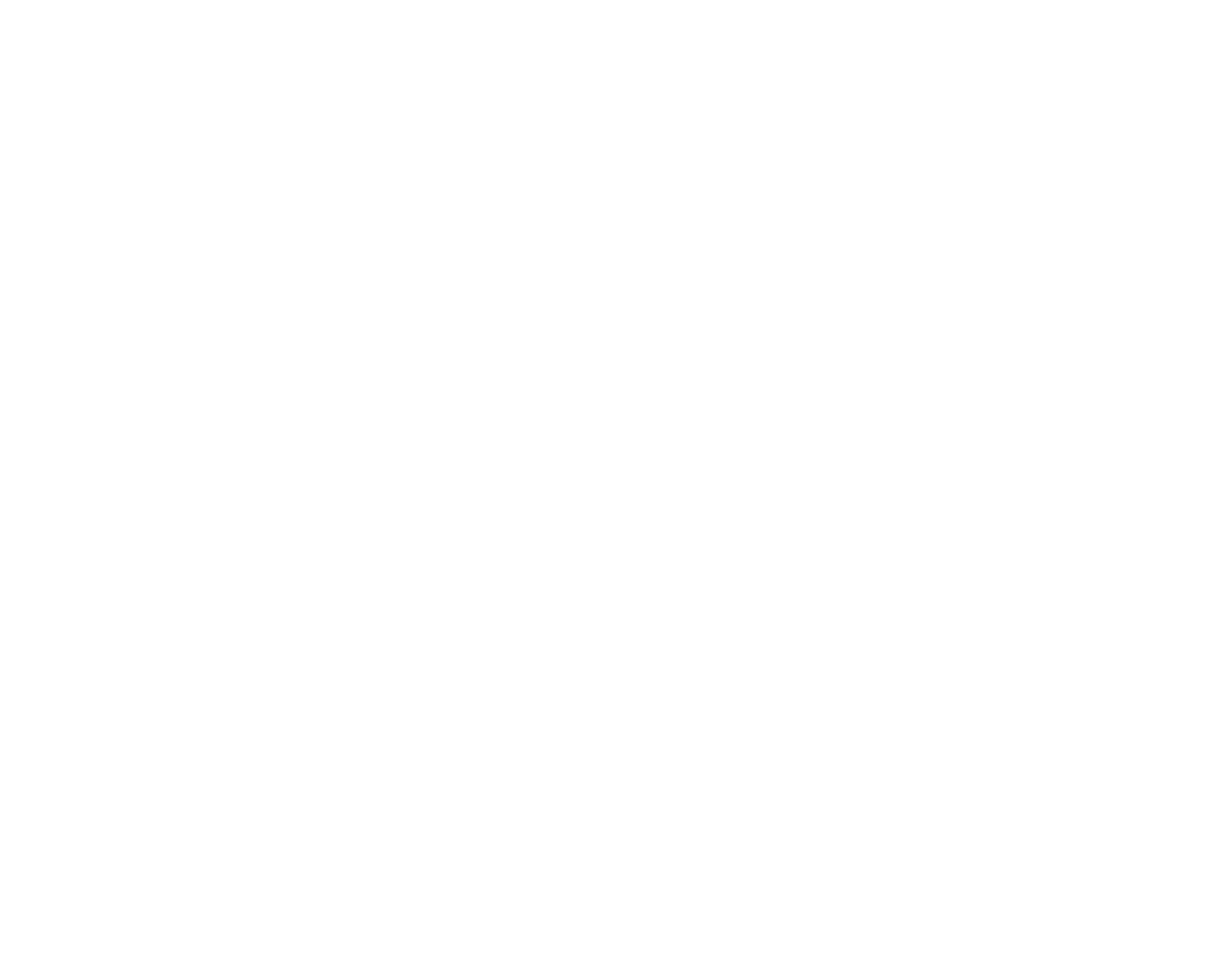|                |                          |                          |                          |                          |                          |                          |                          | % of FUAs                |                          |                          |                          |                          |                          |                          |             |
|----------------|--------------------------|--------------------------|--------------------------|--------------------------|--------------------------|--------------------------|--------------------------|--------------------------|--------------------------|--------------------------|--------------------------|--------------------------|--------------------------|--------------------------|-------------|
| <b>Fixture</b> |                          | Commercial               |                          | Facade &                 | Gas                      | Internal                 |                          | Outdoor                  |                          | Pedestrian               |                          |                          |                          | Un-                      | All         |
| <b>Type</b>    | <b>ATM</b>               | Outdoor<br>Patio         | Entry                    | Aesthetic                | <b>Station</b><br>Canopy | Roadway                  | Landscape                | Retail<br><b>Sales</b>   | Parking                  | &<br>Walkway             | Recreation               | <b>Security</b>          | <b>Storage</b>           | developed                | <b>FUAs</b> |
| Type A         | $\overline{\phantom{a}}$ | $\overline{\phantom{a}}$ | 0.6%                     | $\overline{\phantom{a}}$ | $\sim$                   | 14.5%                    |                          | 55.8%                    | 38.7%                    | 2.0%                     | 19.5%                    | 7.7%                     | 10.5%                    | 100.0%                   | 14.5%       |
| <b>Type B</b>  | $\overline{\phantom{a}}$ | $\blacksquare$           |                          | $\overline{\phantom{a}}$ | $\blacksquare$           | 7.5%                     | 0.7%                     |                          | 2.1%                     | 0.2%                     | 1.2%                     |                          | 1.3%                     |                          | 1.1%        |
| Type C         | $\blacksquare$           | $\overline{\phantom{a}}$ | 0.8%                     | $\overline{\phantom{a}}$ | $\overline{\phantom{a}}$ | $\overline{\phantom{a}}$ |                          | $\overline{\phantom{a}}$ | 1.3%                     | 0.5%                     | 1.7%                     | $\sim$                   |                          | $\blacksquare$           | $0.6\%$     |
| <b>Type D</b>  | $\blacksquare$           |                          | $\overline{a}$           | $\overline{\phantom{a}}$ | $\overline{\phantom{a}}$ | $\overline{\phantom{a}}$ | 1.2%                     | $\overline{\phantom{a}}$ | 0.6%                     | 0.8%                     | $\overline{\phantom{a}}$ |                          |                          | $\blacksquare$           | 0.4%        |
| Type E         | $\overline{\phantom{a}}$ | 31.3%                    | $\overline{\phantom{a}}$ | $\overline{\phantom{a}}$ | $\overline{\phantom{a}}$ | 3.9%                     | $\overline{\phantom{a}}$ | $\overline{\phantom{a}}$ | 12.0%                    | 6.2%                     | 1.7%                     | 13.0%                    | 22.5%                    | $\overline{\phantom{a}}$ | 7.9%        |
| <b>Type F</b>  | $\mathbf{r}$             | $\blacksquare$           | $\blacksquare$           | $\blacksquare$           | $\overline{\phantom{a}}$ | $\overline{\phantom{a}}$ | 2.2%                     | $\sim$                   | 1.8%                     | $\Box$                   | $\overline{\phantom{a}}$ | $\blacksquare$           | $\frac{1}{2}$            | $\blacksquare$           | 0.7%        |
| Type G         | $\overline{\phantom{a}}$ | $\overline{a}$           | $\overline{\phantom{a}}$ | $\overline{\phantom{a}}$ | $\blacksquare$           | 1.7%                     |                          | $\overline{\phantom{a}}$ | 5.3%                     | $\overline{\phantom{a}}$ | 7.4%                     | 0.5%                     | $\overline{\phantom{a}}$ | $\overline{\phantom{a}}$ | 1.9%        |
| <b>Type H</b>  | $\blacksquare$           | $\overline{\phantom{a}}$ | $\overline{a}$           |                          | $\blacksquare$           | 0.4%                     | 0.2%                     | $\overline{\phantom{a}}$ | 0.3%                     | 0.6%                     |                          |                          | $\blacksquare$           | $\blacksquare$           | 0.3%        |
| <b>Type I</b>  | $\overline{\phantom{a}}$ | $\overline{\phantom{a}}$ | 5.5%                     | 6.1%                     | $\blacksquare$           | 8.6%                     | 5.7%                     | $\overline{\phantom{a}}$ | 1.9%                     | 11.6%                    | 20.4%                    | 0.5%                     | $\overline{\phantom{a}}$ | $\overline{\phantom{a}}$ | 5.7%        |
| Type J         | $\overline{\phantom{a}}$ | $\overline{\phantom{a}}$ | 2.8%                     | $\overline{\phantom{a}}$ | $\overline{\phantom{a}}$ | $\overline{\phantom{a}}$ | $\overline{\phantom{a}}$ | $\overline{\phantom{a}}$ | 0.3%                     | 0.2%                     | $\sim$                   | $\overline{\phantom{a}}$ | $\overline{\phantom{a}}$ | $\overline{\phantom{a}}$ | 0.4%        |
| Type K         | $\blacksquare$           | $\blacksquare$           | $\blacksquare$           | $\overline{a}$           | $\overline{a}$           | $\overline{a}$           | $\overline{a}$           | $\blacksquare$           | 1.3%                     | 0.0%                     | 9.2%                     |                          | $\overline{a}$           | $\overline{a}$           | 0.7%        |
| <b>Type L</b>  | $\overline{\phantom{a}}$ | $\overline{\phantom{a}}$ | 0.6%                     | 22.8%                    | $\blacksquare$           | 6.2%                     | 20.9%                    | $\overline{\phantom{a}}$ | 16.2%                    | 11.9%                    | 7.9%                     | $12.\overline{8\%}$      | 9.5%                     | $\overline{\phantom{a}}$ | 12.5%       |
| <b>Type M</b>  | $\overline{\phantom{a}}$ | $\overline{\phantom{a}}$ | 0.6%                     | 23.5%                    | $\overline{\phantom{a}}$ | 3.6%                     | 5.9%                     | 60.0%                    | 14.0%                    | 4.8%                     | 15.5%                    | 9.5%                     | 31.6%                    | $\blacksquare$           | 10.2%       |
| <b>Type N</b>  | $\blacksquare$           | $\overline{\phantom{a}}$ | 1.8%                     | $\overline{\phantom{a}}$ | 80.5%                    | 1.3%                     | $\sim$                   | $\overline{\phantom{a}}$ | 1.9%                     | 5.9%                     | $\blacksquare$           | 4.9%                     | 14.7%                    | $\overline{\phantom{a}}$ | 4.0%        |
| Type O         |                          | $\blacksquare$           | 2.4%                     | $\blacksquare$           | 33.0%                    |                          |                          |                          | 2.2%                     | 11.6%                    | 8.7%                     | 2.9%                     |                          | L.                       | 4.6%        |
| <b>Type P</b>  | 44.0%                    | $\overline{\phantom{a}}$ | 2.7%                     |                          |                          | 27.3%                    | 5.9%                     | 22.8%                    | 19.3%                    | 14.0%                    | 0.2%                     | 47.6%                    | 34.6%                    | $\frac{1}{2}$            | 18.4%       |
| Type Q         | $\overline{\phantom{a}}$ | $\overline{a}$           | 1.8%                     | 0.9%                     | $\overline{\phantom{a}}$ | $\blacksquare$           | $\overline{\phantom{a}}$ | $\overline{\phantom{a}}$ | 0.2%                     | 1.9%                     | 0.2%                     | $\overline{\phantom{a}}$ | $\overline{\phantom{a}}$ | $\overline{\phantom{a}}$ | 0.8%        |
| <b>Type R</b>  | $\overline{\phantom{a}}$ | $\overline{\phantom{a}}$ | 5.7%                     | 4.4%                     | $\blacksquare$           | $\overline{\phantom{a}}$ | 2.7%                     | $\overline{\phantom{a}}$ | 2.0%                     | 6.8%                     | $\blacksquare$           | 0.5%                     | $\overline{\phantom{a}}$ | $\overline{\phantom{a}}$ | 3.2%        |
| <b>Type S</b>  | $\blacksquare$           | $\sim$                   | 2.0%                     | $\overline{\phantom{a}}$ | $\blacksquare$           | 7.8%                     | 1.7%                     | $\sim$                   | 0.5%                     | 7.1%                     | 8.6%                     | 2.0%                     | $\overline{a}$           | $\overline{\phantom{a}}$ | 3.1%        |
| <b>Type T</b>  | $\overline{a}$           | 31.3%                    | 9.7%                     | $\blacksquare$           | $\blacksquare$           | 6.0%                     | 1.6%                     | $\overline{\phantom{a}}$ | 1.1%                     | 14.5%                    | 7.2%                     | 6.6%                     | 7.0%                     | $\blacksquare$           | 6.6%        |
| <b>Type U</b>  | 46.8%                    | 68.8%                    | 5.6%                     | 33.8%                    | $\overline{\phantom{a}}$ | 2.4%                     | 23.3%                    | $\overline{\phantom{a}}$ | 10.4%                    | 9.6%                     | 19.5%                    | 16.6%                    | 10.2%                    | $\blacksquare$           | 12.6%       |
| <b>Type V</b>  | $\blacksquare$           | $\overline{a}$           | 7.4%                     | 0.9%                     | $\blacksquare$           | $\overline{\phantom{a}}$ | $\blacksquare$           | $\overline{\phantom{a}}$ | $\blacksquare$           | 1.5%                     | 16.2%                    | $\overline{\phantom{a}}$ | $\overline{\phantom{a}}$ | $\overline{\phantom{a}}$ | 1.7%        |
| <b>Type W</b>  | 26.8%                    | $\overline{\phantom{a}}$ | 32.5%                    | 5.7%                     | $\overline{\phantom{a}}$ | $\overline{\phantom{a}}$ | 8.2%                     | $\sim$                   | 1.2%                     | 28.1%                    |                          | 3.6%                     | $\overline{\phantom{a}}$ | $\blacksquare$           | 11.8%       |
| Type X         |                          | $\blacksquare$           | 23.3%                    | 5.9%                     | $\blacksquare$           | 1.3%                     | 15.0%                    |                          |                          | 18.1%                    | 3.6%                     | 12.9%                    | $\overline{a}$           | $\blacksquare$           | 9.7%        |
| <b>Type Y</b>  | $\overline{\phantom{a}}$ | $\overline{\phantom{a}}$ | 1.6%                     | 0.2%                     | $\overline{\phantom{a}}$ | 2.4%                     | $\overline{\phantom{a}}$ | $\overline{\phantom{a}}$ | 1.9%                     | 3.1%                     | $\overline{\phantom{a}}$ | $\overline{\phantom{a}}$ | $\overline{\phantom{a}}$ | $\overline{\phantom{a}}$ | 1.6%        |
| Type Z         | $\overline{\phantom{a}}$ | $\overline{\phantom{a}}$ | 3.3%                     | 6.9%                     | $\blacksquare$           | 1.3%                     | $\overline{\phantom{a}}$ | 17.3%                    | 0.6%                     | 6.2%                     | $\overline{\phantom{a}}$ | 2.3%                     | $\blacksquare$           | $\overline{\phantom{a}}$ | 2.7%        |
| <b>Type AA</b> | $\blacksquare$           | $\overline{\phantom{a}}$ | $\overline{a}$           | $\sim$                   | 19.5%                    |                          |                          |                          | 0.4%                     | 0.9%                     | $\overline{a}$           |                          | 5.5%                     | $\blacksquare$           | 0.7%        |
| <b>Type BB</b> | $\blacksquare$           | $\overline{\phantom{a}}$ | 4.4%                     | $\overline{\phantom{a}}$ | $\blacksquare$           | 1.3%                     |                          | $\overline{\phantom{a}}$ |                          | 2.2%                     | $\overline{\phantom{a}}$ |                          | $\blacksquare$           | $\overline{\phantom{a}}$ | 1.0%        |
| Type CC        | $\overline{\phantom{a}}$ | $\blacksquare$           | 0.6%                     | 7.2%                     |                          | 7.6%                     | 7.5%                     | $\blacksquare$           | 2.4%                     | 6.7%                     | 1.6%                     | 0.3%                     | $\overline{\phantom{a}}$ | $\overline{a}$           | 3.6%        |
| <b>Type DD</b> | $\blacksquare$           | $\overline{\phantom{a}}$ | 2.9%                     | $\overline{\phantom{a}}$ | 28.2%                    | $\overline{\phantom{a}}$ | 2.0%                     | $\overline{\phantom{a}}$ | $\blacksquare$           | 9.4%                     | $\overline{\phantom{a}}$ | 0.9%                     | $\overline{\phantom{a}}$ | $\overline{\phantom{a}}$ | 3.0%        |
| <b>Type EE</b> | $\overline{\phantom{a}}$ | $\overline{\phantom{a}}$ | $\overline{\phantom{a}}$ | $\blacksquare$           | $\overline{a}$           | $\overline{\phantom{a}}$ | $\overline{a}$           | $\overline{\phantom{a}}$ | $\overline{a}$           | 0.2%                     | $\overline{\phantom{a}}$ | $\blacksquare$           | $\overline{\phantom{a}}$ | $\blacksquare$           | 0.1%        |
| <b>Type FF</b> | $\blacksquare$           | $\overline{\phantom{a}}$ | 0.4%                     | $\overline{\phantom{a}}$ | $\overline{a}$           | 6.2%                     | $\overline{\phantom{a}}$ | $\overline{\phantom{a}}$ | 0.6%                     | 6.9%                     | $\overline{\phantom{a}}$ |                          | $\overline{a}$           | $\blacksquare$           | 2.2%        |
| <b>Type GG</b> | $\overline{\phantom{a}}$ | $\overline{\phantom{a}}$ |                          | $\overline{\phantom{a}}$ | $\blacksquare$           | $\overline{\phantom{a}}$ | $\overline{\phantom{a}}$ | $\overline{\phantom{a}}$ | 1.0%                     | 0.4%                     | $\overline{\phantom{a}}$ | $\overline{\phantom{a}}$ | $\overline{\phantom{a}}$ | $\overline{\phantom{a}}$ | 0.4%        |
| <b>Type HH</b> | $\blacksquare$           | $\overline{\phantom{a}}$ | 2.1%                     | $\blacksquare$           | $\overline{a}$           | $\overline{\phantom{a}}$ | $\overline{\phantom{a}}$ | $\overline{\phantom{a}}$ | 0.3%                     | $0.0\%$                  | $\overline{\phantom{a}}$ | $\overline{\phantom{a}}$ | $\overline{a}$           | $\blacksquare$           | 0.3%        |
| Type JJ        | 56.0%                    | $\blacksquare$           | 4.5%                     | $\overline{a}$           | $\overline{\phantom{a}}$ |                          |                          |                          | 1.0%                     | 1.0%                     |                          | $\overline{\phantom{a}}$ | 3.5%                     | $\overline{\phantom{a}}$ | 1.5%        |
| <b>Type KK</b> | $\overline{\phantom{a}}$ | $\overline{\phantom{0}}$ | $\overline{\phantom{a}}$ | $\overline{\phantom{a}}$ | $\overline{\phantom{a}}$ | 1.5%                     | 16.3%                    | $\overline{\phantom{a}}$ | $\overline{\phantom{a}}$ | 1.3%                     | 0.2%                     | $\overline{\phantom{a}}$ | $\overline{\phantom{a}}$ | $\overline{\phantom{a}}$ | 1.4%        |
| <b>Type LL</b> | $\blacksquare$           | $\blacksquare$           | $\sim$                   | 2.4%                     | $\blacksquare$           | 6.6%                     | 2.7%                     | $\overline{\phantom{a}}$ | $\overline{\phantom{a}}$ | $\blacksquare$           | $\blacksquare$           | $\blacksquare$           | $\blacksquare$           | $\overline{\phantom{a}}$ | 0.6%        |
| <b>Type MM</b> | $\blacksquare$           | $\overline{\phantom{a}}$ | $\blacksquare$           | $\overline{\phantom{a}}$ | $\overline{\phantom{a}}$ | $\overline{\phantom{a}}$ |                          | $\overline{\phantom{a}}$ | $\overline{\phantom{a}}$ | 1.6%                     | $\overline{\phantom{a}}$ | $\overline{\phantom{a}}$ | $\overline{\phantom{a}}$ | $\overline{\phantom{a}}$ | 0.4%        |
| <b>Type NN</b> | $\blacksquare$           | $\overline{\phantom{a}}$ | 1.8%                     | 2.9%                     | $\overline{\phantom{a}}$ | $\overline{\phantom{a}}$ | 4.3%                     | $\overline{\phantom{a}}$ | $\overline{\phantom{a}}$ | 2.4%                     | $\overline{\phantom{a}}$ | $\blacksquare$           | $\blacksquare$           | $\overline{\phantom{a}}$ | 1.2%        |
| Type OO        | $\overline{\phantom{a}}$ |                          | 0.9%                     |                          | $\blacksquare$           |                          | 2.7%                     |                          | $\overline{\phantom{a}}$ | 2.8%                     |                          | $\overline{\phantom{a}}$ |                          |                          | 1.0%        |
| <b>Type PP</b> | $\blacksquare$           | 31.3%                    | 3.2%                     | 3.3%                     | $\overline{\phantom{a}}$ | 1.4%                     | $\overline{\phantom{a}}$ | $\overline{\phantom{a}}$ | 2.0%                     | 7.0%                     | 10.6%                    | $\overline{\phantom{a}}$ | $\overline{\phantom{a}}$ | $\overline{\phantom{a}}$ | 3.3%        |
| <b>Type QQ</b> |                          |                          |                          | $\overline{\phantom{a}}$ |                          |                          | 5.5%                     |                          |                          | $0.3\%$                  |                          |                          |                          |                          | $0.4\%$     |

**Table 51: Functional Use Areas with Fixture Types**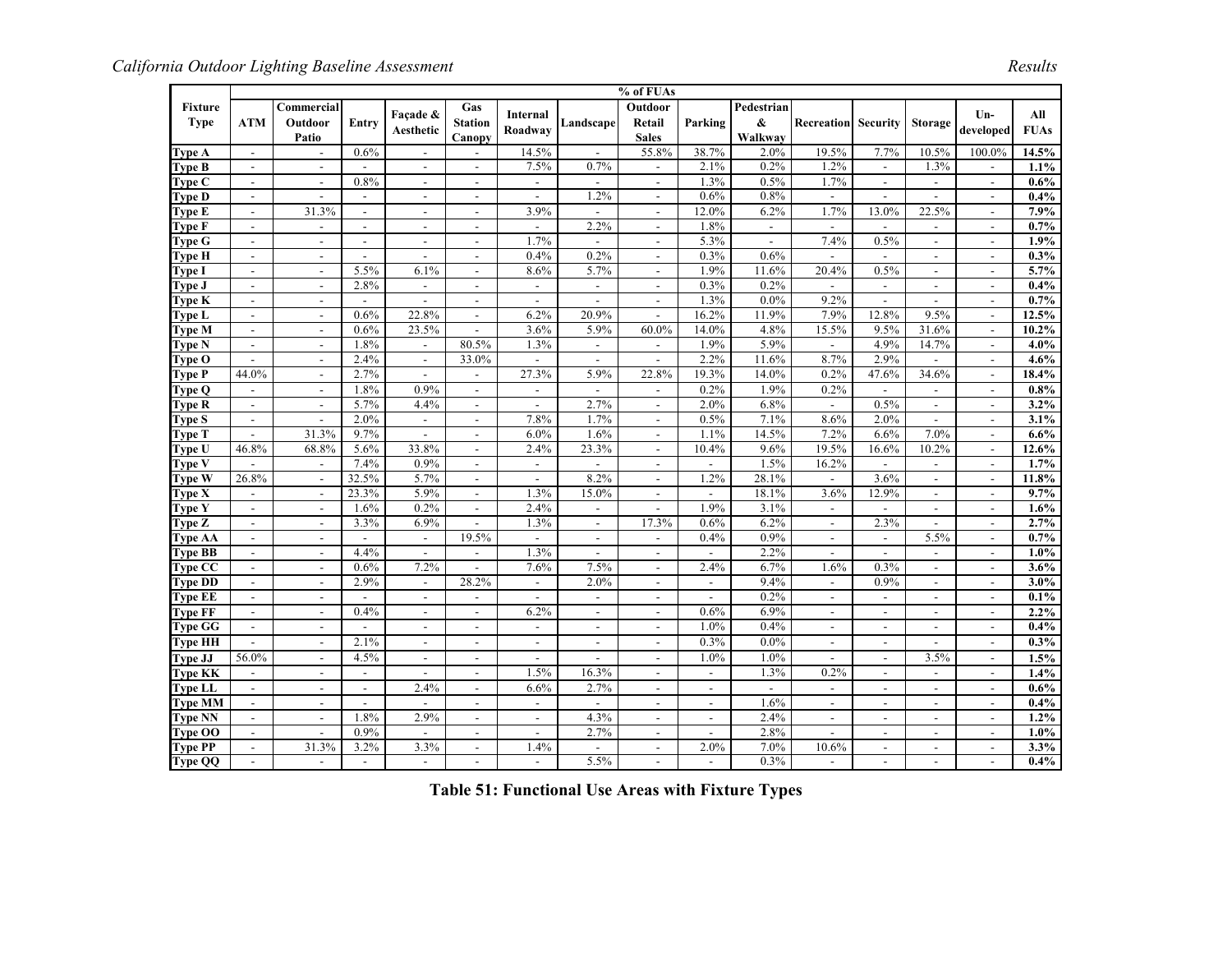# *California Outdoor Lighting Baseline Assessment Results*

|                | % of FUAs      |                          |        |                          |                          |                          |                  |                          |                          |                |                          |                          |                |                          |                 |
|----------------|----------------|--------------------------|--------|--------------------------|--------------------------|--------------------------|------------------|--------------------------|--------------------------|----------------|--------------------------|--------------------------|----------------|--------------------------|-----------------|
|                |                | Commercial               |        | Facade &                 | Gas                      | Internal                 |                  | Outdoor                  |                          | Pedestrian     |                          |                          |                | $Un-$                    |                 |
| <b>Fixture</b> | <b>ATM</b>     | Outdoor                  | Entry  |                          | <b>Station</b>           |                          | Roadwa Landscape | Retail                   | Parking                  | &              | Recreation               | <b>Security</b>          | <b>Storage</b> |                          | <b>All FUAs</b> |
| <b>Type</b>    |                | Patio                    |        | Aesthetic                | Canopy                   | $\mathbf{v}$             |                  | <b>Sales</b>             |                          | Walkway        |                          |                          |                | developed                |                 |
| Type A         | ٠              | $\sim$                   | 1.0%   | $\sim$                   |                          | 10.9%                    |                  | 41.4%                    | 6.6%                     | 1.5%           | 16.3%                    | 4.7%                     | 7.9%           |                          | 2.4%            |
| <b>Type B</b>  |                | ٠                        |        | ÷.                       | $\overline{a}$           | 10.2%                    | 1.1%             | ٠                        | 1.7%                     | 0.3%           | 2.0%                     |                          | 2.2%           |                          | 0.7%            |
| Type C         | ä,             | ä,                       | 1.4%   | $\sim$                   | $\sim$                   | $\blacksquare$           | $\sim$           | $\blacksquare$           | 1.3%                     | 0.9%           | 2.9%                     | $\blacksquare$           | $\omega$       | $\sim$                   | 0.5%            |
| <b>Type D</b>  |                |                          | ä,     | $\sim$                   | $\sim$                   |                          | 2.1%             | ٠                        | 1.0%                     | 1.3%           |                          |                          |                | $\overline{a}$           | 0.4%            |
| Type E         | ÷,             | 43.3%                    | ٠      | ÷.                       | ä,                       | 4.7%                     |                  | $\blacksquare$           | 5.0%                     | 3.9%           | 2.8%                     | 7.7%                     | 15.2%          | $\sim$                   | 2.2%            |
| <b>Type F</b>  | ٠              | $\blacksquare$           | ٠      | $\overline{\phantom{a}}$ | $\overline{\phantom{a}}$ |                          | 3.7%             | $\overline{\phantom{a}}$ | 1.4%                     | $\blacksquare$ |                          |                          | ÷,             | ٠                        | 0.5%            |
| <b>Type G</b>  | ٠              | ٠                        | ٠      | $\sim$                   | $\overline{a}$           | 2.6%                     | $\sim$           | ٠                        | 2.9%                     | $\sim$         | 11.7%                    | 0.8%                     | ×              | $\sim$                   | $0.9\%$         |
| <b>Type H</b>  | ä,             | $\blacksquare$           | ÷.     | $\sim$                   | $\blacksquare$           | 0.6%                     | 0.4%             | ÷                        | 0.4%                     | 0.7%           |                          | ÷.                       | $\sim$         | ÷.                       | $0.2\%$         |
| Type I         | ٠              | $\blacksquare$           | 5.8%   | 7.2%                     | $\overline{\phantom{a}}$ | 10.5%                    | 5.4%             | ٠                        | 1.5%                     | 5.2%           | 17.0%                    | 0.8%                     | ٠              | ٠                        | 1.8%            |
| Type J         | ä,             | $\sim$                   | 4.6%   | $\overline{\phantom{a}}$ | ä,                       |                          | ÷.               | ä,                       | 0.5%                     | 0.4%           |                          |                          | ä,             | $\sim$                   | 0.5%            |
| Type K         | $\sim$         | $\overline{\phantom{a}}$ | ä,     | ×.                       | $\overline{a}$           | $\sim$                   | ÷.               | $\overline{\phantom{a}}$ | 1.6%                     | 0.0%           | 11.8%                    | $\overline{\phantom{a}}$ | ×.             | $\sim$                   | 0.6%            |
| Type L         | $\sim$         | $\sim$                   | 1.1%   | 15.8%                    | $\sim$                   | 6.3%                     | 15.2%            | ٠                        | 5.2%                     | 4.9%           | 8.6%                     | 7.4%                     | 9.5%           | $\sim$                   | 2.6%            |
| Type M         | ÷.             | ÷                        | 1.0%   | 14.9%                    | $\sim$                   | 4.3%                     | 5.9%             | 39.8%                    | 4.8%                     | 2.2%           | 16.7%                    | 5.7%                     | 15.5%          | ÷.                       | 2.1%            |
| Type N         | ä,             | $\sim$                   | 2.2%   | $\blacksquare$           | 29.6%                    | 2.2%                     | $\sim$           | ٠                        | 2.0%                     | 3.2%           | ä,                       | 4.3%                     | 12.9%          | $\sim$                   | 1.4%            |
| Type O         |                | $\overline{a}$           | 2.5%   | ÷.                       | 41.4%                    |                          |                  |                          | 2.0%                     | 4.4%           | 13.5%                    | 3.2%                     |                | ÷                        | 1.5%            |
| Type P         | 43.9%          | $\blacksquare$           | 4.3%   | $\omega$                 | $\sim$                   | 13.3%                    | 5.8%             | 33.6%                    | 5.3%                     | 5.0%           | 0.3%                     | 11.2%                    | 15.8%          | ×.                       | 2.8%            |
| Type Q         | ٠              | $\overline{\phantom{a}}$ | 3.0%   | 1.5%                     | $\overline{\phantom{a}}$ |                          | ÷.               | $\overline{a}$           | 0.3%                     | 1.8%           | 0.4%                     | ÷.                       | ä,             | $\overline{a}$           | 0.5%            |
| Type R         | ä,             | ÷.                       | 5.7%   | 7.1%                     | ÷.                       |                          | 4.4%             | ä,                       | 2.1%                     | 3.3%           |                          | 0.9%                     | ä,             | ÷.                       | 1.2%            |
| <b>Type S</b>  | ×              | $\overline{\phantom{a}}$ | 3.3%   | $\omega$                 | $\sim$                   | 10.3%                    | 2.8%             | $\overline{\phantom{a}}$ | 0.7%                     | 3.1%           | 11.6%                    | 3.2%                     | ÷              | $\overline{\phantom{a}}$ | 1.1%            |
| <b>Type T</b>  | ÷,             | 43.3%                    | 9.1%   | $\omega$                 | $\sim$                   | 7.7%                     | 2.6%             | $\blacksquare$           | 1.1%                     | 5.7%           | 11.4%                    | 6.3%                     | 9.0%           | $\sim$                   | 2.0%            |
| Type U         | 47.3%          | 43.3%                    | 5.2%   | 18.3%                    | ÷                        | 4.0%                     | 12.7%            | $\sim$                   | 4.9%                     | 3.9%           | 16.5%                    | 9.4%                     | 12.8%          | $\overline{a}$           | 2.7%            |
| Type V         |                | $\sim$                   | 8.3%   | 1.6%                     | $\sim$                   | $\sim$                   |                  | $\sim$                   |                          | 1.5%           | 14.8%                    |                          | $\sim$         | $\sim$                   | 1.1%            |
| <b>Type W</b>  | 38.9%          | $\overline{\phantom{a}}$ | 11.7%  | 6.9%                     | ٠                        | $\overline{a}$           | 6.7%             | $\overline{\phantom{a}}$ | 1.2%                     | 6.5%           |                          | 5.3%                     | ٠              | $\overline{a}$           | 2.3%            |
| Type X         | $\blacksquare$ | $\blacksquare$           | 10.7%  | 5.5%                     | $\sim$                   | 2.2%                     | 11.5%            | $\overline{\phantom{a}}$ | $\sim$                   | 5.8%           | 4.6%                     | 7.9%                     | $\sim$         | $\sim$                   | 2.3%            |
| <b>Type Y</b>  | ä,             | $\sim$                   | 2.0%   | 0.3%                     | $\overline{\phantom{a}}$ | 3.9%                     | ÷.               | ä,                       | 2.0%                     | 2.2%           | ÷.                       |                          | ÷.             | ÷.                       | 0.8%            |
| Type Z         | $\sim$         | $\sim$                   | 5.3%   | 10.8%                    | ÷.                       | 2.2%                     | $\sim$           | 27.2%                    | 0.7%                     | 3.4%           | $\blacksquare$           | 3.7%                     | ×.             | $\sim$                   | 1.2%            |
| <b>Type AA</b> | ٠              | $\blacksquare$           |        | $\sim$                   | 29.6%                    |                          | $\sim$           | $\sim$                   | 0.7%                     | 0.9%           | ٠                        | ٠                        | 8.7%           | ٠                        | 0.6%            |
| <b>Type BB</b> | $\sim$         | $\sim$                   | 4.9%   | $\sim$                   | $\sim$                   | 2.2%                     | $\sim$           | $\sim$                   | ٠                        | 1.7%           | $\sim$                   | $\sim$                   | ×.             | $\sim$                   | 0.6%            |
| Type CC        | ÷.             | ×.                       | 1.1%   | 7.0%                     | $\mathbf{r}$             | 10.1%                    | 8.7%             | ÷                        | 1.9%                     | 3.5%           | 2.7%                     | 0.6%                     | ÷.             | ÷.                       | 1.3%            |
| <b>Type DD</b> | ×.             | $\overline{\phantom{a}}$ | 3.4%   | ÷.                       | 38.2%                    |                          | 3.0%             | ٠                        | $\sim$                   | 5.3%           | $\overline{a}$           | 1.5%                     | ×.             | ÷.                       | 1.5%            |
| <b>Type EE</b> | ÷.             | $\overline{a}$           |        | $\overline{a}$           | $\overline{a}$           |                          | ÷.               | $\overline{a}$           |                          | 0.4%           | $\overline{a}$           |                          | ä,             | ÷.                       | 0.1%            |
| <b>Type FF</b> | ٠              | $\overline{\phantom{a}}$ | 0.7%   | $\overline{\phantom{a}}$ | $\sim$                   | 7.5%                     | $\sim$           | $\sim$                   | 0.7%                     | 4.3%           | $\overline{\phantom{a}}$ | $\overline{\phantom{a}}$ | ٠              | $\overline{\phantom{a}}$ | 1.2%            |
| <b>Type GG</b> | ÷.             | $\overline{a}$           | ÷.     | ÷.                       | ×.                       | $\overline{\phantom{a}}$ | $\sim$           | ä,                       | 1.6%                     | 0.6%           | ä,                       | ÷.                       | ä,             | ÷,                       | 0.5%            |
| Type HH        | ä,             | $\overline{a}$           | 3.3%   | ×.                       | ÷.                       | $\sim$                   | ÷.               | ä,                       | 0.5%                     | $0.0\%$        | ×.                       |                          |                | ÷.                       | 0.4%            |
| Type JJ        | 43.9%          | $\sim$                   | 5.7%   | $\sim$                   | $\sim$                   | $\sim$                   | $\sim$           | $\sim$                   | 1.0%                     | 1.3%           | $\overline{a}$           | $\blacksquare$           | 5.7%           | $\sim$                   | 0.9%            |
| <b>Type KK</b> |                | $\overline{a}$           | ÷.     | ÷.                       | ÷.                       | 2.5%                     | 13.0%            | ä,                       | ×.                       | 1.4%           | 0.4%                     |                          | ä,             | ÷.                       | 1.0%            |
| <b>Type LL</b> | ×.             | $\overline{a}$           | $\sim$ | 3.9%                     | $\overline{a}$           | 10.4%                    | 4.4%             | $\overline{a}$           | $\sim$                   |                |                          |                          | ÷.             | ÷.                       | 0.6%            |
| <b>Type MM</b> | $\blacksquare$ | $\overline{\phantom{a}}$ |        |                          | $\overline{\phantom{a}}$ | $\overline{\phantom{a}}$ | $\sim$           | $\frac{1}{2}$            | $\overline{\phantom{a}}$ | 1.9%           | $\overline{a}$           |                          | ÷,             | $\sim$                   | 0.5%            |
| <b>Type NN</b> | ×              | ٠                        | 3.0%   | 2.8%                     | $\overline{a}$           | $\overline{\phantom{a}}$ | 5.3%             | $\overline{\phantom{a}}$ | $\sim$                   | 2.2%           | ÷                        | $\overline{\phantom{a}}$ | ٠              | ÷.                       | 0.7%            |
| Type OO        | ÷.             | ÷.                       | 1.5%   | $\mathbf{r}$             | ×.                       | ×.                       | 4.4%             | $\sim$                   | ×.                       | 2.5%           | $\sim$                   | ÷.                       | ÷.             | ÷.                       | 0.7%            |
| <b>Type PP</b> | ٠              | 43.3%                    | 4.5%   | 4.2%                     | $\sim$                   | 2.2%                     | ÷.               | ٠                        | 2.4%                     | 4.0%           | 13.7%                    | $\sim$                   | ٠              | $\sim$                   | 1.4%            |
| Type QQ        |                | $\overline{\phantom{a}}$ |        |                          |                          |                          | 7.0%             |                          | ä,                       | 0.5%           |                          |                          |                | ٠                        | 0.5%            |

**Table 52 Error Bounds: Functional Use Areas with Fixture Types**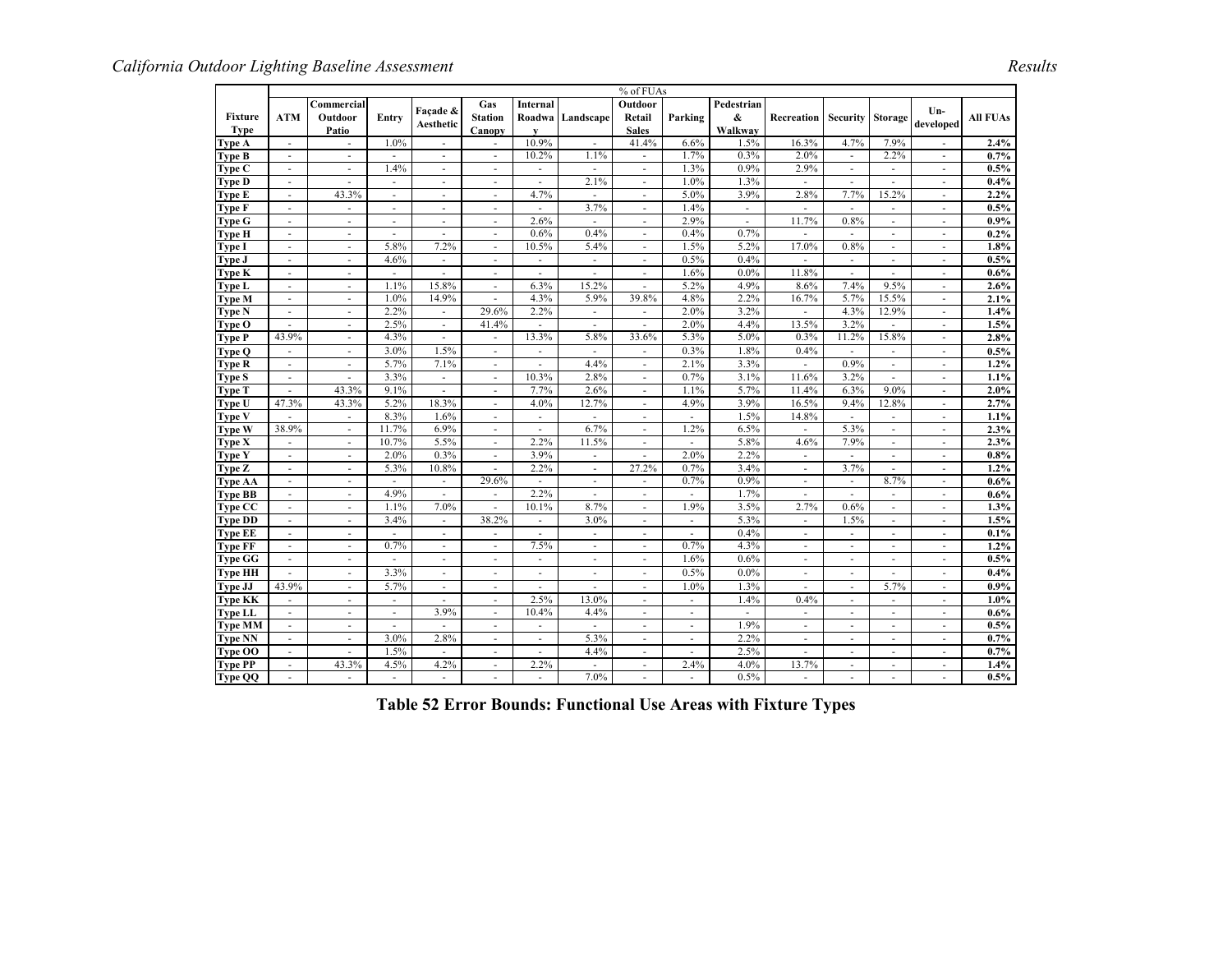|                |                          |                          |                             |                             |                          |                          |                          | % of Fixture Types       |                          |                          |                          |                          |                          |                          |         |
|----------------|--------------------------|--------------------------|-----------------------------|-----------------------------|--------------------------|--------------------------|--------------------------|--------------------------|--------------------------|--------------------------|--------------------------|--------------------------|--------------------------|--------------------------|---------|
| <b>Fixture</b> |                          | Commercial               |                             | Facade &                    | Gas                      | Internal                 |                          | Outdoor                  |                          | Pedestrian               |                          |                          |                          |                          |         |
| <b>Type</b>    | <b>ATM</b>               | Outdoor                  | Entry                       | $\bf A \it{est} \it{hetic}$ | <b>Station</b>           | Roadway                  | Landscape                | Retail                   | Parking                  | &                        | <b>Recreation</b>        | <b>Security</b>          | <b>Storage</b>           | Undeveloped All FUAs     |         |
|                |                          | Patio                    |                             |                             | Canopy                   |                          |                          | <b>Sales</b>             |                          | Walkway                  |                          |                          |                          |                          |         |
| Type A         | $\blacksquare$           |                          | 0.6%                        | $\overline{\phantom{a}}$    | $\blacksquare$           | 5.5%                     | $\blacksquare$           | 51.5%                    | 35.1%                    | 0.4%                     | 11.1%                    | 1.3%                     | 11.8%                    | 100.0%                   | 8.6%    |
| <b>Type B</b>  | $\overline{\phantom{a}}$ | $\blacksquare$           |                             | $\blacksquare$              | $\overline{a}$           | 3.2%                     | 0.2%                     |                          | 3.9%                     | 0.1%                     | 0.2%                     | $\overline{\phantom{a}}$ | 0.9%                     |                          | 0.9%    |
| Type C         | $\blacksquare$           | $\overline{\phantom{a}}$ | 0.7%                        | $\sim$                      | $\blacksquare$           | $\overline{\phantom{a}}$ | $\overline{\phantom{a}}$ | $\overline{\phantom{a}}$ | 1.7%                     | $0.0\%$                  | 1.0%                     | $\overline{\phantom{a}}$ | $\overline{\phantom{a}}$ | $\overline{\phantom{a}}$ | 0.4%    |
| <b>Type D</b>  | $\overline{\phantom{a}}$ | $\overline{\phantom{a}}$ | $\overline{\phantom{a}}$    | $\overline{\phantom{a}}$    | $\blacksquare$           | $\overline{\phantom{a}}$ | 0.3%                     | $\overline{\phantom{a}}$ | 0.3%                     | 0.0%                     | $\blacksquare$           | $\overline{\phantom{a}}$ | $\overline{\phantom{a}}$ | $\overline{\phantom{a}}$ | 0.1%    |
| Type E         | $\blacksquare$           | 2.2%                     | $\sim$                      | $\mathbf{r}$                | $\overline{\phantom{a}}$ | 1.0%                     | $\blacksquare$           | $\blacksquare$           | 3.5%                     | 0.4%                     | 0.3%                     | 3.1%                     | 3.3%                     | $\overline{\phantom{a}}$ | 1.2%    |
| <b>Type F</b>  | $\overline{a}$           | $\blacksquare$           | $\overline{\phantom{a}}$    | $\blacksquare$              | $\overline{\phantom{a}}$ |                          | 0.5%                     | $\overline{\phantom{a}}$ | 0.7%                     | $\overline{\phantom{a}}$ |                          | $\overline{a}$           | $\overline{\phantom{a}}$ | $\overline{\phantom{a}}$ | 0.2%    |
| Type G         | $\overline{a}$           | $\overline{\phantom{a}}$ | $\overline{a}$              | $\overline{a}$              | $\overline{a}$           | 0.7%                     |                          | $\overline{\phantom{a}}$ | 5.6%                     | $\overline{a}$           | 1.2%                     | 0.3%                     |                          | $\blacksquare$           | 1.1%    |
| <b>Type H</b>  | $\blacksquare$           | $\overline{\phantom{a}}$ | $\blacksquare$              | $\overline{\phantom{a}}$    | $\overline{\phantom{a}}$ | 0.1%                     | $0.0\%$                  | $\overline{\phantom{a}}$ | 0.1%                     | 13.5%                    | $\overline{\phantom{a}}$ | $\blacksquare$           | $\overline{\phantom{a}}$ | $\sim$                   | 7.4%    |
| Type I         | $\overline{\phantom{a}}$ | $\overline{\phantom{a}}$ | 2.0%                        | 1.1%                        | $\overline{\phantom{a}}$ | 19.7%                    | 1.2%                     | $\overline{\phantom{a}}$ | 1.9%                     | 2.3%                     | 5.3%                     | $0.1\%$                  | $\overline{\phantom{a}}$ | $\blacksquare$           | 2.6%    |
| Type J         | $\blacksquare$           | $\overline{\phantom{a}}$ | 1.3%                        | $\blacksquare$              | $\blacksquare$           | $\overline{\phantom{a}}$ | $\blacksquare$           | $\overline{\phantom{a}}$ | 0.1%                     | 0.8%                     |                          | $\blacksquare$           | $\overline{\phantom{a}}$ | $\blacksquare$           | 0.5%    |
| <b>Type K</b>  | $\sim$                   |                          |                             | $\overline{a}$              | $\sim$                   |                          | $\overline{a}$           | $\overline{\phantom{a}}$ | 0.3%                     | 0.0%                     | 19.1%                    | $\overline{\phantom{a}}$ |                          | $\overline{\phantom{a}}$ | 0.6%    |
| Type L         | $\overline{a}$           | $\sim$                   | 0.5%                        | 13.5%                       | $\overline{a}$           | 3.6%                     | 10.1%                    |                          | 7.5%                     | 2.2%                     | 1.3%                     | 4.3%                     | 2.4%                     | $\blacksquare$           | 3.7%    |
| <b>Type M</b>  | $\overline{\phantom{a}}$ | $\overline{\phantom{a}}$ | 0.1%                        | 22.5%                       | $\overline{\phantom{a}}$ | 2.3%                     | 5.3%                     | 44.1%                    | 7.5%                     | 0.5%                     | 10.5%                    | 8.9%                     | 23.4%                    | $\blacksquare$           | 4.5%    |
| <b>Type N</b>  | $\sim$                   | $\sim$                   | 0.6%                        | $\sim$                      | 64.2%                    | 0.6%                     | $\blacksquare$           | $\overline{\phantom{a}}$ | 1.0%                     | 2.5%                     | $\sim$                   | 1.9%                     | 9.6%                     | $\blacksquare$           | 2.3%    |
| Type O         | $\overline{a}$           | $\sim$                   | 0.5%                        | $\blacksquare$              | 12.3%                    |                          | $\mathbf{r}$             |                          | 3.3%                     | 3.9%                     | 0.7%                     | 0.6%                     |                          | $\blacksquare$           | 2.9%    |
| <b>Type P</b>  | 15.4%                    | $\overline{\phantom{a}}$ | 0.3%                        | $\overline{\phantom{a}}$    | $\overline{a}$           | 5.8%                     | 1.5%                     | 0.8%                     | 8.5%                     | 2.4%                     | $0.0\%$                  | 36.5%                    | 29.1%                    | $\overline{\phantom{a}}$ | 5.9%    |
| Type Q         |                          |                          | 0.2%                        | 0.8%                        | $\overline{\phantom{a}}$ |                          |                          |                          | 0.1%                     | 0.5%                     | 0.0%                     |                          |                          | $\overline{\phantom{a}}$ | 0.3%    |
| Type R         | $\blacksquare$           | $\blacksquare$           | 1.8%                        | 4.5%                        | $\overline{\phantom{a}}$ |                          | 2.4%                     | $\overline{\phantom{a}}$ | 0.7%                     | 2.3%                     | $\overline{\phantom{a}}$ | 14.7%                    | $\overline{\phantom{a}}$ | $\overline{\phantom{a}}$ | 2.4%    |
| <b>Type S</b>  | $\blacksquare$           |                          | 0.5%                        | $\overline{\phantom{a}}$    | $\overline{\phantom{a}}$ | 10.7%                    | 0.2%                     | $\overline{\phantom{a}}$ | 0.1%                     | 3.4%                     | 3.5%                     | 0.3%                     | $\overline{\phantom{a}}$ | $\blacksquare$           | 2.4%    |
| <b>Type T</b>  | $\overline{a}$           | 66.8%                    | 21.9%                       | $\blacksquare$              | $\overline{a}$           | 7.3%                     | 0.9%                     | $\overline{\phantom{a}}$ | 2.4%                     | 7.0%                     | 0.6%                     | 1.9%                     | 1.5%                     | $\blacksquare$           | 5.9%    |
| Type U         | 10.1%                    | 9.5%                     | 1.4%                        | 23.6%                       | $\overline{a}$           | 0.4%                     | 13.1%                    | $\overline{\phantom{a}}$ | 3.6%                     | 2.6%                     | 12.7%                    | 7.3%                     | 2.9%                     | $\blacksquare$           | 4.0%    |
| Type V         |                          | $\overline{\phantom{a}}$ | 1.2%                        | 0.1%                        | $\overline{\phantom{a}}$ | $\overline{\phantom{a}}$ |                          | $\overline{\phantom{a}}$ |                          | 0.6%                     | 22.7%                    | $\overline{\phantom{0}}$ | $\overline{\phantom{a}}$ | $\overline{\phantom{a}}$ | 1.0%    |
| Type W         | 52.3%                    | $\sim$                   | 27.5%                       | 4.2%                        | $\overline{\phantom{a}}$ | $\sim$                   | 7.7%                     | $\overline{\phantom{a}}$ | 1.0%                     | 17.9%                    | $\overline{a}$           | 1.5%                     | $\overline{\phantom{a}}$ | $\blacksquare$           | 11.8%   |
| Type X         | $\overline{\phantom{a}}$ | $\blacksquare$           | 16.0%                       | 6.3%                        | $\overline{a}$           | 0.2%                     | 13.4%                    | $\overline{\phantom{a}}$ |                          | 6.9%                     | 3.0%                     | 15.4%                    | $\overline{\phantom{a}}$ | $\blacksquare$           | 6.0%    |
| Type Y         | $\blacksquare$           | $\overline{\phantom{a}}$ | 1.9%                        | 0.2%                        | $\blacksquare$           | 0.3%                     | $\overline{\phantom{a}}$ |                          | 3.8%                     | 2.0%                     | $\blacksquare$           |                          | $\overline{\phantom{a}}$ | $\overline{\phantom{a}}$ | 1.9%    |
| Type Z         | $\overline{a}$           | $\sim$                   | 0.4%                        | 6.2%                        | $\overline{a}$           | 1.6%                     | $\mathbf{r}$             | 3.7%                     | 0.3%                     | 2.3%                     | $\blacksquare$           | 0.3%                     |                          | $\blacksquare$           | 1.6%    |
| <b>Type AA</b> | $\overline{\phantom{a}}$ | $\overline{\phantom{a}}$ |                             | $\overline{\phantom{a}}$    | 2.4%                     |                          | $\overline{\phantom{a}}$ | $\overline{\phantom{a}}$ | 0.1%                     | 0.2%                     | $\overline{\phantom{a}}$ | $\overline{\phantom{a}}$ | 11.0%                    | $\overline{\phantom{a}}$ | 0.4%    |
| <b>Type BB</b> | $\overline{\phantom{a}}$ | $\blacksquare$           | 14.5%                       | $\overline{\phantom{a}}$    | $\overline{\phantom{a}}$ | 0.8%                     | $\overline{\phantom{a}}$ | $\overline{\phantom{a}}$ | $\overline{\phantom{a}}$ | 0.3%                     | $\overline{\phantom{a}}$ | $\overline{\phantom{a}}$ | $\overline{\phantom{a}}$ | $\overline{\phantom{a}}$ | 0.9%    |
| Type CC        | $\mathbb{L}$             | $\overline{\phantom{a}}$ | 1.2%                        | 6.3%                        | $\overline{a}$           | 10.3%                    | 1.7%                     | $\blacksquare$           | 1.6%                     | 4.7%                     | 1.6%                     | 0.8%                     | $\overline{a}$           | $\blacksquare$           | 3.6%    |
| <b>Type DD</b> | $\blacksquare$           | $\overline{\phantom{a}}$ | 0.5%                        | $\overline{\phantom{a}}$    | 21.1%                    | $\overline{\phantom{a}}$ | 2.5%                     | $\overline{\phantom{a}}$ | $\blacksquare$           | 6.8%                     | $\overline{\phantom{a}}$ | 0.9%                     | $\overline{\phantom{a}}$ | $\overline{\phantom{a}}$ | 4.0%    |
| <b>Type EE</b> | $\overline{\phantom{a}}$ |                          |                             | $\overline{\phantom{a}}$    |                          |                          |                          | $\blacksquare$           |                          | 5.6%                     | $\blacksquare$           | $\overline{\phantom{a}}$ |                          | $\overline{\phantom{a}}$ | 3.0%    |
| <b>Type FF</b> | $\overline{\phantom{a}}$ | $\overline{\phantom{a}}$ | 0.3%                        | $\overline{\phantom{a}}$    | $\sim$                   | 9.6%                     | $\overline{\phantom{a}}$ | $\overline{\phantom{a}}$ | 2.0%                     | 2.4%                     | $\overline{\phantom{a}}$ | $\overline{\phantom{a}}$ | $\overline{\phantom{a}}$ | $\blacksquare$           | 2.0%    |
| <b>Type GG</b> | $\blacksquare$           | $\overline{\phantom{a}}$ | $\overline{\phantom{a}}$    | $\overline{\phantom{a}}$    | $\overline{\phantom{a}}$ | $\blacksquare$           | $\overline{\phantom{a}}$ | $\overline{\phantom{a}}$ | 0.9%                     | 0.0%                     | $\overline{\phantom{a}}$ | $\overline{\phantom{a}}$ | $\overline{\phantom{a}}$ | $\overline{\phantom{a}}$ | 0.2%    |
| <b>Type HH</b> | $\mathbf{r}$             | $\sim$                   | 0.5%                        | $\blacksquare$              | $\overline{a}$           | $\sim$                   | $\overline{a}$           | $\overline{\phantom{a}}$ | 0.3%                     | $0.0\%$                  | $\overline{a}$           | $\overline{\phantom{a}}$ | $\overline{a}$           | $\blacksquare$           | 0.1%    |
| Type JJ        | 22.3%                    | $\overline{\phantom{a}}$ | 1.4%                        | $\blacksquare$              | $\overline{\phantom{a}}$ | $\blacksquare$           | $\overline{a}$           | $\overline{\phantom{a}}$ | 1.1%                     | 1.5%                     | $\blacksquare$           | ÷,                       | 4.2%                     | $\overline{\phantom{a}}$ | 1.2%    |
| <b>Type KK</b> | $\overline{\phantom{a}}$ | $\overline{\phantom{a}}$ | $\overline{\phantom{a}}$    | $\overline{\phantom{a}}$    | $\overline{\phantom{a}}$ | 1.9%                     | 9.5%                     | $\overline{\phantom{a}}$ | $\overline{\phantom{a}}$ | 0.2%                     | 0.1%                     | $\overline{\phantom{a}}$ | $\overline{\phantom{a}}$ | $\overline{\phantom{a}}$ | $0.5\%$ |
| <b>Type LL</b> | $\blacksquare$           | $\overline{\phantom{a}}$ | $\overline{\phantom{a}}$    | 3.7%                        | $\overline{\phantom{a}}$ | 13.9%                    | 6.3%                     | $\overline{\phantom{a}}$ | $\overline{\phantom{a}}$ | $\mathcal{L}$            | $\overline{\phantom{a}}$ | $\overline{\phantom{a}}$ | $\overline{\phantom{a}}$ | $\blacksquare$           | 0.8%    |
| <b>Type MM</b> | $\mathbf{r}$             | $\overline{\phantom{a}}$ | $\overline{a}$              |                             | $\overline{a}$           | $\overline{\phantom{a}}$ |                          | $\overline{\phantom{a}}$ | $\blacksquare$           | 0.2%                     | $\overline{a}$           | $\overline{\phantom{a}}$ | $\overline{a}$           | $\mathbf{r}$             | 0.1%    |
| <b>Type NN</b> | $\blacksquare$           | $\blacksquare$           | 0.2%                        | 3.8%                        | $\overline{a}$           | $\overline{\phantom{a}}$ | 19.8%                    | $\overline{\phantom{a}}$ | $\overline{\phantom{a}}$ | 0.8%                     | $\overline{\phantom{a}}$ | $\overline{\phantom{a}}$ | $\overline{\phantom{a}}$ | $\overline{\phantom{a}}$ | 1.2%    |
| Type OO        | $\overline{a}$           |                          | 0.6%                        |                             | $\overline{a}$           |                          | 1.2%                     | $\overline{\phantom{a}}$ |                          | 0.5%                     |                          | $\overline{a}$           |                          | $\overline{\phantom{a}}$ | 0.3%    |
| <b>Type PP</b> | $\overline{\phantom{a}}$ | 21.6%                    | 1.1%                        | 3.3%                        | $\overline{\phantom{a}}$ | 0.4%                     | $\overline{\phantom{a}}$ | $\sim$                   | 0.9%                     | 2.2%                     | 5.2%                     | $\overline{\phantom{a}}$ | $\overline{\phantom{a}}$ | $\overline{\phantom{a}}$ | 1.7%    |
| Type QQ        | $\overline{a}$           | $\blacksquare$           | $\mathcal{L}_{\mathcal{A}}$ | $\mathcal{L}^{\mathcal{A}}$ | $\overline{\phantom{a}}$ | $\blacksquare$           | 2.3%                     | $\overline{\phantom{a}}$ | $\overline{\phantom{a}}$ | 0.1%                     | $\blacksquare$           | $\overline{\phantom{a}}$ | $\overline{\phantom{a}}$ | $\blacksquare$           | 0.1%    |

**Table 53: Fixture Types within Functional Use Areas**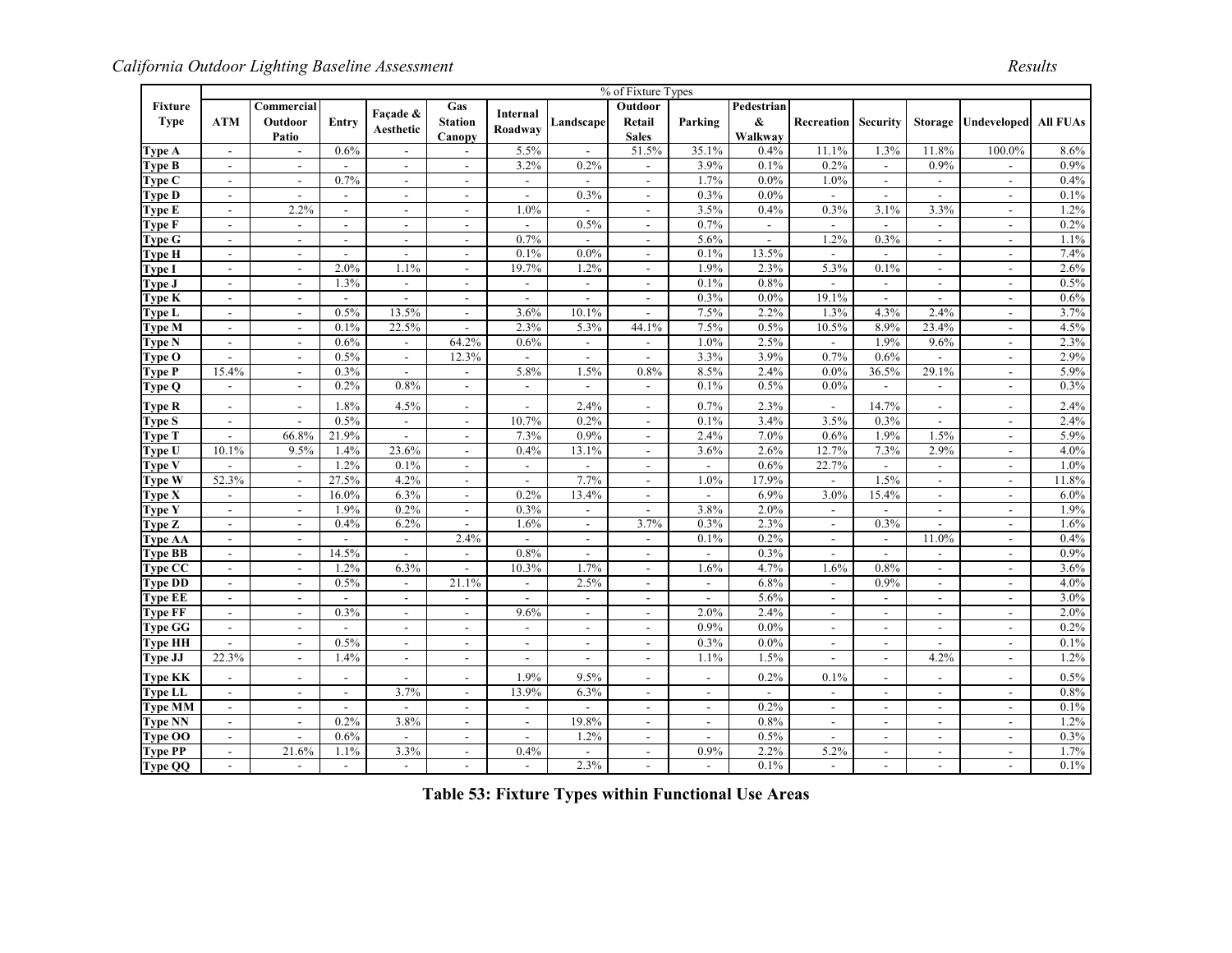|                |                |                          |                          |                          |                             |                          |                | % of Fixture Types          |                          |                          |                             |                          |                             |                          |                 |
|----------------|----------------|--------------------------|--------------------------|--------------------------|-----------------------------|--------------------------|----------------|-----------------------------|--------------------------|--------------------------|-----------------------------|--------------------------|-----------------------------|--------------------------|-----------------|
| <b>Fixture</b> |                | Commercial               |                          | Facade &                 | Gas                         | <b>Internal</b>          |                | Outdoor                     |                          | Pedestrian               |                             |                          |                             |                          |                 |
| <b>Type</b>    | <b>ATM</b>     | Outdoor                  | Entry                    | Aesthetic                | <b>Station</b>              | Roadway                  | Landscape      | Retail                      | Parking                  | $\boldsymbol{\&}$        | Recreation                  | <b>Security</b>          | <b>Storage</b>              | Undevelope<br>d          | <b>All FUAs</b> |
|                |                | Patio                    |                          |                          | Canopy                      |                          |                | <b>Sales</b>                |                          | Walkway                  |                             |                          |                             |                          |                 |
| Type A         | $\sim$         | $\sim$                   | 1.0%                     | $\sim$                   | $\sim$                      | 5.5%                     |                | 49.5%                       | 9.2%                     | 0.4%                     | 6.6%                        | 1.0%                     | 11.4%                       | ٠                        | 3.0%            |
| <b>Type B</b>  | $\sim$         | $\sim$                   |                          | $\sim$                   | $\tilde{\phantom{a}}$       | 4.0%                     | 0.3%           | $\overline{a}$              | 3.0%                     | 0.1%                     | 0.3%                        | $\sim$                   | 1.5%                        | ٠                        | 0.6%            |
| Type C         | $\omega$       | $\sim$                   | 1.1%                     | $\sim$                   | $\blacksquare$              | $\blacksquare$           | $\sim$         | $\sim$                      | 2.0%                     | 0.1%                     | 1.6%                        | $\blacksquare$           | $\mathcal{L}_{\mathcal{A}}$ | $\sim$                   | 0.4%            |
| <b>Type D</b>  | $\sim$         | $\sim$                   | ä,                       | $\blacksquare$           |                             |                          | 0.5%           | $\sim$                      | 0.5%                     | 0.1%                     |                             |                          | ÷                           | ٠                        | 0.1%            |
| <b>Type E</b>  | $\overline{a}$ | 4.8%                     | ä,                       | ä,                       |                             | 1.5%                     |                | ä,                          | 2.3%                     | 0.3%                     | 0.5%                        | 2.0%                     | 2.8%                        | ä,                       | 0.5%            |
| <b>Type F</b>  | $\blacksquare$ | $\sim$                   | $\blacksquare$           | $\sim$                   | $\overline{\phantom{a}}$    | $\sim$                   | 0.8%           | $\overline{\phantom{a}}$    | 0.7%                     | $\overline{\phantom{a}}$ | $\blacksquare$              | $\sim$                   | $\blacksquare$              | $\sim$                   | 0.1%            |
| <b>Type G</b>  | $\sim$         | $\blacksquare$           | $\blacksquare$           | $\sim$                   | $\sim$                      | 1.2%                     | $\sim$         | $\blacksquare$              | 6.8%                     | $\omega$                 | 2.0%                        | 0.5%                     | $\blacksquare$              | $\sim$                   | 1.3%            |
| <b>Type H</b>  | $\omega$       | $\sim$                   | ÷.                       | $\sim$                   | ÷.                          | 0.1%                     | 0.0%           | ÷.                          | 0.2%                     | 19.5%                    |                             |                          | $\blacksquare$              | $\blacksquare$           | 11.2%           |
| <b>Type I</b>  | $\bar{a}$      | $\overline{\phantom{a}}$ | 2.0%                     | 1.3%                     | $\sim$                      | 20.2%                    | 1.3%           | ÷.                          | 1.7%                     | 1.5%                     | 4.0%                        | 0.1%                     | $\overline{\phantom{a}}$    | $\overline{\phantom{a}}$ | 1.2%            |
| Type J         | $\sim$         | $\sim$                   | 2.2%                     | $\sim$                   | $\tilde{\phantom{a}}$       | $\sim$                   | $\sim$         | $\sim$                      | 0.2%                     | 1.4%                     | $\blacksquare$              | $\sim$                   | $\blacksquare$              | $\sim$                   | 0.8%            |
| Type K         | $\omega$       | $\omega$ .               | $\sim$                   | $\sim$                   | $\omega$                    | $\omega$                 | $\sim$         | $\omega$                    | 0.3%                     | $0.0\%$                  | 20.8%                       | $\mathbf{r}$             | $\omega$                    | $\omega$                 | 0.6%            |
| <b>Type L</b>  | ÷.             | $\sim$                   | 0.8%                     | 12.2%                    | ÷.                          | 4.7%                     | 9.7%           | ÷                           | 3.2%                     | 1.7%                     | 1.4%                        | 2.9%                     | 2.6%                        | ٠                        | 1.3%            |
| <b>Type M</b>  | $\sim$         | $\blacksquare$           | 0.1%                     | 17.4%                    |                             | 2.7%                     | 6.7%           | 49.7%                       | 3.5%                     | 0.3%                     | 12.4%                       | 6.5%                     | 14.9%                       | ä,                       | 1.7%            |
| <b>Type N</b>  | $\sim$         | $\sim$                   | 0.9%                     | $\sim$                   | 20.1%                       | 1.0%                     | $\sim$         | $\overline{\phantom{a}}$    | 1.0%                     | 2.0%                     | $\blacksquare$              | 1.6%                     | 8.1%                        | $\sim$                   | 1.2%            |
| Type O         | $\sim$         | $\sim$                   | 0.5%                     | $\sim$                   | 13.3%                       | $\sim$                   | $\sim$         | $\sim$                      | 4.9%                     | 2.7%                     | 1.2%                        | 0.6%                     | ÷.                          | $\sim$                   | 1.7%            |
| <b>Type P</b>  | 9.0%           | $\blacksquare$           | 0.5%                     | $\sim$                   |                             | 4.2%                     | 1.6%           | 1.5%                        | 3.5%                     | 2.4%                     | 0.0%                        | 14.4%                    | 12.7%                       | $\blacksquare$           | 2.0%            |
| Type Q         | $\sim$         | $\overline{\phantom{a}}$ | 0.3%                     | 1.3%                     | $\blacksquare$              | $\overline{\phantom{a}}$ | $\blacksquare$ | $\overline{\phantom{a}}$    | 0.2%                     | 0.5%                     | 0.1%                        |                          | $\blacksquare$              | $\overline{\phantom{m}}$ | 0.3%            |
| <b>Type R</b>  | $\sim$         | $\omega$                 | 1.6%                     | 7.3%                     | ÷                           | $\sim$                   | 3.8%           | $\sim$                      | 0.8%                     | 1.1%                     | $\sim$                      | 20.9%                    | $\omega$                    | $\blacksquare$           | 1.4%            |
| <b>Type S</b>  | ÷.             | $\sim$                   | 0.8%                     | $\mathbf{r}$             | $\overline{a}$              | 14.8%                    | 0.3%           | $\overline{a}$              | 0.1%                     | 2.5%                     | 3.2%                        | 0.4%                     | $\omega$                    | $\sim$                   | 1.4%            |
| <b>Type T</b>  | $\bar{a}$      | 10.1%                    | 22.9%                    | $\omega$                 | $\overline{\phantom{a}}$    | 8.7%                     | 1.4%           | $\bar{a}$                   | 3.7%                     | 4.0%                     | 1.0%                        | 1.9%                     | 1.6%                        | ä,                       | 2.6%            |
| Type U         | 15.8%          | 10.7%                    | 1.4%                     | 17.0%                    | ÷                           | 0.6%                     | 8.8%           | L.                          | 1.9%                     | 1.7%                     | 9.6%                        | 5.0%                     | 3.5%                        | $\blacksquare$           | 1.2%            |
| <b>Type V</b>  | $\sim$         | $\omega$                 | 1.4%                     | 0.2%                     | $\mathcal{L}_{\mathcal{A}}$ | $\omega$                 | $\sim$         | $\mathcal{L}_{\mathcal{A}}$ | $\omega$                 | 0.9%                     | 21.2%                       | $\omega$                 | $\omega$                    | $\omega$                 | 1.0%            |
| Type W         | 40.7%          | $\sim$                   | 13.1%                    | 4.9%                     | $\overline{a}$              | $\mathbf{r}$             | 6.9%           | $\overline{a}$              | 1.3%                     | 8.3%                     |                             | 2.1%                     | $\omega$                    | $\omega$                 | 4.2%            |
| <b>Type X</b>  |                | $\blacksquare$           | 10.8%                    | 7.1%                     | $\overline{\phantom{a}}$    | 0.3%                     | 11.9%          | ä,                          |                          | 2.8%                     | 4.6%                        | 9.2%                     | $\overline{\phantom{a}}$    | ä,                       | 1.7%            |
| Type Y         | $\sim$         | $\blacksquare$           | 2.6%                     | 0.3%                     | $\overline{\phantom{a}}$    | 0.6%                     | $\sim$         | ÷.                          | 3.9%                     | 2.1%                     | $\overline{\phantom{a}}$    | $\sim$                   | $\overline{\phantom{a}}$    | $\blacksquare$           | 1.3%            |
| Type Z         | $\sim$         | $\blacksquare$           | 0.6%                     | 9.5%                     | $\overline{\phantom{a}}$    | 2.7%                     | $\sim$         | 6.9%                        | 0.4%                     | 1.8%                     | $\blacksquare$              | 0.5%                     | ÷                           | $\blacksquare$           | 1.0%            |
| <b>Type AA</b> | ÷.             | $\sim$                   |                          | $\sim$                   | 4.5%                        |                          | $\sim$         | ÷                           | 0.2%                     | 0.2%                     | $\blacksquare$              | ÷.                       | 14.2%                       | $\omega$                 | 0.5%            |
| <b>Type BB</b> | $\blacksquare$ | $\overline{\phantom{a}}$ | 12.6%                    | $\blacksquare$           |                             | 1.3%                     | ÷.             | ÷.                          |                          | 0.3%                     | ä,                          |                          | ä,                          | ä,                       | 0.7%            |
| Type CC        | $\sim$         | $\sim$                   | 1.9%                     | 8.2%                     |                             | 15.7%                    | 2.0%           | ÷.                          | 1.8%                     | 5.1%                     | 2.7%                        | 1.3%                     | ÷.                          | $\blacksquare$           | 3.0%            |
| <b>Type DD</b> | $\omega$       | $\sim$                   | 0.6%                     | $\omega$                 | 29.0%                       | $\blacksquare$           | 3.8%           | $\blacksquare$              | $\overline{\phantom{a}}$ | 5.4%                     | $\omega$                    | 1.4%                     | $\blacksquare$              | $\sim$                   | 2.9%            |
| <b>Type EE</b> | $\sim$         | $\sim$                   | ÷.                       | $\sim$                   | ÷                           | ÷                        | $\sim$         | ÷                           | ÷                        | 8.0%                     | $\blacksquare$              | $\sim$                   | $\overline{\phantom{a}}$    | $\blacksquare$           | 4.6%            |
| <b>Type FF</b> | $\sim$         | $\sim$                   | 0.5%                     | ÷.                       |                             | 11.4%                    | $\blacksquare$ | ä,                          | 2.8%                     | 1.8%                     | $\blacksquare$              |                          | ä,                          | ä,                       | 1.2%            |
| <b>Type GG</b> | $\omega$       | $\overline{\phantom{a}}$ | ÷,                       | $\overline{\phantom{a}}$ | ۰                           | $\overline{\phantom{a}}$ | $\sim$         | $\blacksquare$              | 1.5%                     | 0.1%                     | $\overline{\phantom{a}}$    | $\overline{\phantom{a}}$ | $\blacksquare$              | $\overline{\phantom{a}}$ | 0.3%            |
| <b>Type HH</b> | $\overline{a}$ | $\sim$                   | 0.8%                     | $\sim$                   | $\sim$                      | ÷.                       | ÷.             | ÷.                          | 0.6%                     | $0.0\%$                  | $\blacksquare$              | $\overline{a}$           | ä,                          | ä,                       | 0.1%            |
| <b>Type JJ</b> | 32.4%          | $\blacksquare$           | 2.0%                     | ÷.                       |                             |                          |                | ÷.                          | 1.4%                     | 2.3%                     | ä,                          | $\sim$                   | 6.8%                        | ä,                       | 1.3%            |
| <b>Type KK</b> | $\omega$       | $\sim$                   | $\blacksquare$           | $\blacksquare$           | $\overline{\phantom{a}}$    | 3.1%                     | 7.9%           | $\sim$                      | $\overline{\phantom{a}}$ | 0.2%                     | 0.2%                        | $\blacksquare$           | $\overline{\phantom{a}}$    | $\overline{a}$           | 0.3%            |
| <b>Type LL</b> | $\sim$         | ÷.                       | $\overline{\phantom{a}}$ | 5.8%                     | ÷                           | 20.6%                    | 9.4%           | $\overline{a}$              | $\overline{\phantom{a}}$ | $\overline{a}$           | $\blacksquare$              | $\sim$                   | ä,                          | ä,                       | 0.9%            |
| <b>Type MM</b> | $\omega$       | $\sim$                   | ÷.                       |                          |                             |                          |                | ÷.                          | $\blacksquare$           | 0.2%                     | $\blacksquare$              | $\sim$                   | $\overline{\phantom{a}}$    | ä,                       | 0.1%            |
| <b>Type NN</b> | $\bar{a}$      | $\sim$                   | 0.3%                     | 4.5%                     | $\sim$                      | $\blacksquare$           | 19.7%          | ÷.                          | $\blacksquare$           | 1.0%                     | $\mathcal{L}_{\mathcal{A}}$ | $\sim$                   | $\overline{\phantom{a}}$    | $\overline{\phantom{a}}$ | 1.0%            |
| Type OO        | $\sim$         | $\sim$                   | 1.1%                     | $\sim$                   | $\sim$                      | $\sim$                   | 1.9%           | $\sim$                      | $\sim$                   | 0.5%                     | $\blacksquare$              | $\sim$                   | $\blacksquare$              | ٠                        | 0.3%            |
| <b>Type PP</b> | $\omega$       | 3.3%                     | 1.6%                     | 4.9%                     | $\omega$                    | 0.6%                     |                | $\mathcal{L}_{\mathcal{A}}$ | 1.1%                     | 1.5%                     | 6.8%                        | $\bar{a}$                | $\mathcal{L}_{\mathcal{A}}$ | $\omega$                 | 0.9%            |
| <b>Type QQ</b> |                | ш.                       | $\sim$                   |                          |                             |                          | 3.1%           |                             |                          | 0.1%                     |                             |                          |                             | ÷                        | 0.1%            |

**Table 54 Error Bounds: Fixture Types within Functional Use Areas**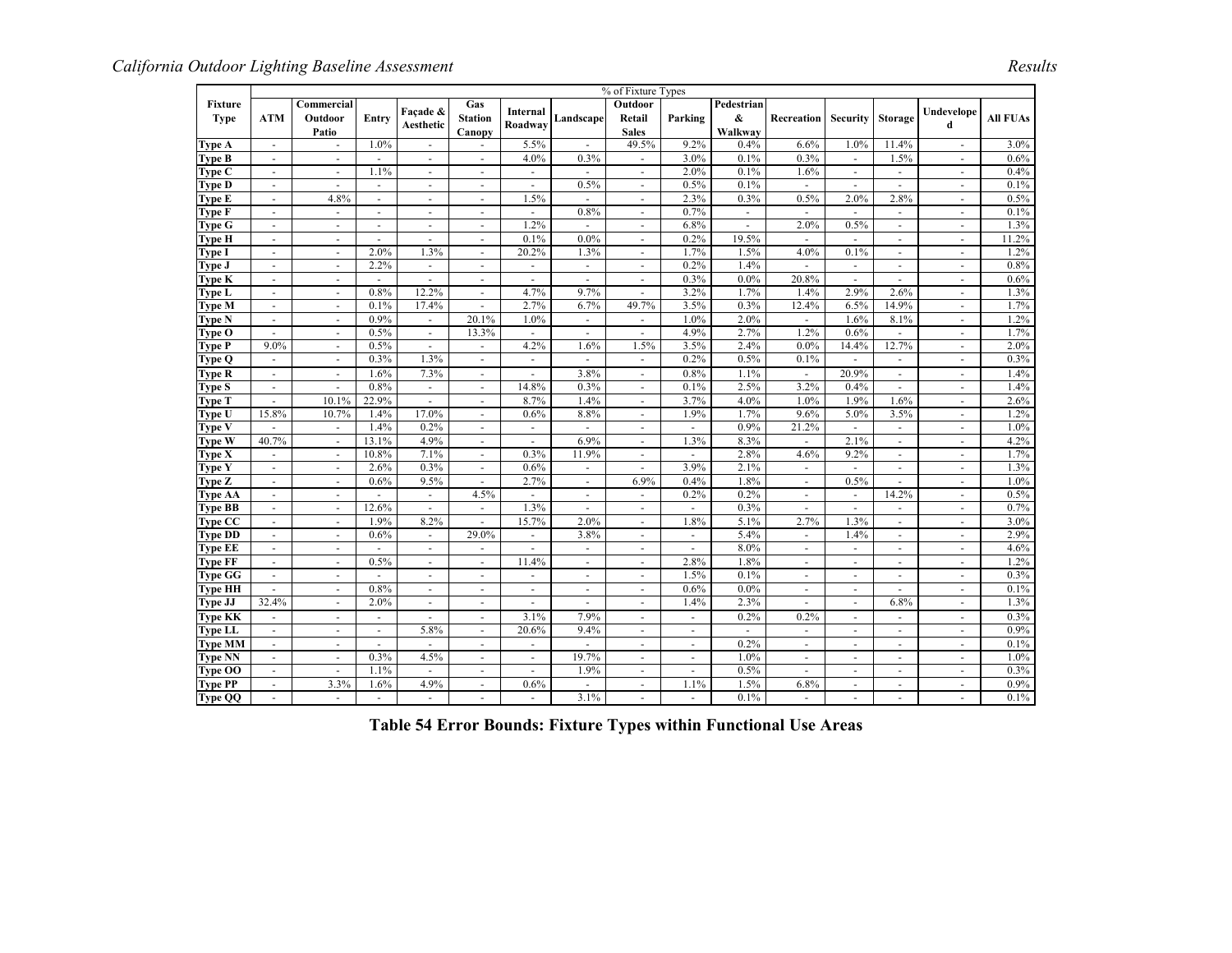## **Lighting Controls**

Table 55 below provides the type of lighting controls utilized by each functional use area. The totals at the bottom summarize the estimated use of each type for all commercial sites throughout the state. Of the total lit outdoor area, only 13.4% percent is controlled manually. The totals also document the frequent use of time clocks and photocells. There is some overlap in these numbers which results in a sum of the percentages exceeding 100%. This overlap results from the use of multiple methods, such as the combined system of a photocell and a time clock, a commonly reported method of control. The photocell activates the lights in the evening and the time clock turns the lights off after business hours late in the night. This strategy contributes to the sharp reduction in the load shape after midnight reported in Figure 2.

|                           | % of FUAs       |                          |                 |                              |                  |                              |               |  |  |  |
|---------------------------|-----------------|--------------------------|-----------------|------------------------------|------------------|------------------------------|---------------|--|--|--|
| <b>FUA</b>                | Manual          |                          |                 | <b>Time Clock</b>            | <b>Photocell</b> |                              | <b>Sample</b> |  |  |  |
|                           | <b>Estimate</b> | Error<br><b>Bound</b>    | <b>Estimate</b> | <b>Error</b><br><b>Bound</b> | <b>Estimate</b>  | <b>Error</b><br><b>Bound</b> | <b>Size</b>   |  |  |  |
| ATM                       | 26.8%           | 38.9%                    | 56.0%           | 43.9%                        | 90.8%            | 16.1%                        | 5             |  |  |  |
| Commercial Outdoor Patio  | 100.0%          |                          |                 |                              |                  |                              | 3             |  |  |  |
| Entry                     | 29.0%           | 12.5%                    | 56.4%           | 12.7%                        | 27.6%            | 10.6%                        | 71            |  |  |  |
| Façade & Aesthetic        | 12.0%           | 13.7%                    | 59.4%           | 17.3%                        | 43.8%            | 17.5%                        | 35            |  |  |  |
| <b>Gas Station Canopy</b> | 2.2%            | 3.1%                     | 72.4%           | 31.7%                        | 25.4%            | 31.2%                        | 7             |  |  |  |
| Internal Roadway          | 8.8%            | 10.6%                    | 47.3%           | 16.1%                        | 47.6%            | 16.1%                        | 37            |  |  |  |
| Landscape                 | 7.1%            | 6.7%                     | 65.3%           | 14.2%                        | 45.2%            | 15.4%                        | 46            |  |  |  |
| Outdoor Retail Sales      | 17.3%           | 27.2%                    | 55.8%           | 41.4%                        | 26.9%            | 37.7%                        | 4             |  |  |  |
| Parking                   | $6.2\%$         | 4.1%                     | 52.4%           | $7.0\%$                      | 51.9%            | 7.1%                         | 221           |  |  |  |
| Pedestrian & Walkway      | 14.3%           | 5.9%                     | 51.9%           | 7.5%                         | 37.3%            | $7.0\%$                      | 201           |  |  |  |
| Recreation                | 66.1%           | 17.9%                    | 21.8%           | 15.2%                        | 19.6%            | 14.9%                        | 25            |  |  |  |
| Security                  | 8.3%            | 6.8%                     | 49.3%           | 11.3%                        | 48.0%            | 11.2%                        | 91            |  |  |  |
| Storage                   | 3.6%            | 5.9%                     | 38.8%           | 17.2%                        | 57.5%            | 17.3%                        | 31            |  |  |  |
| Undeveloped               |                 | $\overline{\phantom{a}}$ | 100.0%          |                              |                  |                              |               |  |  |  |
| All FUAs                  | 13.4%           | 2.9%                     | 51.5%           | $3.8\%$                      | 43.5%            | 3.7%                         | 778           |  |  |  |

**Table 55: Control Types by Functional Use Areas** 

## **Glare Ratios and Lighting Trespass**

The Illuminating Engineering Society of North America defines glare as "the sensation produced by luminance within the visual field that is sufficiently greater than the luminance to which the eyes are adapted, so as to cause annoyance, discomfort, or loss in visual performance or visibility."<sup>19</sup> This loss of visual performance can impact both safety (impaired visual capability of drivers), and security (inability to discern detail).

Table 56 displays the percentage of sites within glare ratio ranges. Surveyors were asked to gather data on the most offending fixture (in terms of glare) noticeable to them. This measurement is a ratio of the direct light meter reading divided by the reflected meter reading per the methodology presented in the Data Collection section. Therefore, the glare intensifies with increases in the glare reading. Overall, 22.3% of sites had glare ratios of above 20.

<sup>1</sup> 19 RP-20-98, Illuminating Engineering Society of North America (IESNA)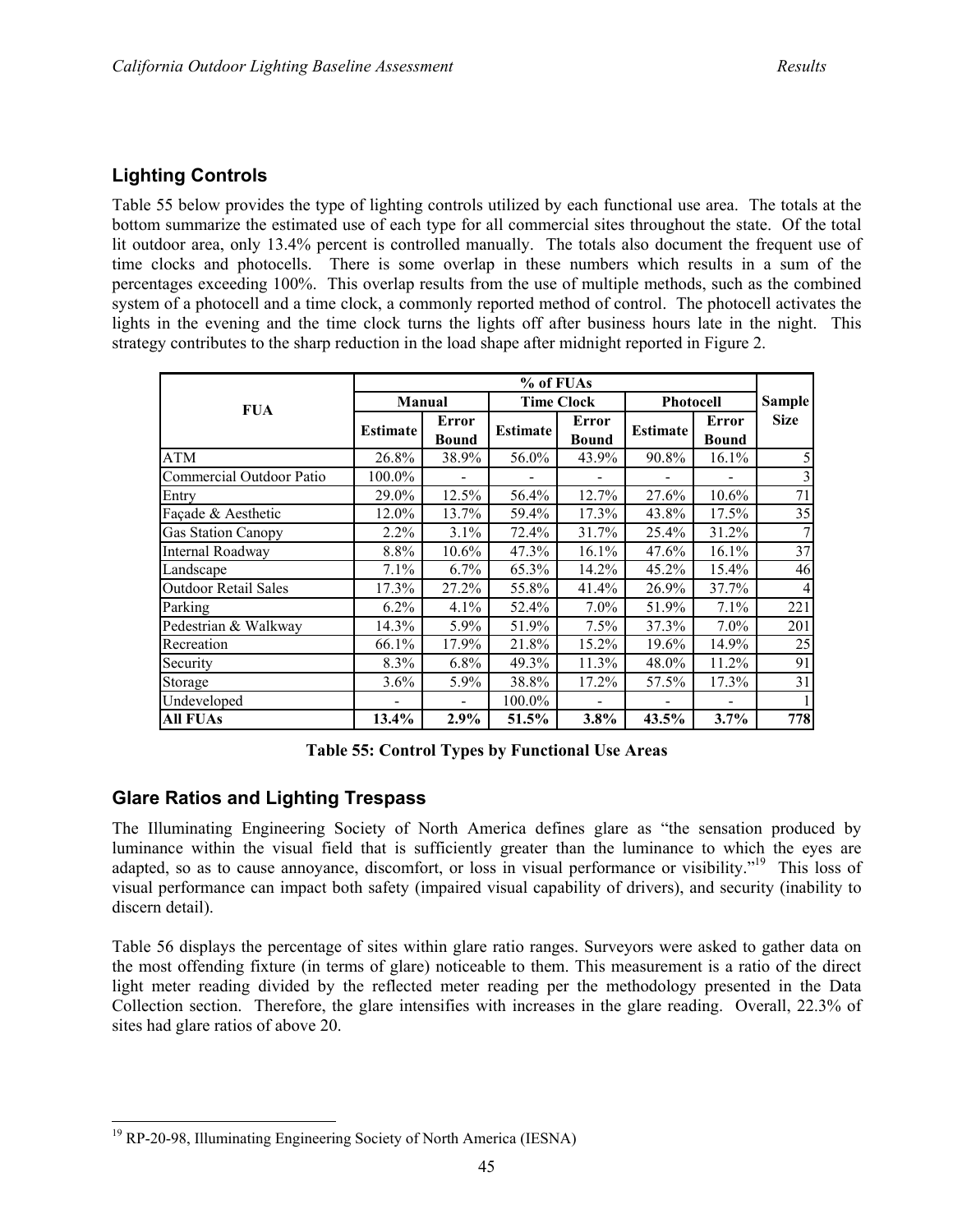|                             |                              |           | % of Sites               |                          |                          |                          | <b>Sample</b>  |
|-----------------------------|------------------------------|-----------|--------------------------|--------------------------|--------------------------|--------------------------|----------------|
| <b>Building Type</b>        | $> 0$ to 3.99                | 4 to 7.99 | 8 to 11.99               | 12 to 15.99              | 16 to 19.99              | > 20                     | <b>Size</b>    |
| Apartments and Condominiums | 16.6%                        | 33.6%     | 16.9%                    | 19.2%                    | 9.9%                     | 3.9%                     | 13             |
| Assembly                    | 12.3%                        | 32.2%     |                          |                          | 0.4%                     | 55.1%                    | 9              |
| Full Service Restaurant     | 41.4%                        | -         | 8.4%                     |                          | 4.8%                     | 45.3%                    | $\tau$         |
| Grocery                     | $\qquad \qquad \blacksquare$ | -         |                          | 37.8%                    | 62.2%                    | $\overline{\phantom{a}}$ | 2              |
| Hospital                    | 14.2%                        | 71.2%     | $\overline{\phantom{a}}$ |                          | $0.9\%$                  | 13.7%                    | 8              |
| Hotel                       | 61.4%                        | 38.6%     |                          |                          | ٠                        |                          | 2              |
| Industrial                  | 25.9%                        | 5.1%      | 23.6%                    | 19.4%                    | 0.1%                     | 25.9%                    | 20             |
| Large Office                | 26.0%                        | 31.7%     | 20.2%                    | 17.9%                    |                          | 4.2%                     | 21             |
| Large Retail                | 51.3%                        | 19.1%     | 5.1%                     | 8.5%                     | $\overline{\phantom{0}}$ | 16.0%                    | 13             |
| Large Schools               | 60.0%                        | 40.0%     |                          |                          | ۰                        |                          | $\overline{2}$ |
| Recreation                  | 57.4%                        |           |                          | 18.3%                    | 24.3%                    | $\blacksquare$           | 3              |
| Small Office                | 32.3%                        | 20.5%     | 7.4%                     | 8.4%                     | 5.7%                     | 25.8%                    | 83             |
| Small Retail                | 30.3%                        | 1.8%      | 32.3%                    | 17.7%                    | 2.7%                     | 15.2%                    | 32             |
| Small School                | 19.3%                        | 0.6%      |                          | ۰                        | 48.1%                    | 32.0%                    | 5              |
| University                  | 0.3%                         | 8.8%      |                          | $0.5\%$                  |                          | 90.4%                    | 8              |
| Warehouse                   | 5.9%                         | 28.6%     | 26.5%                    | $\overline{\phantom{a}}$ | ٠                        | 39.0%                    | 13             |
| <b>All Building Types</b>   | 29.5%                        | 18.2%     | 13.7%                    | 10.8%                    | 5.6%                     | 22.3%                    | 241            |

## **Table 56: Glare Ratio**

|                                | % of Sites    |                          |       |                        |       |       |  |  |  |  |  |
|--------------------------------|---------------|--------------------------|-------|------------------------|-------|-------|--|--|--|--|--|
| <b>Building Type</b>           |               |                          |       |                        | 16 to |       |  |  |  |  |  |
|                                | $> 0$ to 3.99 | 4 to 7.99                |       | 8 to 11.99 12 to 15.99 | 19.99 | > 20  |  |  |  |  |  |
| Apartments and Condominiums    | 23.9%         | 22.3%                    | 20.2% |                        | 19.9% | 22.9% |  |  |  |  |  |
| Assembly                       | 15.5%         | 29.1%                    |       |                        | 0.7%  | 31.5% |  |  |  |  |  |
| <b>Full Service Restaurant</b> | 37.7%         |                          | 14.4% | Ĭ.                     | 8.6%  | 44.4% |  |  |  |  |  |
| Grocery                        |               |                          |       | 54.7%                  |       | 54.7% |  |  |  |  |  |
| Hospital                       | 10.8%         |                          | 0.6%  | 29.1%                  |       | 24.8% |  |  |  |  |  |
| Hotel                          | 55.1%         | 55.1%                    |       |                        |       |       |  |  |  |  |  |
| Industrial                     | 16.3%         | $6.0\%$                  | 18.7% | ٠                      | 0.1%  | 22.0% |  |  |  |  |  |
| Large Office                   | 14.2%         | 22.1%                    | 19.5% | 20.4%                  | 6.9%  | 5.0%  |  |  |  |  |  |
| Large Retail                   | 27.8%         | 4.9%                     | 24.2% | 15.5%                  |       | 18.9% |  |  |  |  |  |
| Large Schools                  | 55.8%         |                          |       |                        |       | 55.8% |  |  |  |  |  |
| Recreation                     | 49.4%         |                          |       |                        | 38.7% | 30.9% |  |  |  |  |  |
| Small Office                   | 10.1%         | 7.6%                     | 5.0%  | 6.4%                   | 4.3%  | 10.4% |  |  |  |  |  |
| Small Retail                   | 12.3%         | 14.8%                    | 17.7% | 12.4%                  | 9.8%  | 15.0% |  |  |  |  |  |
| Small School                   |               | $\overline{\phantom{0}}$ | ۰     |                        | ۰     |       |  |  |  |  |  |
| University                     |               | 0.7%                     | 16.2% | 0.9%                   |       | 16.7% |  |  |  |  |  |
| Warehouse                      | 9.4%          | 25.0%                    | 14.6% |                        | 0.3%  | 26.8% |  |  |  |  |  |
| <b>All Building Types</b>      | 5.6%          | 4.8%                     | 4.6%  | 4.0%                   | 2.7%  | 6.5%  |  |  |  |  |  |

**Table 57 Error Bounds: Glare Ratio**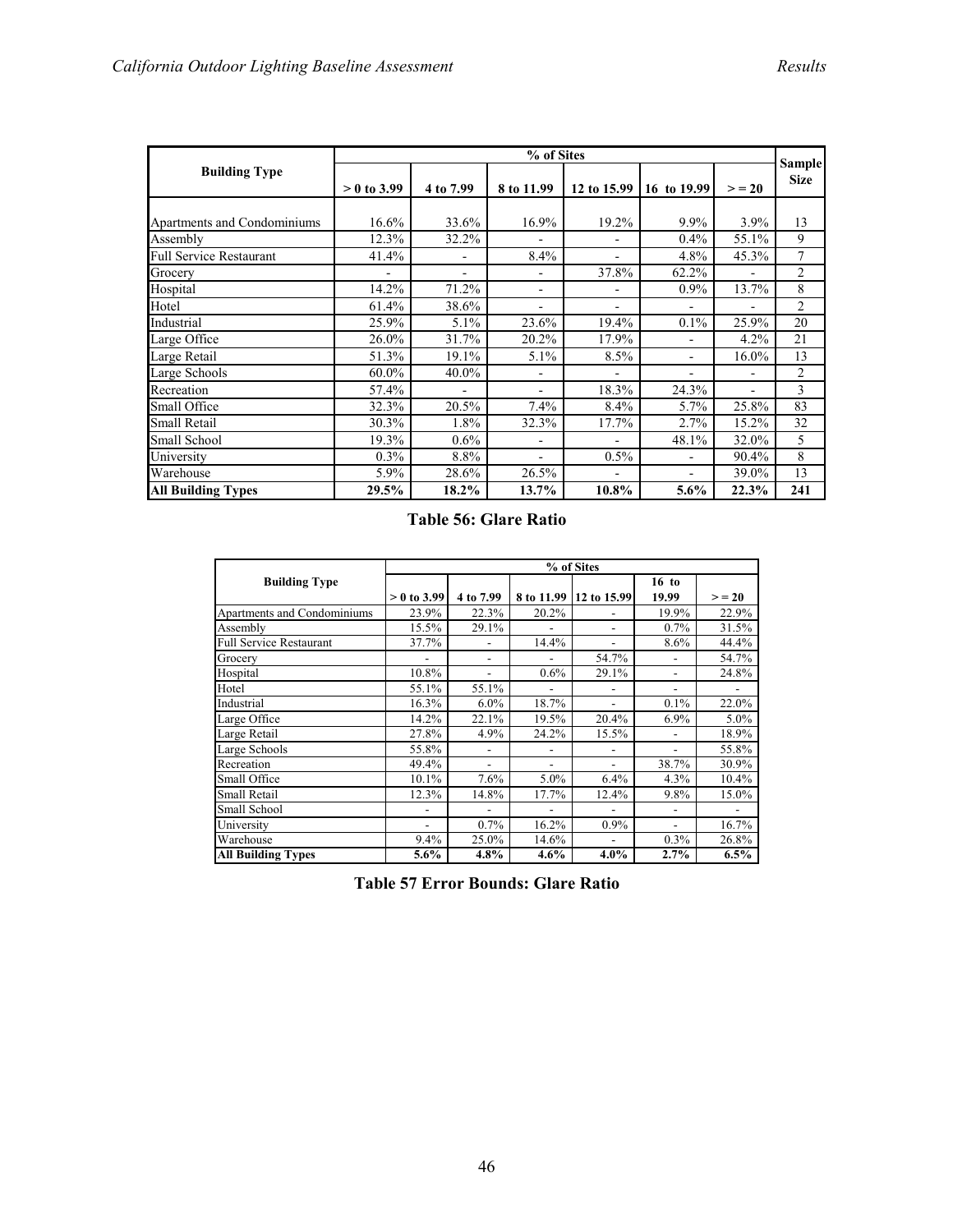Table 58 displays the percentage of sites within glare ratio ranges displayed by the measurement location. A large number of measurements taken from parking lots (23.5%) register a glare ratio of greater than 20.

|                       | % of Sites |           |                          |          |                           |          |                       |  |  |
|-----------------------|------------|-----------|--------------------------|----------|---------------------------|----------|-----------------------|--|--|
| FUA                   | 1 to 3.99  | 4 to 7.99 | 8 to 11.99               |          | 12 to 15.99   16 to 19.99 | $> = 20$ | Sample<br><b>Size</b> |  |  |
| <b>Building Entry</b> | $26.1\%$   | 40.9%     | $2.9\%$                  |          | $0.2\%$                   | 29.8%    | 18                    |  |  |
| Parking               | 23.9%      | 18.0%     | 17.8%                    | $10.0\%$ | $6.8\%$                   | 23.5%    | 160                   |  |  |
| Pedastrian / Walkway  | 25.9%      | 22.2%     | $6.2\%$                  | 24.4%    | $5.6\%$                   | 15.7%    | 31                    |  |  |
| Property Edge         | 61.9%      | $2.2\%$   | $4.3\%$                  | 15.3%    | 2.9%                      | 13.3%    | 26                    |  |  |
| Site Entry / Exit     | 74.0%      | $1.4\%$   | $\overline{\phantom{a}}$ | ۰        |                           | 24.6%    | 6                     |  |  |
| <b>All FUAs</b>       | 29.5%      | 18.2%     | 13.7%                    | 10.8%    | $5.6\%$                   | 22.3%    | 241                   |  |  |

**Table 58: Glare Ratio by Measurement Location** 

|                       |           | % of Sites |            |                          |       |       |  |  |  |  |  |
|-----------------------|-----------|------------|------------|--------------------------|-------|-------|--|--|--|--|--|
| <b>FUA</b>            |           |            |            | 12 to                    | 16 to |       |  |  |  |  |  |
|                       | 1 to 3.99 | 4 to 7.99  | 8 to 11.99 | 15.99                    | 19.99 | > 20  |  |  |  |  |  |
| <b>Building Entry</b> | 22.9%     | $20.0\%$   | 12.7%      | 16.4%                    | 4.9%  | 21.1% |  |  |  |  |  |
| Parking               | 6.5%      | 4.7%       | 6.1%       | 4.9%                     | 2.5%  | 8.1%  |  |  |  |  |  |
| Pedastrian / Walkway  | 15.9%     | 17.4%      | 7.7%       | 16.5%                    | -     | 17.6% |  |  |  |  |  |
| <b>Property Edge</b>  | 19.7%     | 20.5%      | 8.8%       | 2.9%                     | 16.8% | 14.6% |  |  |  |  |  |
| Site Entry / Exit     | 37.2%     | 36.1%      | ۰          | $\overline{\phantom{a}}$ | ۰     | 35.4% |  |  |  |  |  |
| <b>All FUAs</b>       | $5.6\%$   | 4.8%       | 4.6%       | $4.0\%$                  | 2.7%  | 6.5%  |  |  |  |  |  |

**Table 59 Error Bounds: Glare Ratio by Measurement Location** 

Table 60 displays the percentage of sites within glare ratio ranges presented by lighting zone. Approximately 21% of sites having glare ratios of above 20 are located in lighting zone 1.

|                           | % of Sites    |           |            |             |             |       |                              |  |  |  |
|---------------------------|---------------|-----------|------------|-------------|-------------|-------|------------------------------|--|--|--|
| Zone                      | $> 0$ to 3.99 | 4 to 7.99 | 8 to 11.99 | 12 to 15.99 | 16 to 19.99 | > 20  | <b>Sample</b><br><b>Size</b> |  |  |  |
| Lighting Zone 1           | 13.2%         | 12.9%     | $6.5\%$    | 23.6%       | 22.7%       | 21.1% | 25                           |  |  |  |
| Lighting Zone 2           | 21.4%         | 18.5%     | 20.4%      | $9.5\%$     | $4.6\%$     | 25.7% | 69                           |  |  |  |
| Lighting Zone 3           | 37.3%         | 17.6%     | $11.0\%$   | $10.5\%$    | 2.8%        | 21.0% | 113                          |  |  |  |
| Lighting Zone 4           | 28.5%         | $25.1\%$  | 15.2%      | $4.4\%$     | $6.0\%$     | 20.8% | 34                           |  |  |  |
| <b>All Lighting Zones</b> | 29.5%         | 18.2%     | 13.7%      | 10.8%       | $5.6\%$     | 22.3% | 241                          |  |  |  |

| <b>Table 60: Glare Ratio by Lighting Zone</b> |  |  |  |  |
|-----------------------------------------------|--|--|--|--|
|-----------------------------------------------|--|--|--|--|

|                           |               | % of Sites |         |                        |         |       |  |  |  |
|---------------------------|---------------|------------|---------|------------------------|---------|-------|--|--|--|
| Zone                      |               |            |         |                        | 16 to   |       |  |  |  |
|                           | $> 0$ to 3.99 | 4 to 7.99  |         | 8 to 11.99 12 to 15.99 | 19.99   | > 20  |  |  |  |
| Lighting Zone 1           | $9.2\%$       | 11.6%      | 8.9%    | 15.0%                  | 16.5%   | 22.4% |  |  |  |
| Lighting Zone 2           | $9.6\%$       | $8.6\%$    | 8.8%    | 8.1%                   | $5.5\%$ | 12.2% |  |  |  |
| Lighting Zone 3           | 8.9%          | $7.2\%$    | $6.7\%$ | 5.4%                   | $2.7\%$ | 9.4%  |  |  |  |
| Lighting Zone 4           | 12.4%         | 13.0%      | 13.1%   | $10.2\%$               | $4.1\%$ | 14.4% |  |  |  |
| <b>All Lighting Zones</b> | $5.6\%$       | 4.8%       | $4.6\%$ | $4.0\%$                | 2.7%    | 6.5%  |  |  |  |

**Table 61 Error Bounds: Glare Ratio by Lighting Zone**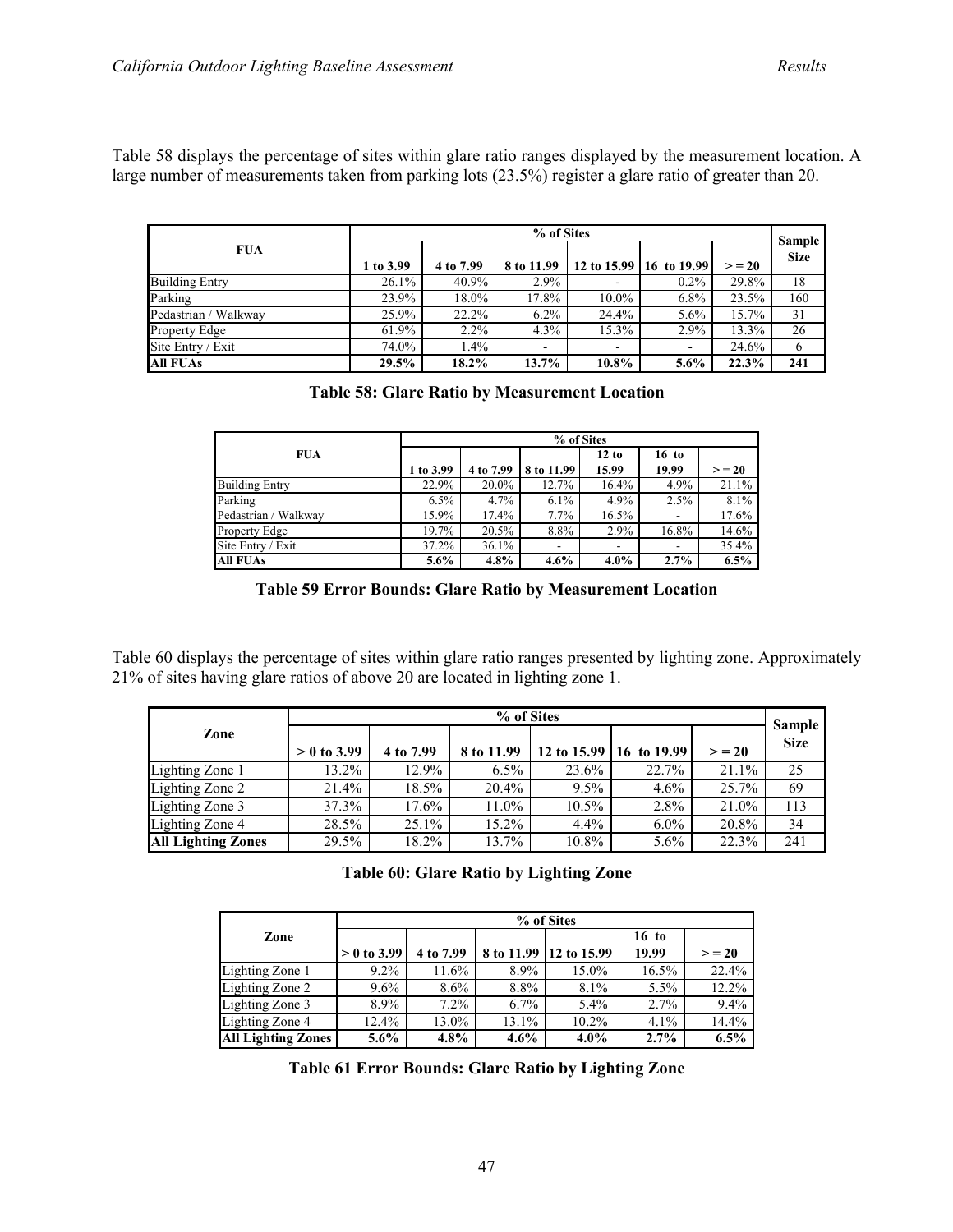Table 62 presents the percentage of sites within trespass ranges. Surveyors selected the area they felt had the greatest amount of light crossing the property line. From this point on the property line surveyors recorded the light levels. Overall, 21.2% of all building types have a trespass reading of greater than 1.0 FC, with 42.8% of hotels and 57.3% of restaurants falling in this range.

| <b>Building Type</b>           |         | $> 0$ to | $0.5$ to |           | 1.5 <sub>to</sub> |         | <b>Sample</b><br><b>Size</b> |
|--------------------------------|---------|----------|----------|-----------|-------------------|---------|------------------------------|
|                                | No Data | 0.49     | 0.99     | 1 to 1.49 | 1.99              | $>= 2$  |                              |
| Apartments and Condominiums    | 22.4%   | 31.4%    | 24.9%    | 17.9%     | 3.4%              |         | 15                           |
| Assembly                       | 24.5%   | 43.1%    | 10.7%    |           |                   | 21.7%   | 11                           |
| <b>Full Service Restaurant</b> |         | 42.7%    |          | 57.3%     |                   |         | 7                            |
| Grocery                        | 36.3%   | 39.6%    |          |           |                   | 24.1%   | 3                            |
| Hospital                       | 0.3%    | 85.7%    | $6.1\%$  |           |                   | 7.8%    | $8\,$                        |
| Hotel                          | $6.1\%$ | 19.7%    | 31.4%    |           | 42.8%             |         | $\overline{4}$               |
| Industrial                     | 44.2%   | 30.9%    | 4.0%     | 9.2%      | 8.6%              | 3.1%    | 31                           |
| Large Office                   | 37.7%   | 29.8%    | 9.9%     | 1.5%      | 13.7%             | 7.4%    | 26                           |
| Large Retail                   | 10.7%   | 43.6%    | 8.0%     | 13.4%     |                   | 24.3%   | 15                           |
| Large Schools                  |         | 100.0%   |          |           |                   |         | $\overline{c}$               |
| Recreation                     | 4.9%    | 20.3%    | 13.7%    |           |                   | 61.1%   | $\overline{7}$               |
| Small Office                   | 29.0%   | 43.0%    | 15.0%    | 7.7%      | 1.2%              | 4.2%    | 102                          |
| Small Retail                   | 27.9%   | 26.4%    | 20.6%    | 5.6%      |                   | 19.6%   | 42                           |
| Small School                   | 23.0%   | 52.3%    |          | 1.3%      | $\blacksquare$    | 23.3%   | 11                           |
| University                     | 32.2%   | 67.8%    |          |           | Ξ.                |         | $\mathfrak{Z}$               |
| Warehouse                      | 40.3%   | 37.3%    | 3.4%     | $9.3\%$   | 9.7%              |         | 16                           |
| <b>All Building Types</b>      | 27.8%   | 37.8%    | 13.1%    | $7.7\%$   | $3.9\%$           | $9.6\%$ | 303                          |

|  |  | Table 62: Trespass Measurements (FC) |
|--|--|--------------------------------------|
|--|--|--------------------------------------|

|                                | % of Sites     |          |          |           |                   |                              |  |
|--------------------------------|----------------|----------|----------|-----------|-------------------|------------------------------|--|
| <b>Building Type</b>           |                | $> 0$ to | $0.5$ to |           | 1.5 <sub>to</sub> |                              |  |
|                                | <b>No Data</b> | 0.49     | 0.99     | 1 to 1.49 | 1.99              | $>= 2$                       |  |
| Apartments and Condominiums    | 19.6%          | 22.1%    | 23.7%    | 18.9%     | 5.6%              |                              |  |
| Assembly                       | 25.6%          | 29.9%    | 12.9%    |           |                   | 30.0%                        |  |
| <b>Full Service Restaurant</b> |                | 38.0%    |          | 38.0%     | -                 |                              |  |
| Grocery                        | 47.0%          | 48.5%    |          |           |                   | 36.9%                        |  |
| Hospital                       | 0.6%           | 18.5%    | 10.8%    |           |                   | 13.6%                        |  |
| Hotel                          | 11.0%          | 31.3%    | 43.1%    |           | 48.2%             | $\qquad \qquad \blacksquare$ |  |
| Industrial                     | 18.2%          | 16.5%    | 5.2%     | 12.1%     | 8.8%              | 5.1%                         |  |
| Large Office                   | 19.9%          | 19.2%    | 11.7%    | 2.5%      | 13.5%             | 7.3%                         |  |
| Large Retail                   | 16.6%          | 26.0%    | 9.4%     | 16.0%     |                   | 18.0%                        |  |
| Large Schools                  |                |          |          |           |                   |                              |  |
| Recreation                     | 7.5%           | 31.2%    | 22.6%    |           |                   | 38.9%                        |  |
| Small Office                   | $9.8\%$        | 9.7%     | 6.8%     | 4.6%      | 1.4%              | 3.7%                         |  |
| <b>Small Retail</b>            | 13.5%          | 12.8%    | 14.0%    | $7.0\%$   |                   | 14.2%                        |  |
| Small School                   | 34.0%          | 42.1%    |          | 2.4%      |                   | 34.3%                        |  |
| University                     | 38.3%          | 38.3%    |          |           |                   |                              |  |
| Warehouse                      | 28.0%          | 24.1%    | 5.7%     | 11.5%     | 12.5%             |                              |  |
| <b>All Building Types</b>      | 5.5%           | 5.7%     | 4.1%     | 3.1%      | 2.3%              | 3.8%                         |  |

**Table 63 Error Bounds: Trespass Reading**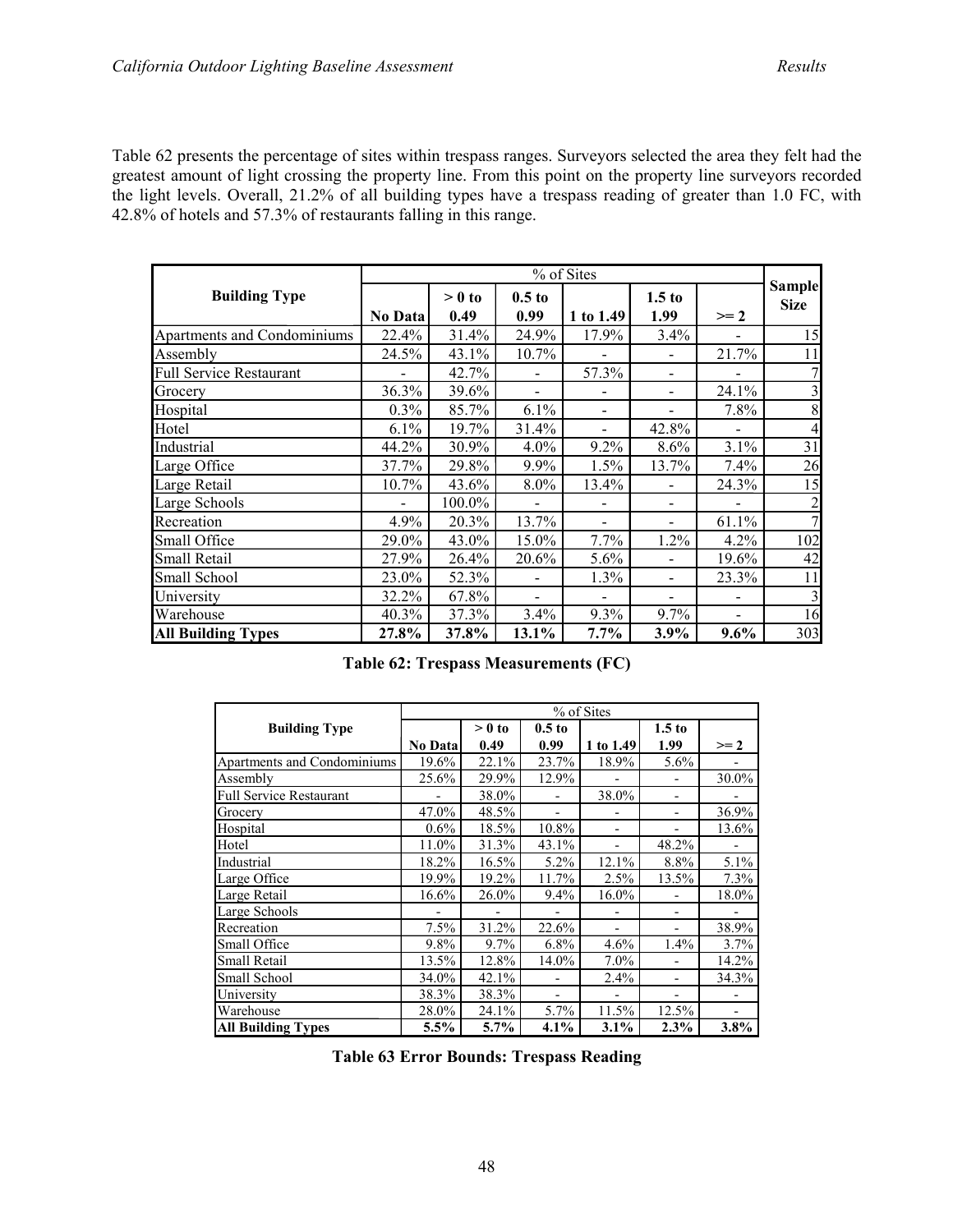| Zone                      | % of Sites     |               |                        |         |                        |          |             |  |
|---------------------------|----------------|---------------|------------------------|---------|------------------------|----------|-------------|--|
|                           | <b>No Data</b> | $> 0$ to 0.49 | $0.5 \text{ to } 0.99$ | to 1.49 | $1.5 \text{ to } 1.99$ | $>= 2$   | <b>Size</b> |  |
| Lighting Zone 1           | 14.8%          | 48.3%         | $1.7\%$                | 20.5%   |                        | $4.6\%$  | 31          |  |
| Lighting Zone 2           | 16.9%          | 38.0%         | 14.9%                  | $8.2\%$ | 4.7%                   | $17.3\%$ | 78          |  |
| Lighting Zone 3           | 23.8%          | 41.1%         | $16.9\%$               | $6.8\%$ | $3.1\%$                | 8.3%     | 141         |  |
| Lighting Zone 4           | 52.8%          | 28.1%         | $1.0\%$                | $4.4\%$ | $8.2\%$                | $5.5\%$  | 50          |  |
| <b>All Lighting Zones</b> | 25.8%          | 38.9%         | 13.5%                  | $7.9\%$ | $4.0\%$                | $9.9\%$  | 300         |  |

Table 64 indicates that 95.4% of sites in Lighting Zone 1 have a trespass reading less than 1.5.

#### **Table 64: Trespass Reading by Zone**

| Zone                      | % of Sites |               |                 |           |             |        |  |  |
|---------------------------|------------|---------------|-----------------|-----------|-------------|--------|--|--|
|                           | No Data    | $> 0$ to 0.49 | $0.5$ to $0.99$ | 1 to 1.49 | 1.5 to 1.99 | $>= 2$ |  |  |
| Lighting Zone 1           | 13.7%      | 20.6%         | 11.6%           | 16.6%     |             | 7.5%   |  |  |
| Lighting Zone 2           | 9.6%       | 11.1%         | 8.8%            | $6.2\%$   | $6.8\%$     | 9.3%   |  |  |
| Lighting Zone 3           | $7.4\%$    | 8.5%          | $6.5\%$         | 4.3%      | 2.3%        | 5.6%   |  |  |
| Lighting Zone 4           | 13.1%      | 11.3%         | $1.7\%$         | $5.0\%$   | $7.0\%$     | 5.6%   |  |  |
| <b>All Lighting Zones</b> | $5.3\%$    | 5.7%          | $4.2\%$         | $3.2\%$   | 2.4%        | 3.9%   |  |  |

**Table 65 Error Bounds: Trespass Reading by Zone** 

## **Subjective Assessments**

Table 66 displays the results of the site users (including the surveyors) who answered the Nighttime Subjective Lighting Evaluation (Appendix B). The lighting was considered comfortable by 70.6% of respondents. Over 50% of respondents find security lighting to be adequate. When asked to compare site lighting to lighting at similar areas, over 55% concluded that lighting at other similar sites are about the same, and 43% of respondents considered university lighting worse than lighting at similar areas.

|                                | % of Respondents |                      |                  |         |                                                        |               |                              |  |  |
|--------------------------------|------------------|----------------------|------------------|---------|--------------------------------------------------------|---------------|------------------------------|--|--|
| <b>Building Types</b>          | Lighting is      | A good<br>example of | Able to tell the |         | Site lighting compared to lighting at<br>similar areas |               | <b>Sample</b><br><b>Size</b> |  |  |
|                                | Comfortable      | security<br>lighting | color of things  | Worse   | <b>Same</b>                                            | <b>Better</b> |                              |  |  |
| Apartments and Condominiums    | 75.0%            | 50.0%                | 95.8%            | 33.3%   | 54.2%                                                  | 12.5%         | 24                           |  |  |
| Assembly                       | 66.7%            | 53.3%                | 86.7%            | 40.0%   | 60.0%                                                  |               | 15                           |  |  |
| <b>Full Service Restaurant</b> | 55.6%            | 55.6%                | 88.9%            | 22.2%   | 66.7%                                                  | 11.1%         | 9                            |  |  |
| Grocery                        | 60.0%            | 40.0%                | 40.0%            | 20.0%   | 80.0%                                                  |               | 5                            |  |  |
| Hospital                       | 75.0%            | 87.5%                | 62.5%            | 25.0%   | 50.0%                                                  | 25.0%         | 8                            |  |  |
| Hotel                          | 100.0%           | 100.0%               | 80.0%            | ٠       | 100.0%                                                 |               | 5                            |  |  |
| Industrial                     | 66.0%            | 46.8%                | 83.0%            | 31.9%   | 46.8%                                                  | 19.1%         | 47                           |  |  |
| Large Office                   | 87.5%            | 62.5%                | 81.3%            | 6.3%    | 59.4%                                                  | 25.0%         | 32                           |  |  |
| Large Retail                   | 90.5%            | 85.7%                | 85.7%            | $9.5\%$ | 33.3%                                                  | 57.1%         | 21                           |  |  |
| Large Schools                  | 50.0%            | 50.0%                | 100.0%           | ۰       | 100.0%                                                 |               | $\overline{c}$               |  |  |
| Recreation                     | 77.8%            | 77.8%                | 88.9%            | 11.1%   | 88.9%                                                  |               | 9                            |  |  |
| Small Office                   | 73.5%            | 54.8%                | 81.9%            | 19.4%   | 64.5%                                                  | 13.5%         | 155                          |  |  |
| Small Retail                   | 63.1%            | 58.5%                | 81.5%            | 24.6%   | 58.5%                                                  | 15.4%         | 65                           |  |  |
| Small School                   | 84.6%            | 53.8%                | 76.9%            | 23.1%   | 38.5%                                                  | 15.4%         | 13                           |  |  |
| University                     | 50.0%            | 37.5%                | 87.5%            | 43.8%   | 56.3%                                                  |               | 16                           |  |  |
| Warehouse                      | 43.5%            | 43.5%                | 69.6%            | 26.1%   | 56.5%                                                  | 4.3%          | 23                           |  |  |

**Table 66: Subjective Response to Lighting at Site**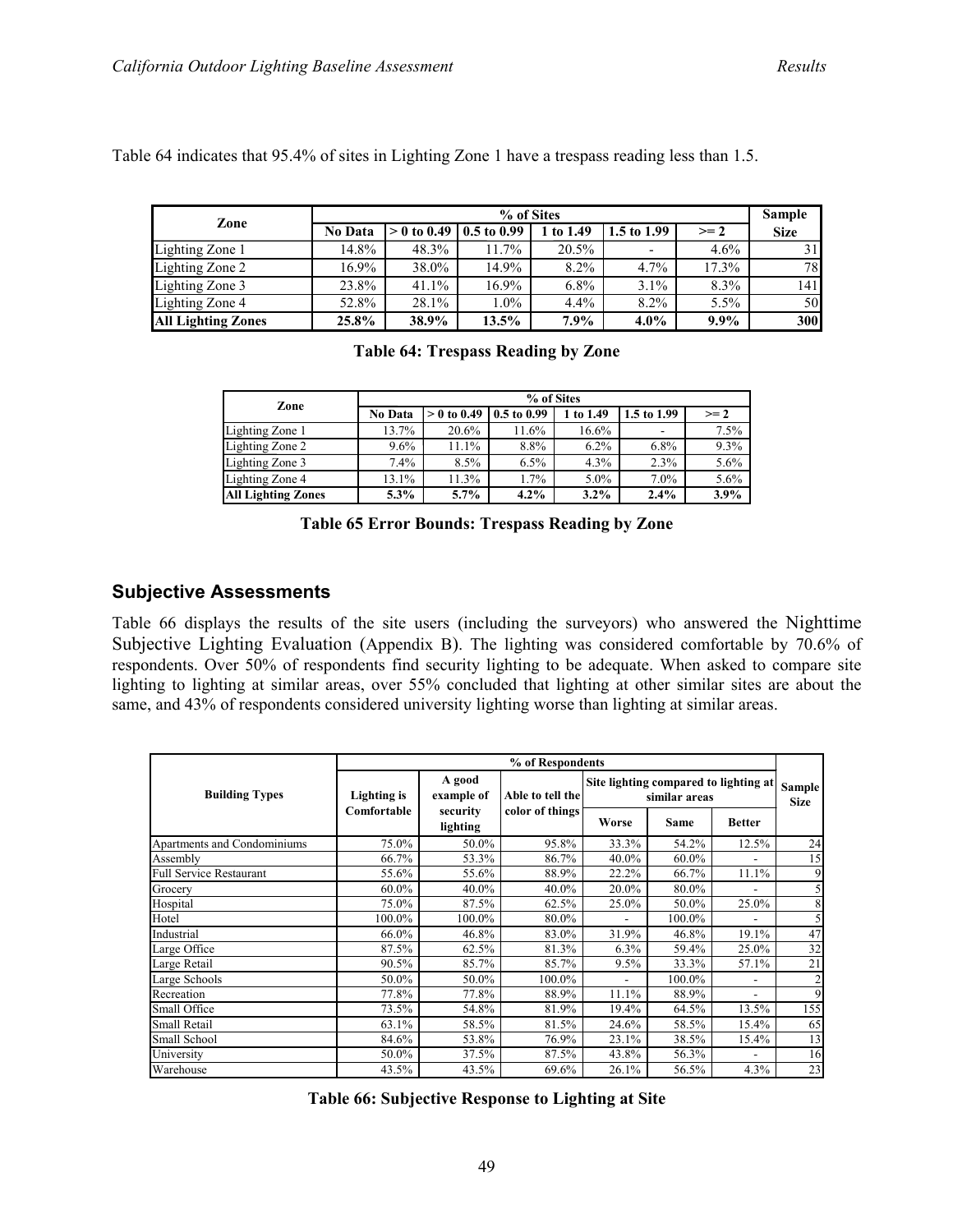|                                |            | <b>Lighting Adequacy</b> |                |              | <b>Glare Level</b> |                          | <b>Sample</b>  |
|--------------------------------|------------|--------------------------|----------------|--------------|--------------------|--------------------------|----------------|
| <b>Building Type</b>           | Inadequate | Adequate                 | More than      | <b>Not</b>   | Somewhat           | <b>Very</b>              | <b>Size</b>    |
|                                |            |                          | needed         | <b>Glary</b> | <b>Glary</b>       | <b>Glary</b>             |                |
| Apartments and Condominiums    | 40.0%      | 53.3%                    | 6.7%           | 73.3%        | 20.0%              | 6.7%                     | 15             |
| Assembly                       | 40.0%      | 60.0%                    |                | 50.0%        | 50.0%              |                          | 10             |
| <b>Full Service Restaurant</b> | 14.3%      | 85.7%                    | $\blacksquare$ | 57.1%        | 42.9%              | $\overline{\phantom{a}}$ |                |
| Grocery                        |            | 100.0%                   |                | 66.7%        | 33.3%              | $\overline{\phantom{a}}$ |                |
| Hospital                       | 12.5%      | 87.5%                    | ۰              | 62.5%        | 37.5%              | $\overline{\phantom{a}}$ | 8              |
| Hotel                          | 25.0%      | 50.0%                    | 25.0%          | 100.0%       |                    |                          | $\overline{4}$ |
| Industrial                     | 41.9%      | 51.6%                    | 6.5%           | 56.7%        | 40.0%              | 3.3%                     | 31             |
| Large Office                   | 20.0%      | 76.0%                    | $4.0\%$        | $60.0\%$     | 40.0%              |                          | 25             |
| Large Retail                   | 6.7%       | 73.3%                    | 20.0%          | 66.7%        | 33.3%              | $\overline{\phantom{a}}$ | 15             |
| Large Schools                  |            | 100.0%                   |                | 50.0%        | 50.0%              | $\overline{\phantom{a}}$ | $\overline{2}$ |
| Recreation                     | 28.6%      | 71.4%                    |                | 14.3%        | 85.7%              | $\blacksquare$           | $\tau$         |
| Small Office                   | 25.5%      | 72.4%                    | $2.0\%$        | 66.3%        | 29.6%              | 4.1%                     | 98             |
| Small Retail                   | 26.2%      | 61.9%                    | 11.9%          | 56.1%        | 41.5%              | 2.4%                     | 42             |
| Small School                   | 20.0%      | 80.0%                    |                | 40.0%        | 60.0%              |                          | 5              |
| University                     |            | 100.0%                   | $\overline{a}$ | 50.0%        | 37.5%              | 12.5%                    | 8              |
| Warehouse                      | 42.9%      | 57.1%                    |                | 28.6%        | 71.4%              |                          | 14             |
| <b>All Building Types</b>      | $26.2\%$   | 68.7%                    | $5.1\%$        | 59.2%        | 38.0%              | 2.7%                     | 294            |

**Table 67: Surveyor Assessment of Lighting Adequacy and Glare Levels** 

Table 68 presents the findings of Table 67 by lighting zone.

|                           | % of Sites |                          |                     |                    |                   |                   |  |  |  |
|---------------------------|------------|--------------------------|---------------------|--------------------|-------------------|-------------------|--|--|--|
| Zone                      |            | <b>Lighting Adequacy</b> |                     | <b>Glare Level</b> |                   |                   |  |  |  |
|                           | Inadequate | Adequate                 | More than<br>needed | <b>Not Glary</b>   | Somewhat<br>Glary | <b>Very Glary</b> |  |  |  |
| Lighting Zone 1           | 36.7%      | $60.0\%$                 | 3.3%                | 53.3%              | 43.3%             | 3.3%              |  |  |  |
| Lighting Zone 2           | 24.7%      | 70.1%                    | $5.2\%$             | 65.8%              | 30.3%             | $3.9\%$           |  |  |  |
| Lighting Zone 3           | 21.9%      | 74.5%                    | 3.6%                | $60.6\%$           | 38.0%             | 1.5%              |  |  |  |
| Lighting Zone 4           | 34.0%      | 56.0%                    | $10.0\%$            | 49.0%              | 46.9%             | $4.1\%$           |  |  |  |
| <b>All Lighting Zones</b> | 26.2%      | 68.7%                    | $5.1\%$             | 59.2%              | 38.0%             | 2.7%              |  |  |  |

**Table 68: Surveyor Assessment of Lighting Adequacy and Glare Levels by Zone** 

Most of the site evaluations were conducted in the parking lots of the sites visited. While the parking lot lighting was not specifically addressed in the questionnaire, the quality of the parking lot lighting would clearly have a strong influence on a user's impression of the site. For this reason, Table 69 presents the results of the questionnaire by parking lot lamp type. For the sites using fluorescent lighting in the parking lot, 85.7% of respondents find the site lighting to be comfortable and also a good example of security lighting. The respondents at sites utilizing low pressure sodium lamps in the parking lot were more likely to answer no to the question regarding the ability to identify an object's color. Surprisingly, the percentage of respondents who considered the lighting quality at these sites to be about the same as similar areas, is roughly the same as for other lamp types.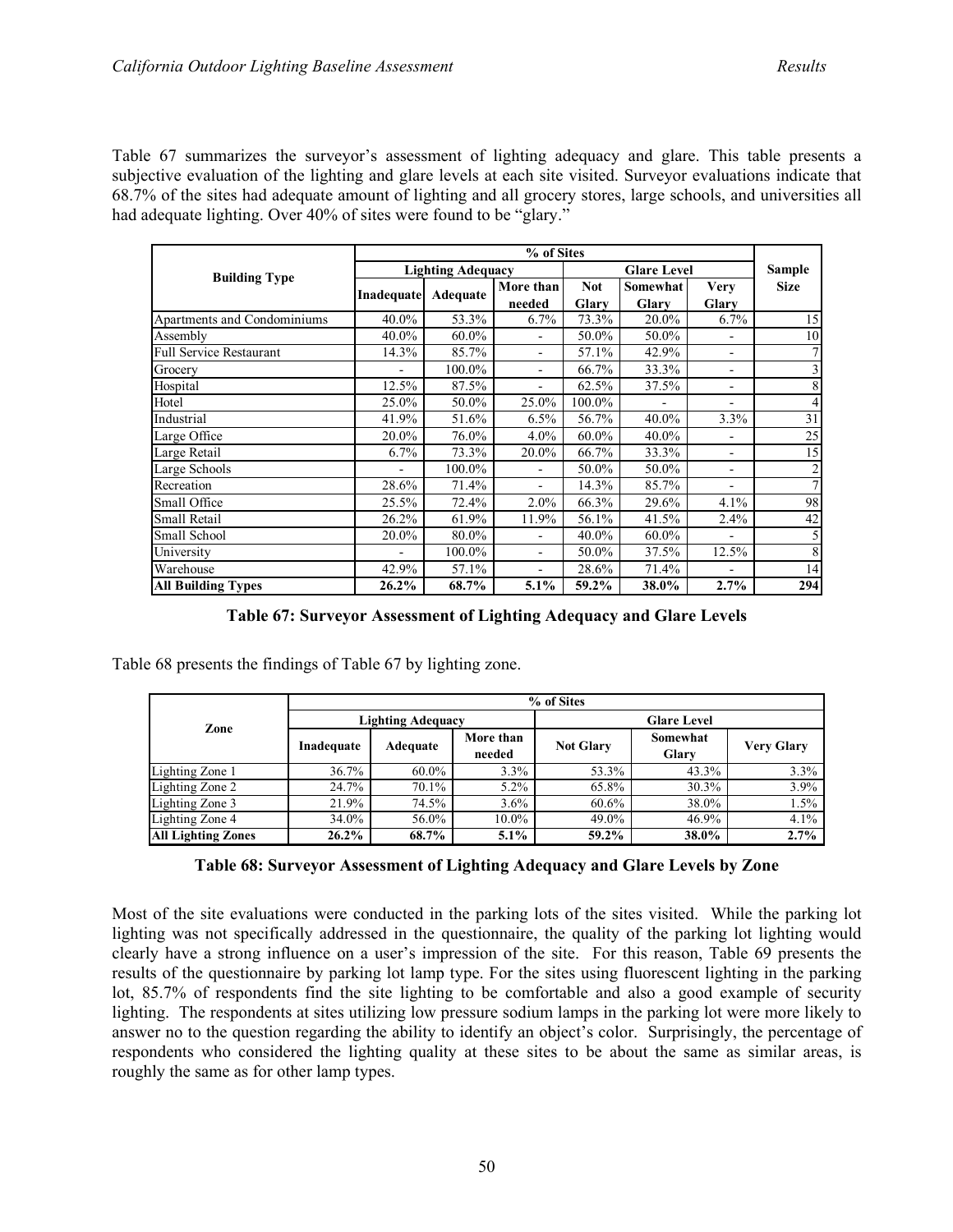|                     | % of Respondents   |                      |                              |                                                     |               |                       |     |  |  |  |
|---------------------|--------------------|----------------------|------------------------------|-----------------------------------------------------|---------------|-----------------------|-----|--|--|--|
| Lamp<br><b>Type</b> | <b>Lighting is</b> | A good<br>example of | Able to tell<br>the color of | Site lighting compared to lighting at similar areas |               | Sample<br><b>Size</b> |     |  |  |  |
|                     | <b>Comfortable</b> | security             | things                       | Worse                                               | <b>Better</b> |                       |     |  |  |  |
| <b>CFL</b>          | 55.6%              | 40.7%                | 92.6%                        | 40.7%                                               | 59.3%         | ۰                     | 27  |  |  |  |
| FL                  | 85.7%              | 85.7%                | 85.7%                        | 7.1%                                                | 85.7%         | $7.1\%$               | 14  |  |  |  |
| HAL                 | 63.3%              | 53.3%                | 83.3%                        | 23.3%                                               | 63.3%         | 13.3%                 | 30  |  |  |  |
| <b>HPS</b>          | 77.1%              | 66.8%                | 83.0%                        | 19.0%                                               | 58.1%         | 20.2%                 | 253 |  |  |  |
| <b>INC</b>          | 56.8%              | 38.6%                | 75.0%                        | 43.2%                                               | 50.0%         | 2.3%                  | 44  |  |  |  |
| <b>LPS</b>          | 64.3%              | 53.6%                | 42.9%                        | 28.6%                                               | 60.7%         | 7.1%                  | 28  |  |  |  |
| МH                  | 75.3%              | 59.1%                | 86.4%                        | 16.9%                                               | 61.7%         | 18.8%                 | 154 |  |  |  |
| MV                  | 65.2%              | 56.5%                | 78.3%                        | 28.3%                                               | 58.7%         | 13.0%                 | 46  |  |  |  |

**Table 69: Subjective Response to Parking Lamp Types** 

Table 70 illustrates the relationship of subjective impression and glare ratio to lamp wattages and to fixture type (cutoff or non-cutoff). The subjective impression (1 is best, 5 is worst) was determined by the site surveyor at the time of glare measurement. The subjective impression tends towards "worse" as the lamp wattage increases and when comparing non-cutoff to cutoff fixtures. Similarly, the glare ratio increases with increases in lamp wattage and the utilization of non-cutoff fixtures. Sites with incomplete glare data have been excluded. Sites with luminaire mounting heights less than 12 feet and sites utilizing non-HID lamps have also been excluded. Mercury vapor lamps are considered obsolete and were removed from the list. Therefore, this analysis evaluates only fixtures containing Metal Halide, and High Pressure Sodium lamps.

| Lamp Wattage Range |                                            | 100 to $<$ 250 | Lamp Wattage Range |                                            | 250 to 1000 |
|--------------------|--------------------------------------------|----------------|--------------------|--------------------------------------------|-------------|
| Cutoff             | <b>Total Sample</b>                        | 13             | Cutoff             | <b>Total Sample</b>                        | 37          |
| Subj. Impr.        | Number                                     | Percentage     | Subj. Impr. Number |                                            | Percentage  |
| SI <sub>1</sub>    | 3                                          | 23%            | SI <sub>1</sub>    | 4                                          | 11%         |
| SI <sub>2</sub>    | 6                                          | 46%            | SI <sub>2</sub>    | 13                                         | 35%         |
| SI <sub>3</sub>    | 4                                          | 31%            | SI <sub>3</sub>    | 12                                         | 32%         |
| SI <sub>4</sub>    |                                            | $0\%$          | SI <sub>4</sub>    | 6                                          | 16%         |
| SI <sub>5</sub>    |                                            | 0%             | SI <sub>5</sub>    | 2                                          | 5%          |
|                    | 13                                         | 100%           |                    | 37                                         | 100%        |
|                    | Average $SI = 2.08$<br>Average GR = $8.14$ |                |                    | Average $SI = 2.70$<br>Average GR = $9.75$ |             |

| ange                                                                        | 100 to $<$ 250 |  | Lamp Wattage Range | 250 to 1000         |            |
|-----------------------------------------------------------------------------|----------------|--|--------------------|---------------------|------------|
| al Sample                                                                   | 13             |  | <b>Cutoff</b>      | <b>Total Sample</b> | 37         |
| mber                                                                        | Percentage     |  | Subj. Impr.        | Number              | Percentage |
| 3                                                                           | 23%            |  | SI <sub>1</sub>    |                     | 11%        |
| 6                                                                           | 46%            |  | SI <sub>2</sub>    | 13                  | 35%        |
| $\overline{4}$                                                              | 31%            |  | SI <sub>3</sub>    | 12                  | 32%        |
| $\mathbf 0$                                                                 | 0%             |  | SI <sub>4</sub>    | 6                   | 16%        |
| $\mathbf{0}$                                                                | 0%             |  | SI <sub>5</sub>    | 2                   | 5%         |
| $\overline{13}$                                                             | 100%           |  |                    | 37                  | 100%       |
| $S = 2.08$<br>Average $SI = 2.70$<br>$\mathbf{a}$ $\mathbf{a}$ $\mathbf{a}$ |                |  |                    |                     |            |

| Lamp Wattage Range                          |                         | 100 to $<$ 250 | Lamp Wattage Range |                                             | 250 to 1000 |
|---------------------------------------------|-------------------------|----------------|--------------------|---------------------------------------------|-------------|
|                                             | Non-Cutoff Total Sample | 10             |                    | Non-Cutoff Total Sample                     | 22          |
| Subj. Impr.                                 | Number                  | Percentage     | Subj. Impr.        | Number                                      | Percentage  |
| SI <sub>1</sub>                             | 2                       | <b>20%</b>     | SI <sub>1</sub>    |                                             | 5%          |
| SI <sub>2</sub>                             | 3                       | 30%            | SI <sub>2</sub>    | 4                                           | 18%         |
| SI <sub>3</sub>                             |                         | 20%            | SI <sub>3</sub>    | 9                                           | 41%         |
| SI <sub>4</sub>                             | 3                       | 30%            | SI <sub>4</sub>    | 3                                           | 14%         |
| SI 5                                        |                         | 0%             | SI <sub>5</sub>    | 5                                           | 23%         |
|                                             | 10                      | 100%           |                    | 22                                          | 100%        |
| Average $SI = 2.60$<br>Average GR = $14.95$ |                         |                |                    | Average $SI = 3.32$<br>Average GR = $18.32$ |             |

**Table 70: Comparison of Subjective Impression to Lamp Wattage and Non-Cutoff Fixtures**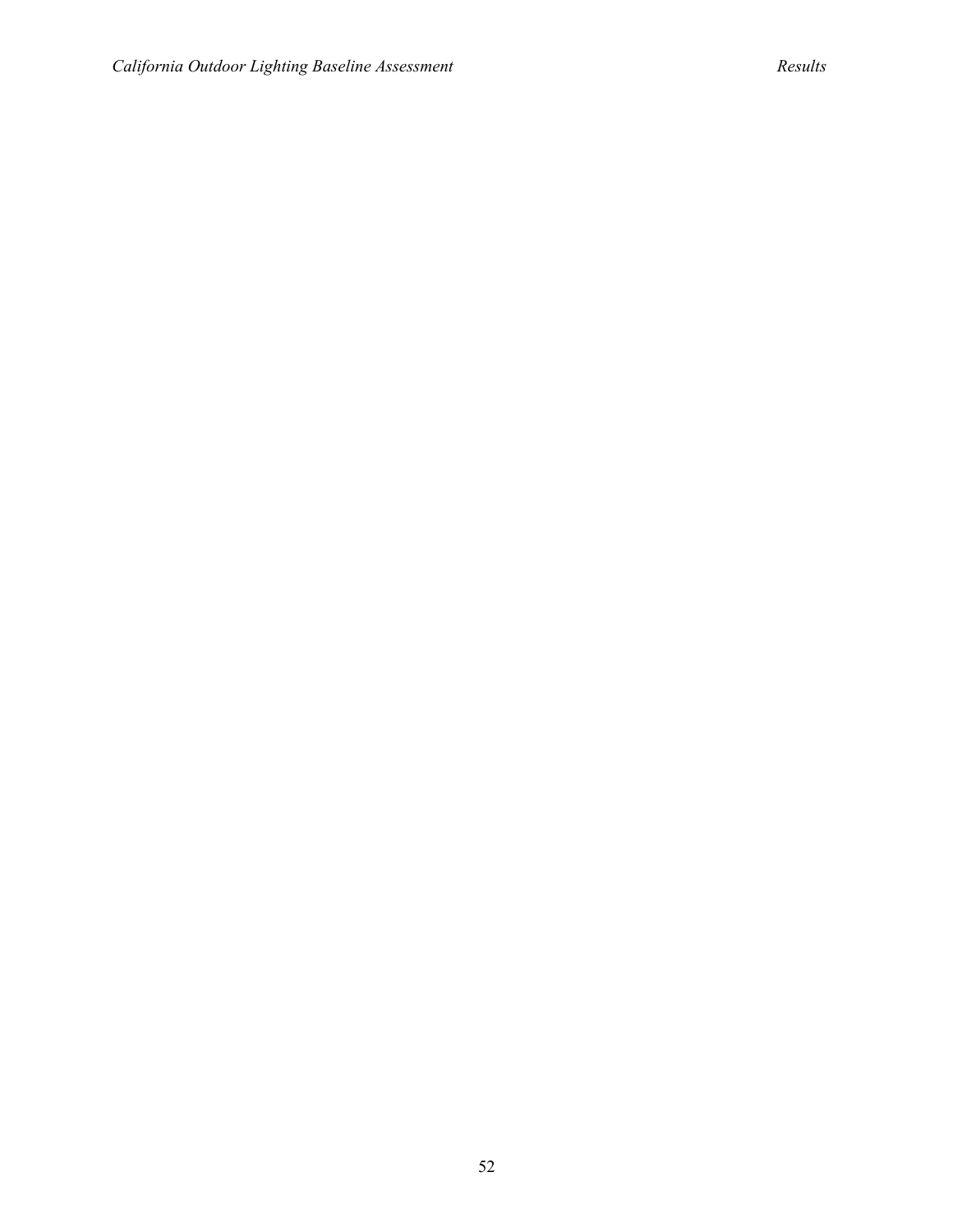# **Sample Design Methodology**

The first step in conducting the statewide outdoor lighting baseline assessment was to define the study target population and develop an appropriate sampling plan. The target population studied was the outdoor lighting associated with existing commercial, industrial and multi-tenant apartment buildings in California. To optimize the likely relative precision of statewide estimates of energy usage and other factors, a method was devised that would allow sampling of locations with large amounts of outdoor lighting with higher inclusion probabilities than locations with small amounts of outdoor lighting and at the same time would allow maintaining manageable travel distances between sites. Specifically, a proxy was defined for the amount of outdoor lighting associated with existing construction in small geographic areas of California to devise a stratified sampling plan.

Using the idea that the amount of outdoor lighting associated with existing commercial and industrial buildings in a geographic area is likely to be directly related to the amount of commercial activity in a geographic area, a stratified sampling plan was developed based on zip codes in California using measures of commercial activity by zip code.

Approximately 1000 telephone surveys were completed with building owners and property managers in order to develop a proxy for the amount of outdoor lighting at the site. This process was driven by the requirement to have a sample frame from which a sample was selected of buildings stratified by the amount of outdoor lighting at the building within each zip code sampling class. The 1000 surveys also serve as the mechanism for extrapolating the findings from the onsite data collection back to the population of existing commercial/industrial buildings in California.

# **Defining the Target Population**

The first step in conducting the initial market characterization was to define the study target population. The following list describes the various options that were considered in defining the target population:

- Exterior Building Lighting vs. Roadway Lighting and Billboard Lighting,
- □ Title 24 Building Standards vs. Title 20 Appliance Standards,
- $\Box$  New Buildings vs. Existing Buildings, and
- □ Constructed in Last Five Years vs. Last 1-2 years or last 10 years.

During the development of the project research plan, two options were considered for determining the study target population and the methodology that would be used to study each. Both options called for studying exterior building lighting and omitting roadway and billboard lighting. The first option, Option A, was an approach that would include only new construction in the study design, using F.W. Dodge new construction data as the population frame. The second option, Option B, was directed at establishing a baseline that could be used to assist in evaluating the impacts of revising Title 20 appliance standards, and to assist in reviewing possible Title 24 building codes aimed at commercial outdoor lighting. Because this study is intended to be a baseline study of existing outdoor lighting, Option B was selected for this study.

The target population studied is the outdoor lighting associated with all existing nonresidential buildings in California. The population includes both commercial and industrial buildings, as well as multi-tenant apartment buildings.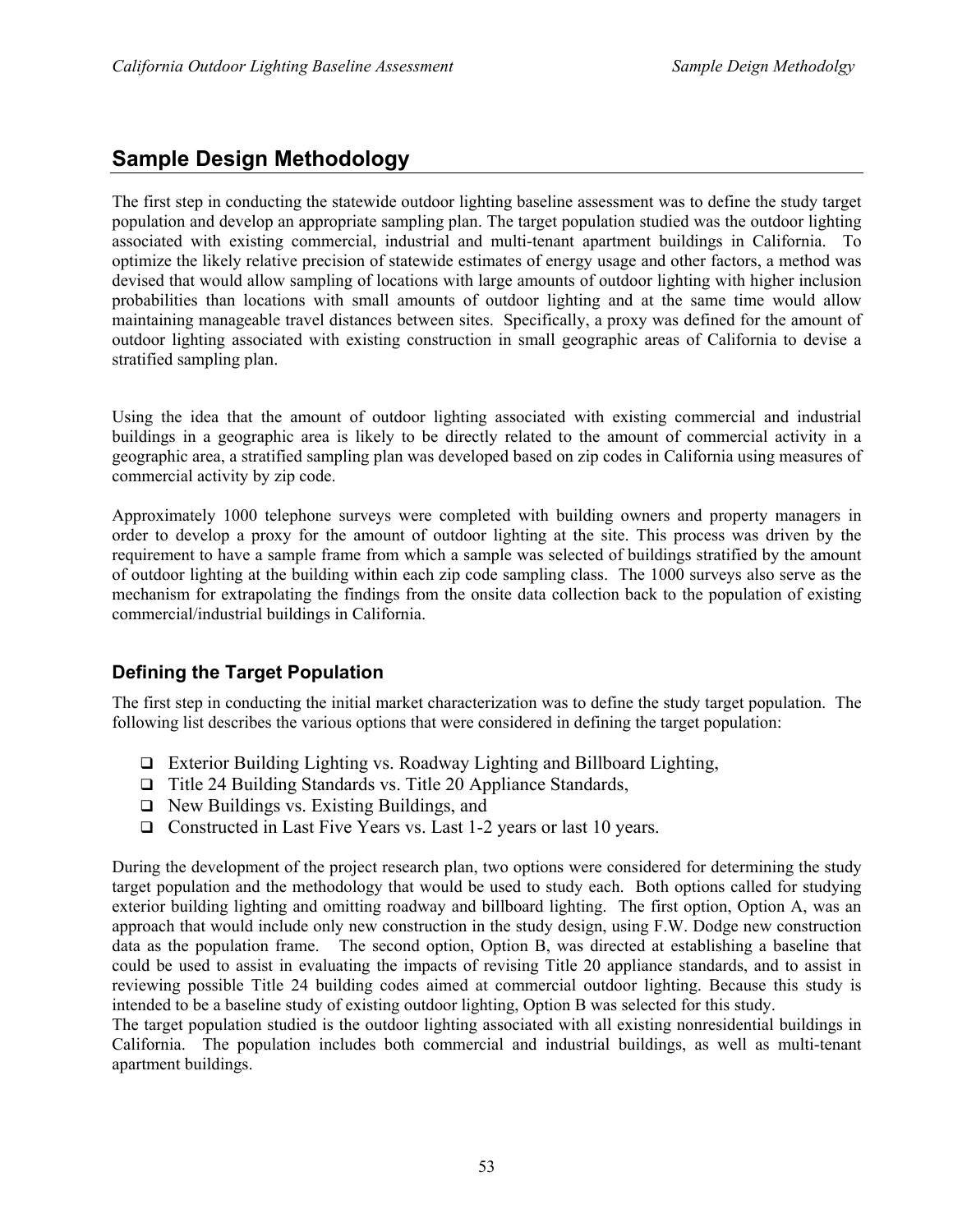The unit of data collection and analysis was the outdoor lighting associated with a distinct street address<sup>20</sup>. As explained in the next section, the initial contact was a business, identified through the Pro CD database<sup>21</sup>. The street address in which the business was located as the unit of data collection was identified in the telephone survey. If several buildings comprised the street address, the outdoor parking and other space associated with the set of buildings was identified. If the parking and other space is common to several street addresses, a suitable proportion of the total space was allocated to the selected address.

## **Telephone Survey Sample Design**

The 1997 Zip Code Business Patterns CD-ROM from the U.S. Census Bureau<sup>22</sup> was used to determine the amount of business activity in each zip code in California. The Zip Code business patterns CD provides the number of employees, first quarter payroll, annual payroll, total number of establishments, and number of establishments in nine employment size classes for every zip code. It also provides business data summarized for nine employment size classes by SIC Code and zip code.

In order to create a measure of the amount of business activity in each zip code in California, two quantities, the total number of employees and the average number of employees per business $^{23}$ , were examined for each zip code. First, the average number of employees per business in each zip code was classified into one of the following categories: extra low, low, medium, high, or extra high. Next, the total number of employees in each zip code was classified into one of five categories: extra low, low, medium, high, or extra high. These classifications were designed so that the amount of employment in each cross-classification was roughly equal. In other words, the amount of employment for zip codes with extra low average number of employees and extra low total number of employees is roughly the same as the amount of employment for zip codes with extra high average number of employees per businesses and extra high number of employees.

Table 71 shows the number of zip codes in each cross-classification. The table also shows the cut-points used to classify the zip codes by the average number of employees per business. The cut-points for classifying the zip codes by total employment are not shown because they depend on the "average number of employees" classification. The greatest number of zip codes belong to the extra low average, extra low total cross-classification, while the extra high average, extra high total cross-classification has the least. Though the numbers vary greatly between the two cross-classifications, the amount of employment is roughly equal in each.

A sample of 2 zip codes was randomly selected for each cell in the matrix shown in Table 71, yielding a total of 50 sampled zip codes. Twenty buildings were surveyed in each sampled zip code, or 40 in each crossclassification.

|                                | <b>Total Employment</b> |     |        |      |       |
|--------------------------------|-------------------------|-----|--------|------|-------|
| <b>Average # Employees per</b> | Extra                   | Low |        |      | Extra |
| <b>Business</b>                | Low                     |     | Medium | High | High  |
| Extra Low (0.33 - 11.2997)     | 1,234                   | 119 |        | 47   | 31    |
| Low $(11.3 - 14.151)$          | 183                     | 49  | 35     | 26   |       |
| Medium (14.152 - 17.890)       | 143                     | 35  | 27     | 20   | 14    |
| High (17.890 - 25.743)         | 160                     |     | 18     | 13   |       |
| Extra High (25.748 - 3750)     | 236                     | 24  | 14     |      |       |

**Table 71: Number of Zip Codes by Employment Categories** 

1

<sup>&</sup>lt;sup>20</sup> For our purposes, a street number and street name within a zip code defines a distinct street address. <sup>21</sup> ProCD. Select Phone 2000 1st Edition. 1999 infoUSA Inc, Omaha NE.

<sup>&</sup>lt;sup>22</sup> The most recent version of the Zip Code Business Patterns CD-ROM available was the 1997 version.<br><sup>23</sup> The average number of employees per business was calculated as the number of employees divided by the number of

businesses.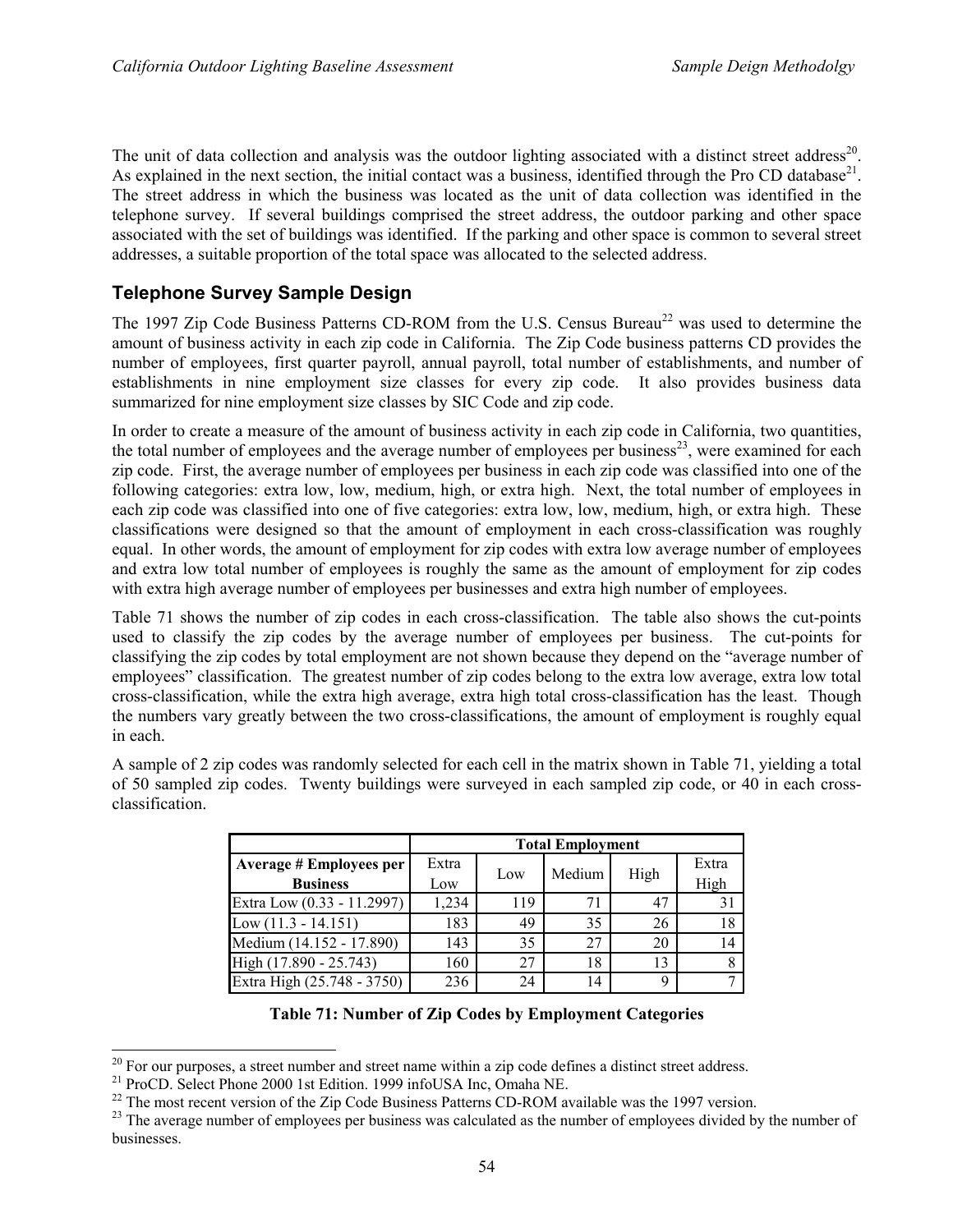After selecting a sample of approximately 50 zip codes, the Select Phone CD-ROM published by InfoUSA.com was used to identify and enumerate each business in the selected zip codes. The Select Phone CD allows the user to "query" the CD's database for all records meeting certain criteria. For example, the user can retrieve all businesses in a certain zip code or city. The Select Phone CD also provides the SIC Code for each business listed. Finally, a sample of businesses was randomly selected from each zip code.

Some zip codes, particularly those in more remote areas, contained less than 20 buildings, making it impossible to complete 20 surveys in the zip code. When this occurred, the missing surveys were supplemented with additional surveys from the other sampled zip code belonging to the same crossclassification. An additional zip code was selected from the same cross-classification when the two zip codes combined contained fewer than 40 buildings. Ultimately, 1,006 buildings in 54 zip codes were telephone surveyed. Table 73 presents the list of sampled zip codes along with the corresponding city name. The completed 1,006 surveys of buildings became the sample frame from which the 303 sites were selected for the on-site survey component of the statewide assessment.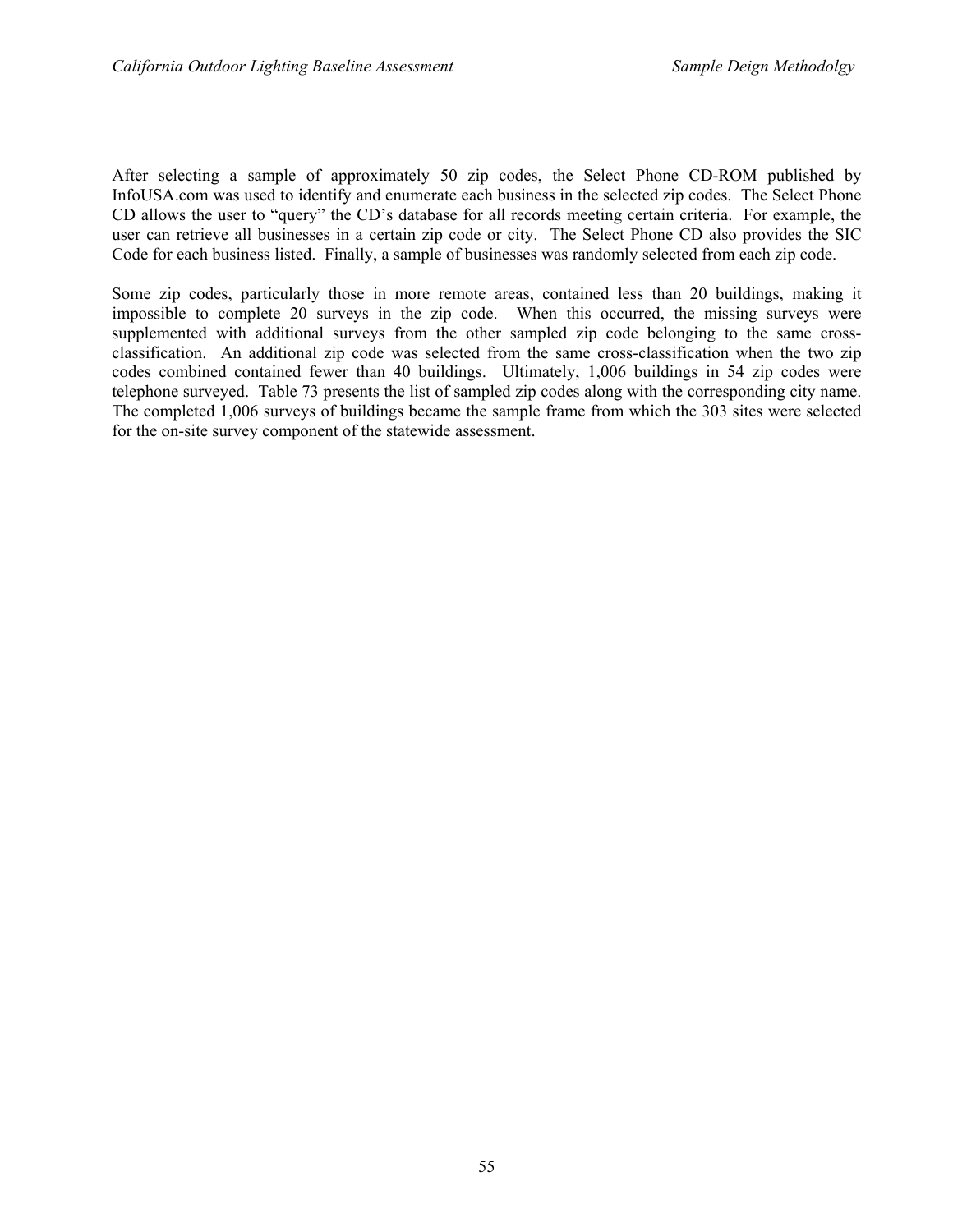|                |                                     | # Phone               |
|----------------|-------------------------------------|-----------------------|
| Zip            | City                                | <b>Surveys</b>        |
| Code           |                                     | Completed             |
| 90024          | LOS ANGELES, CA                     | 20                    |
| 90035          | LOS ANGELES, CA                     | 20                    |
| 90067          | LOS ANGELES, CA                     | 20                    |
| 90210          | <b>BEVERLY HILLS, CA</b>            | 20                    |
| 90248          | <b>GARDENA, CA</b>                  | 20                    |
| 90403          | SANTA MONICA, CA                    | 20                    |
| 90703          | <b>CERRITOS, CA</b>                 | 20                    |
| 91106          | PASADENA, CA                        | 20                    |
| 91210          | <b>GLENDALE, CA</b>                 | 2                     |
| 91304          | CANOGA PARK, CA                     | 20                    |
| 91504          | <b>BURBANK, CA</b>                  | 20                    |
| 91731          | EL MONTE, CA                        | 21                    |
| 91746          | LA PUENTE, CA                       | 20                    |
| 91789          | WALNUT, CA                          | 20                    |
| 91910          | CHULA VISTA, CA                     | 20                    |
| 92024          | <b>ENCINITAS, CA</b>                | 20                    |
| 92121          | SAN DIEGO, CA                       | 19                    |
| 92274          | THERMAL, CA                         | 13                    |
| 92337          | FONTANA, CA                         | 39                    |
| 92590          | TEMECULA, CA                        | 20                    |
| 92618          | IRVINE, CA<br><b>SANTA ANA, CA</b>  | 21                    |
| 92705          |                                     | 21<br>$\overline{21}$ |
| 92804<br>92831 | ANAHEIM, CA<br>FULLERTON, CA        |                       |
| 93030          | OXNARD, CA                          | 20<br>20              |
| 93612          | CLOVIS, CA                          | 20                    |
| 93721          | FRESNO, CA                          | 20                    |
| 93740          | FRESNO, CA                          | 8                     |
| 94025          | MENLO PARK, CA                      | 21                    |
| 94111          | <b>SAN FRANCISCO, CA</b>            | 20                    |
| 94115          | SAN FRANCISCO, CA                   | 20                    |
| 94303          | PALO ALTO, CA                       | 20                    |
| 94305          | STANFORD, CA                        | 20                    |
| 94518          | CONCORD, CA                         | 20                    |
| 94523          | PLEASANT HILL, CA                   | 20                    |
| 94545          | HAYWARD, CA                         | 20                    |
| 94550          | LIVERMORE, CA                       | 20                    |
| 94560          | NEWARK, CA                          | 20                    |
| 94576          | <b>DEER PARK, CA</b>                | 10                    |
| 94926          | COTATI, CA                          | 1                     |
| 94947          | NOVATO, CA                          | 33                    |
| 95035          | MILPITAS, CA                        | 20                    |
| 95054          | SANTA CLARA, CA                     | <b>20</b>             |
| 95060          | SANTA CRUZ, CA                      | 20                    |
| 95374          | STEVINSON, CA                       | 7                     |
| 95433          | EL VERANO, CA                       | 7                     |
| 95490          | WILLITS, CA                         | 20                    |
| 95670          | RANCHO CORDOVA, CA                  | 20                    |
| 95814          | SACRAMENTO, CA                      | 20                    |
| 95955          | MAXWELL, CA                         | $\frac{26}{5}$        |
| 96051          | LAKEHEAD, CA                        | 26                    |
| 96096          | WHITMORE, CA                        | 8                     |
| 96115<br>96146 | LAKE CITY, CA<br>OLYMPIC VALLEY, CA | 1<br>21               |
| Total          | <b>STATEWIDE</b>                    | 1,006                 |
|                |                                     |                       |

**Table 72: Number of Completed Phone Surveys by Zip Code**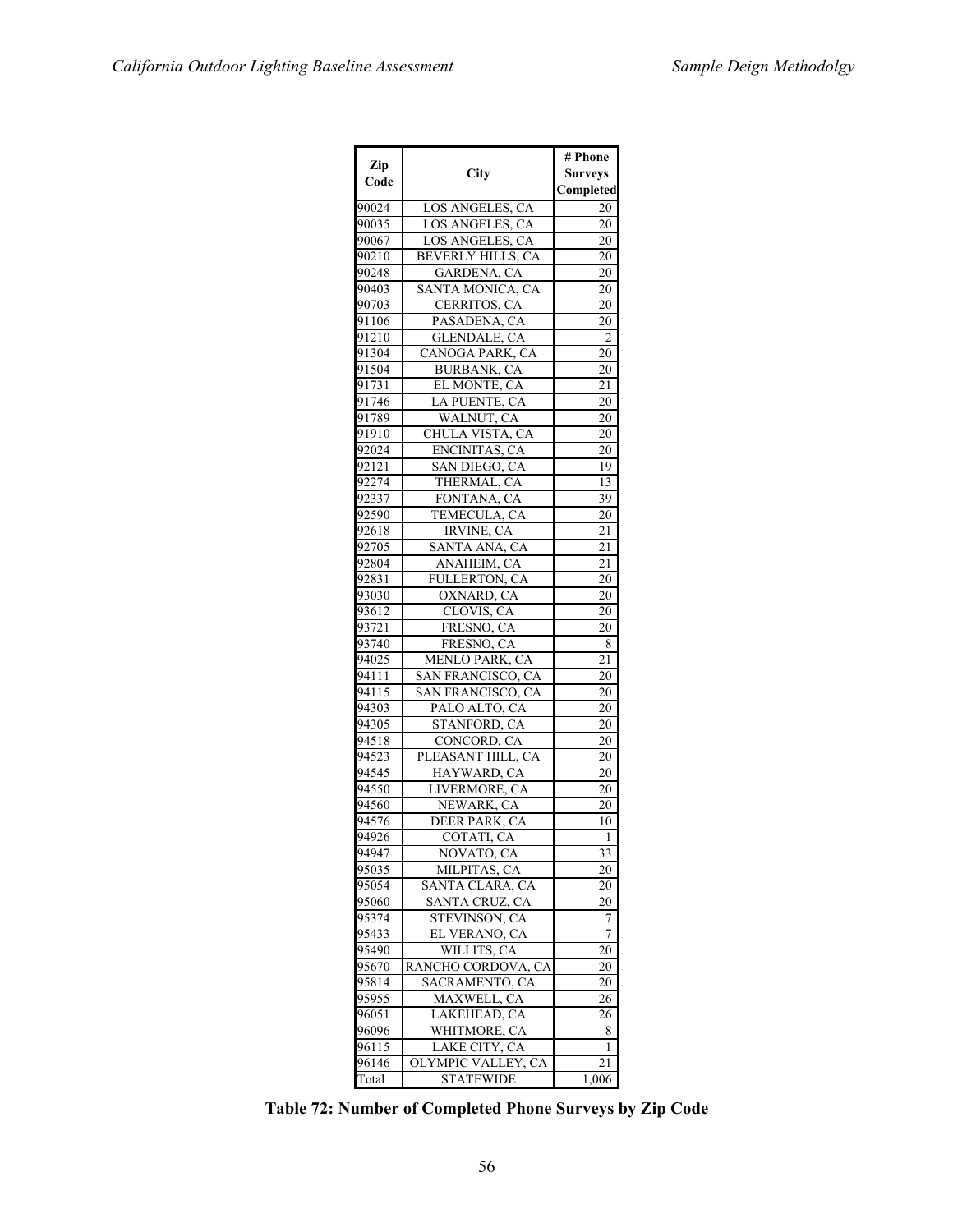## **On-Site Survey Sample Design**

The next step in conducting the statewide assessment was to devise a method of selecting a sample of 300 buildings for an on-site survey of the outdoor lighting present at the building. The unit of data collection and analysis was the outdoor lighting associated with each distinct street address. Model Based Statistical Sampling (MBSS) methods<sup> $2\overline{4}$ </sup> were used to design the sample. The 1,006 telephone surveys conducted for the initial market characterization provided a proxy of the amount of outdoor lighting present at each building. This proxy was used as a stratification variable in the sample design on-site survey component of the statewide assessment. The completed 1,006 surveys of buildings became the sample frame from which the 303 sites were selected for the on-site survey component.

#### **Theoretical Foundation**

MBSS<sup>™</sup> methodology was used to develop efficient sample designs and to assess the likely statistical precision. The target variable of analysis, denoted  $y$ , is the outdoor lighting energy use of the project. The primary stratification variable, the proxy for the amount of outdoor lighting at the site, is denoted *x*. A ratio model is formulated to describe the relationship between *y* and *x* for all units in the sampling frame.

The MBSS<sup>™</sup> ratio model consists of two equations called the primary and secondary equations:

$$
y_k = \beta x_k + \varepsilon_k
$$
  
\n
$$
\sigma_k = sd(y_k) = \sigma_0 x_k^{\gamma}
$$

Here  $x_k > 0$  is known throughout the sampling frame. *k* denotes the sampling unit, i.e., the project.  $\{\varepsilon_1, \Theta, \varepsilon_N\}$  are independent random variables with zero expected value, and  $\beta$ ,  $\sigma_0$ , and  $\gamma$  (gamma) are parameters of the model. The primary equation can also be written as

$$
\mu_k = \beta x_k
$$

Under the MBSS ratio model, it is assumed that the expected value of  $\nu$  is a simple ratio or multiple of  $x$ .

Here,  $y_k$  is a random variable with expected value  $\mu_k$  and standard deviation  $\sigma_k$ . Both the expected value and standard deviation generally vary from one unit to another depending on  $x<sub>k</sub>$ , following the primary and secondary equations of the model. In statistical jargon, the ratio model is a (usually) heteroscedastic regression model with zero intercept.

One of the key parameters of the ratio model is the error ratio, denoted *er*. The error ratio is a measure of the strength of the association between  $y$  and  $x$ . The error ratio is suitable for measuring the strength of a heteroscedastic relationship and for choosing sample sizes. It is *not* equal to the correlation coefficient. It *is* somewhat analogous to a coefficient of variation except that it describes the association between two or more variables rather than the variation in a single variable.

Using the model discussed above, the error ratio, *er*, is defined to be:

$$
er = \frac{\sum_{k=1}^{N} \sigma_k}{\sum_{k=1}^{N} \mu_k} = \frac{\frac{1}{N} \sum_{k=1}^{N} \sigma_k}{\frac{1}{N} \sum_{k=1}^{N} \mu_k}
$$

l

<sup>&</sup>lt;sup>24</sup> The MBSS methodology is detailed later in this document.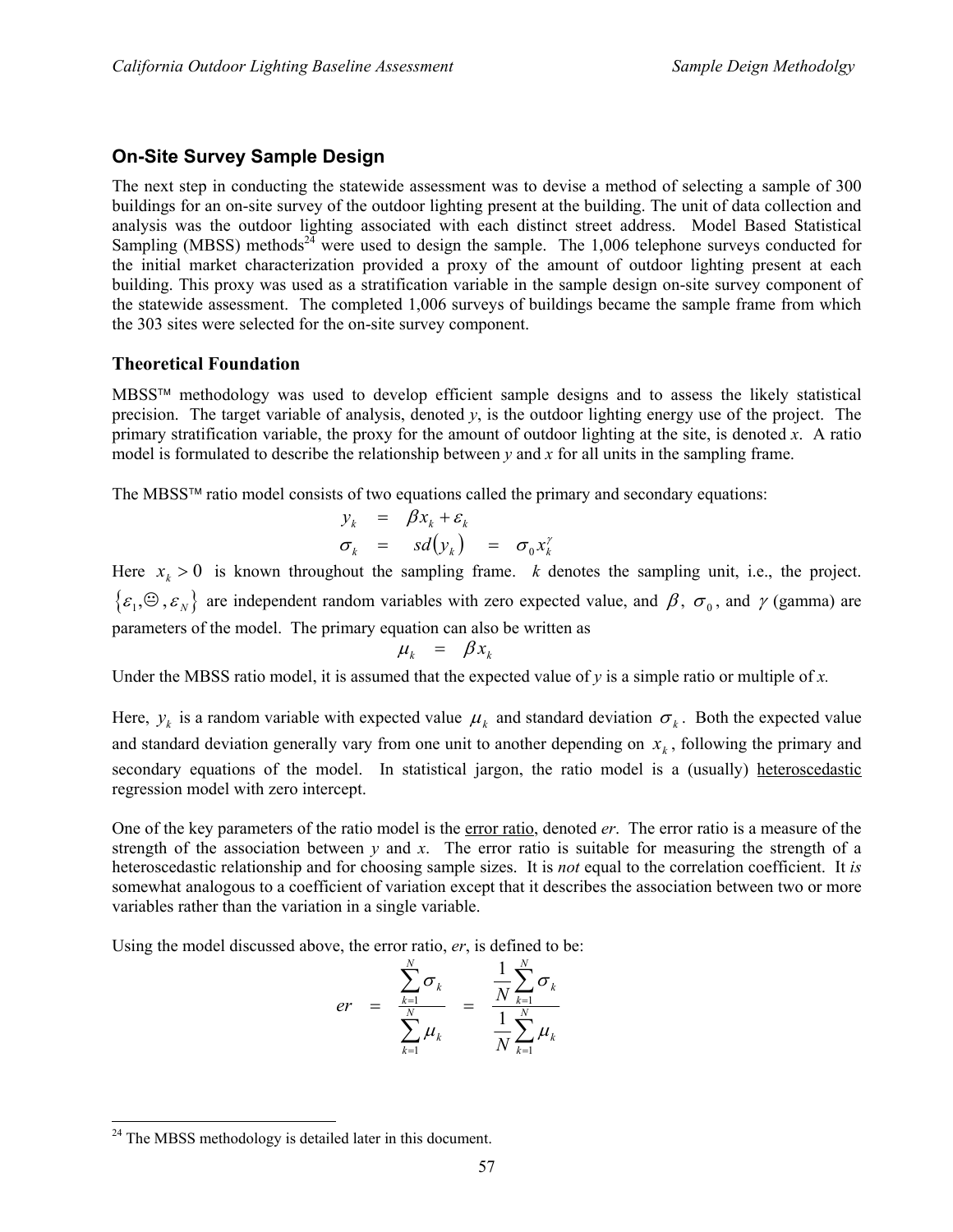Figure 8 gives some typical examples of ratio models with different error ratios. An error ratio of 0.2 represents a very strong association between  $\gamma$  and  $\chi$ , whereas an error ratio of 0.8 represents a weak association.

As Figure 1 indicates, the error ratio is the principle determinant of the sample size required to satisfy the 90/10 criteria for estimating *y*. If the error ratio is small, then the required sample is correspondingly small.



**Figure 8: Examples of MBSS Ratio Models** 

#### **Selecting the On-Site Survey Sample**

In order to create a measure of the amount of business activity in each zip code in California, two quantities, the total number of employees and the average number of employees per business<sup>25</sup>, were examined for each zip code, as a part of the sample design for the telephone survey<sup>26</sup>. First, the average number of employees per businesses in each zip code was classified into one of the following categories: extra low, low, medium, high, or extra high. Next, the total number of employees per business in each zip code was classified into one of five categories: extra low, low, medium, high, or extra high. To design the sample for the statewide assessment, we treated each cross-classification as its own sampling class.

For each address for which we had a completed telephone survey, we examined several key questions to develop a proxy for the amount of outdoor lighting present at the address. A point scheme was devised to create the proxy for the amount of outdoor lighting present at the site. One point was allocated per parking spot in an illuminated outdoor parking  $\text{lot}^{27}$ . Ten points were allocated for each functional type of outdoor lighting (i.e. landscape lighting, walkway lighting, area-lighting, entrance lighting, building mounted lighting and building highlight lighting) reported to be present. Twenty points were allocated for each of the following factors: the use of outdoor lighting as an important part of the building's business, the use of outdoor lighting to attract customers or illuminate showrooms, the occurrence of serving the public or customers at night, and the existence of illuminated signs.

<sup>1</sup> <sup>25</sup> The average number of employees per business was calculated as the number of employees divided by the number of businesses.

 $26$  A more detailed description of the procedure can be found in the "Telephone Survey Sample Design" section of this chapter.

 $27$  For parking lots that contained 251 or greater parking spaces, 400 points were allocated.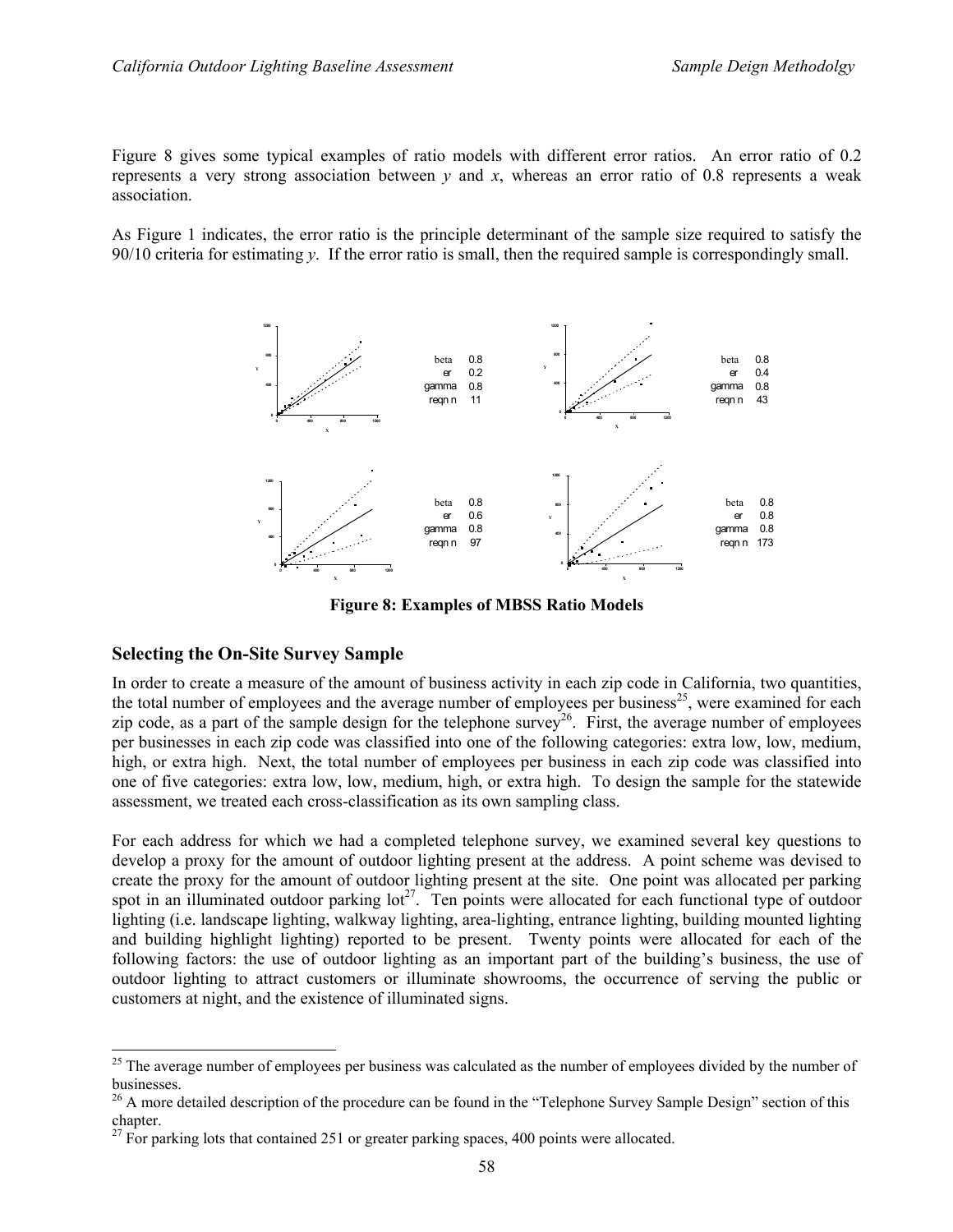Within each sampling class, we stratified the sampling frame using MBSS methodology by the number of points that was used a proxy for the amount of outdoor lighting present at the site. We used 3 strata for each class and planned to sample 12 sites from each sampling class. The parameters we used were a  $\beta = 1.0$ ,  $er =$ 0.8, and a  $\gamma = 0.8$ .

Table 73 presents the on-site sample size by zip code. The first and second columns show the zip code and associated city name. The third column shows the number of telephone surveys completed in each zip code, and the fourth column shows the number of completed on-site surveys in each zip code. As the table shows, the on-site survey sample consists of a total of 303 sites throughout the state of California.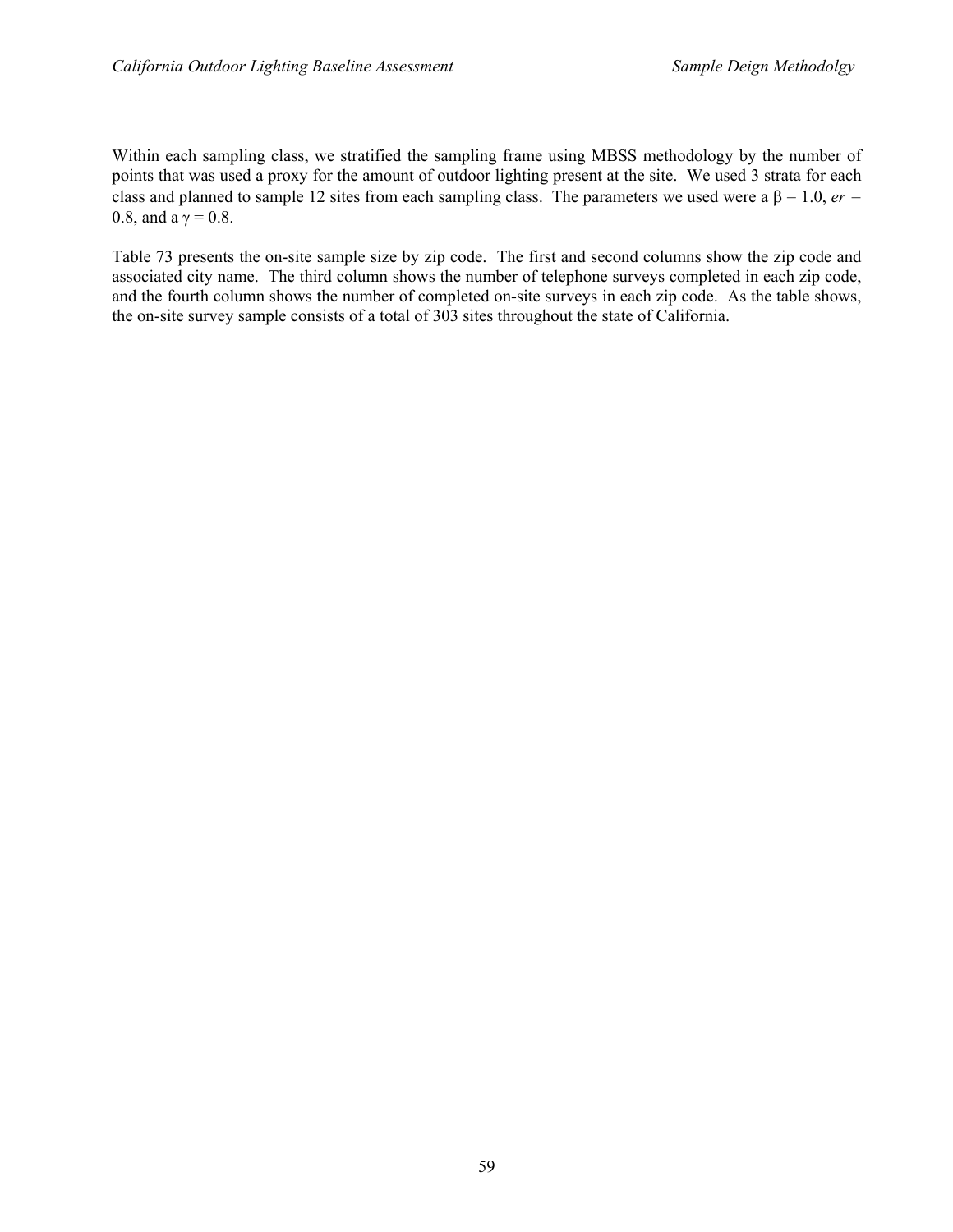|                |                                    | # Phone            | # On-Site                  |
|----------------|------------------------------------|--------------------|----------------------------|
| Zip<br>Code    | City                               | Surveys            | <b>Surveys</b>             |
|                |                                    |                    | <b>Completed</b> Completed |
| 90024          | LOS ANGELES, CA                    | 20                 | 10                         |
| 90035          | LOS ANGELES, CA                    | 20                 | 8                          |
| 90067          | LOS ANGELES, CA                    | 20                 | 5                          |
| 90210          | <b>BEVERLY HILLS, CA</b>           | 20                 | 6                          |
| 90248          | <b>GARDENA, CA</b>                 | 20                 | 4                          |
| 90403          | SANTA MONICA, CA                   | 20                 | 5                          |
| 90703          | <b>CERRITOS, CA</b>                | 20                 | 8                          |
| 91106          | PASADENA, CA                       | 20                 | 5                          |
| 91210          | <b>GLENDALE, CA</b>                | 2                  | 1                          |
| 91304          | CANOGA PARK, CA                    | 20                 | 4                          |
| 91504          | <b>BURBANK, CA</b>                 | 20                 | 3                          |
| 91731          | EL MONTE, CA                       | 21                 | 8                          |
| 91746          | LA PUENTE, CA                      | 20                 | $\overline{2}$             |
| 91789          | WALNUT, CA                         | 20                 | 5                          |
| 91910          | CHULA VISTA, CA                    | 20                 | 6                          |
| 92024          | <b>ENCINITAS, CA</b>               | 20                 | 6                          |
| 92121          | SAN DIEGO, CA                      | 19                 | 9                          |
| 92274          | THERMAL, CA                        | 13                 | $\overline{c}$             |
| 92337          | FONTANA, CA                        | 39                 | 11                         |
| 92590          | TEMECULA, CA                       | 20                 | 9                          |
| 92618          | <b>IRVINE, CA</b>                  | 21                 | 5                          |
| 92705<br>92804 | SANTA ANA, CA<br>ANAHEIM, CA       | 21                 | 9<br>7                     |
|                |                                    | 21<br>20           | 7                          |
| 92831<br>93030 | <b>FULLERTON, CA</b><br>OXNARD, CA | 20                 | 6                          |
| 93612          | CLOVIS, CA                         | 20                 | 8                          |
| 93721          | FRESNO, CA                         | 20                 | 5                          |
| 93740          | FRESNO, CA                         | 8                  | 4                          |
| 94025          | MENLO PARK, CA                     | 21                 | 7                          |
| 94111          | SAN FRANCISCO, CA                  | 20                 | 3                          |
| 94115          | SAN FRANCISCO, CA                  | 20                 | 5                          |
| 94303          | PALO ALTO, CA                      | 20                 | 7                          |
| 94305          | STANFORD, CA                       | 20                 | 9                          |
| 94518          | CONCORD, CA                        | 20                 | 8                          |
| 94523          | PLEASANT HILL, CA                  | 20                 | 5                          |
| 94545          | HAYWARD, CA                        | 20                 | 7                          |
| 94550          | LIVERMORE, CA                      | 20                 | 6                          |
| 94560          | NEWARK, CA                         | 20                 | 4                          |
| 94576          | DEER PARK, CA                      | 10                 |                            |
| 94926          | COTATI, CA                         | 1                  | 1                          |
| 94947          | NOVATO, CA                         | 33                 | $\overline{12}$            |
| 95035          | MILPITAS, CA                       | 20                 | 6                          |
| 95054          | SANTA CLARA, CA                    | 20                 | 7                          |
| 95060          | SANTA CRUZ, CA                     | 20                 | 7                          |
| 95374          | STEVINSON, CA                      | 7                  | $\overline{4}$             |
| 95433          | EL VERANO, CA                      | $\overline{7}$     | $\overline{c}$             |
| 95490          | WILLITS, CA                        | 20                 | 5                          |
| 95670          | RANCHO CORDOVA, CA                 | 20                 | 4                          |
| 95814          | SACRAMENTO, CA                     | 20                 | $\overline{2}$             |
| 95955          | MAXWELL, CA                        | 26                 | 10                         |
| 96051          | LAKEHEAD, CA                       | 26                 | 6                          |
| 96096          | WHITMORE, CA                       | 8                  | 1                          |
| 96115          | LAKE CITY, CA                      | 1                  |                            |
| 96146          | OLYMPIC VALLEY, CA                 | 21                 | 7                          |
| <b>Total</b>   | <b>STATEWIDE</b>                   | $\overline{1,}006$ | 303                        |

**Table 73: On-Site Sample Size by Zip Code**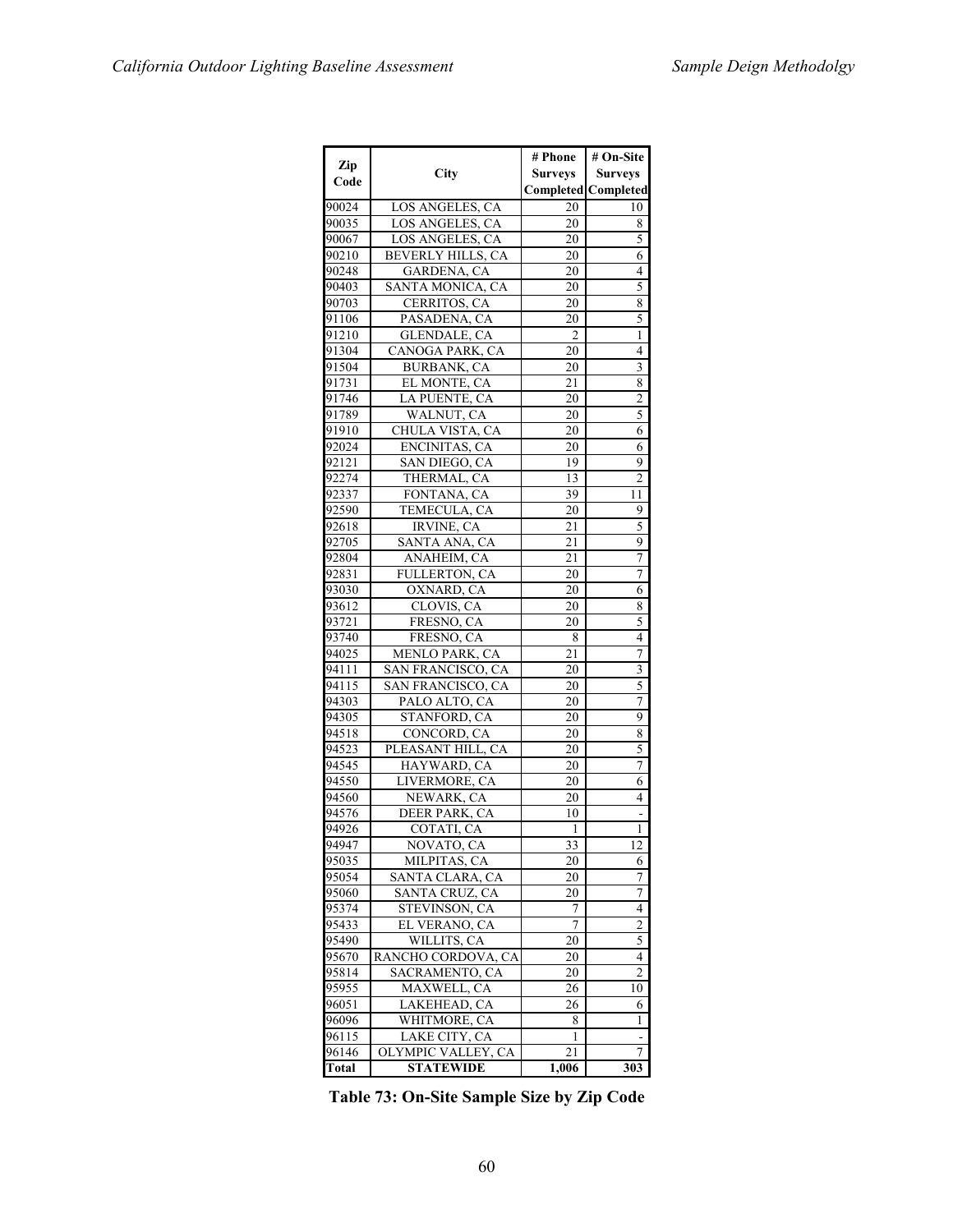# **Data Collection**

The data collection has several critical steps: telephone data collection and data entry, on-site data collection and on-site data entry. Each is quite involved. The data collected allows the scheduling of sites and the collection of required data from each site. Several instruments are required. The phone interview instruments provide preliminary site information to develop the sample frame which will allow extrapolation of results to the statewide population of commercial outdoor lighting sites. The on-site instruments ensure that the information collected is accurate, precise and will appropriately describe the site and its lighting. The methodology for these efforts is described, in detail, in the following sections allowing reliable expansion of this effort in future studies.

## **Telephone Survey Data Collection**

RLW conducted 1,006 telephone surveys with representatives of sampled buildings. These surveys collected information about the amount of outdoor lighting present at the site as well as its uses. RLW has developed rigorous procedures for conducting successful data collection efforts, including pre-testing, varied telephone survey contact times, and comprehensive data entry and review.

The typical approach to implementing a survey is to use CATI<sup>28</sup> techniques. With this technique a telemarketer reads each question and records the answer. The typical telemarketer is able to read the questions but he or she is simply not equipped to talk intelligently to the respondent about the complex issues to be addressed in this study. All too often, the respondent gets frustrated and terminates the interview. The result is high non-response rates and the possibility of seriously biased data.

RLW has found a more successful way of collecting high-quality information. Our approach is to use interviewers that have the experience and training to understand the issues and to communicate intelligently with the respondents. Telephone researchers who are experienced in energy-related surveys conducted the data collection. Although data collection costs more using this method, we believe using staff familiar with energy issues does not compromise the data quality and integrity.

RLW relied on the PRO CD software for accessing building contact information. This publicly available software allows the user to look up phone numbers by address or occupant name. This is one of our best publicly available resources and is often used on projects of this nature. One pitfall when using this data is that customers who list their phone number as private do not appear in the PRO CD database, thus introducing non-response bias. However, in the case of a nonresidential study such as this, the bias is not expected to be serious.

Each outcome was recorded on the paper scripts for all calls placed to customers, with the final outcome for each participant recorded electronically in the survey database. RLW's outcome list included the following items:

- □ Refusal.
- Reason for Refusal,
- **Q** Completion,
- □ Bad or Wrong Number,
- □ Number of Calls Placed,
- **Q** Communication Barrier,
- $\Box$  Left Message,

1

<sup>&</sup>lt;sup>28</sup> Computer Adapted Telephone Interviewing (CATI).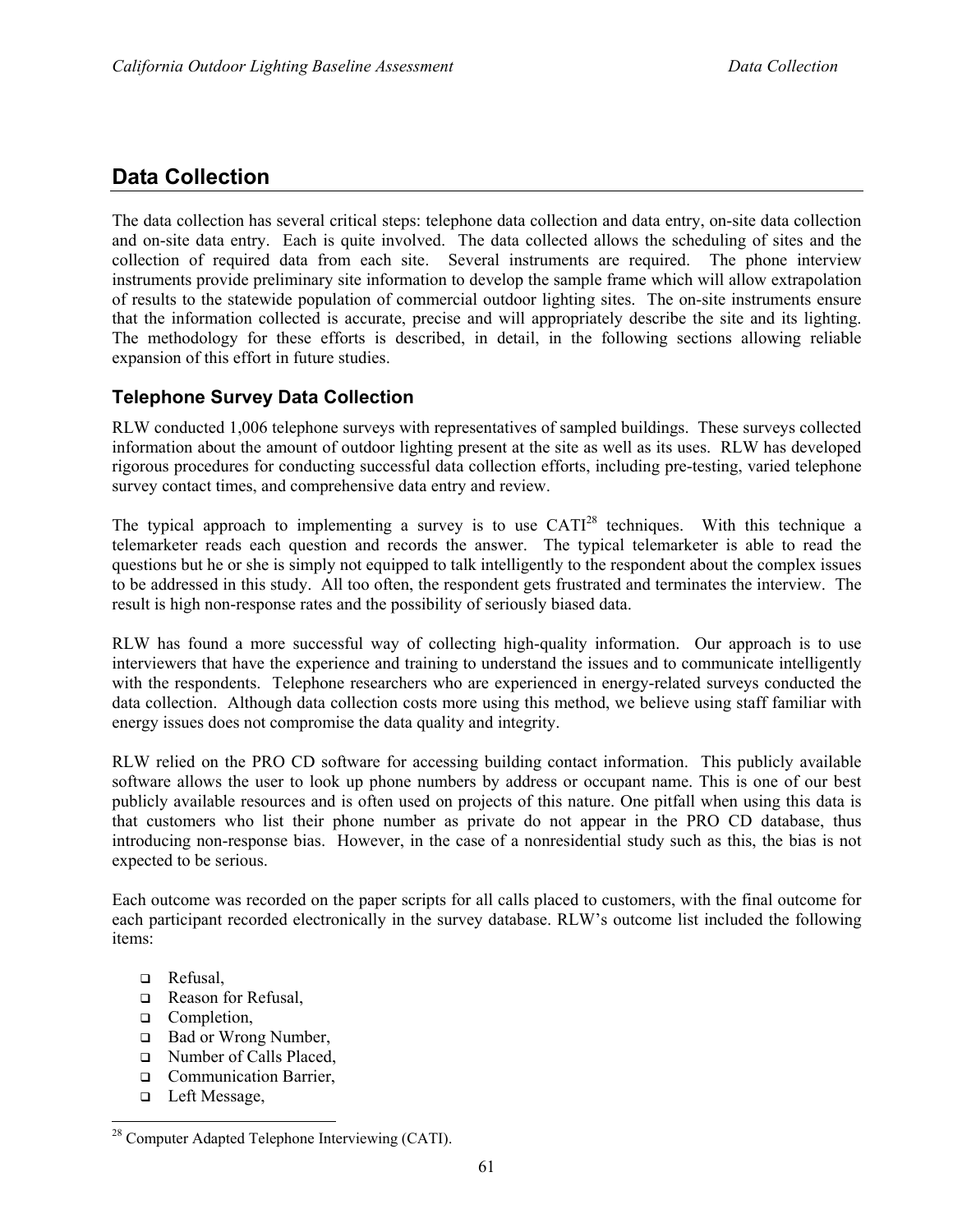- □ Call Back Later,
- $\Box$  Busy,
- No Answer, and
- **D** Termination.

RLW attempted to contact the each sample building a minimum of 7 times before a backup building was used. Calls were placed between the hours of 9AM and 5PM, Monday-Friday, excluding holidays. Calls were placed during random times to increase the possibility of reaching respondents. Of course if the first contact is not the appropriate one, we asked for the appropriate contact. In particular, if there are a large number of businesses at the address, we asked for the building manager.

Periodically throughout the project, interviews were monitored to ensure data quality is being maintained. The survey instrument was piloted or pre-tested on an initial 50 or so respondents to work out any survey inconsistencies and to refine the overall form and flow of the final survey instrument.

As the data was collected it was entered into the project telephone survey database. The RLW telephone survey manager created the data entry form, oversaw the entry of all data into the survey database, and supervised quality control.

## **Telephone Surveyor Training**

One of the most important linkages to good high quality consistent data is a properly trained telephone survey staff. While the sample was being prepared, RLW held training sessions for its interviewers. During the project training sessions, RLW thoroughly reviewed each question in the questionnaire to insure interviewers understood the purpose of each question and how to interpret different responses. The training also included a discussion of any special procedures, instructions on how to respond to customer inquiries, and practice interviewing.

The RLW Survey Manager intensively trained each surveyor. In addition to receiving training on survey techniques, etiquette, and protocols, the surveyors were also versed on the study. Once the surveyors had been trained, they rehearsed with other RLW staff members to work out any awkward wordings in the introduction script and the survey instrument.

### **Telephone Survey Instrument Design**

The RLW team developed a telephone survey instrument for use in this study to collect information regarding the types and functions of outdoor lighting present at the building (Appendix ). This instrument was targeted at the property manager or facility manager of the building. The survey instrument was designed to collect accurate data from such a person. From our past experience, we have found that the proper phrasing of the questions, non-leading questions, and non-technical questions are all keys to the design of a successful telephone survey instrument.

Once the survey instrument had been drafted, RLW conducted pre-tests of the survey instrument to ensure that all relevant data was being collected. The RLW team, the PIER Program Director and the CEC Contract Manager worked together to finalize the survey instrument. Any modifications deemed necessary by the PEIR Program Director and or the CEC Contract Manager were incorporated into the telephone survey instrument.

Data collection conducted over the phone can in many ways be tricky. In this study, we were asking respondents about their knowledge of the extent of outdoor lighting at their building. With this in mind, a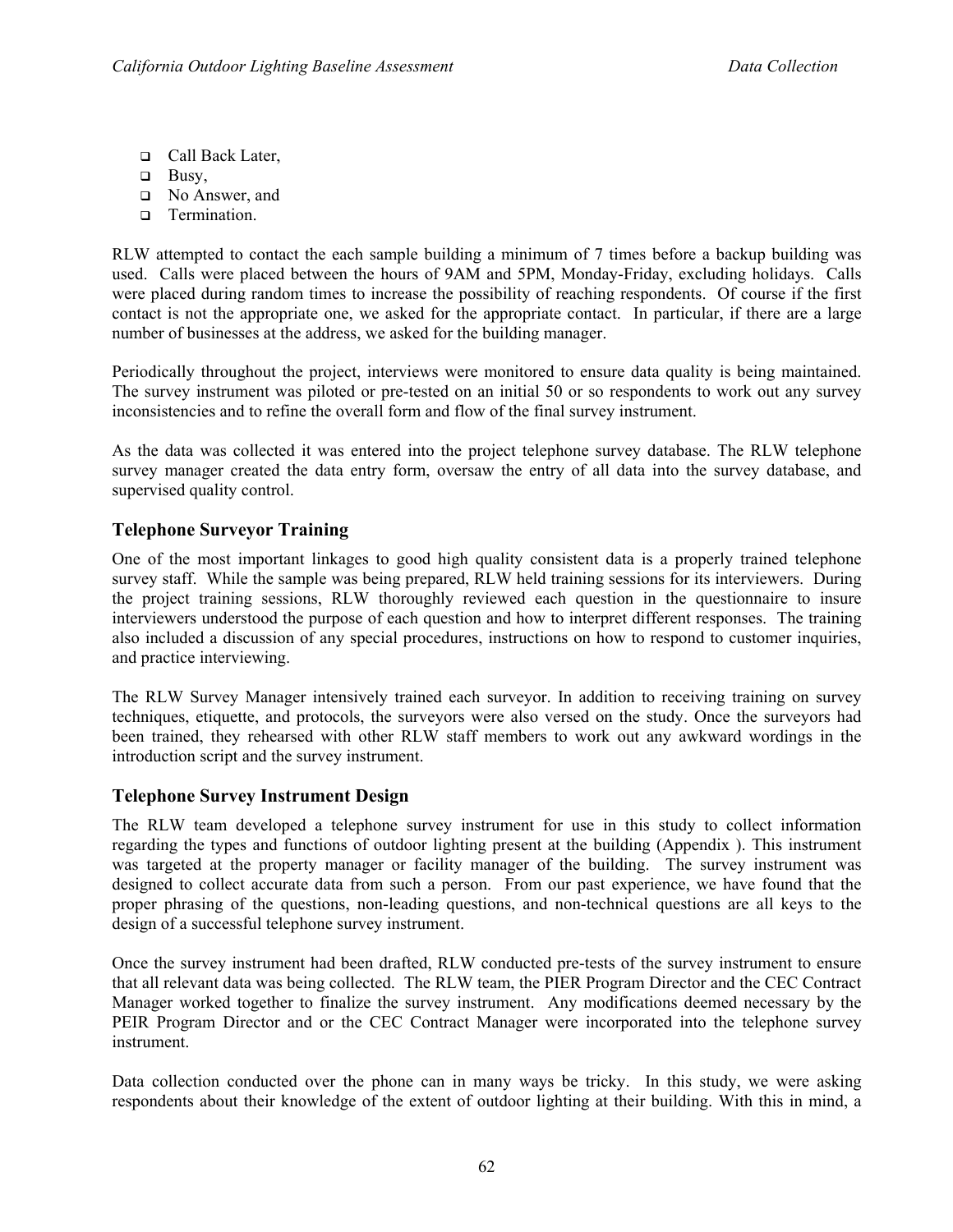survey instrument was developed that used proper diction and content to determine the extent and function of outdoor lighting present at the building.

The following data over the telephone was collected:

- □ Confirmation of site street address and obtain name of respondent,
- □ Building type, age, and type of location (urban, suburban, or rural)
- $\Box$  Number of businesses at building
- $\Box$  Estimate number of employees at building
- Quantity of lit outdoor parking spaces
- $\Box$  Importance of outdoor lighting to business function
- $\Box$  Hours of operation
- $\Box$  Functional use of outdoor lighting (i.e., signage, walkway, parking, etc.)
- $\Box$  Name of a contact person for a future site visit.

A draft survey instrument and procedural survey document was drafted and submitted to the CEC Contract Manager for comment and ultimately approval. CEC Contract Manager comments were incorporated into the final survey instrument.

### **Data Entry**

All telephone survey data was entered into an MS Access form designed specifically for this survey. The data entry form was designed such that variables must be within a specified parameter to be a valid entry, thus reducing the possibility for any data entry error. Furthermore, the hard copy data was randomly doublechecked to insure data entry is not resulting in any systematic or non-systematic errors.

## **On-Site Survey Data Collection**

Data collection for this project required the visit to over 300 sites throughout California. This was accomplished with teams of trained site surveyors using the "On-Site Survey Instrument" designed to allow collection of data from a vast range of unique site circumstances to be compiled effectively into a single database. Two visits were required for each site. First, during the day, to solicit information from the person responsible for the outdoor lighting such as the maintenance supervisor, and to inspect replacement lamps for type and wattage. The surveyor returned to the site after dark to take illuminance readings and to administer the "Nighttime Subjective Lighting Evaluation" to site users. These were also be completed by each site surveyor. The data collection spanned three consecutive months during the late winter and early spring of 2002. During this time, the RLW project manager provided continuous technical support via phone and email to the field teams. This single point of coordination proved to be essential in developing consistency and thoroughness in the vast amount of data collected from sites as diverse as ski resorts to RV sales complexes.

### **Surveyor Training**

The surveyors were training by lighting professionals and energy engineers to ensure consistent and thorough collection of data. This training included a daylong classroom session in lighting fundamentals, training on the equipment to be used, and training on the data collection methodology. This training was followed by a daylong training session in the field. This training included the completion of data acquisition for several participating sites. Each surveyor was provided with the required instrumentation, including, among other aids, a camera, a light meter and attachments, a measuring wheel, and an On-Site Survey Manual.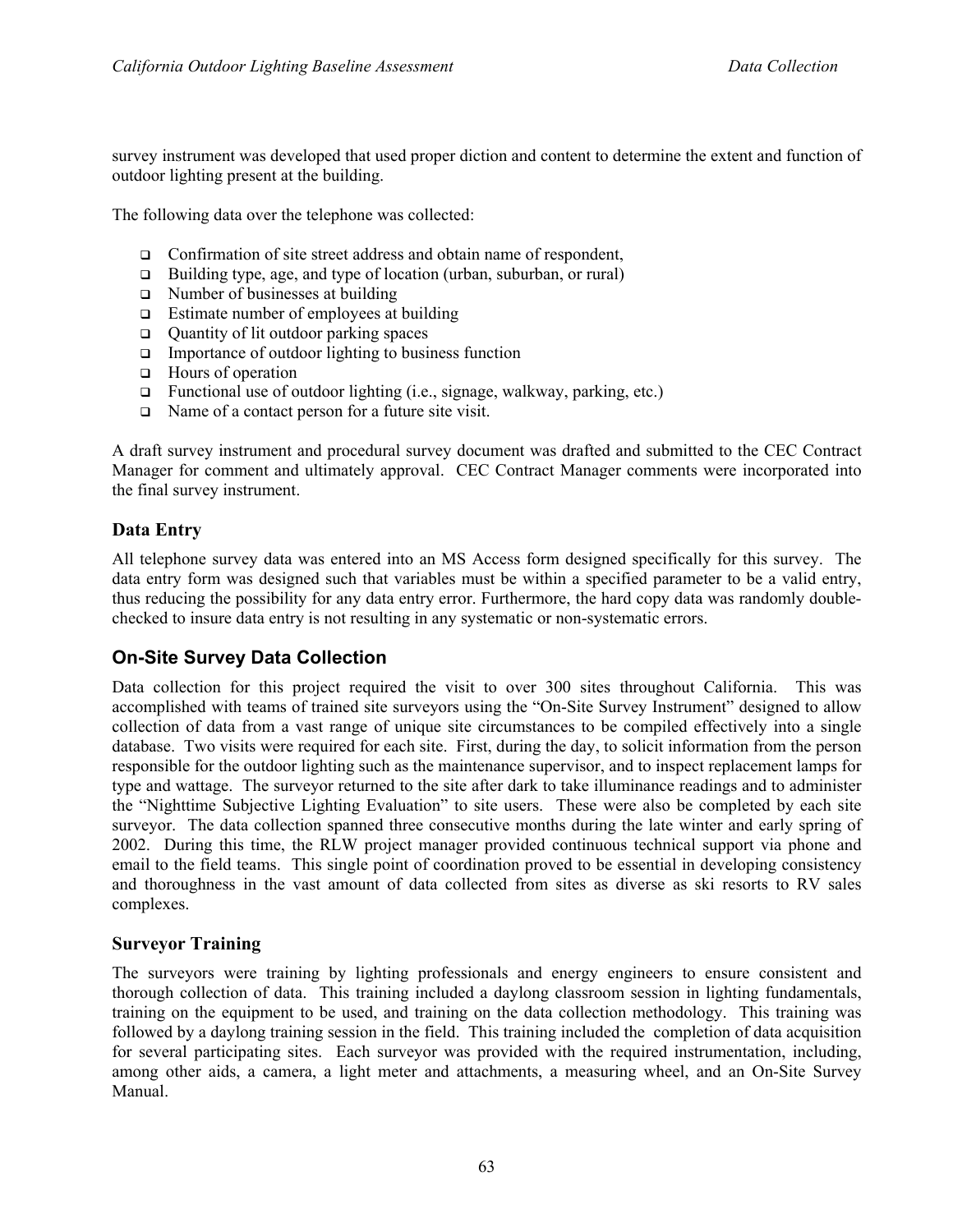## **On-Site Survey Manual**

A reference manual was presented to each surveyor to support their field work. The manual included a copy of the training material information, fixture identification information, lamp type and wattage identification information, daytime and nighttime survey procedures, camera instructions, and the "Luminaire Catalogue for Exterior Lighting Equipment Surveys". This catalogue provided a picture and description of 41 lighting fixtures likely to be found in the field, along with a unique identification number for each. This manual ensured consistent data collection methodology across all teams and field situations. The manual can be found in Appendix .

## **On-Site Survey Instrument**

The site visit was scripted to guide the surveyor through the many steps of the data acquisition requirements. The On-Site Survey Instrument provided the framework for the discussion with the site contact to record lighting types and lighting use schedules. The instrument then sequenced the collection of the required daytime and nighttime on-site data, and provided a clear format for recording the findings. A copy of the "On-Site Survey Instrument" is provided Appendix . The "Nighttime Subjective Lighting Evaluation" is provided in Appendix B.

The information collected within the "On-Site Survey Instrument" included:

- **Building information**: site area, building area, business type (selected from a list of 29).
- **Exterior Lighting Schedules and Controls**: time of use for each functional use area (FUA), type of lighting controls used for the FUA.
- **Functional Use Area Summary Information**: area description (selected from a list of 14), FUA area, and percentage of the FUA covered.
- **Luminaire Information** (listed by FUA): lamp type and wattage, ballast type, quantity, luminaire height, luminaire suitability and lens condition.
- **Signage Information**: quantity, fixture type, lamp type and wattage, size, suitability.
- **Lighting Zone Information**: intrinsically dark, low ambient, medium ambient, high ambient brightness.
- **Glare and Trespass Information**: light meter readings, subjective impression, offending fixture.
- **Illumination Grid Measurements**: illumination grid layout, fixture type, lamp type.
- **Nighttime Subjective Lighting Evaluation**: 12 questions pertaining to safety and quality of outdoor lighting.

### **Data Collection**

The daytime visit began with an interview of the site contact. The interview facilitated the collection of data not easily (or always) observable by the site surveyor. Daytime data collection involved measurement of the site, identification of lighting controls and scheduling information, luminaire information, and layout of two illuminance grids (if possible) in sidewalk, security or parking areas. The performance of the lighting system was assessed at night through several measurements: illuminance grids for both parking lot and pedestrian areas, glare ratio<sup>29</sup> readings, light trespass<sup>30</sup> readings, and a subjective evaluation of the lighting system by the surveyor, and when possible other users of the surveyed space.

<sup>-</sup> $2<sup>29</sup>$  The glare ratio is defined to ratio of the number of foot candles resulting from the light source to the number of foot candles provided by the ambient light.

<sup>&</sup>lt;sup>30</sup> Light trespass is defined to be light falling where it is not wanted or needed, or obtrusive light.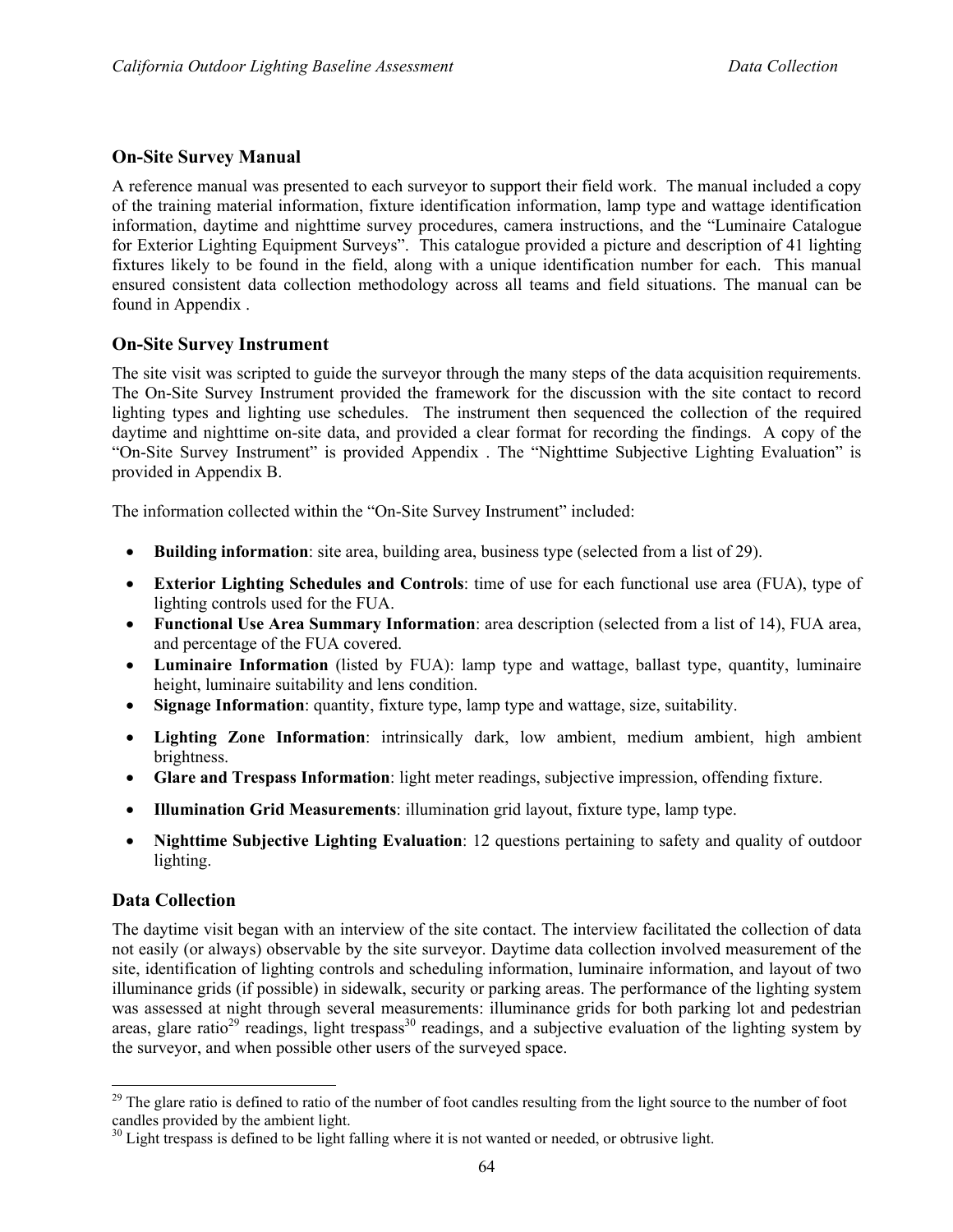The nighttime assessment was important to help determine whether the lighting system as it performs is sufficient, over-designed, or under-designed. An over-designed lighting system is one which the amount of lighting produced exceeds the amount that is required to perform visual tasks at night or produces a lot of glare, which can impede nighttime vision. An under-designed lighting system is one that the lighting is not sufficient to perform visual tasks at night. Additionally, the subjective assessment helped evaluate the overall "quality" of the nighttime visual environment, to help researchers understand what factors are important to visual tasks at night.

#### **Site Background Information**

A series of data were collected at the building level. This information was useful in providing a context for interpreting the remaining data gathered at the site. Background information on the building included the overall site area (in square feet), building footprint (in square feet), overall building floor area (in square feet), and the function of the building. The surveyors recorded daytime and nighttime weather conditions, an assessment of the amount of ambient brightness in the surrounding neighborhood at night, a subjective assessment of the overall adequacy of the lighting at the site, and a subjective assessment of whether the lighting at the site creates glare.

#### **Functional Use Areas**

The initial component of the onsite data collection required the onsite surveyor to become familiar with site geometry, layout, and property lines. At smaller sites, this is relatively simple, but at larger sites, the site contact is often critical and can provide a site map, greatly reducing the amount of time required. Once the surveyor is familiar with the site, he or she declared up to five functional use areas that adequately described the majority of the functional uses of exterior lighting at the site. These were selected from the following list: parking, pedestrian and walkway, landscape, outdoor retail sales (for example, car lot), internal roadway, storage, ATM, recreation, no use, façade and aesthetic, security, point of sale, entry (if lit differently from walkways), and gas station canopy.

It is most important that the functional use areas at the site adequately describe the majority of uses of the exterior lighting at the site. Area of the site that was unlit was not included in any functional use areas, therefore the resulting measurements produced square footages associated with up to five FUAs, total property square footage, and unlit square footage. The following components of data collection were all completed at the functional use area level.

#### **Operating Characteristics of Lighting Controls**

The operating characteristics of the lighting controls were essential to estimating the statewide energy consumption attributable to outdoor lighting. These data provided the hours of use of the exterior lighting at each site at the functional use area level. The site contact provided this information during a short interview as a part of the daytime data collection.

For each functional use area (for example, parking, walkway, ATM, etc.), we collected the control mechanism for the exterior lights. If the exterior lighting was controlled manually or by a time clock, the operating schedules were also recorded. Separate schedules were collected for summers, winters, weekdays and weekends. Some buildings used a photocell to turn on the exterior lights and a time clock to turn them off. In these cases, we recorded the use of both operating controls and the time the lights turned off.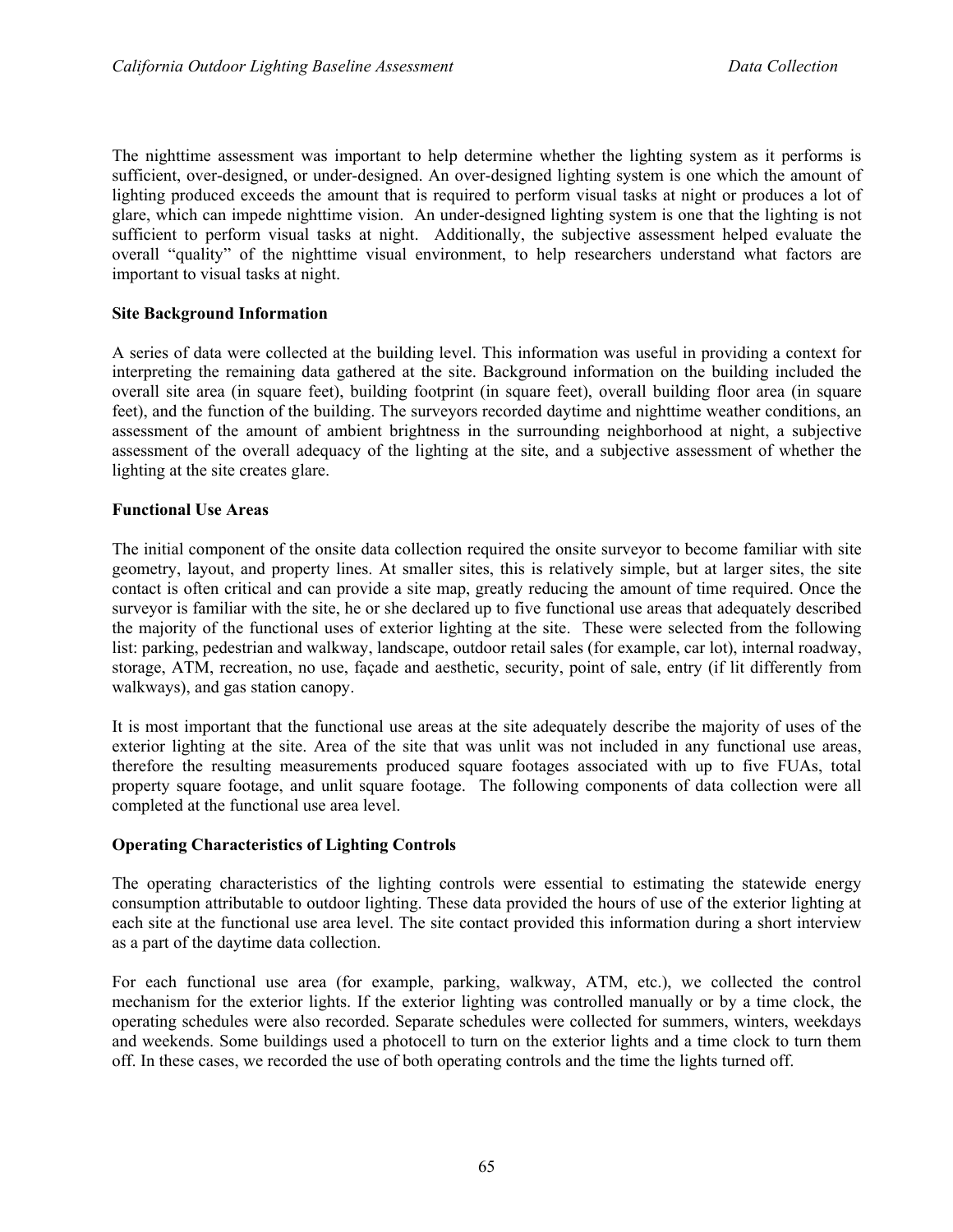#### **Luminaire Information**

All information specific to the luminaire equipment was recorded by functional use area for each site in the sample. These data were valuable for both estimating the statewide energy consumption and assessing the lighting system design. In addition to the specific technical information on the luminaire, we provided a data field for a subjective condition evaluation of the equipment. This is intended to help explain why one installation does not appear to perform as well as a similar installation at another site.

The following luminaire information was recorded for each functional use area at the site: luminaire type designation, general location on the site (for example, parking lot, building soffit, etc.), quantity of equipment on site, lamp technology type (for example, metal halide, high pressure sodium, etc.), ballast type (if applicable), lamp wattage, luminaire mounting height, and condition of luminaire (good/fair/poor).

The luminaire type designation came from a luminaire type catalogue (see Error! Reference source not found.) created specifically for this study. This ensured that a type "A" luminaire in every site will be from the same family of luminaires throughout the onsite data collection. The luminaire catalogue contained separate designations for the lamps and the fixture types, which allowed the surveyor to select any number of luminaire combinations.

#### **Signage Information**

Signage information was collected in a similar manner to the luminaire information, except that the signs were not assigned a FUA. However, two important assumptions were used to determine the signage energy consumption. First, the hours of use are assumed to be from dusk to dawn for all signs. Second, the energy consumption for cabinet signs, the most prominent type and least accessible for lamp inspection, was calculated by assuming 28 watts of consumption per sqft. This value has been considered high by some lighting professionals. For this reason, these resulting energy consumption numbers for signs should be considered toward the high end.

#### **Illuminance Measurements**

We recorded illuminance readings of the parking lot, sidewalk or security lighting at each site in the sample, if feasible. A reasonable assessment of the parking lot lighting can be made with readings taken at nine points in a typical parking lot, and six points on a typical lighted sidewalk. The security lighting requires six points if the lighting is similar to a sidewalk, or nine points if there is a more extensive security lighting system. The location of the grid was established based on the layout of the luminaires or luminaire poles.

These six or nine points made up a "grid" of three-by-three for the parking lot, and two-by-three for the sidewalk lighting. There were five illuminance readings taken at each point in the grid: a horizontal reading at grade, and four vertical readings, one at each compass quadrant.

The surveyor also sketched any geometry that will affect the light level readings, including buildings, walls and trees.

In addition to the five illuminance readings taken at each of the grid points (one horizontal and four vertical readings), the surveyors also recorded the locations of the lighting equipment affecting the readings relative the locations of the readings. These readings will allow researchers to assess uniformity in parking lot and sidewalk lighting design and to examine average, minimum, and maximum illuminance levels.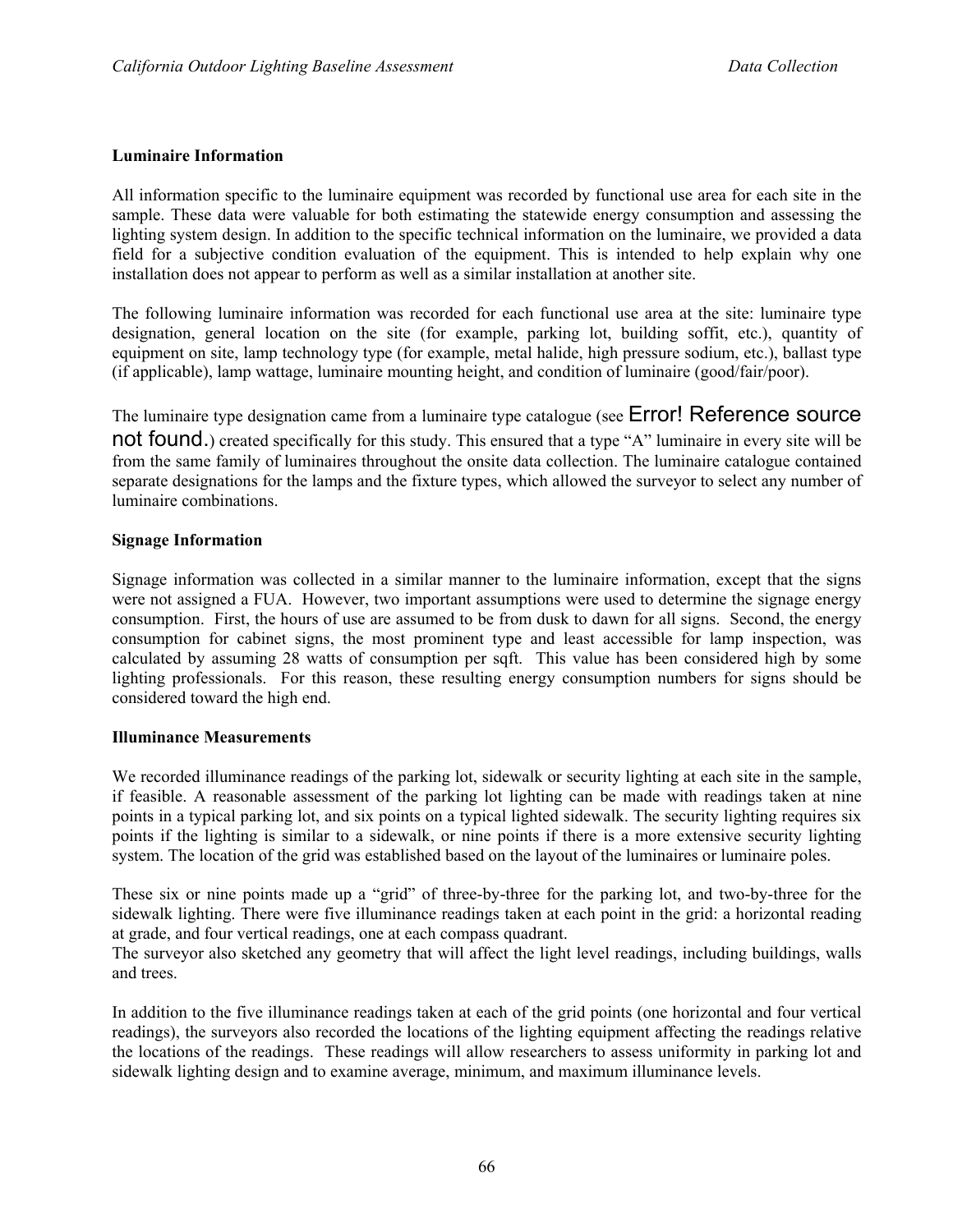#### **Glare and Light Trespass**

Glare and light trespass measurements were only taken if there was at least one fixture on the site that appeared to be creating glare or light trespass. Separate attachments to the light meter were used for the glare and light trespass readings.

To measure the glare ratio at the location, two illuminance readings of the glaring fixture and the location of the readings relative the remainder of the site were recorded. Using a special snoot type attachment, a reading directly below the fixture with the snoot pointing up to measure the foot candles resulting from the light source, and a reading with the snoot pointing down to measure the foot candles of the ambient light were each documented. Up to three sets of glare readings at each site were collected.

A measurement of the light trespass of the offending fixture was taken. The location of the offending fixture relative to the remainder of the site was also recorded. A special attachment to the light meter is required; one similar to the glare snoot was used for this purpose. This attachment is pointed directly at the offending fixture from the property line, using line of site as the measurement angle. The highest reading was recorded.

#### **Subjective Evaluation of Lighting**

This portion of the onsite survey instrument asks a series of questions to help determine whether the lighting on the site is adequate. It also solicits opinions on whether the quality of the visual environment is sufficient for the safe use of the space at night, as well as the perception of safety within the space. The study borrowed the subjective outdoor lighting survey from the Rensselaer Lighting Research Center.

## **Consolidation of On-Site Survey Data**

All data collected on-site using the on-site survey instrument was combined into a user-friendly MS Access database. There were multiple components to the consolidation of the data collected during the on-site surveys into a central database. They are:

- Definition of data tables,
- Development of an practical data entry tool,
- Data entry, and

1

• Ouality control of entered data.

Each of these components will be discussed in detail in the following sections.

### **Definition of Data Tables**

Many different types of data are collected throughout the course of the on-site survey. Database tables were designed to efficiently store the data collected during the on-site surveys. The end result is a collection of data tables – some with one record per site and others with multiple records for each site. One table contains the building characteristics for the site (e.g. building type, square footage, etc.), and additional tables contain the outdoor lighting data collected on site. Additional tables served as lookup tables. For a complete description of every table contained in the on-site survey database, refer to the Appendix of this report.<sup>31</sup>

 $31$  The Appendix of this report is a separate document.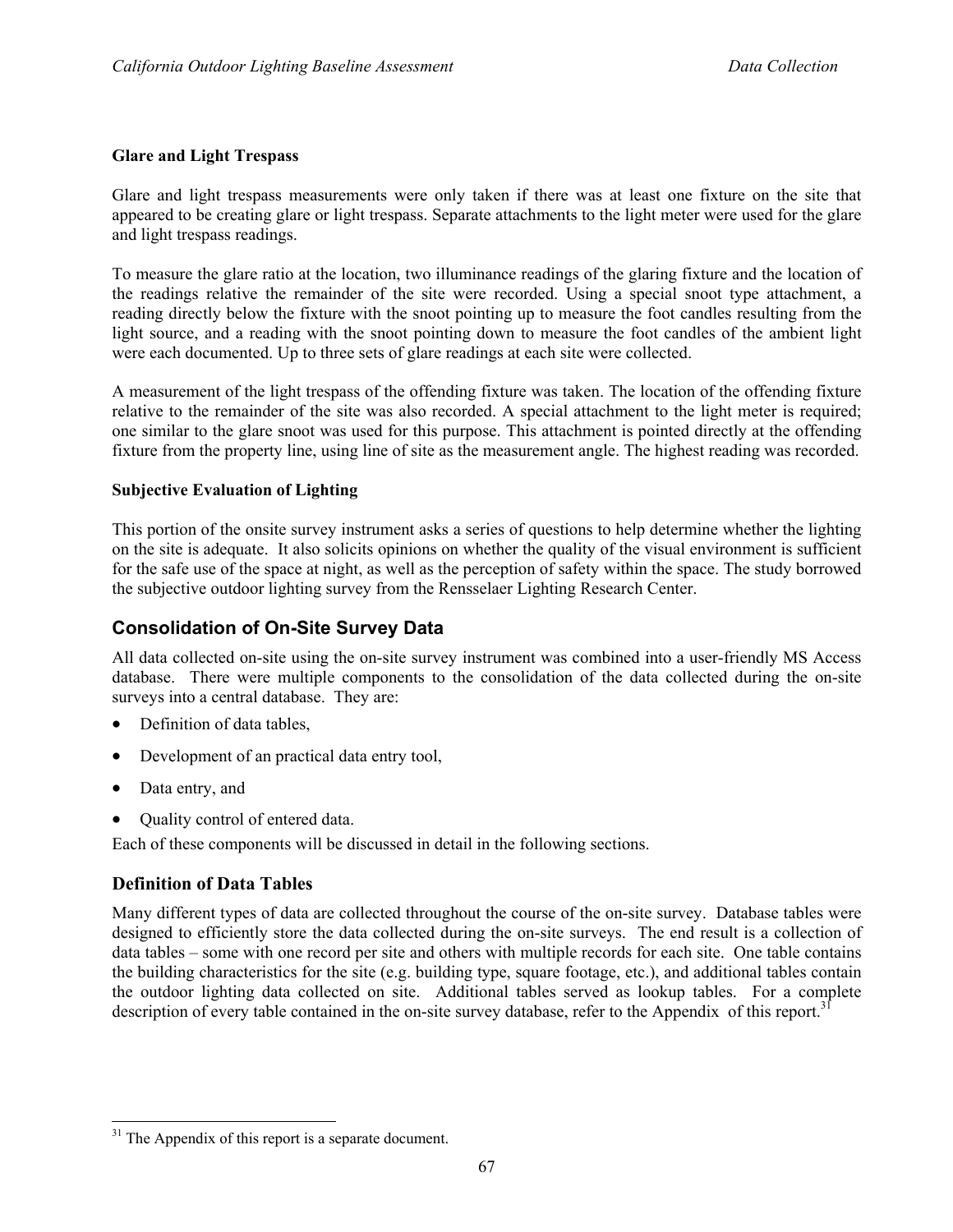#### **Development of the Data Entry Tool**

All on-site survey data was entered into a series of MS Access forms designed specifically for this survey. The forms were developed with the goal of being a user-friendly data entry tool while at the same time encompassing enough flexibility to allow for a broad range of on-site circumstances. The series of forms is organized according to the flow of the on-site survey instrument. The set of forms also serves to allow for easy viewing of on-site survey data on a site specific basis.

#### **Data Entry**

On-site data collection staff submitted their completed on-site surveys to RLW. Senior staff reviewed the surveys for completeness and reasonableness before releasing the survey for data entry. Any missing or questionable entries on the survey were investigated with the on-site surveyor.

Once the on-site surveys were released for data entry, they were entered into the project database. All information that was gathered as a part of the on-site survey was entered.

#### **Quality Control**

The data entry form was designed such that variables must be within a specified parameter to be a valid entry, thus reducing the possibility for any data entry error. Furthermore, the hard copy data was randomly double-checked to insure data entry is not resulting in any systematic or non-systematic errors. Once approximately one-third of the on-site surveys had been entered into the project on-site survey database, a random sample of surveys was double-checked by senior staff to identify and rectify any systematic data entry errors.

Before any analysis of the on-site data began, a series of queries were written to perform a quality control check on the entered data. These queries identified any missing or incomplete information and also identified any impossible situations, such as luminaires without a corresponding functional use area. Every attempt was made to locate any missing information that was necessary. All impossible situations were corrected before data analysis began.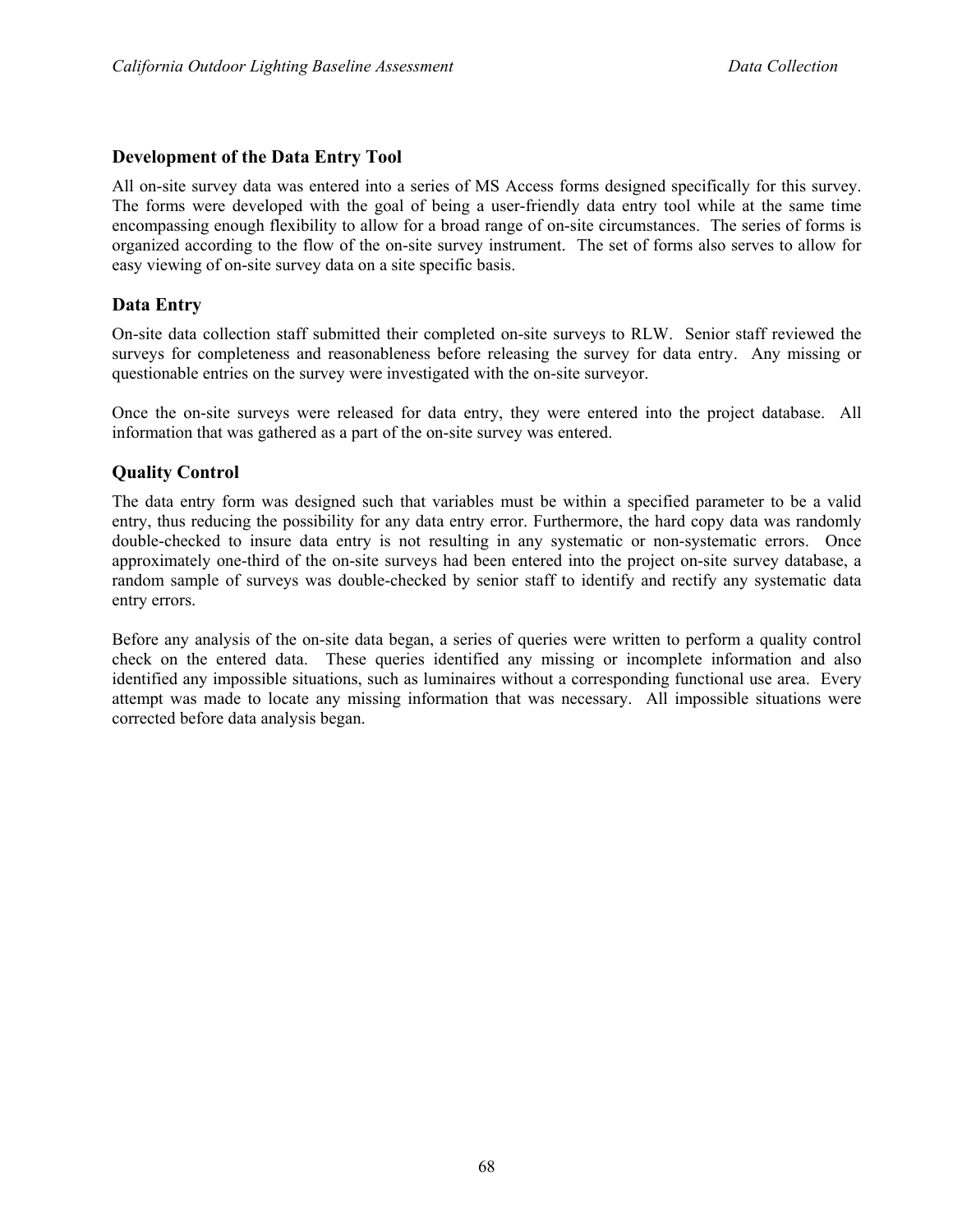# **Statistical Methodology**

## **Case Weights**

In analyzing sample data, case weights are used to extrapolate the sample sites to the target population. The case weight  $W_k$  is the key to unbiased extrapolation from the sample sites to the target population.

Each site in the onsite survey sample has a corresponding case weight that was used to extrapolate the findings to the state of California. For a given site, the corresponding case weight can be thought of as the number of sites in California that the site is thought to represent. The following figure illustrates the methodology that was used to calculate the case weight of a site k belonging to a certain sampling class j:



**Figure 9: Calculating the Case Weights** 

As Figure 9 shows, the first step in calculating the case weight of site k belonging to stratum i of sampling class j was to calculate the weight that will be used to extrapolate the on-site survey data to the sampling frame used to select the on-site survey sample, w<sub>s</sub>. In this study, the sampling frame used to guide the onsite survey selection was the telephone survey sample. Consequently,  $w_s$  is equal to the number of sites in the telephone survey sample belonging to stratum i of sampling class j divided by the number of on-site surveys in that stratum. In essence,  $w_s$  is used to extrapolate the on-site survey data to the telephone survey data.

Balanced post-stratification techniques were used to calculate  $w_s$ . Balanced stratification is one way to calculate case weights. In this approach, the sample sites are sorted by the stratification variable, the proxy for the amount of outdoor lighting at the site from the telephone survey, and then divided equally among the strata. Then the first stratum cutpoint is determined midway between the values of the stratification variable for the last sample case in the first stratum and the first sample case in the second stratum. The remaining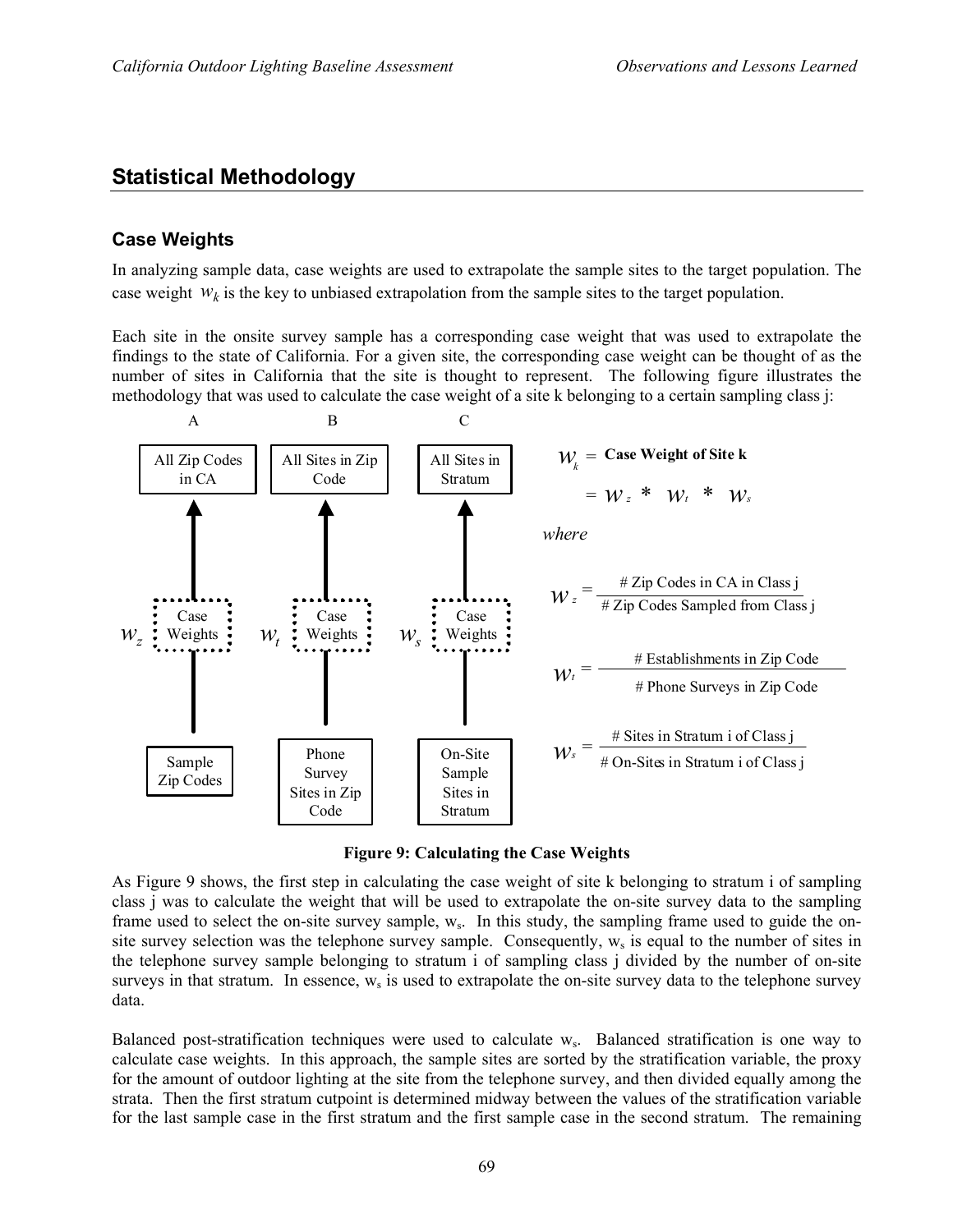strata cutpoints are determined in a similar fashion. Then the population sizes are tabulated within each stratum. Finally the case weights are calculated in the usual way, *h*  $s = \frac{N}{n_h}$  $W_s = \frac{N_h}{N}$ , where h is the stratum number.

The following example problem shown in Table 74 conveys the idea of case weights using balanced poststratification $32$ . In this example, a sample of 85 sites has been equally divided among five strata, so there are 17 sites per stratum. Then the stratum cutpoints shown in column two were calculated from the proxy for the amount of outdoor lighting present for the sample sites. Next the population sizes shown in column three were calculated from the stratum cutpoints. The final step was to calculate the case weights shown in the last column. For example, the case weight for the 17 sites in the first stratum is  $136 / 17 = 8$ .

| <b>Stratum</b><br>(h) | Max<br>Value | Population<br><b>Size</b> | <b>Sample</b><br><b>Size</b><br>(n) | Case<br>Weight |
|-----------------------|--------------|---------------------------|-------------------------------------|----------------|
|                       | 20           | 136                       | 17                                  | 8.00           |
|                       | 50           | 84                        | 17                                  | 4.94           |
|                       | 100          | 70                        |                                     | 4.12           |
|                       | 300          | 50                        |                                     | 2.94           |
|                       | 500          | 25                        |                                     | 1.47           |
| Total                 |              | 469                       | 85                                  |                |

**Table 74: Balanced Post-Stratification Example** 

Next, the weight that extrapolates the telephone survey data to the zip code sampling class j,  $w_t$  was calculated. As seen in the figure,  $w_t$  is equal to the total number of establishments in the zip code33 divided by the number of telephone surveys completed in that zip code.

The third step in calculating the case weights was to calculate the weight that extrapolates the sampled zip codes to all zip codes in California, wz. The weight associated with each zip code is equal to the number of zip codes in California in sampling class j divided by the number of zip codes sampled from sampling class j. The zip code sampling classes are those previously described in the telephone survey sample design section. Lastly, the case weight of site k belonging to stratum i of sampling class j,  $w_k$ , is equal to the product of  $w_s$ ,  $w_t$ , and  $w_z$ .

Finally, we applied a ratio true-up to the case weights based on the total employment in California versus the reported employment in the sample. Specifically, the case weight of each site was multiplied by the ratio

*X*  $\frac{X}{\hat{X}}$ , where *X* is the total number of employees in California, as given in the U.S. Census Bureau Zip Code

Business Patterns CD, and  $\hat{X}$  is the mean per unit estimator<sup>34</sup> of the total number of employees, calculated

1

 $32$  The complexity of the calculation of the case weights w<sub>s</sub> makes it difficult to concisely present the calculation. For this reason, this example is provided only to demonstrate the statistical concepts used in the study. The actual numbers presented have no relevance to the current study.

<sup>&</sup>lt;sup>33</sup> The number of establishments in each zip code was determined from the 1997 Zip Code Business Patterns CD-ROM from the U.S. Census Bureau. This is the same source that was used to select the sample of zip codes, as detailed in the sample design methodology chapter.

<sup>&</sup>lt;sup>34</sup> The mean per unit estimator is defined to be  $\hat{X} = \sum_{k=1}^{N}$ *n k*  $\hat{X}$  =  $\sum w_k x_k$ 1  $\hat{Y}$  =  $\sum_{k=1}^{N} w_k x_k$ , where  $x_k$  = number of employees at site k and  $\hat{Y}$ 

<sup>=</sup> the statewide total number of employees.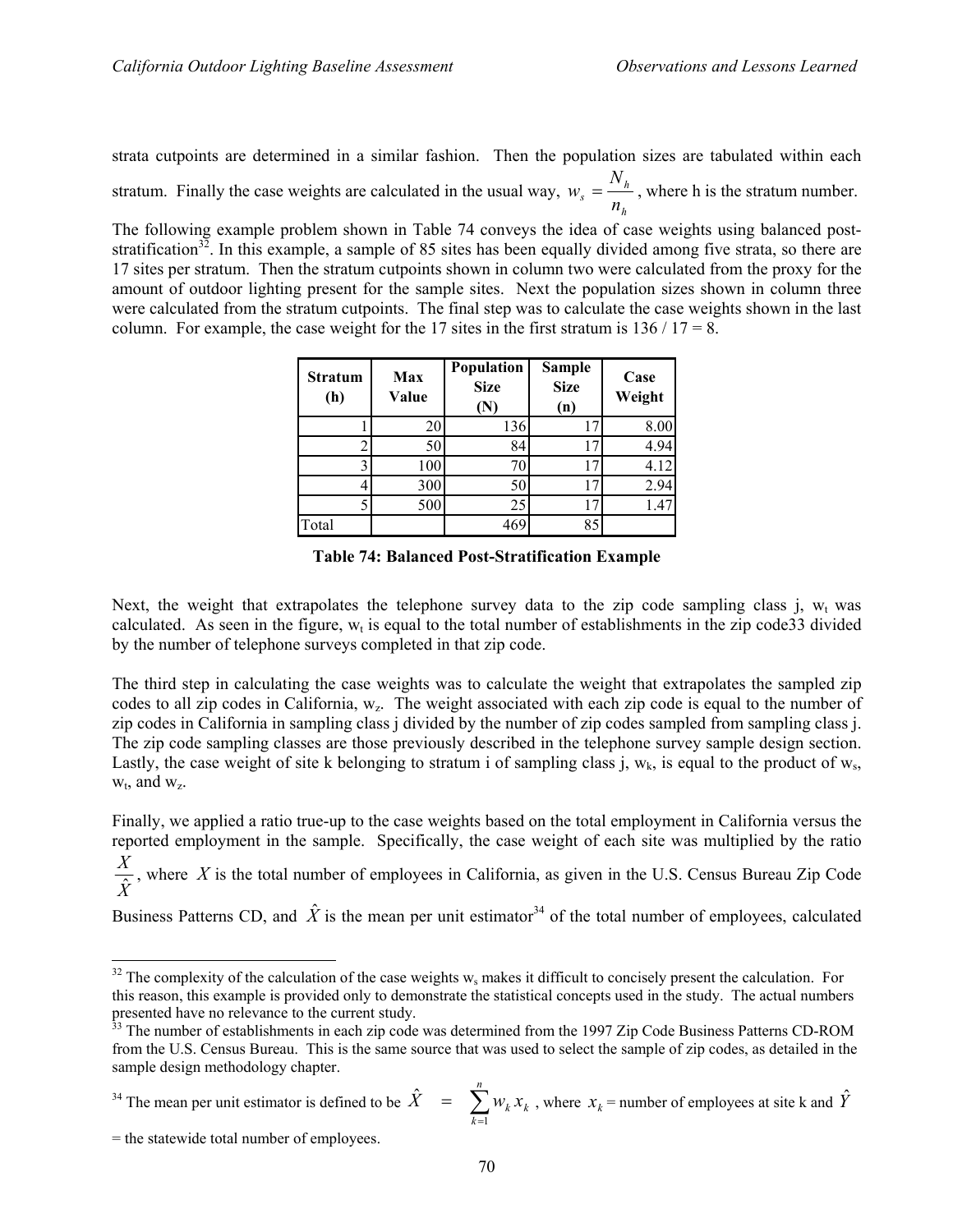using the case weights from the third step above. This final step was performed in order to ensure the magnitudes of the case weights were consistent with a known quantity for the state.

## **Creation of Computational Analysis Queries**

The RLW Team created computational formulas designed to assess the hourly demand and annual energy consumption attributable to outdoor lighting at each site based on the on-site survey information about the equipment, schedules of use, and control strategies. We also created additional relationships to assess key outdoor lighting design attributes, such as lighting power densities; minimum, maximum, and average horizontal illuminances, etc. Once the computational formulas were devised, queries were designed in the project database to calculate the attributes of interest for each sampled site. These analysis queries were designed specifically for the Model Bases Statistical Sampling (MBSS) program to analyze the data. More information on the format of each query is provided in the Appendix .

## **Site Level Annual Energy Usage**

To estimate the statewide annual energy consumption of outdoor lighting, the field data collected for each site was converted into an estimate of the annual energy use. The operating control data and the lighting schedules determined the annual operating hours of fixture i. The lamp type, number of lamps, lamp wattage and ballast type (if applicable) approximated the wattage of luminaire i. For each site, the annual operating hours of each fixture and the fixture wattage was combined to estimate the annual energy consumption attributable to outdoor lighting. The following equation illustrates the calculation:



**Equation 1: Site Level Annual Energy Usage Calculation** 

Since luminaire operating schedules were collected separately for summers and winters, and weekdays and weekends, it was necessary to determine the number of summer weekdays, etc. in a year in order to calculate the annual operating hours of luminaire i. For this purpose, we estimated that there are approximately 260 weekdays and 104 weekend days per year. These were equally allocated between summer and winter. Photocells were assumed to operate from 7PM to 5AM in the summer and from 5PM to 7AM in the winter, on average.

## **Extrapolation of Results**

Once the on-site survey information was converted into estimates of hourly demand and annual energy usage and other attributes of interest for each site, we used Model Based Statistical Sampling (MBSS) methods to extrapolate the findings to the target population. We also used MBSS methodology to calculate the appropriate measures of statistical precision.

The case weights were used to extrapolate the sample findings to the state of California. Two types of estimates must be extrapolated to the population: estimates of population totals (e.g. annual kWh energy consumption due to outdoor lighting in California) and ratio estimates (e.g. average LPD in parking lots).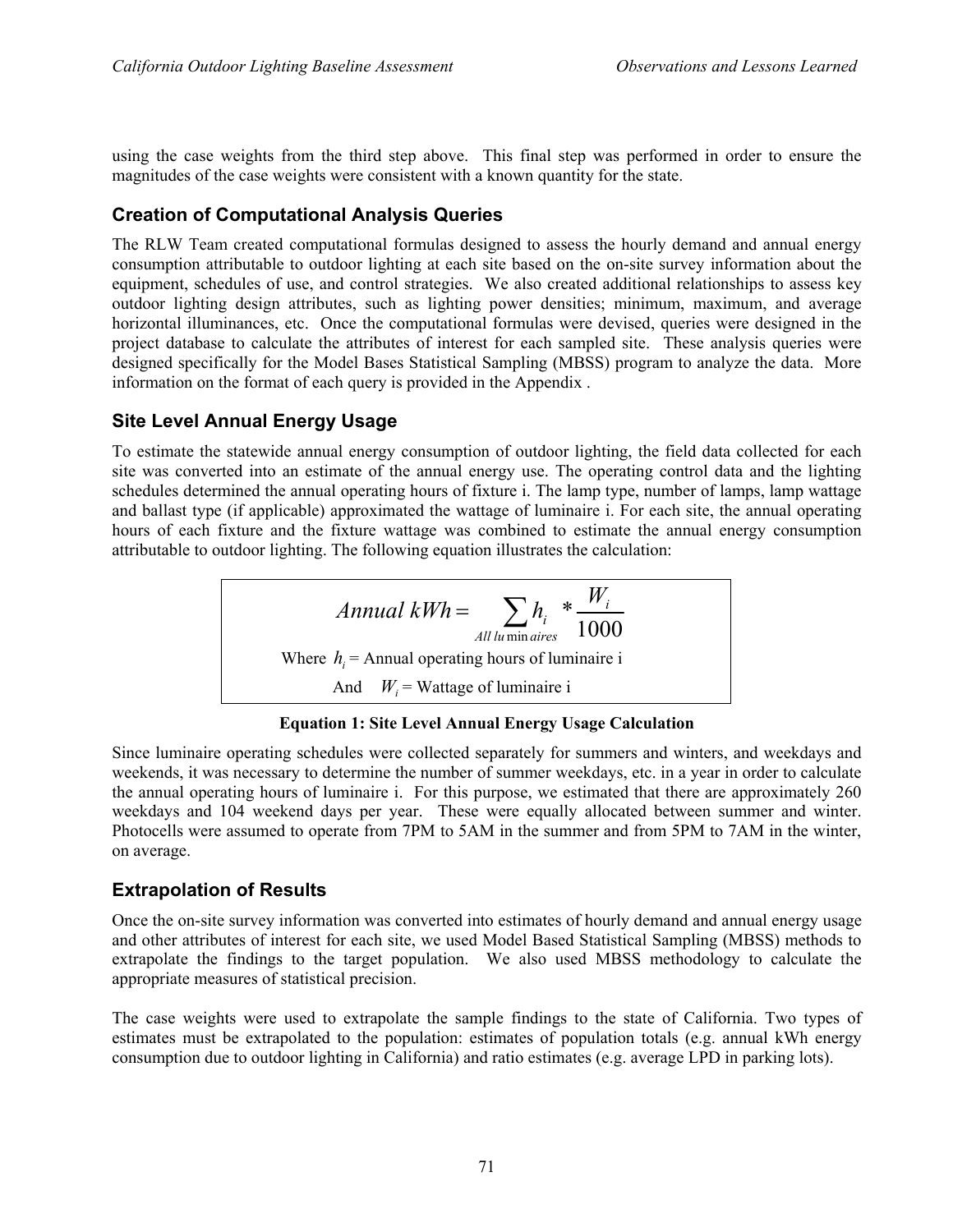#### **Population Totals**

The mean per unit estimate of population totals is calculated as a weighted sum of the sample observations. For example, the statewide annual energy consumption of outdoor lighting will be estimated using the following calculation:

$$
\hat{Y} = \sum_{k=1}^n w_k y_k,
$$

Where  $y_k$  = the annual energy consumption of exterior lighting at site k

And  $\hat{Y}$  = the statewide annual energy consumption of exterior lighting.

#### **Ratio Estimates**

For each site k, the characteristic of interest is often a ratio  $R_k = y_k / x_k$ , e.g., average lighting power density in parking lots or kW per square foot of parking lot. In general MBSS terminology,  $y_k$  is called the dependent variable and  $x_k$  is the explanatory variable.

Then the population characteristic of interest is the ratio  $R = \sum_{n=1}^{k \in F}$ ∑ ∈ *k P*  $=\frac{k\infty}{\sqrt{2}}$ *k k P k x y*  $R = \frac{k \epsilon P}{\sum_{n=1}^{\infty}}$ . The preceding equation can also be

written as  $R = \frac{k \in P}{\sum}$ ∑ ∈  $=\frac{k\in}{\sqrt{2}}$ *k P k k P k k x*  $x_k$  *R*  $R = \frac{k \epsilon P}{R}$ . In this form it is evident that *R* is a weighted average of the values of  $R_k$  for all

sites in the target population.

Generally we do not the values of both  $y_k$  and  $x_k$  for all sites in the population. But for each site in the sample, we do have a weight  $w_k$  that can be used to extrapolate the sample to the population. In this case we

calculate an estimate of *R* that is denoted  $\hat{R}$  and calculated using the equation:  $\hat{R} = \frac{\overline{k \epsilon s}}{\sum_{n=1}^{\infty} \overline{r}}$ ∑ ∈  $=\frac{k\epsilon}{\sqrt{2}}$ *k s k k*  $k \in S$ *k k*  $w_k$ <sub>*x*</sub>  $w_k$  *y*  $\hat{R} = \frac{\overline{k} \epsilon s}{\sum}$ . The

preceding equation can also be written as  $R = \frac{k \epsilon s}{\sum}$ ∑ ∈  $=\frac{k\epsilon}{2}$ *k s k k k s*  $k \mathbf{A} k$ <sup> $\mathbf{A}$ </sup> $k$  $W_k$  *x*  $w_k$   $x_k$   $R$  $\hat{R} = \frac{\overline{k \in S}}{\sum}$ .

#### **Development of Database Summarization Tool**

The final big challenge in the successful completion of this project was to make the database user-friendly. To meet this challenge, we provided a variant of the analysis software developed for a CEC Nonresidential New Construction Database project and used extensively in the San Diego Gas and Electric Statewide Residential Lighting and Appliance Saturation Study. In these prior studies we faced the challenge of providing analysis software that would implement stratified ratio estimation using an Access database of complex building characteristics. We created a Visual Basic application of MBSS that would select one or more queries in the database, carry out the statistical calculations of stratified ratio estimation, and create tables in the database with the results desired. The application tailored for this project has the ability to: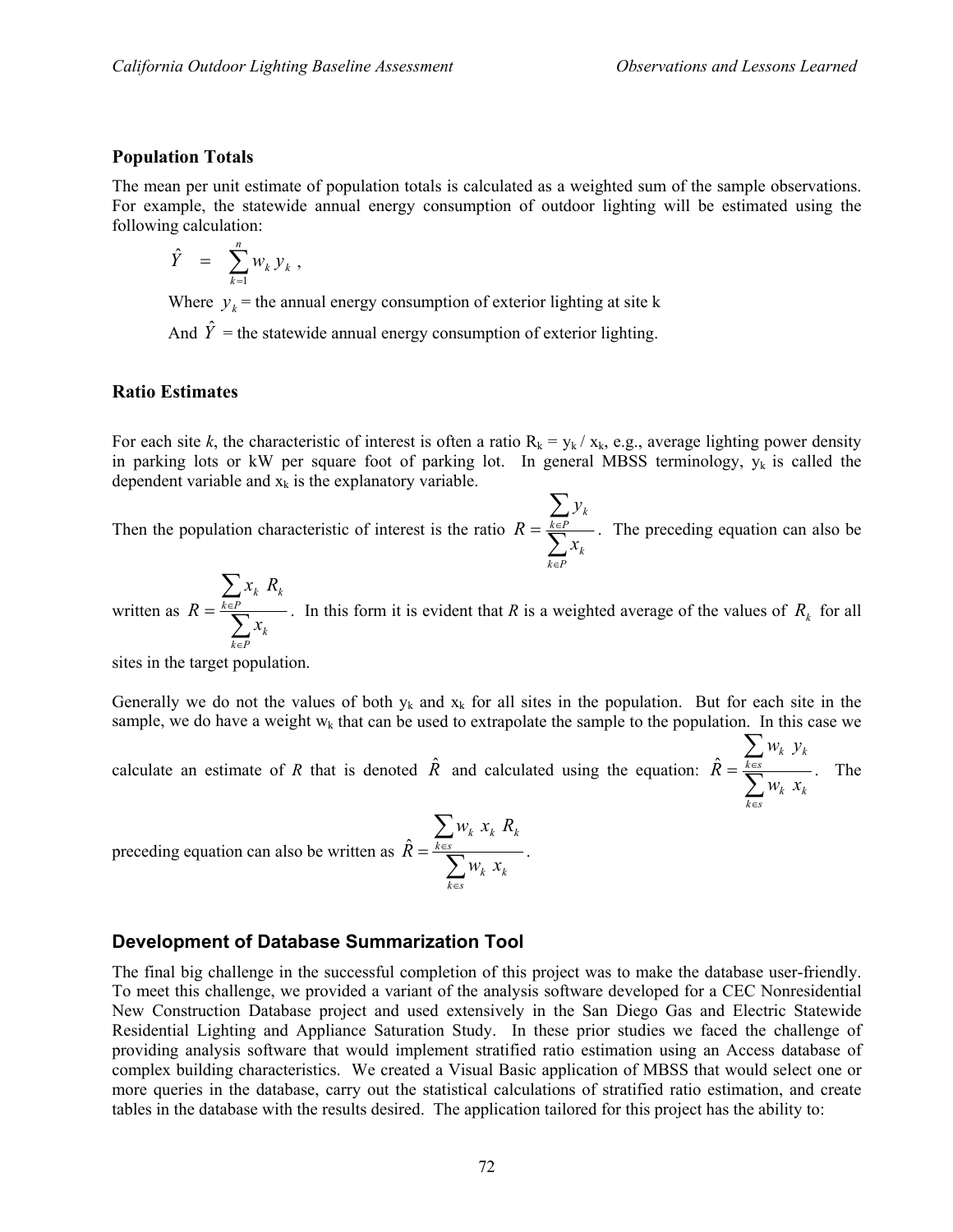- Calculate ratio estimates, (e.g., the average lighting power density), classified by any available categorical variable such as building type or functional use area.
- Calculate the underlying sample sizes
- Calculate the appropriate model-based error bounds, and
- Calculate proportions.

This software can be used to create one-way, two-way or multi-way tables categorizing the outdoor lighting characteristics from the on-site data. The resulting tables can be easily exported to Excel and displayed graphically. This software was used to create the graphs and tables throughout this report. The software provided is fully documented in the Appendix , and a help file is available within the software if the user encounters any problems.

The following is a list of some examples of the types of weighted statistics that can be obtained from the database:

- Average Lighting Power Density (LPD) by Functional Use Area,
- Distribution of Lamp Types across Functional Use Areas, and
- Percentage of Parking Lots within a Specified Range of Maximum Horizontal Illumination.

The Visual Basic application of MBSS was used to calculate the ratio estimates throughout this report using the appropriate queries that were programmed into the database. For estimates of population totals, an additional piece of software, a Fortran application of MBSS, must be utilized. All data input files that are needed to successfully calculate the population totals using the Fortran application of MBSS can be generated using the queries that are programmed into the database. For a complete description of which queries are used for calculation, refer to Appendix .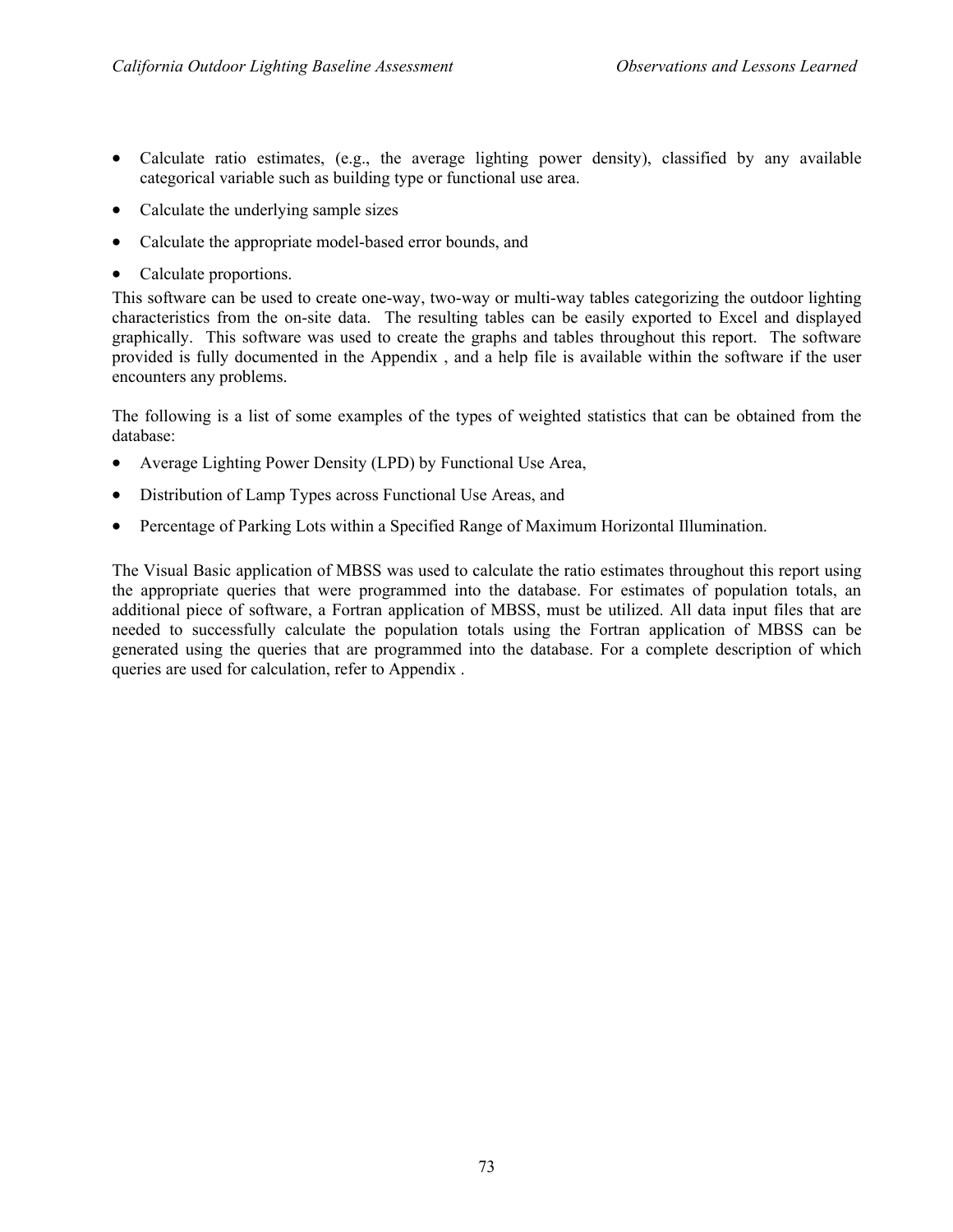74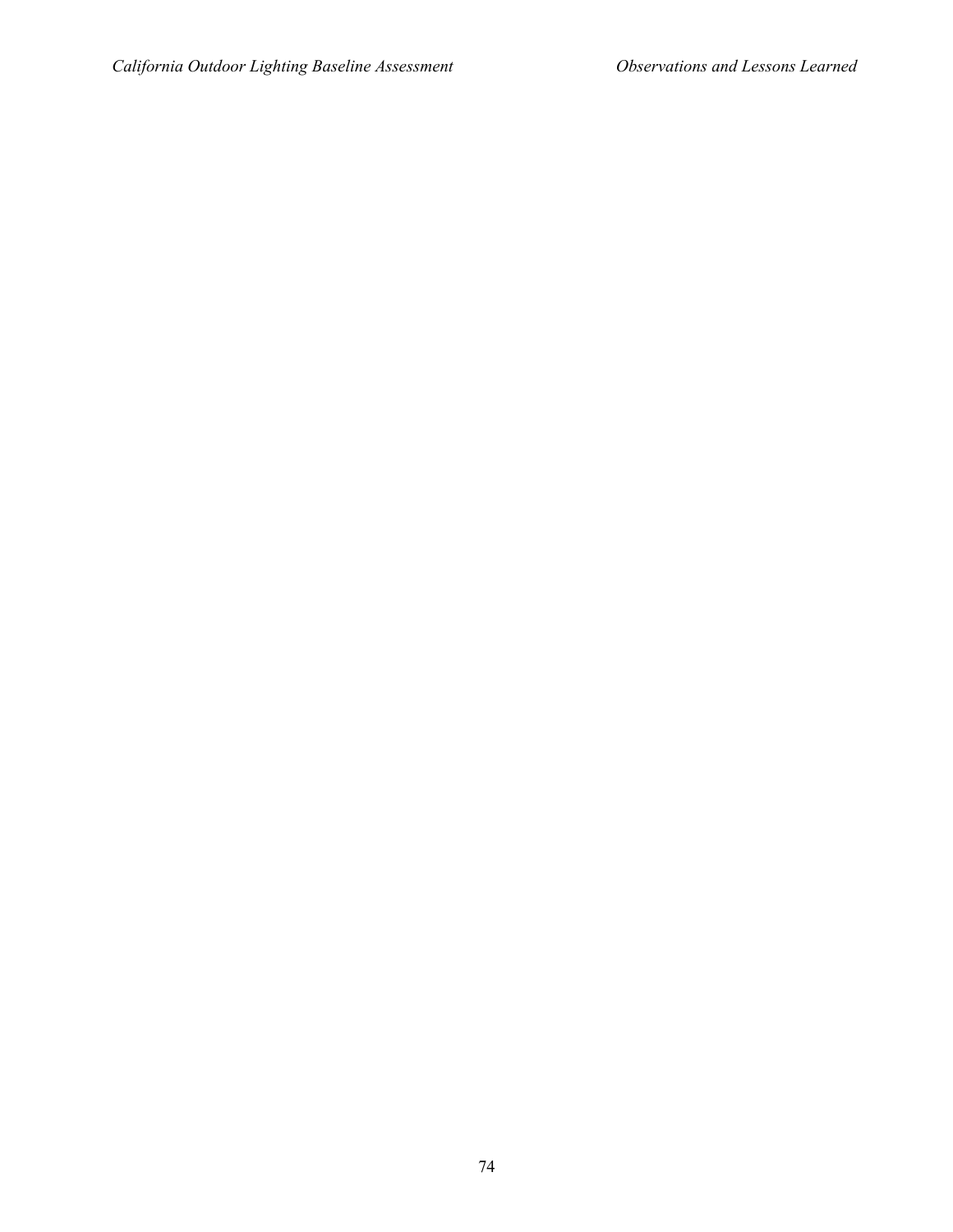## **Observations and Lessons Learned**

## **The State and National Context**

1

The results from this survey will provide a basis for ongoing discussions of program and code options for addressing outdoor lighting energy use. The baseline findings, survey methodology, energy metrics and the environmental assessment are already influencing nationwide discussions of exterior lighting. Some examples follow.

California Senate bill SB5X was signed into law in 2001. It provided that the California Energy Commission (CEC) could develop standards for and regulate outdoor lighting. Previously, the CEC was restricted to regulating lighting only for conditioned space. Work is currently underway to develop an outdoor lighting standard based in part on this work. If successful, this initiative would become effective in 2005.

In Washington, both Seattle and the State have had exterior lighting requirements since 1980. Both codes prohibit trading between interior and exterior lighting and categorize exterior lighting into two broad groups: facade lighting and all else. The wattage allowances are applied to the square foot of illuminated area <sup>35</sup>. A representative from the City of Seattle is an advisor to this PIER research and is providing valuable feedback on the application of their code approach. This project's findings, in turn, will provide expanded category definitions and characteristics beyond the current "all else" grouping in Washington, including such areas of high interest as gas station and parking lot lighting.

A consortium of lighting experts and entities, lead by the International Dark-Sky Association (IDA) is developing a Model Lighting Ordinance (MLO). The MLO Task Force was formed in early December 2001. As the CEC develops a scientific basis for outdoor lighting regulation, based in part on this survey, the MLO Task Force will incorporate results as appropriate to the outdoor lighting section of their national model ordinance.

The intent of the MLO for outdoor lighting will be to restrict unnecessary and improper uses of outdoor lighting by a combination of cutoff requirements, height limitations, power density limits, and other factors that still permit the interpretation and application of Illuminating Engineers Society of North America (IESNA) recommendations by individual lighting designers, engineers and others. The work will be based on IESNA, CIE (International Commission on Illumination) and other applicable standards to the maximum extent possible (Benya 2001)<sup>36</sup>.

Results of this work may also feed into key lighting design guides such as the IESNA handbooks and recommended practice guidelines, the ASHRAE/IESNA 90.1 lighting standards, and the Advanced Lighting Guidelines.

The assessment methodology described in this report is highly valuable as a repeatable protocol for the establishment of outdoor lighting baselines. Combined with the interest and activity of transferring this research into programs, policies and practices this survey method will play a key role in reducing outdoor lighting energy use.

<sup>&</sup>lt;sup>35</sup> Hogan, John 2002 (City of Seattle Department of Land Use). Personal communications February 2002. Seattle, WA <sup>36</sup> Jim Benya, *Model Lighting Ordinance Information*. November 2001. IDA Web Site www.darksky.org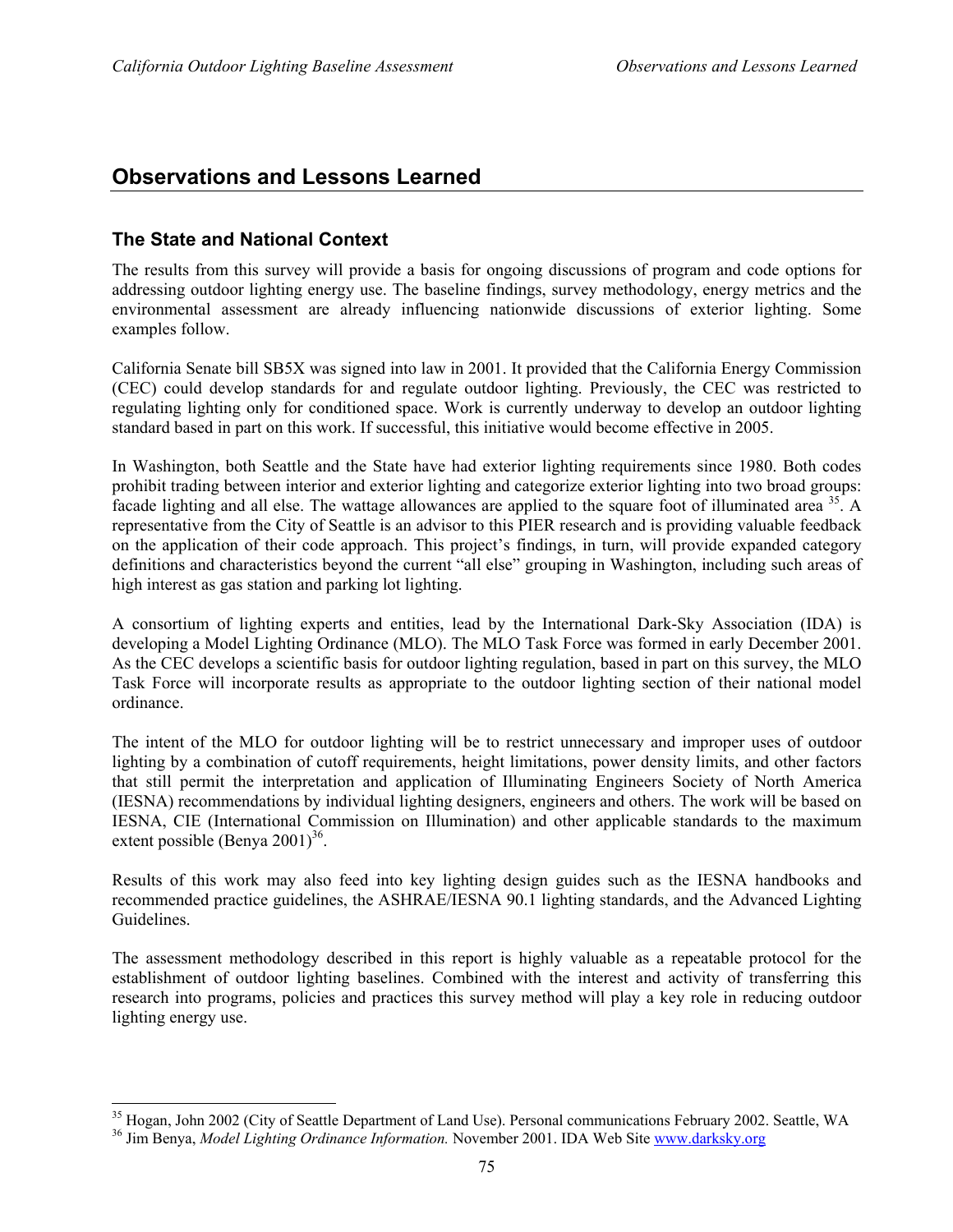## **Lessons Learned**

Several lessons were learned throughout the course of conducting the phone and onsite surveys. The key points are listed below.

- Continuous technical and coordination oversight by a single individual is required during data collection to monitor the data collected and to answer questions regarding unique situations. This is required to ensure consistent interpretations as the team is exposed to countless "non-conforming" situations.
- The onsite survey instrument and database that houses the onsite survey data must be designed to be flexible enough to capture a myriad of outdoor lighting applications. Even though pilot tests of 50 buildings were used to design the survey instrument, we still encountered unanticipated outdoor lighting applications that necessitated either revisions to the instrument or special handling in the database.
- The illuminance measurement grids should be defined at night right before the readings are taken. During the pilot test of the onsite survey instrument, we were defining the placement of the illuminance measurement grids as a part of the daytime component of the onsite survey. When we returned at night to take the measurements, we often found cars or other objects obstructing the grids defined during the day, requiring the grids to be redefined.

## **Additional Opportunities**

- Gas station canopies and outdoor retail sales are of particular interest in the lighting community. Additional data would fill out the outdoor retail sales and gas station canopy code impact tables, and would allow the accurate calculation of the statewide energy consumption of these important functional use areas.
- The development of correlations between LPD and illuminance values, including associated information of lamp type, pole height, and lighting zone, would also provide valuable insight into the outdoor lighting design practices in California.
- The statewide results provide an opportunity to evaluate the energy savings available from enhancements in commercial outdoor lighting design practices. For example, the data indicate that lighting power densities (LPD) of less than 0.10 W/SF for parking are both common and adequate. The impact available from various strategies to convert over lit parking to this standard could be calculated. The opportunity exists to develop similar projections for many other lighting applications and configurations, yielding substantial information for the design and regulatory communities.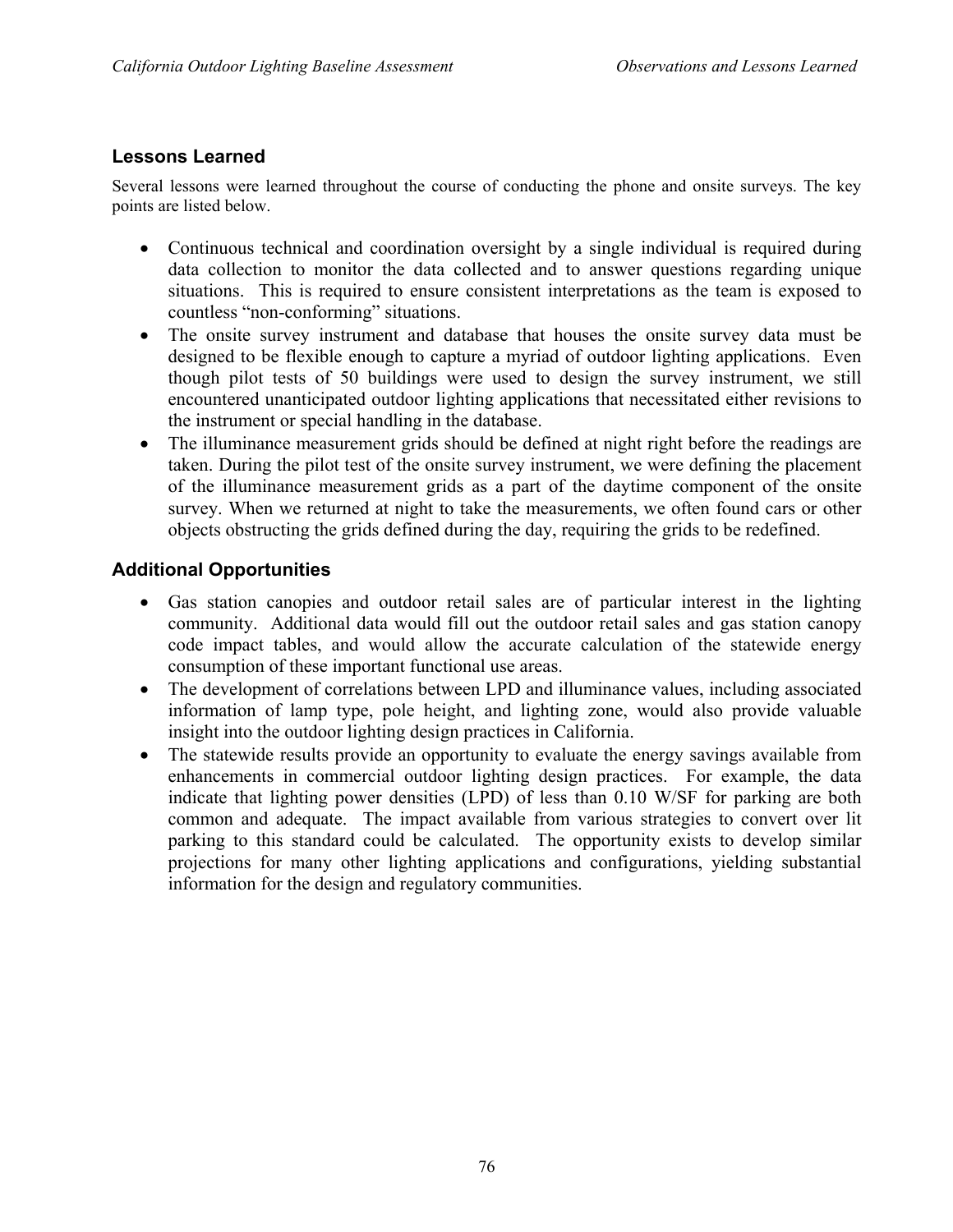# **Appendix A**

## **Impact Evaluation of Proposed Standards**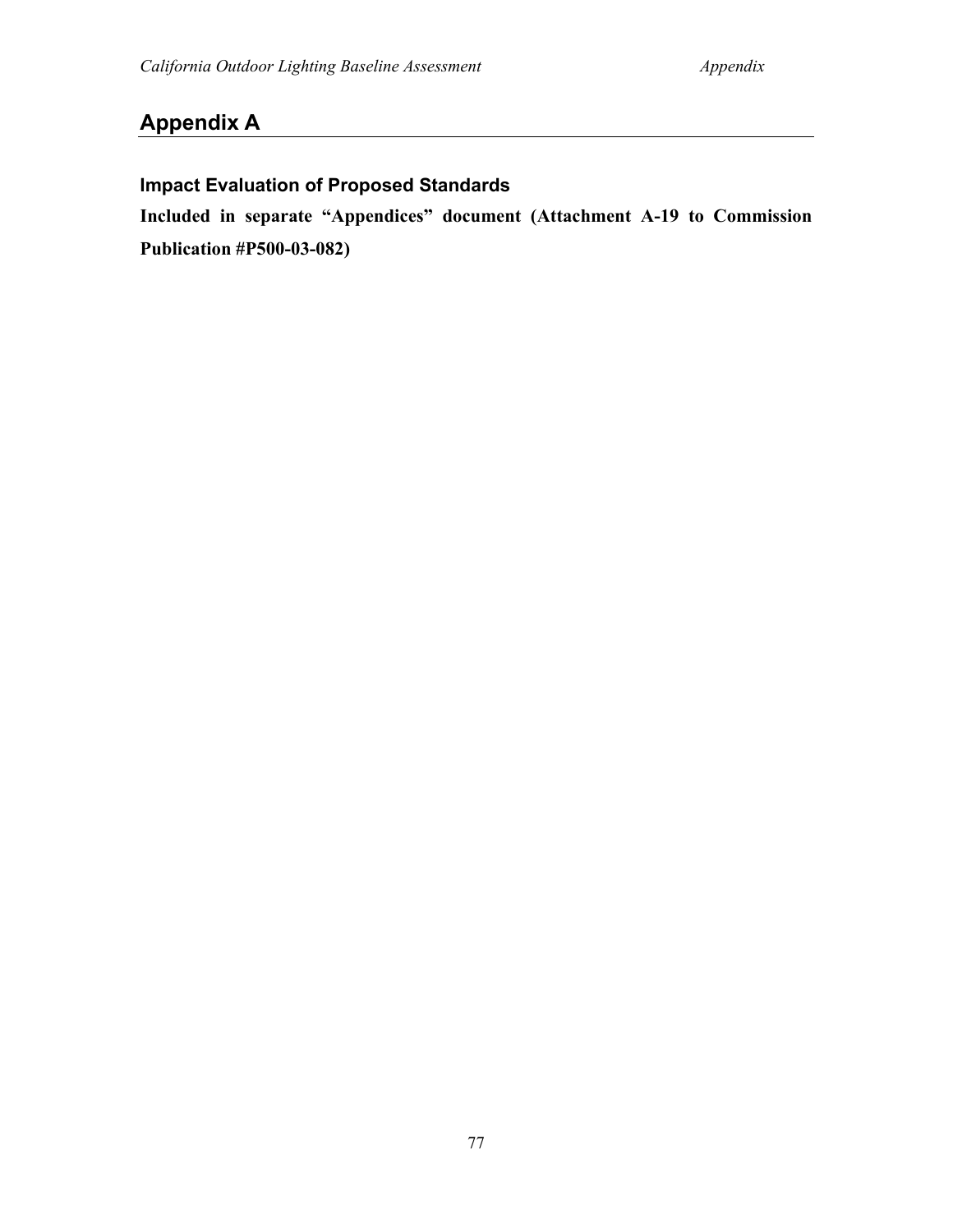# **Appendix B**

# **Nightime Subjective Lighting Evaluation**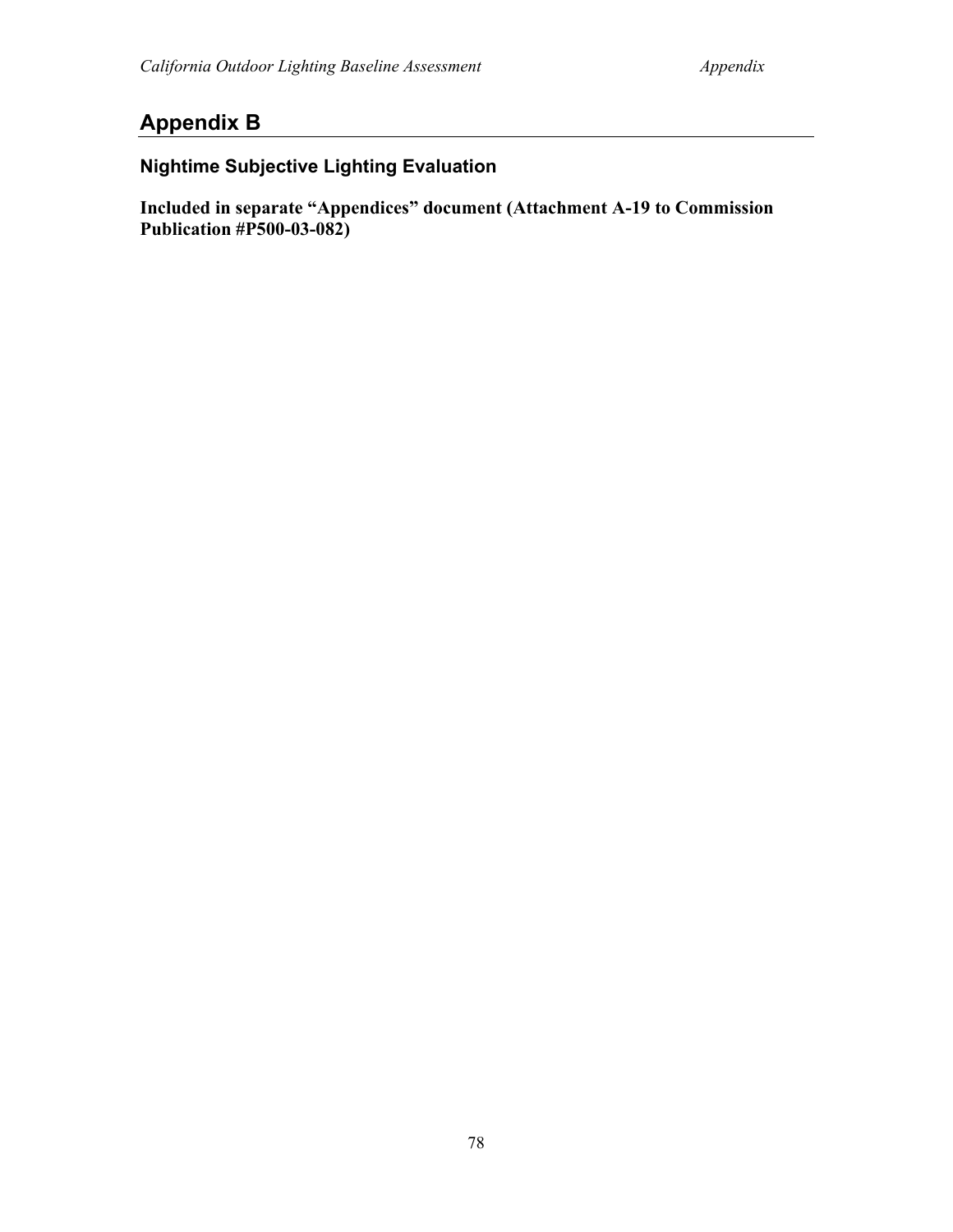# **Appendix C**

# **Outdoor Lighting On-site Survey Instrument**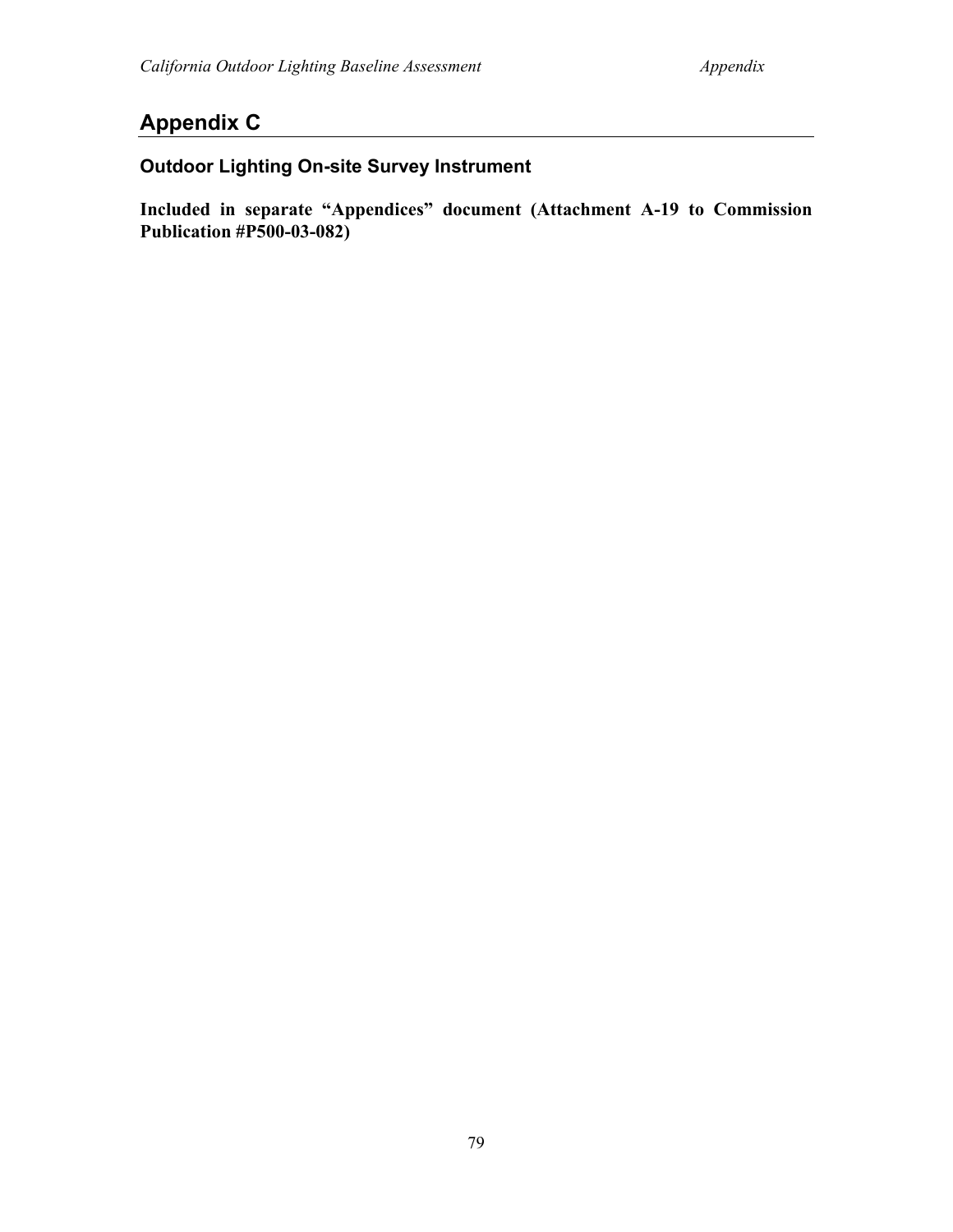# **Appendix D**

## **On-Site Surveyors Manual (Attachment A-19 to Commission Publication #P500-03-082)**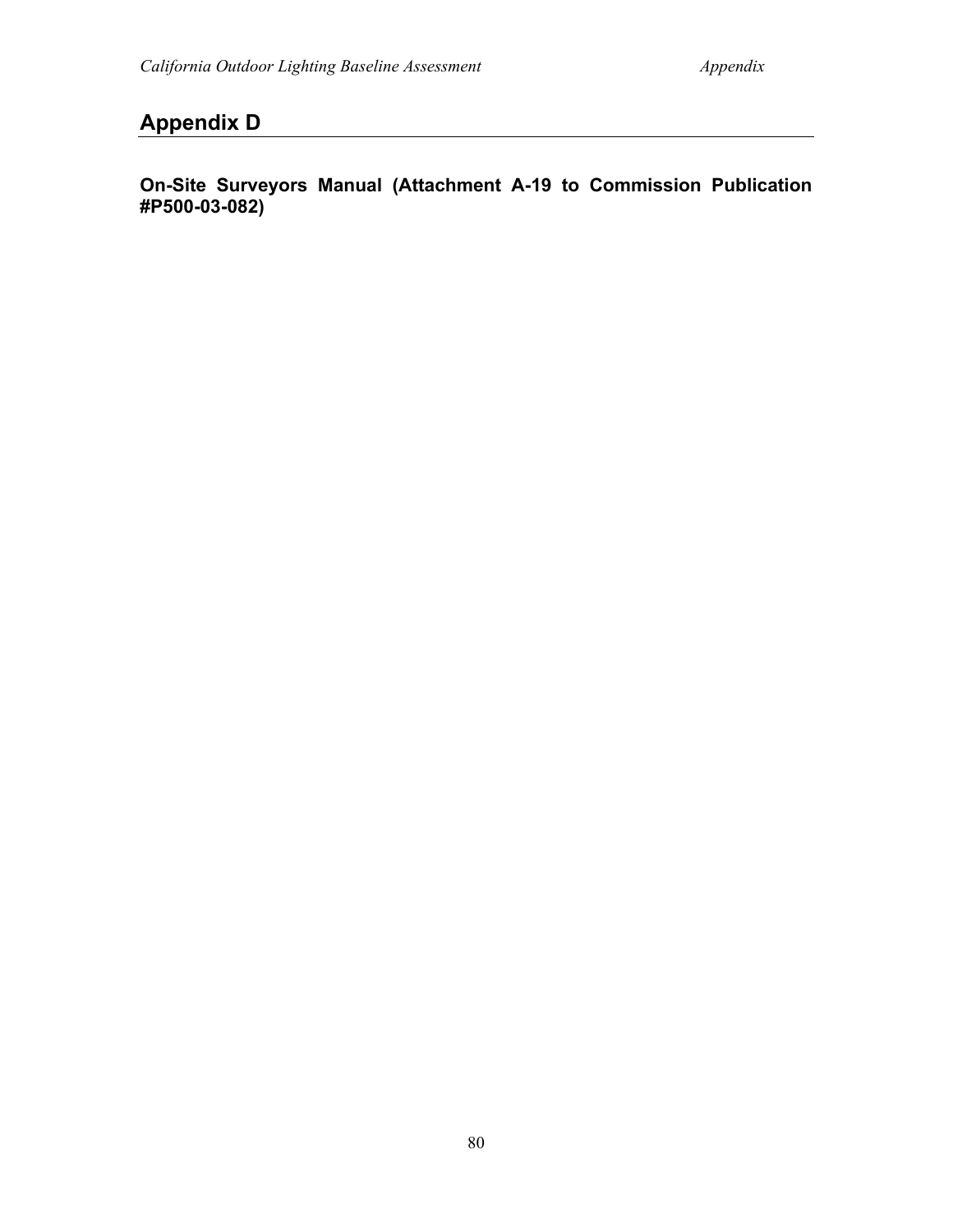# **Appendix E**

## **Telephone survey instrument**